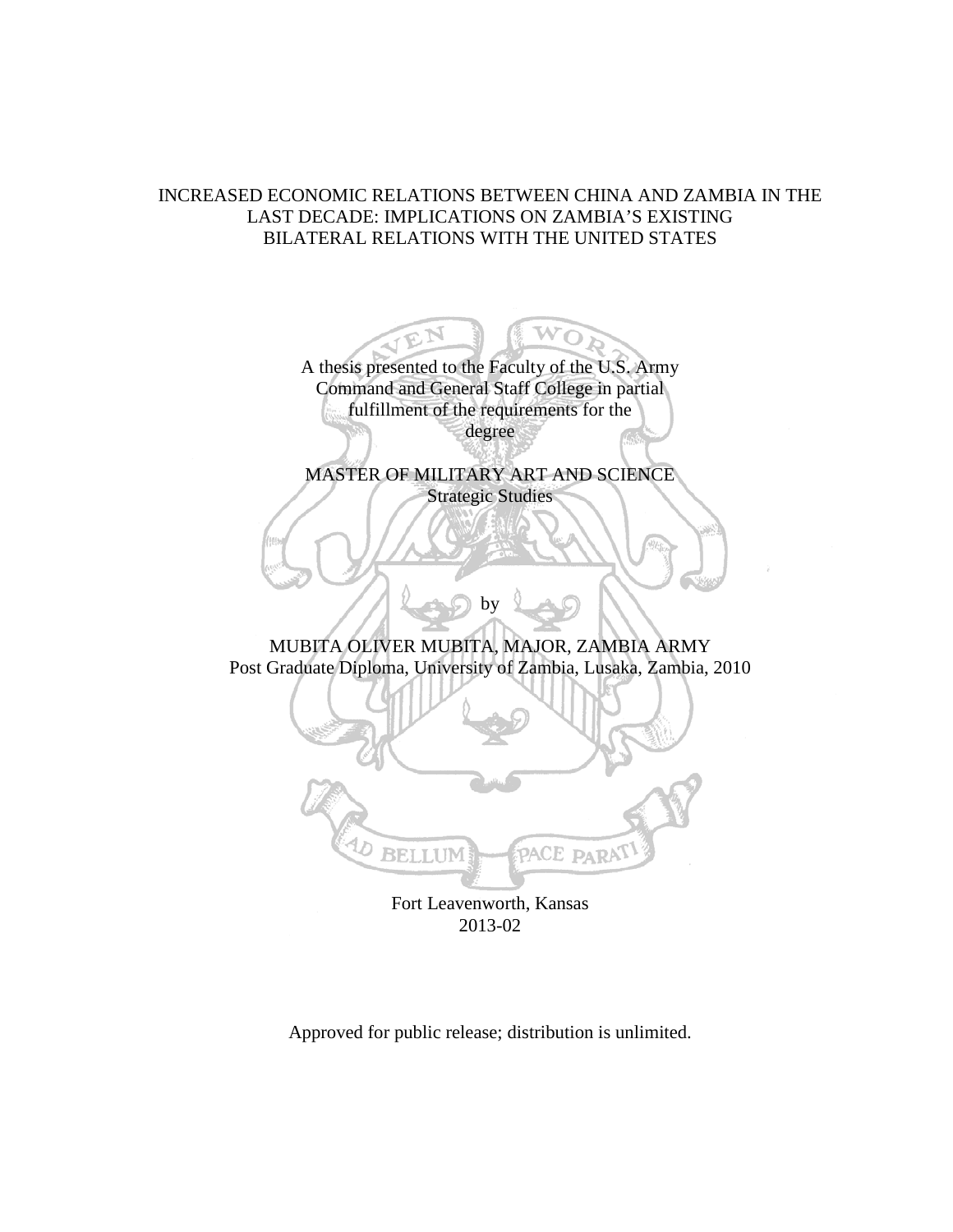| <b>REPORT DOCUMENTATION PAGE</b>                                                                                                                                                                                                                                                                                                                                                                                                                                                                                                                                                                                                                                                                                                                                                                                                                                                                                                                                  |                                                                                                            |                                                         |                       |            | Form Approved<br>OMB No. 0704-0188                                                                             |  |
|-------------------------------------------------------------------------------------------------------------------------------------------------------------------------------------------------------------------------------------------------------------------------------------------------------------------------------------------------------------------------------------------------------------------------------------------------------------------------------------------------------------------------------------------------------------------------------------------------------------------------------------------------------------------------------------------------------------------------------------------------------------------------------------------------------------------------------------------------------------------------------------------------------------------------------------------------------------------|------------------------------------------------------------------------------------------------------------|---------------------------------------------------------|-----------------------|------------|----------------------------------------------------------------------------------------------------------------|--|
| Public reporting burden for this collection of information is estimated to average 1 hour per response, including the time for reviewing instructions, searching existing data<br>sources, gathering and maintaining the data needed, and completing and reviewing this collection of information. Send comments regarding this burden estimate or any<br>other aspect of this collection of information, including suggestions for reducing this burden to Department of Defense, Washington Headquarters Services, Directorate for<br>Information Operations and Reports (0704-0188), 1215 Jefferson Davis Highway, Suite 1204, Arlington, VA 22202-4302. Respondents should be aware that<br>notwithstanding any other provision of law, no person shall be subject to any penalty for failing to comply with a collection of information if it does not display a currently valid<br>OMB control number. PLEASE DO NOT RETURN YOUR FORM TO THE ABOVE ADDRESS. |                                                                                                            |                                                         |                       |            |                                                                                                                |  |
|                                                                                                                                                                                                                                                                                                                                                                                                                                                                                                                                                                                                                                                                                                                                                                                                                                                                                                                                                                   | 1. REPORT DATE (DD-MM-YYYY)                                                                                |                                                         | 2. REPORT TYPE        |            | 3. DATES COVERED (From - To)                                                                                   |  |
| 13-12-2013                                                                                                                                                                                                                                                                                                                                                                                                                                                                                                                                                                                                                                                                                                                                                                                                                                                                                                                                                        |                                                                                                            |                                                         | Master's Thesis       |            | FEB 2013 - DEC 2013                                                                                            |  |
| <b>4. TITLE AND SUBTITLE</b>                                                                                                                                                                                                                                                                                                                                                                                                                                                                                                                                                                                                                                                                                                                                                                                                                                                                                                                                      |                                                                                                            |                                                         |                       |            | <b>5a. CONTRACT NUMBER</b>                                                                                     |  |
| Increased Economic Relations between China and Zambia in the<br>Last Decade: Implications on Zambia's Existing Bilateral                                                                                                                                                                                                                                                                                                                                                                                                                                                                                                                                                                                                                                                                                                                                                                                                                                          |                                                                                                            |                                                         |                       |            | <b>5b. GRANT NUMBER</b>                                                                                        |  |
|                                                                                                                                                                                                                                                                                                                                                                                                                                                                                                                                                                                                                                                                                                                                                                                                                                                                                                                                                                   | <b>Relations with the United States</b>                                                                    | <b>5c. PROGRAM ELEMENT NUMBER</b>                       |                       |            |                                                                                                                |  |
| 6. AUTHOR(S)                                                                                                                                                                                                                                                                                                                                                                                                                                                                                                                                                                                                                                                                                                                                                                                                                                                                                                                                                      |                                                                                                            |                                                         |                       |            | <b>5d. PROJECT NUMBER</b>                                                                                      |  |
| Major Mubita Oliver Mubita                                                                                                                                                                                                                                                                                                                                                                                                                                                                                                                                                                                                                                                                                                                                                                                                                                                                                                                                        |                                                                                                            |                                                         |                       |            | <b>5e. TASK NUMBER</b>                                                                                         |  |
|                                                                                                                                                                                                                                                                                                                                                                                                                                                                                                                                                                                                                                                                                                                                                                                                                                                                                                                                                                   |                                                                                                            |                                                         |                       |            | <b>5f. WORK UNIT NUMBER</b>                                                                                    |  |
| 7. PERFORMING ORGANIZATION NAME(S) AND ADDRESS(ES)<br>U.S. Army Command and General Staff College<br>ATTN: ATZL-SWD-GD<br>Fort Leavenworth, KS 66027-2301                                                                                                                                                                                                                                                                                                                                                                                                                                                                                                                                                                                                                                                                                                                                                                                                         |                                                                                                            |                                                         |                       |            | <b>8. PERFORMING ORG REPORT</b><br><b>NUMBER</b>                                                               |  |
| 9. SPONSORING / MONITORING AGENCY NAME(S) AND ADDRESS(ES)                                                                                                                                                                                                                                                                                                                                                                                                                                                                                                                                                                                                                                                                                                                                                                                                                                                                                                         |                                                                                                            |                                                         |                       |            | <b>10. SPONSOR/MONITOR'S</b><br><b>ACRONYM(S)</b>                                                              |  |
|                                                                                                                                                                                                                                                                                                                                                                                                                                                                                                                                                                                                                                                                                                                                                                                                                                                                                                                                                                   |                                                                                                            | <b>11. SPONSOR/MONITOR'S REPORT</b><br><b>NUMBER(S)</b> |                       |            |                                                                                                                |  |
|                                                                                                                                                                                                                                                                                                                                                                                                                                                                                                                                                                                                                                                                                                                                                                                                                                                                                                                                                                   | <b>12. DISTRIBUTION / AVAILABILITY STATEMENT</b><br>Approved for Public Release; Distribution is Unlimited |                                                         |                       |            |                                                                                                                |  |
|                                                                                                                                                                                                                                                                                                                                                                                                                                                                                                                                                                                                                                                                                                                                                                                                                                                                                                                                                                   | <b>13. SUPPLEMENTARY NOTES</b>                                                                             |                                                         |                       |            |                                                                                                                |  |
| <b>14. ABSTRACT</b>                                                                                                                                                                                                                                                                                                                                                                                                                                                                                                                                                                                                                                                                                                                                                                                                                                                                                                                                               |                                                                                                            |                                                         |                       |            |                                                                                                                |  |
|                                                                                                                                                                                                                                                                                                                                                                                                                                                                                                                                                                                                                                                                                                                                                                                                                                                                                                                                                                   |                                                                                                            |                                                         |                       |            | This thesis studied the increased economic relations between China and Zambia in the last decade with          |  |
|                                                                                                                                                                                                                                                                                                                                                                                                                                                                                                                                                                                                                                                                                                                                                                                                                                                                                                                                                                   |                                                                                                            |                                                         |                       |            |                                                                                                                |  |
| the view to determine its implications on the existing bilateral relations between the United States (U.S.)<br>and Zambia. The study identified the nature of both Chinese and U.S. relations with Zambia, their                                                                                                                                                                                                                                                                                                                                                                                                                                                                                                                                                                                                                                                                                                                                                  |                                                                                                            |                                                         |                       |            |                                                                                                                |  |
|                                                                                                                                                                                                                                                                                                                                                                                                                                                                                                                                                                                                                                                                                                                                                                                                                                                                                                                                                                   |                                                                                                            |                                                         |                       |            |                                                                                                                |  |
| strategic interests, trends in their economic investments, including areas of potential overlap in their                                                                                                                                                                                                                                                                                                                                                                                                                                                                                                                                                                                                                                                                                                                                                                                                                                                          |                                                                                                            |                                                         |                       |            |                                                                                                                |  |
| interaction with Zambia. The study found out that the increase in Chinese economic relations with<br>Zambia has not significantly impacted Zambia's bilateral relationship with the U.S., and Chinese                                                                                                                                                                                                                                                                                                                                                                                                                                                                                                                                                                                                                                                                                                                                                             |                                                                                                            |                                                         |                       |            |                                                                                                                |  |
| increased investments are primarily in mining and infrastructure development, while the U.S. has                                                                                                                                                                                                                                                                                                                                                                                                                                                                                                                                                                                                                                                                                                                                                                                                                                                                  |                                                                                                            |                                                         |                       |            |                                                                                                                |  |
|                                                                                                                                                                                                                                                                                                                                                                                                                                                                                                                                                                                                                                                                                                                                                                                                                                                                                                                                                                   |                                                                                                            |                                                         |                       |            | maintained steady investments in almost all sectors of the Zambian economy. The research concluded             |  |
|                                                                                                                                                                                                                                                                                                                                                                                                                                                                                                                                                                                                                                                                                                                                                                                                                                                                                                                                                                   |                                                                                                            |                                                         |                       |            |                                                                                                                |  |
| that an increase in Chinese economic relations with Zambia has not changed U.S. relations with Zambia.<br>However, areas of potential overlap do exist in Chinese activities which can directly or indirectly impact                                                                                                                                                                                                                                                                                                                                                                                                                                                                                                                                                                                                                                                                                                                                              |                                                                                                            |                                                         |                       |            |                                                                                                                |  |
|                                                                                                                                                                                                                                                                                                                                                                                                                                                                                                                                                                                                                                                                                                                                                                                                                                                                                                                                                                   |                                                                                                            |                                                         |                       |            | on U.S. interests in Zambia. Further, Zambia's economic relationship with both China and the U.S. is           |  |
|                                                                                                                                                                                                                                                                                                                                                                                                                                                                                                                                                                                                                                                                                                                                                                                                                                                                                                                                                                   |                                                                                                            |                                                         |                       |            | not zero-sum, as both countries make meaningful contributions to Zambia's economic growth. Zambia              |  |
| has to leverage its relations with the two economic powers in order to achieve synergy.                                                                                                                                                                                                                                                                                                                                                                                                                                                                                                                                                                                                                                                                                                                                                                                                                                                                           |                                                                                                            |                                                         |                       |            |                                                                                                                |  |
| <b>15. SUBJECT TERMS</b>                                                                                                                                                                                                                                                                                                                                                                                                                                                                                                                                                                                                                                                                                                                                                                                                                                                                                                                                          |                                                                                                            |                                                         |                       |            |                                                                                                                |  |
|                                                                                                                                                                                                                                                                                                                                                                                                                                                                                                                                                                                                                                                                                                                                                                                                                                                                                                                                                                   |                                                                                                            |                                                         |                       |            | Nature of Relations, Interests, Economic Sector Investments, China, Zambia and the United States, Implications |  |
| on Bilateral Relations                                                                                                                                                                                                                                                                                                                                                                                                                                                                                                                                                                                                                                                                                                                                                                                                                                                                                                                                            |                                                                                                            |                                                         | <b>17. LIMITATION</b> | 18. NUMBER | 19a. NAME OF RESPONSIBLE PERSON                                                                                |  |
| <b>16. SECURITY CLASSIFICATION OF:</b><br>OF ABSTRACT<br><b>OF PAGES</b>                                                                                                                                                                                                                                                                                                                                                                                                                                                                                                                                                                                                                                                                                                                                                                                                                                                                                          |                                                                                                            |                                                         |                       |            |                                                                                                                |  |
| a. REPORT                                                                                                                                                                                                                                                                                                                                                                                                                                                                                                                                                                                                                                                                                                                                                                                                                                                                                                                                                         | b. ABSTRACT                                                                                                | c. THIS PAGE                                            |                       |            | 19b. PHONE NUMBER (include area code)                                                                          |  |
| (U)                                                                                                                                                                                                                                                                                                                                                                                                                                                                                                                                                                                                                                                                                                                                                                                                                                                                                                                                                               | (U)                                                                                                        | (U)                                                     | (U)                   | 123        |                                                                                                                |  |

| Standard Form 298 (Rev. 8-98)  |
|--------------------------------|
| Prescribed by ANSI Std. 739.18 |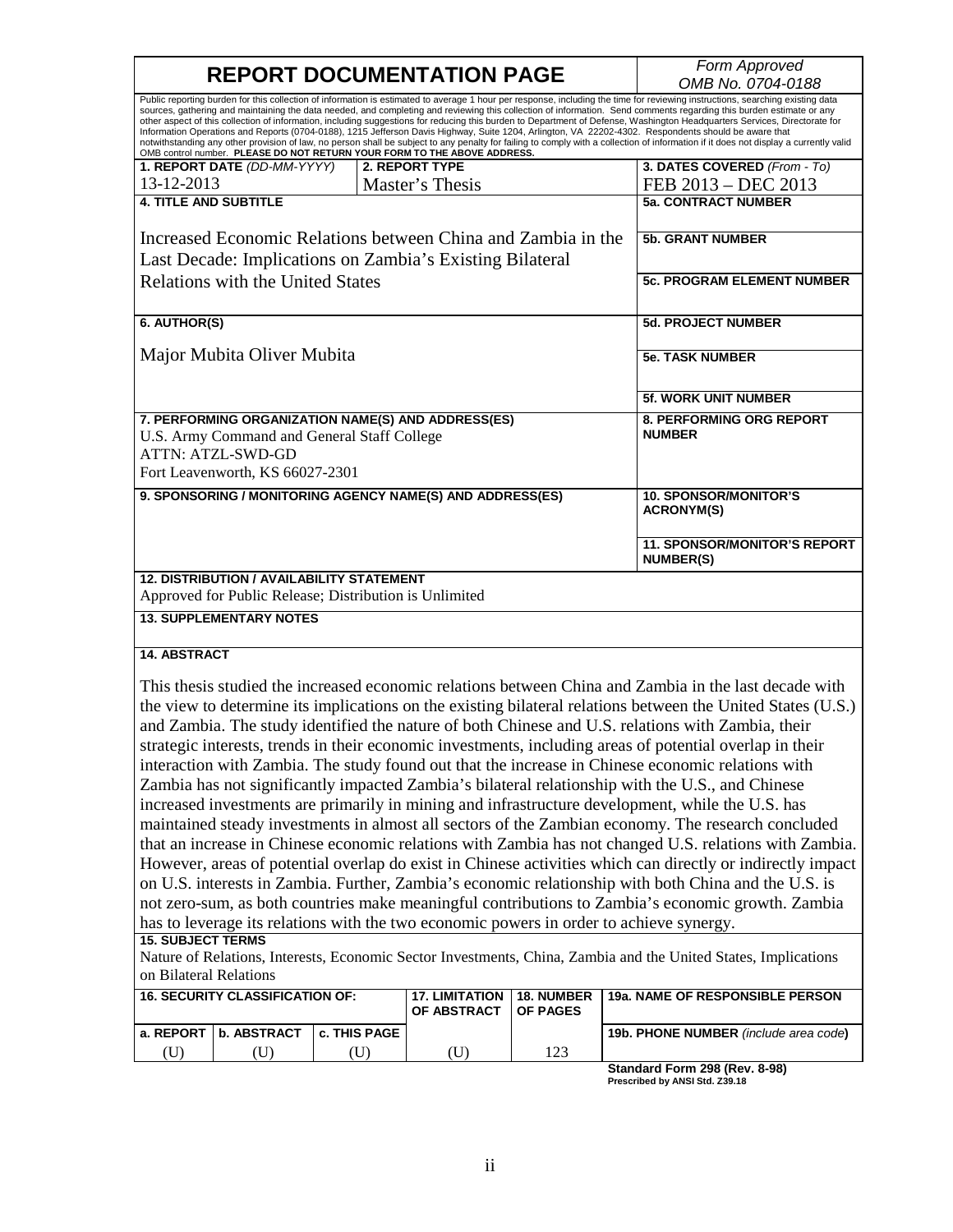# MASTER OF MILITARY ART AND SCIENCE

# THESIS APPROVAL PAGE

Name of Candidate: Major Mubita Oliver Mubita

Thesis Title: Increased Economic Relations between China and Zambia in the Last Decade: Implications on Zambia's Bilateral Relations with the United States

Approved by:

, Thesis Committee Chair

Bruce J. Reider, M.S.

, Member Joseph G. Babb, Ph.D.

Douglas E. Lathrop, M.Ed.

Accepted this 13th day of December 2013 by:

, Director, Graduate Degree Programs

, Member

Robert F. Baumann, Ph.D.

The opinions and conclusions expressed herein are those of the student author and do not necessarily represent the views of the U.S. Army Command and General Staff College or any other governmental agency. (References to this study should include the foregoing statement.)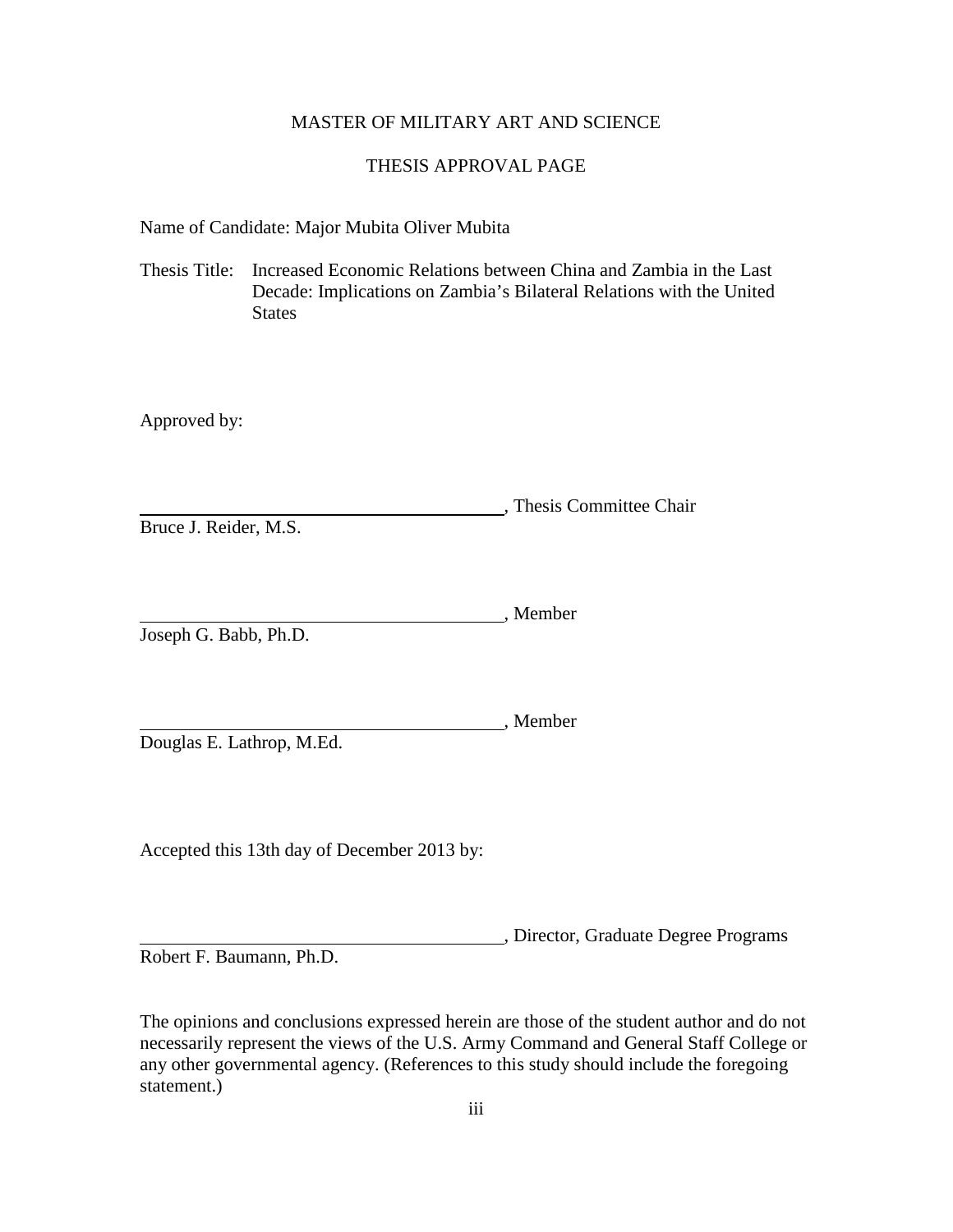# ABSTRACT

# INCREASED ECONOMIC RELATIONS BETWEEN CHINA AND ZAMBIA IN THE LAST DECADE: IMPLICATIONS ON ZAMBIA'S EXISTING BILATERAL RELATIONS WITH THE UNITED STATES, by Major Mubita Oliver Mubita, 123 pages.

This thesis studied the increased economic relations between China and Zambia in the last decade with the view to determine its implications on the existing bilateral relations between the United States (U.S.) and Zambia. The study identified the nature of both Chinese and U.S. relations with Zambia, their strategic interests, trends in their economic investments, including areas of potential overlap in their interaction with Zambia.

The study found out that the increase in Chinese economic relations with Zambia has not significantly impacted Zambia's bilateral relationship with the U.S., and Chinese increased investments are primarily in mining and infrastructure development, while the U.S. has maintained steady investments in almost all sectors of the Zambian economy.

The research concluded that an increase in Chinese economic relations with Zambia has not changed U.S. relations with Zambia. However, areas of potential overlap do exist in Chinese activities which can directly or indirectly impact on U.S. interests in Zambia. Further, Zambia's economic relationship with both China and the U.S. is not zero-sum, as both countries make meaningful contributions to Zambia's economic growth. Zambia has to leverage its relations with the two economic powers in order to achieve synergy.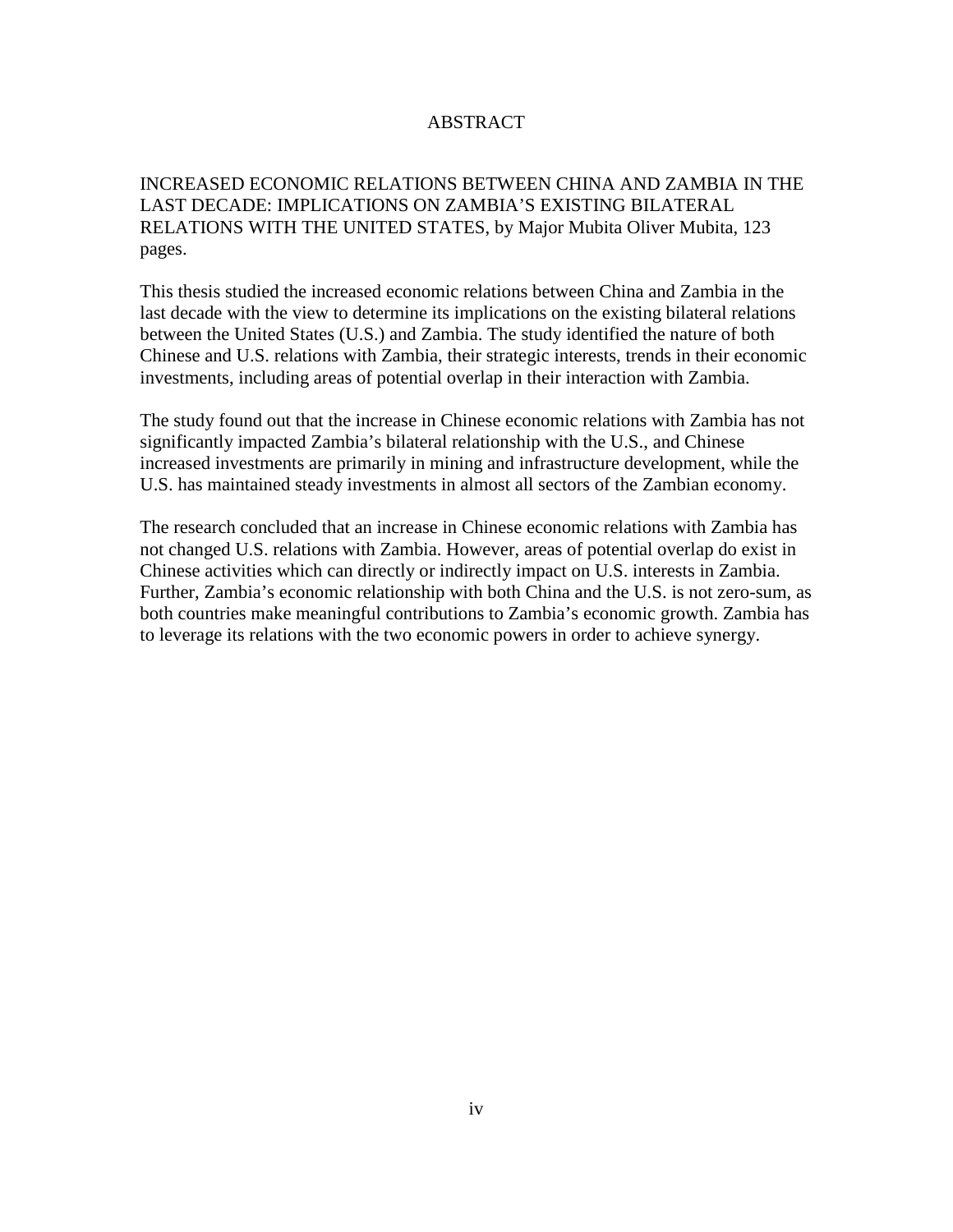#### ACKNOWLEDGMENTS

First, I thank God for the inspiration to carry out this study. Second, I am indebted to my thesis committee, Mr. Bruce Reider (Chair), Dr. Joseph Babb and Mr. Douglas Lathrop. I appreciate your guidance and patience extended to me during my research. Mr. Reider and Mr. Lathrop, you were so patient and full of wisdom. Dr. Babb, I appreciate your intellectual insights. The entire committee worked hard to raise me to another level of critical and creative thinking. Accordingly, I recognize the guidance given to me by an able team of Staff Group Advisers, Mr. Paul Anderson and Mr. Bruce Reider. I appreciate your professional way of conducting military studies.

Last but not least, my sincere gratitude to the staff of the Graduate Degree Program Department, especially Mrs. Venita Krueger and the staff of the Combined Arms Research Library for all their assistance. I also thank Mr. Nathaniel Stevenson my strategic seminar moderator for the strategic insights and guidance, Mrs. Ann Chapman for editing my work, and not forgetting the Director and all the staff of the International Military Students Division for their sound administration of international students. I am also thankful to the many authors and writers whose books, articles and papers I consulted and used for this thesis.

I dedicate this work to my family, my wife Mutale Mubita, my children Mubita, Neo and Thabo. Through this work, I also recognize the greatest efforts made by my late father, Malvern Mubita Malamo, to ensure I attained the best education even during challenging times in Zambia.

v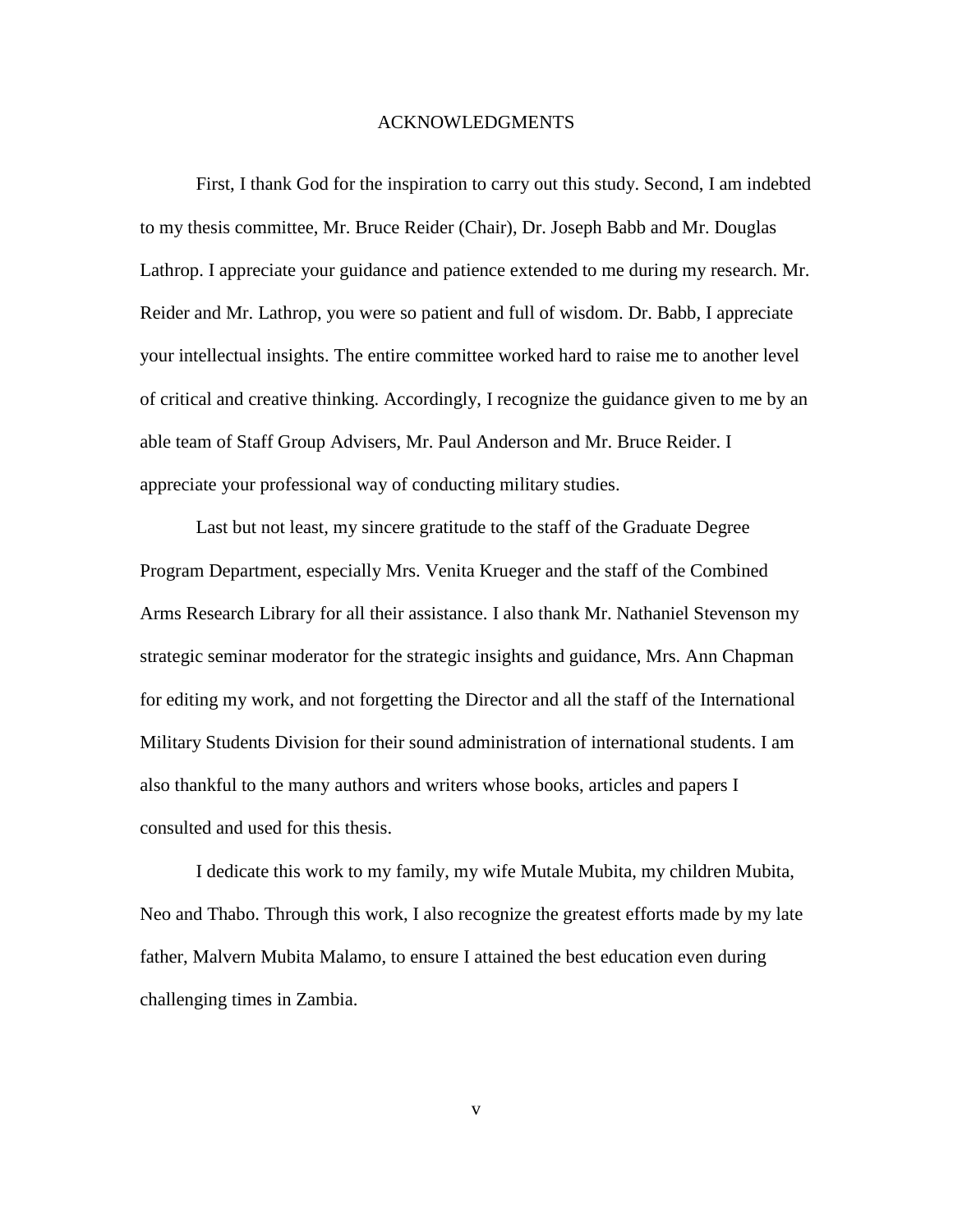# **TABLE OF CONTENTS**

|                                                                   | Page |
|-------------------------------------------------------------------|------|
| MASTER OF MILITARY ART AND SCIENCE THESIS APPROVAL PAGE  iii      |      |
|                                                                   |      |
|                                                                   |      |
|                                                                   |      |
|                                                                   |      |
|                                                                   |      |
|                                                                   |      |
|                                                                   |      |
|                                                                   |      |
| CHAPTER 2 LITERATURE REVIEW AND METHODOLOGY 11                    |      |
|                                                                   |      |
| Chinese Government White Paper on China-Africa Economic and Trade |      |
|                                                                   |      |
|                                                                   |      |
|                                                                   |      |
|                                                                   |      |
|                                                                   |      |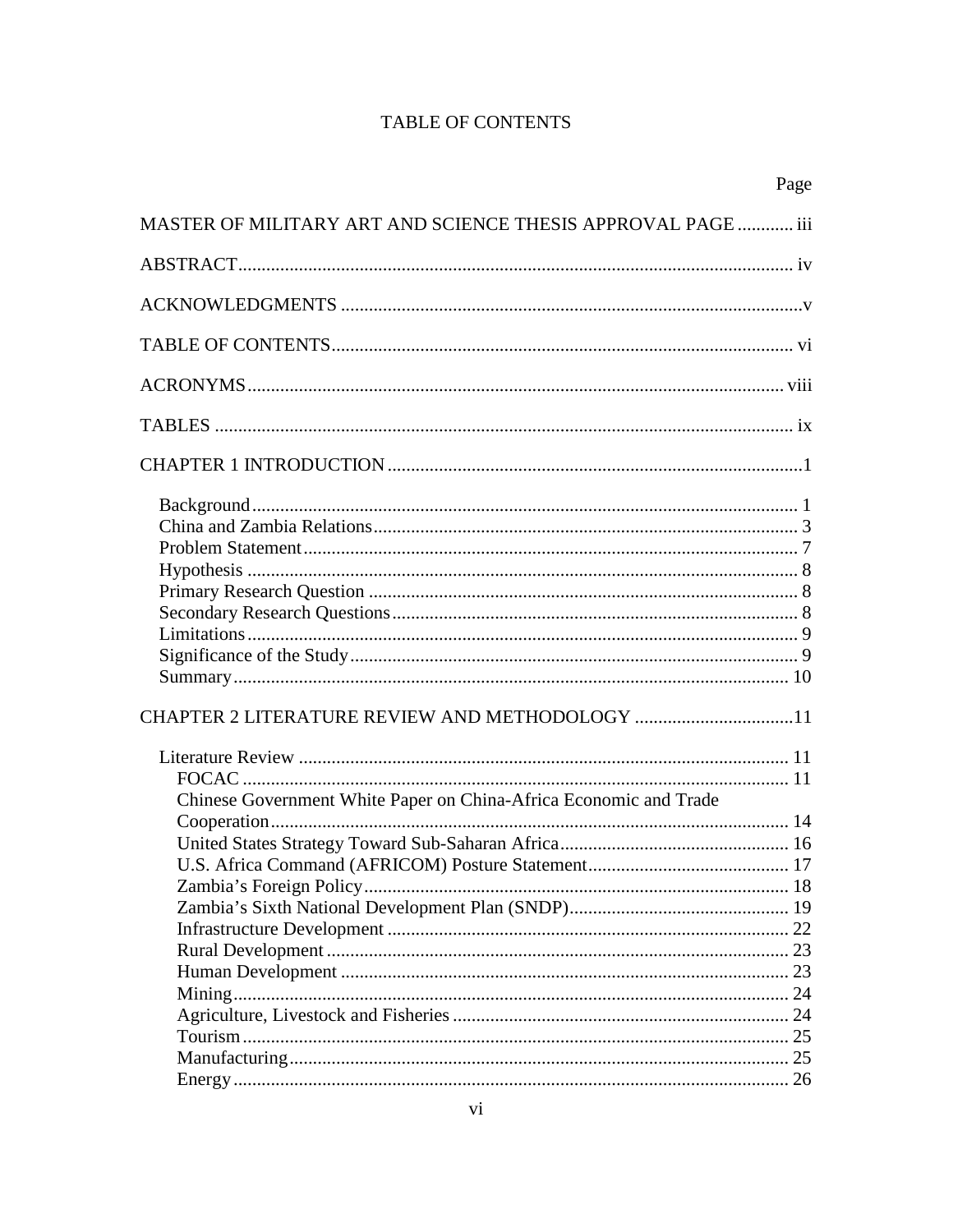| Winner Take It All: China's Race for Resources and What it Means       |  |
|------------------------------------------------------------------------|--|
|                                                                        |  |
|                                                                        |  |
|                                                                        |  |
|                                                                        |  |
|                                                                        |  |
|                                                                        |  |
|                                                                        |  |
|                                                                        |  |
|                                                                        |  |
|                                                                        |  |
|                                                                        |  |
|                                                                        |  |
|                                                                        |  |
|                                                                        |  |
|                                                                        |  |
|                                                                        |  |
|                                                                        |  |
|                                                                        |  |
|                                                                        |  |
|                                                                        |  |
|                                                                        |  |
| Education.                                                             |  |
|                                                                        |  |
| Trilateral Relations between the U.S., China and Zambia: Gain, Loss or |  |
|                                                                        |  |
|                                                                        |  |
|                                                                        |  |
|                                                                        |  |
|                                                                        |  |
|                                                                        |  |
|                                                                        |  |
|                                                                        |  |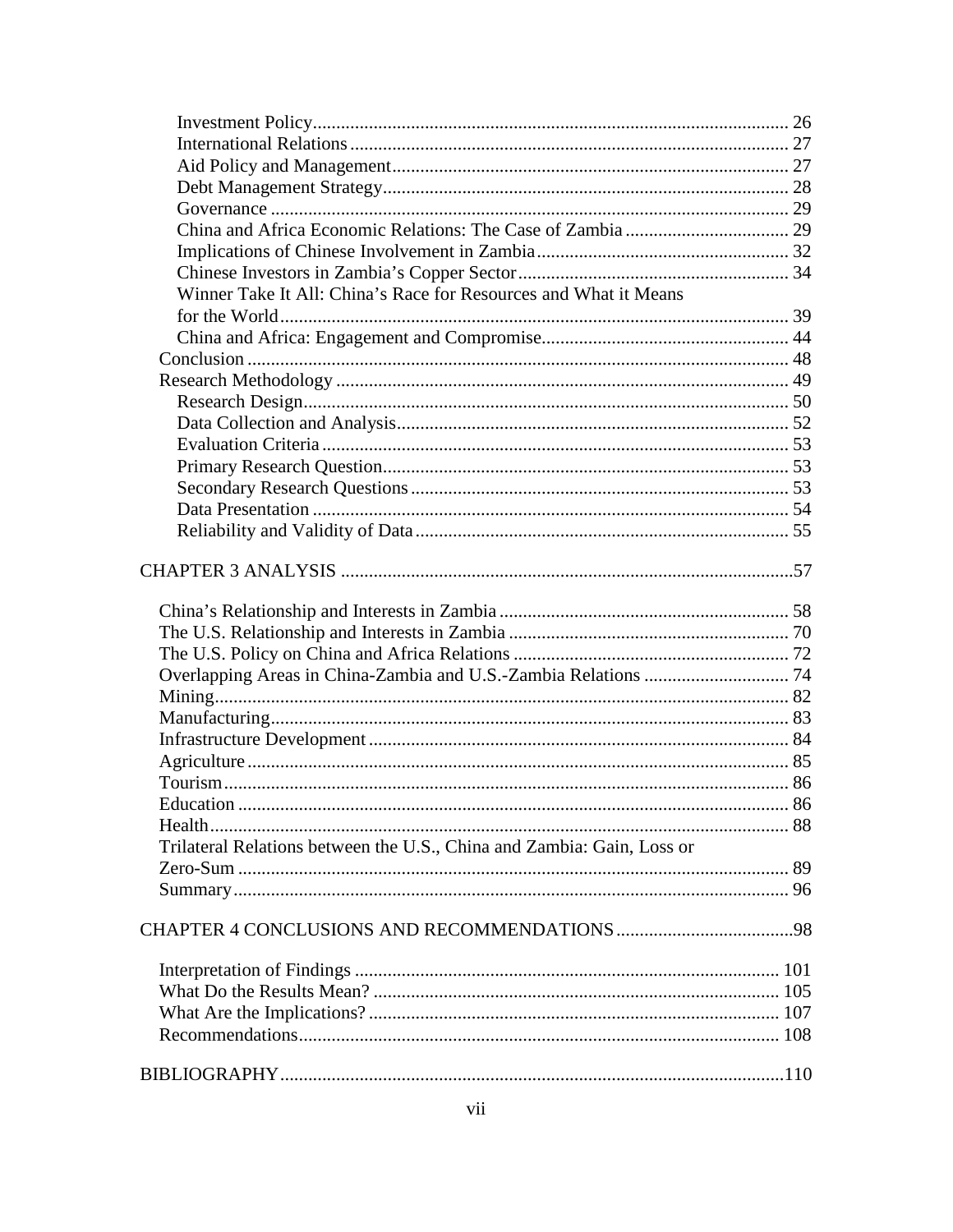# ACRONYMS

| <b>AFRICOM</b> | Africa Command                         |
|----------------|----------------------------------------|
| <b>FNDP</b>    | <b>Fifth National Development Plan</b> |
| <b>FOCAC</b>   | Forum on China-Africa Cooperation      |
| <b>GRZ</b>     | Government of the Republic of Zambia   |
| <b>NFCA</b>    | Nonferrous China-Africa                |
| <b>SNDP</b>    | <b>Sixth National Development Plan</b> |
| <b>TAZARA</b>  | Tanzania Zambia Railway                |
| USD            | <b>U.S. Dollars</b>                    |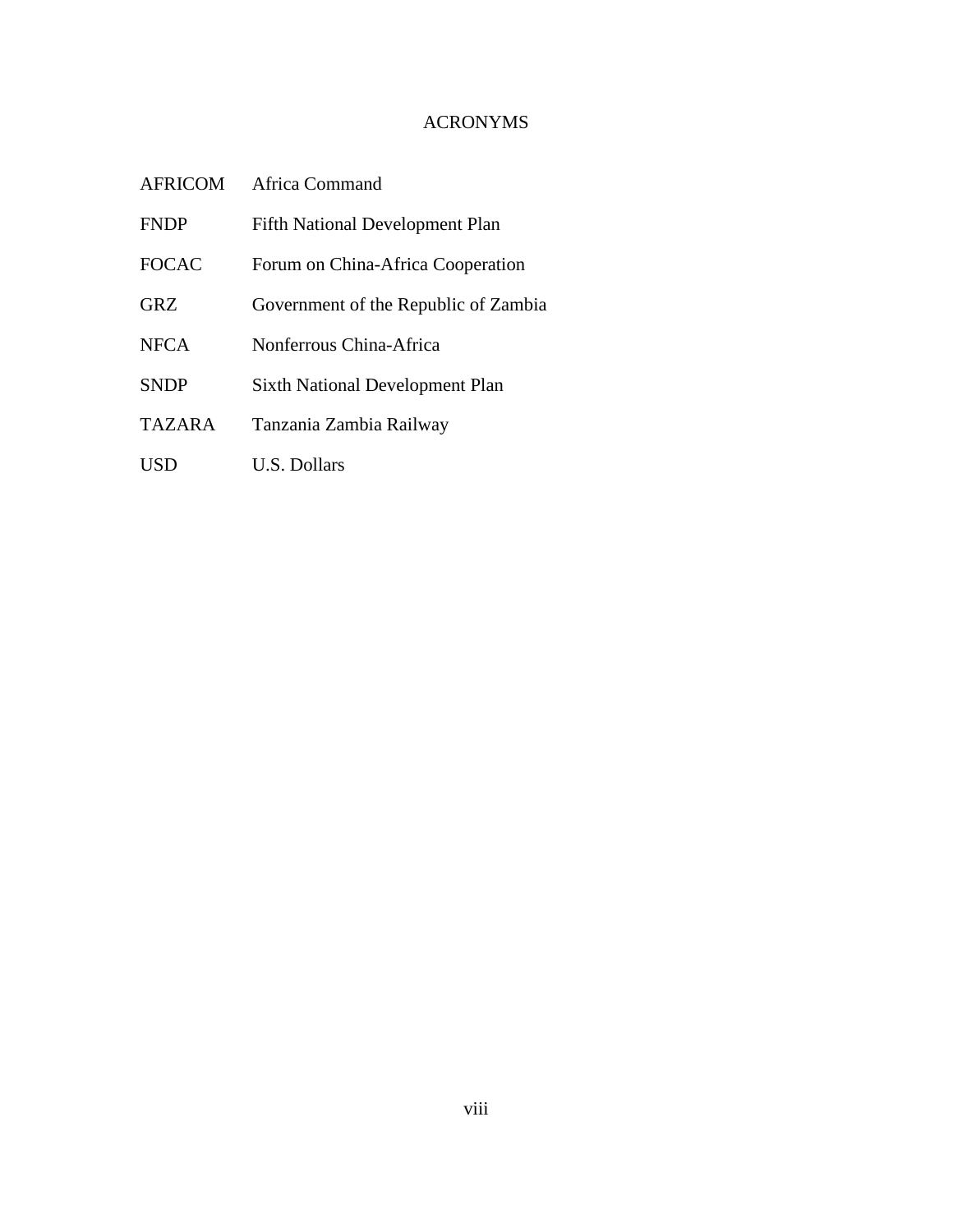# TABLES

|                                                                                   | Page |
|-----------------------------------------------------------------------------------|------|
|                                                                                   |      |
| Table 2. Relationship between Independent and Dependent Variables55               |      |
| Table 3. Foreign Investment Inflows to Zambia by Country (USD million)            |      |
| Table 4. Private Foreign Investment Inflow Trends to Zambia by China and the U.S. |      |
| Table 5. Stock of Zambia's External Debt by Country (USD million) 2008-201278     |      |
| Table 6. Trends of Zambia's External Debt to China and the U.S. (USD million)     |      |
| Table 7. Contributions by U.S. and China by Sector (USD million) 2007-2011 81     |      |
|                                                                                   |      |
| Table 9. The U.S., China and Zambia Economic Relations Findings 105               |      |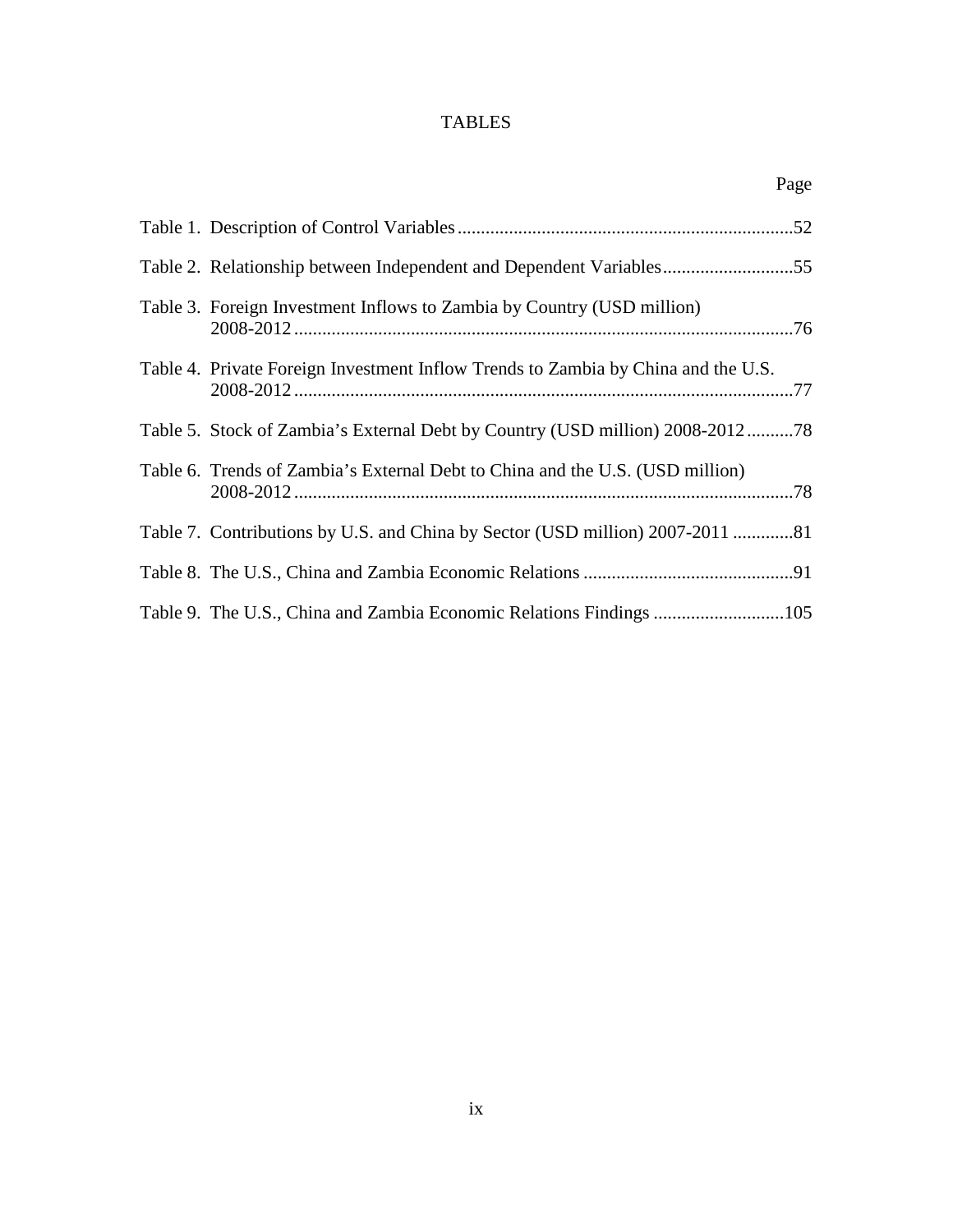# CHAPTER 1

## **INTRODUCTION**

Nations have no permanent friends or allies, they only have permanent interests.

―Henry John Temple Viscount Lord Palmerston, in Brown, *Palmerston and Politics of Foreign Policy, 1846-1855*

#### Background

China's presence in Africa has increased in the last decade. This is after its own economic growth started to expand following various policy changes. Be it in the areas of diplomatic, information, military or economic, China has been making efforts to gain ground on the African continent. To understand the emergence of China as an economic force in Africa, one needs to explore the background and scope of its involvement before addressing the implications. Chinese economic ties with Africa date back five centuries, but the era before the latest economic cooperation can be traced back to the  $1950s$  $1950s$ .<sup>1</sup> This cooperation has taken an unprecedented increase in recent years, to include trade, financial investment, as well as developmental aid including infrastructure.

The trends of China's economic relations in Africa constitute a challenge to its competitors on the continent as well as the African countries themselves. In 2008, a study by the International Monetary Fund concluded that China was the third largest trade

<span id="page-9-0"></span><sup>&</sup>lt;sup>1</sup>The African Development Bank Group Chief Economist Complex, "Policy Brief," *Chinese Trade and Investment Activities in Africa* 1, no. 4 (29 July 2010): 15.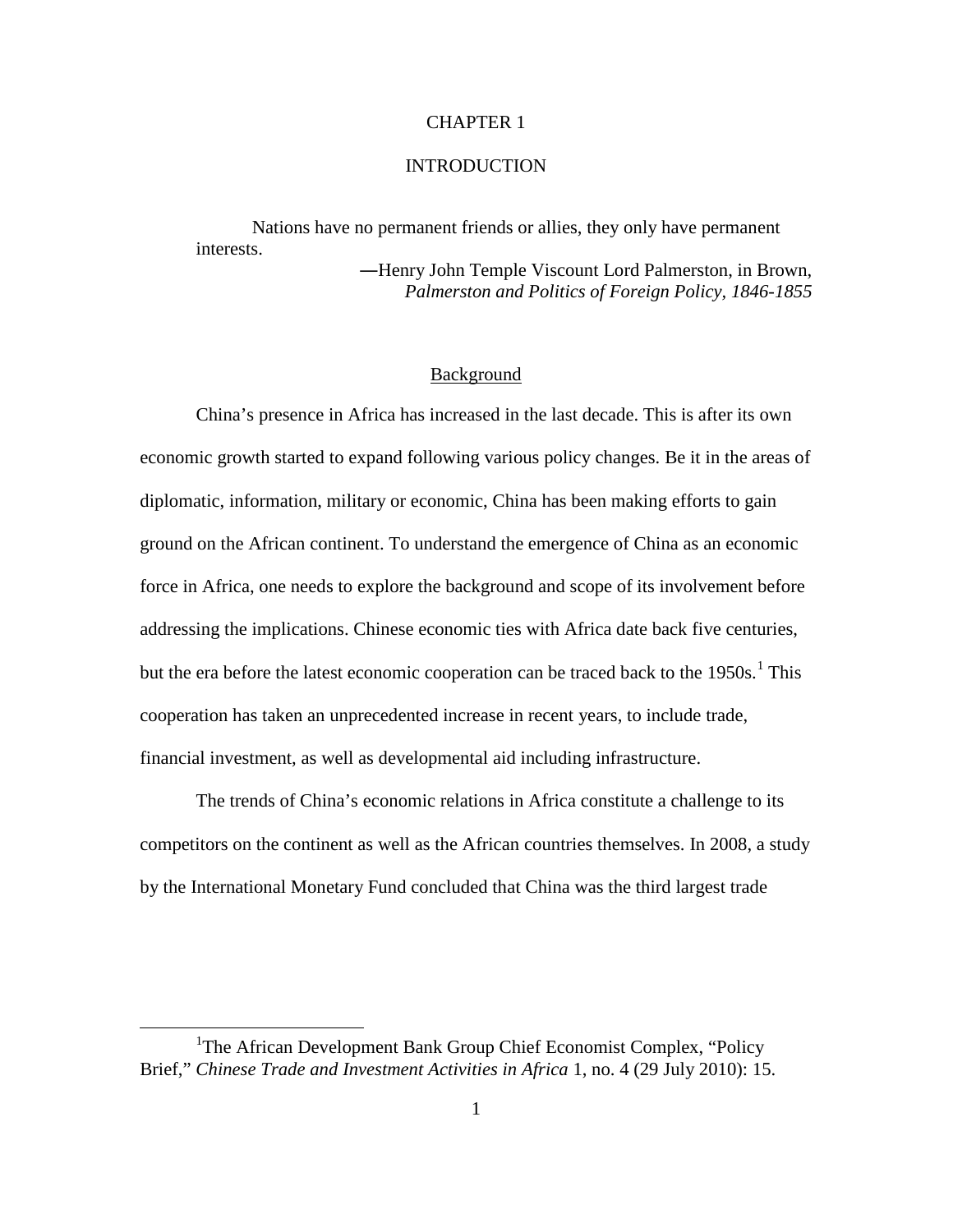partner with Africa behind the European Union and the United States  $(U.S.)$ <sup>[2](#page-10-0)</sup> In 2010, however, based on figures provided by the International Monetary Fund, an African Development Bank policy brief pointed to a decline in the trade level between Africa and the West.<sup>[3](#page-10-1)</sup> While Africa's exports to its traditional Western partners are declining, its exports to China have increased. According to this brief, the same trend is valid with regard to African imports. This has been confirmed by other studies and analyses that acknowledge China as "Africa's biggest trading partner" today.<sup>[4](#page-10-2)</sup> One such country in Africa that has experienced the growing trends in China's economic relations in the last decade is Zambia. Much debate has been going on in the country regarding increased Chinese and Zambian economic relations with people holding different perspectives regarding its implications on the country's other bilateral relations, especially with the U.S., who also have significant interests in Zambia.

The theme of this thesis is: Increased economic relations between China and Zambia in the last decade: What are the implications on Zambia's bilateral relations with the U.S.? Considering that China is a global economic challenger to the U.S., this thesis examines increased Chinese and Zambian bilateral relations and the implications for future cooperation between the U.S. and Zambia. It also provides recommendations on how Zambia could best benefit from its various bilateral relations without damaging U.S.

<span id="page-10-0"></span> $2^2$ Jian-Ye Wang and Abdoulaye Bio-Tchane, "Africa's Burgeoning Ties with China," International Monetary Fund, March 2008, http://www.imf.org/external/ pubs/ft/fandd/ 2008/03/wang.htm (accessed 3 August 2013).

<sup>&</sup>lt;sup>3</sup>The African Development Bank Group Chief Economist Complex, 15.

<span id="page-10-2"></span><span id="page-10-1"></span><sup>&</sup>lt;sup>4</sup>The Economist, "The Chinese in Africa, Trying to Pull Together," 20 April 2011, http://www.economist.com/node/18586448/print (accessed 3 August 2013).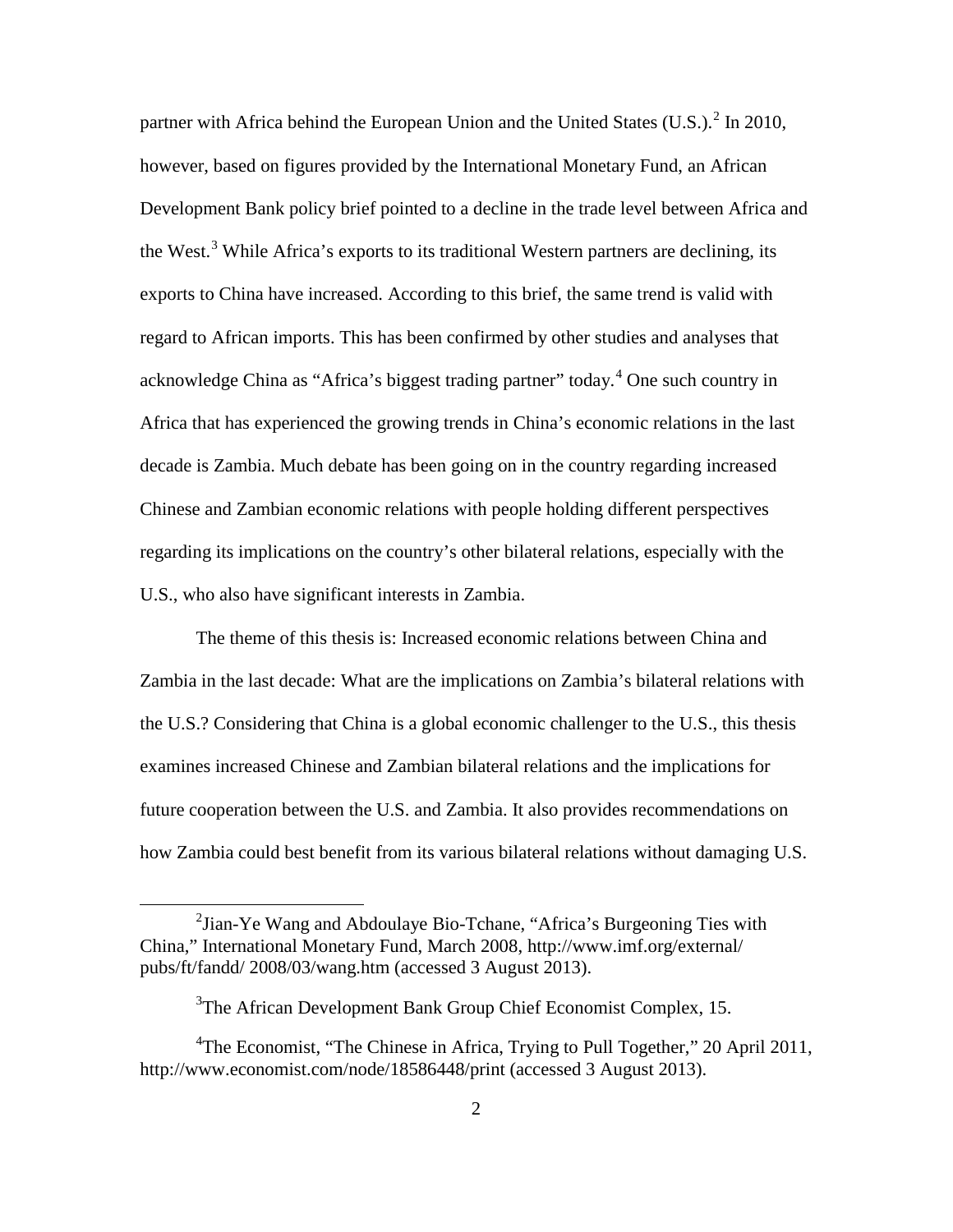interests in Zambia. Issues of concern are how Zambia, as a developing country, finds itself in a strategic dilemma–how to interact with two global economic powers without conflicting with their interests and what benefits Zambia could draw from such relations to achieve synergy.

#### China and Zambia Relations

The relationship between China and Zambia can be traced back to before Zambia's independence from Britain on 24 October 1964. Zambia was known as Northern Rhodesia, having been named after Cecil Rhodes, a representative of the British South African (BSA) company. China mainly provided financial and material support to opposition political parties engaged in the struggle for independence.<sup>[5](#page-11-0)</sup> According to Professor Zeng Qiang of the Institute of Asian and African Studies, the China and Zambia relationship is divided into three periods, namely the period from 1949 to 1979, 1979 to 1999, and the current one from 1999. $<sup>6</sup>$  $<sup>6</sup>$  $<sup>6</sup>$ </sup>

During the period from 1949 to 1979, China's relations with Zambia focused on supporting its struggle for independence from colonial rule, recognizing and establishing diplomatic ties. After Zambia's independence in 1964, China engaged in helping Zambia develop its infrastructure. At that time, Zambia was in a hurry to build a new transportation link so that it could develop its economy and support the liberation of other countries in the region from imperialism and colonialism. This included overcoming

<span id="page-11-0"></span><sup>5</sup> Inyambo Mwanawina, *China-Africa Economic Relations: The Case of Zambia,* African Economic Research Consortium, 4 February 2008, http://dspace.cigilibrary.org/ jspui/bitstream/123456789/32072/1/Zambia.pdf?1 (accessed 3 August 2013), 1

<span id="page-11-1"></span><sup>6</sup> Zeng Qiang, "China-Africa Relations since Introduction of FOCAC," China Institute of Contenporary International Relations, Beijing, China, 2007, 14.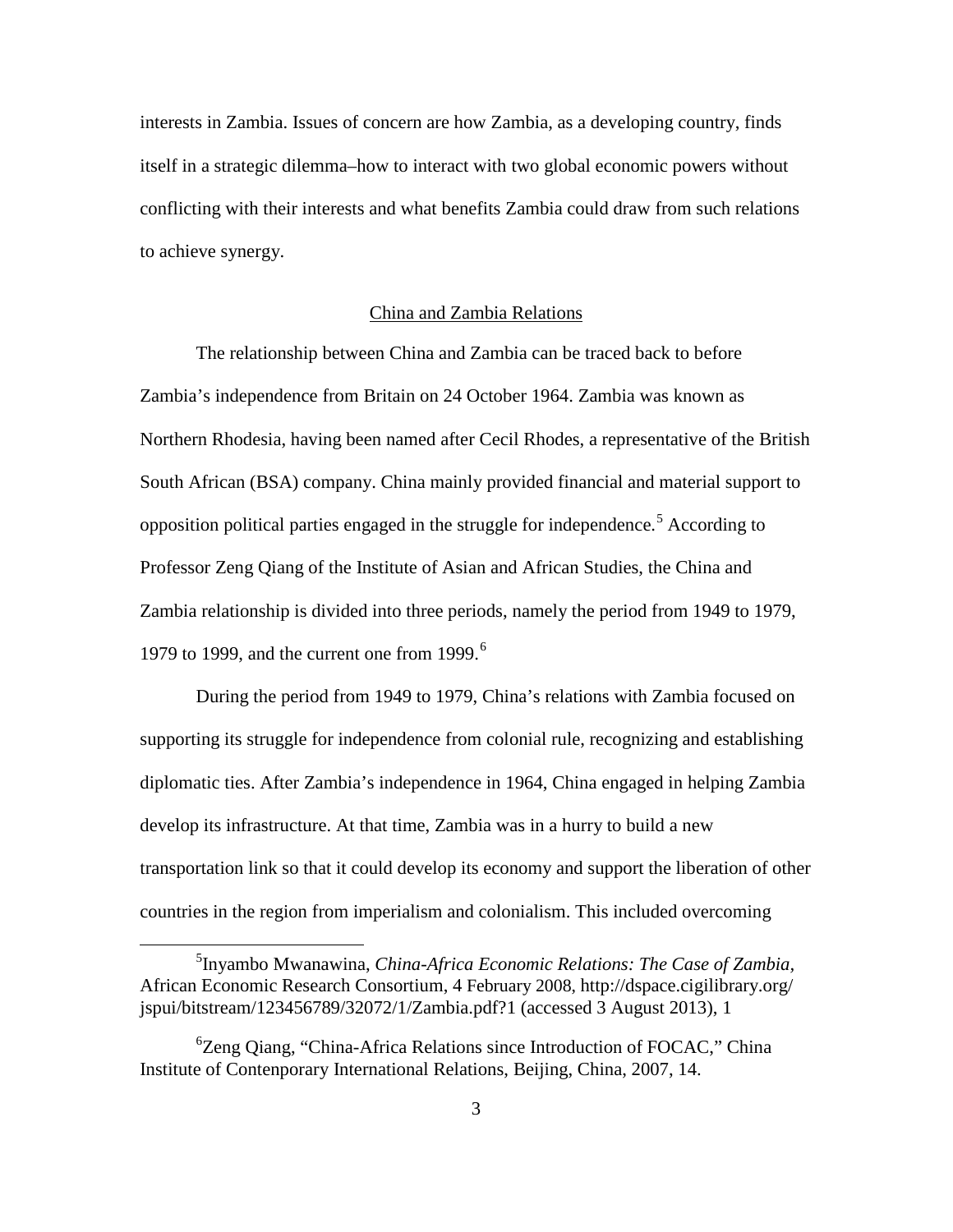Zambia's dependence on the sea outlet to the south which was still controlled by the White racist regimes of South Africa and Southern Rhodesia, now Zimbabwe. To do this, Zambia engaged Tanzania, a neighboring country in the northeast. Together the two countries sought help from the Western world and the former Soviet Union but were not successful. In 1965, President Julius Nyerere of Tanzania visited China and requested help to build a railway from Tanzania to Zambia.

China agreed to the request in accordance with its strategy of supporting African countries in their quest for independence and economic development in order to foster its influence on the African continent. In 1967, President Kenneth Kaunda of Zambia also visited China and reiterated the idea of a railway between Zambia and Tanzania. The Chinese accepted the request and construction commenced after the three countries signed the "Agreement of the Government of the People's Republic of China, the Government of the United Republic of Tanzania and the Government of the Republic of Zambia on the Construction of the Tanzania-Zambia Railway" in Beijing.<sup>[7](#page-12-0)</sup> Work started in 1970 and was completed in 1976. Today the Tanzania-Zambia Railway stands as one of the biggest Chinese projects in Africa. Therefore, the relationship between China and Zambia during the first period can be termed as political and infrastructure development. At that time African countries sought political independence and infrastructure development whilst China was registering its influence in Africa.

The second period of China and Zambia relations was from 1979 to 1999. During this time, there were key shifts on the African continent. Most African countries

<span id="page-12-0"></span><sup>&</sup>lt;sup>7</sup>Ministry of Foreign Affairs of the People's Republic of China, "China's Assistance in the Construction of the Tanzania-Zambia Railway," 17 November 2000, http://www.fmprc.gov.cn/eng/ziliao/3602/3604/t18009.htm (accessed 3 August 2013).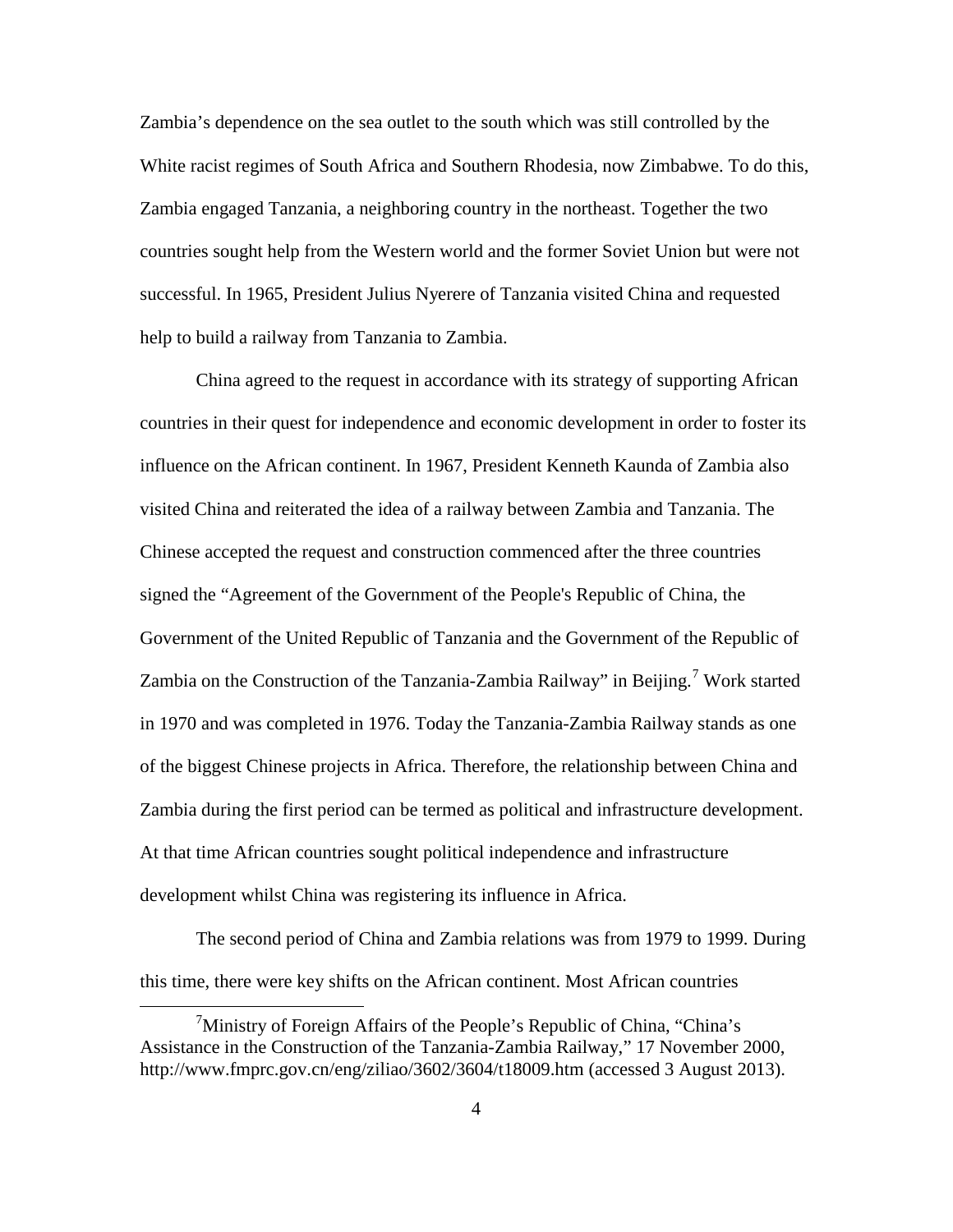underwent political and economic transformations. Zambia in the late 1980s experienced an economic down turn due to the lower copper prices on the London Metal Exchange and a huge debt incurred from the International Monetary Fund.<sup>[8](#page-13-0)</sup> In 1991, Zambia adopted a multiparty democratic system of government while China was recovering from social and economic challenges caused by the Great Proletarian Cultural Revolution and began to prosper as Deng Xiaoping's Open Door policies and capitalist reforms matured.<sup>[9](#page-13-1)</sup> The same year, China introduced policy changes adopting a "Going Out" policy which affected many African countries. At this stage China focused more on its national economic development by way of exploiting other global opportunities as opposed to promoting its ideology. During this period, the relationship between China and Zambia had a minimal economic impact, but rather remained diplomatically active.

The last and current period can be traced from 1999. During this period, Zambia intensified its agenda of promoting sustained economic development. Among the priority areas addressed include poverty alleviation and promotion of regional peace. To ensure it attains its aspirations, Zambia has contributed significantly to the transformation of Regional Economic Communities like the Common Market for East and Southern Africa and the Southern African Development Community to ensure it broadens its economic potential.

<span id="page-13-0"></span>China on the other hand, has been recording economic growth in the 10 percent per year range, transforming itself into a major global economic player concerned with finding its place in the international realm dominated by the Western economies. The

<span id="page-13-1"></span> $<sup>9</sup>$ Ibid., 2.</sup>

<sup>8</sup> Mwanawina, 1.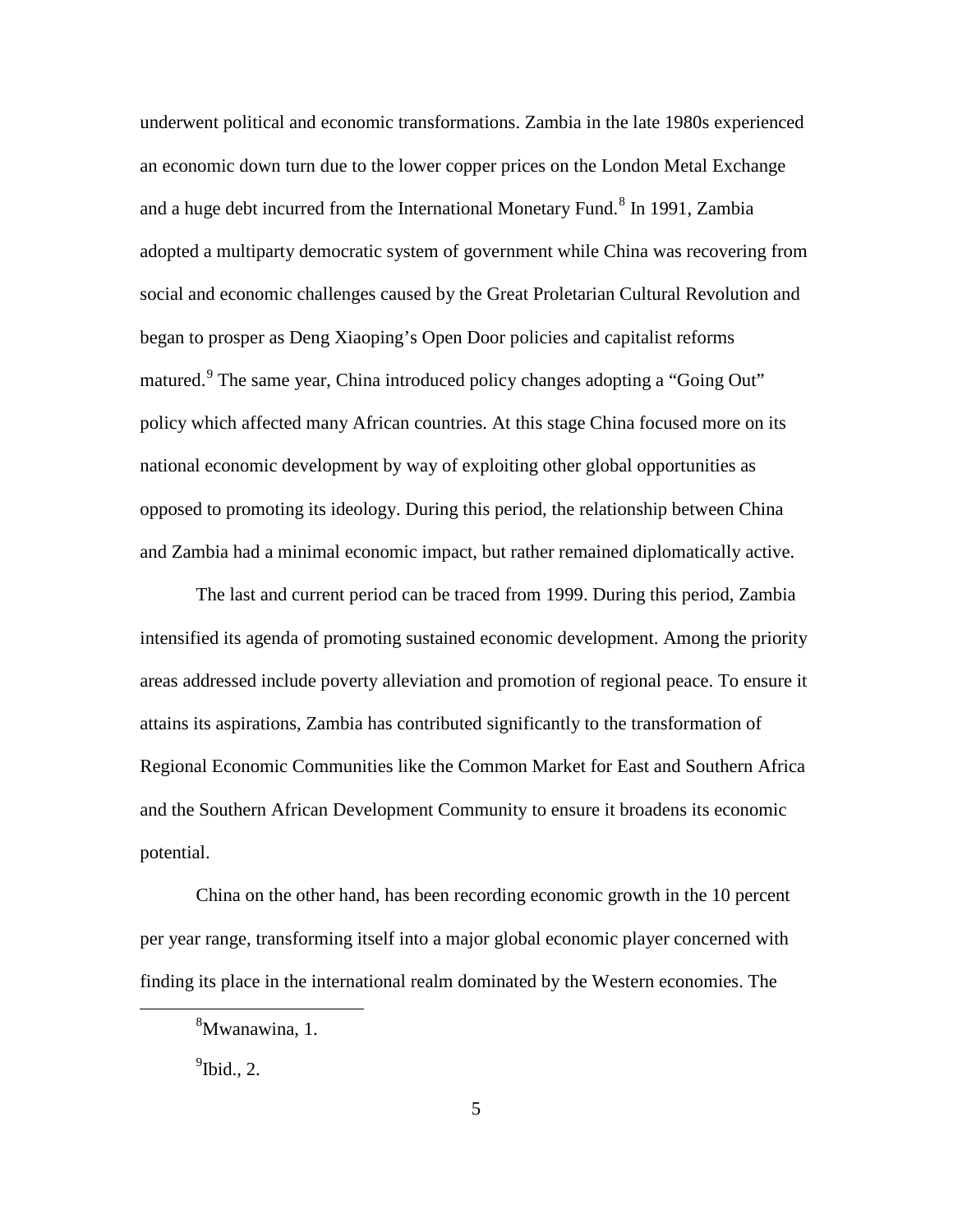year 2000 saw the birth of the Forum on China-Africa Cooperation (FOCAC) highlighting new relationships between Africa and China. The FOCAC 2000 contained principles such as political equality, mutual trust, economic win-win cooperation and cultural exchange to guide relations. The FOCAC has periodically been revised and it is this forum that has seen China's increased development of its interests in Africa in general and Zambia especially.<sup>[10](#page-14-0)</sup>

#### U.S. and Zambia Relations

Having looked at the historical background of the relationship between China and Zambia, it was also important to highlight the genesis of the relations between the U.S. and Zambia. This is significant in creating an understanding of the study and bringing the research into perspective. According to the U.S. Department of State, the U.S. established diplomatic relations with Zambia after its independence from the United Kingdom in 1964.[11](#page-14-1) Before independence, Zambia, formerly known as Northern Rhodesia, was part of the federation of Rhodesia and Nyasaland. The British-governed federation lasted for 10 years from 1953 to 1963. After the dissolution of the federation, the three British territories that constituted the federation, namely Northern Rhodesia, Southern Rhodesia and Nyasaland, realized their dream of determining their own political future. On 24 October 1964, Zambia gained its independence as the Republic of Zambia and the U.S.

 $10$ Mwanawina, 2.

<span id="page-14-1"></span><span id="page-14-0"></span> $11$ U.S. Department of State, "U.S. Relations with Zambia," Bureau of Public Affairs, 19 June 2013, http://www.state.gov/r/pa/ei/bgn/2359.htm (accessed 3 August 2013).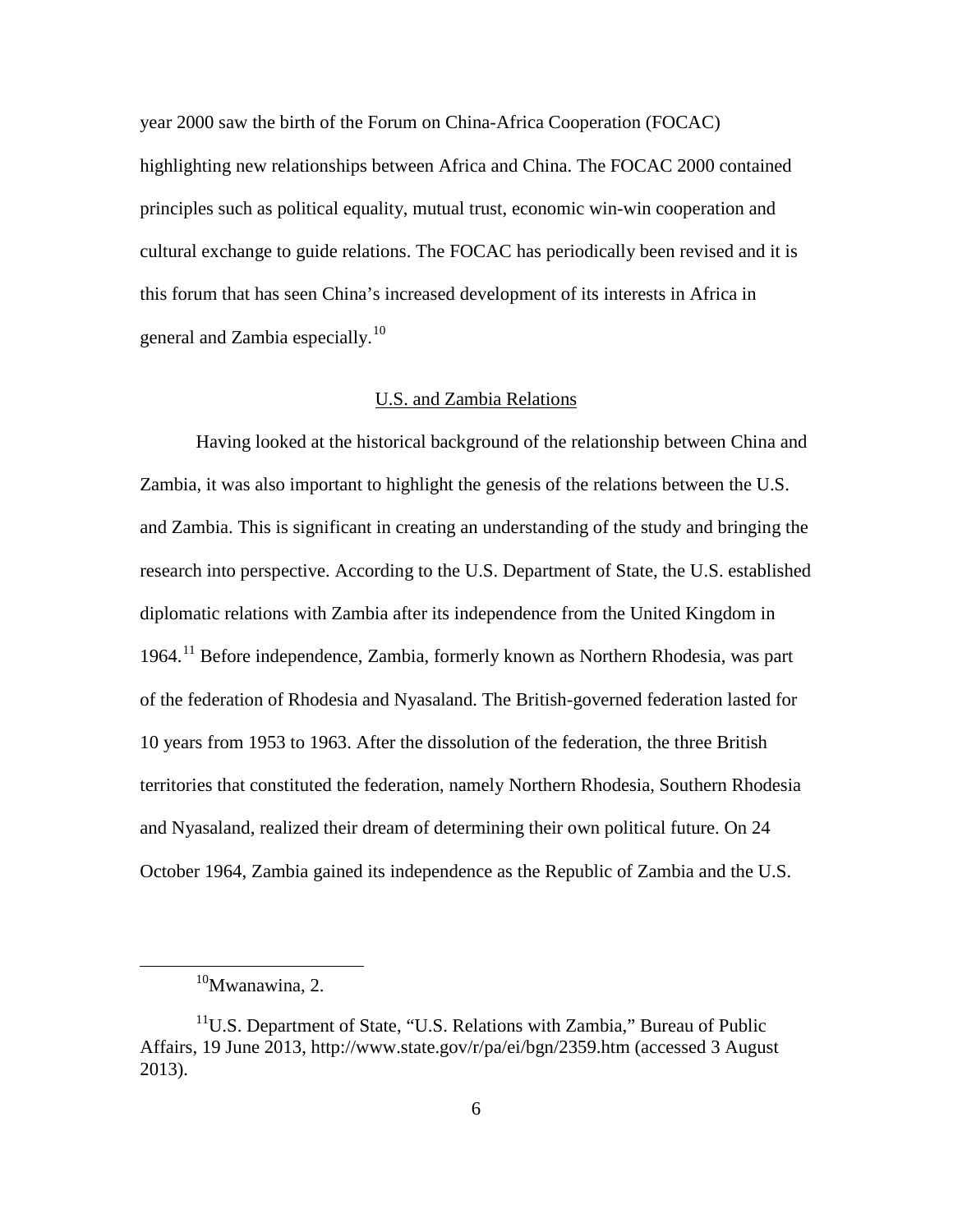recognized the new nation and immediately established diplomatic relations with it. Since then, the two nations have enjoyed warm and cordial relations.

Like other developing countries, Zambia's bilateral relationship with the U.S. is based on the U.S. desire to alleviate global poverty by promoting sustainable economic development and democratic governance. In Zambia, the U.S. has worked with the government to fight the HIV/AIDS pandemic, promote economic development, promote democratic governance and support the anti-corruption crusade.<sup>[12](#page-15-0)</sup> Accordingly, Zambia has interacted with the U.S. through programs like the African Growth and Opportunity Act, the U.S. Agency for International Development and the President's Emergency Plan for AIDS Relief. From the early days, the U.S. relations with Zambia have not only been centered on financial and material support but also on the development of human capital and institutional capacity. This can be seen from the projects the U.S. undertakes in Zambia.

# Problem Statement

China's activities with African countries, including Zambia, have increased during the last 10 years. Given China's rising profile on the global stage, especially its remarkable economic performance and the effects on other global players, its growing influence cannot be over emphasized. Having noticed the proliferation of Chinese programs and activities in Zambia's economic and infrastructural developmental sectors, and the influence the two sectors have on other sectors in the country, the question becomes: Is this increase in China and Zambia relations likely to impact on Zambia's

<span id="page-15-0"></span> $12$ Ibid.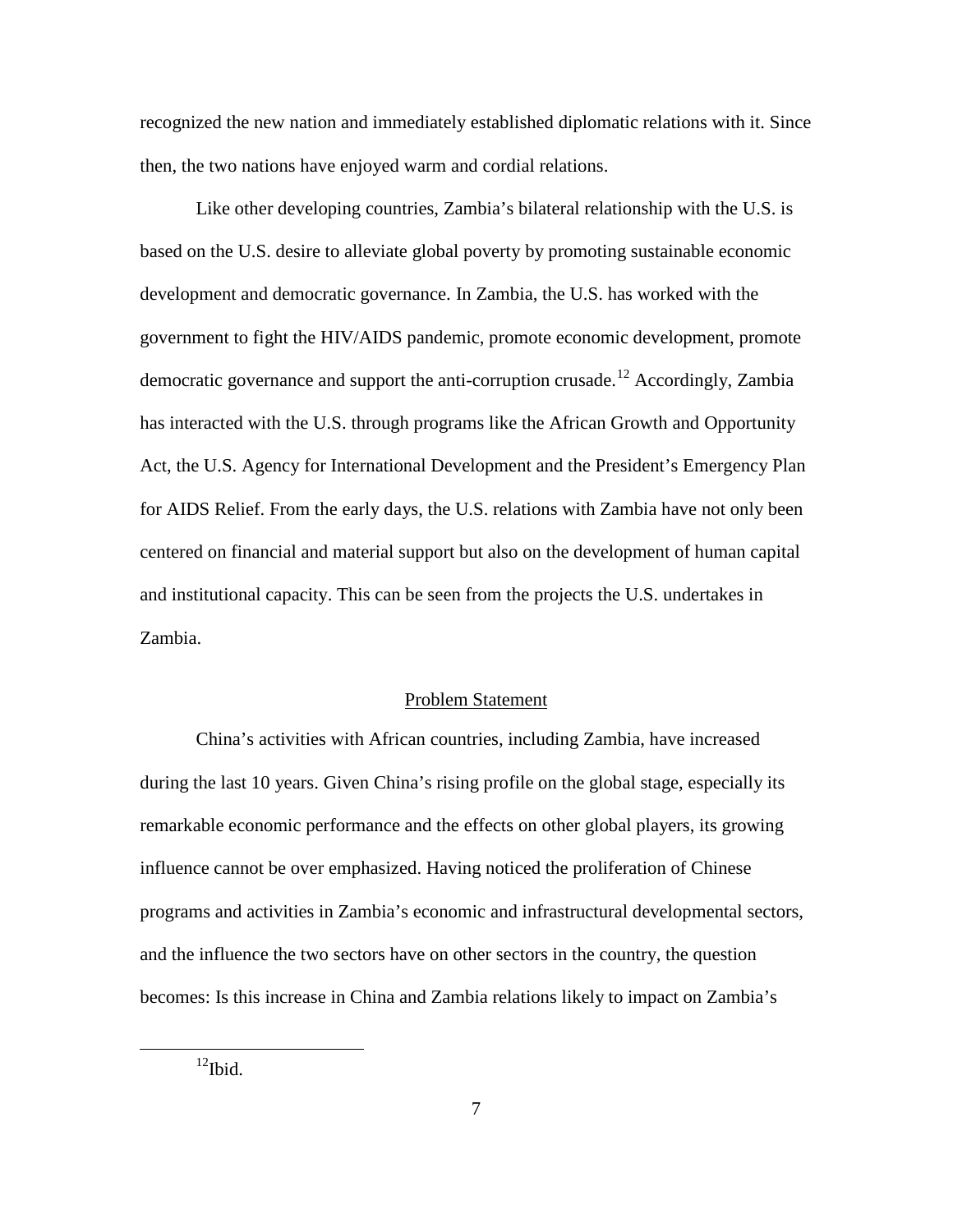bilateral relations with other countries like the U.S. who also have interests in Zambia that directly or indirectly impact the economic and infrastructural development sectors? If China, which is an emerging economic power, second only to the U.S., has increased economic relations with Zambia in areas that also impact directly or indirectly on those in which the U.S. are involved in, how then does Zambia interact effectively with China without compromising its already existing relations with the U.S.?

This paper examines the increased economic relations between China and Zambia over the last decade and its implications on existing U.S. and Zambia relations. Accordingly, the paper analyzes potential conflicts in Zambia's existing bilateral relations with the U.S. with the view to recommend measures that would benefit Zambia without compromising its relations with the U.S. In the framework of China and Africa relations, this study assumes the Zambian perspective, hence is a case study of Zambia's multinational relations.

#### **Hypothesis**

The increase in Chinese and Zambian economic relations will change the nature of the relationship between the U.S. and Zambia.

#### Primary Research Question

To what extent will improved China and Zambia relations change the U.S. and Zambia relations?

#### Secondary Research Questions

In order to address and support the primary research question, it is important to answer the following secondary research questions: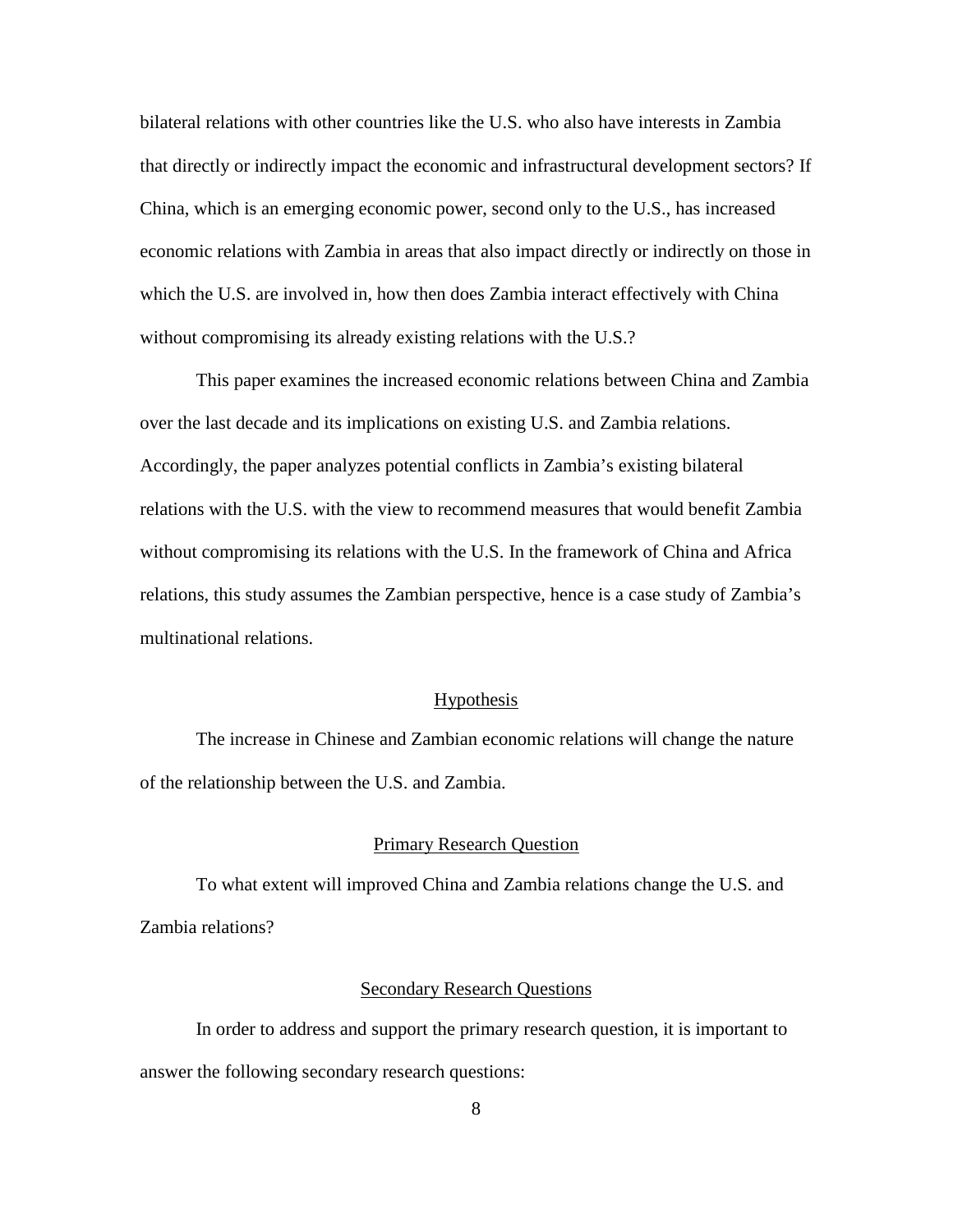1. What are China's relationship with and interests in Zambia?

2. What is the U.S. relationship with Zambia? What are the U.S. interests in Zambia?

3. What is the U.S. policy on China-Africa relations?

4. What are the overlapping areas in China and Zambia and Zambia and the U.S. relationships?

5. Is the Chinese and U.S. relationship with Zambia zero-sum or mutual?

### Limitations

This study was restricted to the duration of the 10-month long Command and General Staff Officer's course at the U.S. Army Command and General Staff College. To date no specific study addresses the same research question. Therefore, this study depended primarily on official policy documents, computer databases, and secondary sources treating studies related to this research. The data accessed was adequate for analysis to produce a sound report and add to the existing body of knowledge on the subject.

# Significance of the Study

This study creates a better understanding of the interplay between countries in the international system as far as interests are concerned. In addition, this study established that increased Chinese economic relations with African countries like Zambia could have implications on a country's existing bilateral relations with other economic powers like the U.S. Accordingly the study determined whether such increased relations could be synergistic, symbiotic or indeed parasitic. Therefore, the study is important because the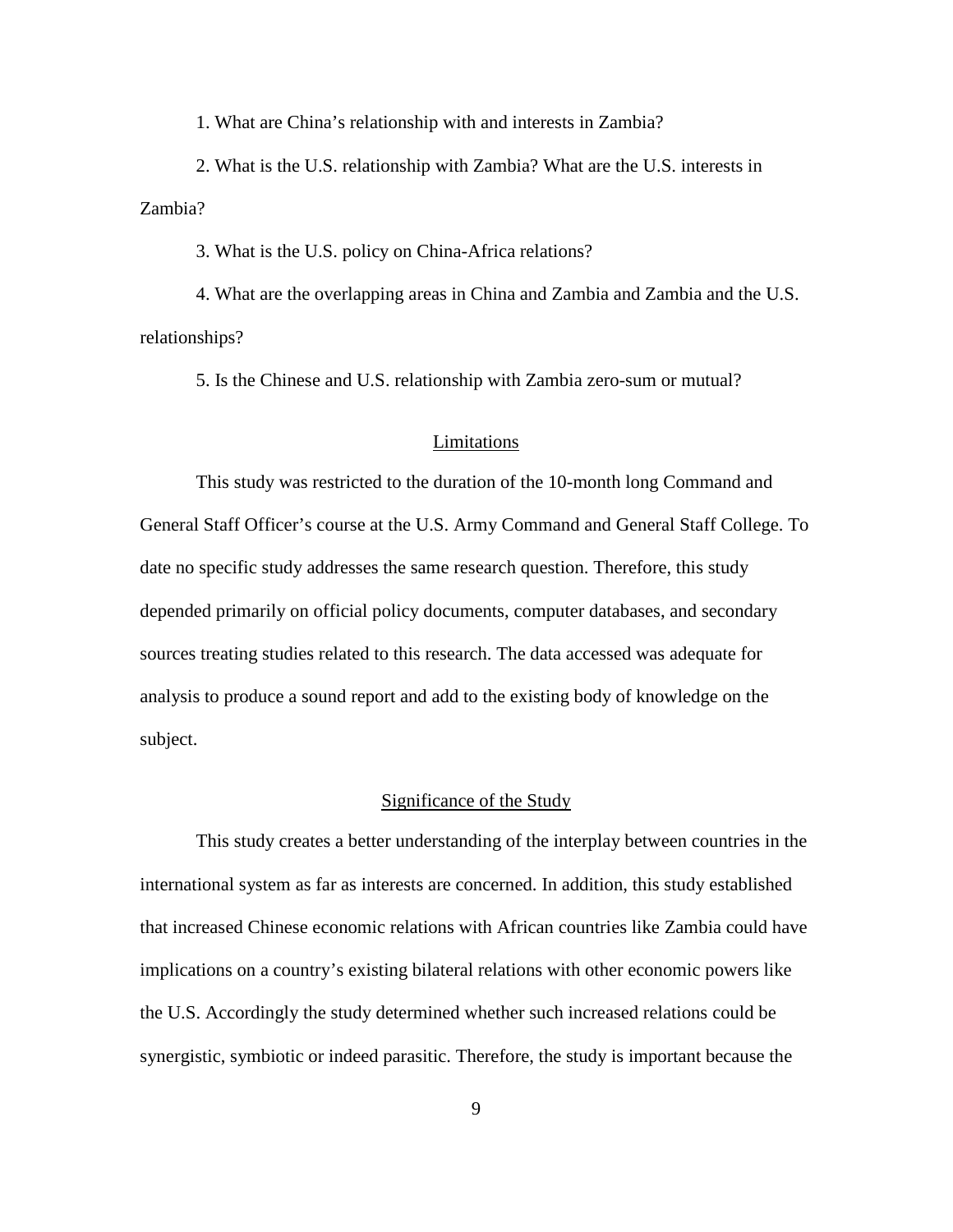resultant findings can be helpful in enlightening readers and other stakeholders on how countries can relate within the international system.

#### Summary

This chapter introduced the background to Chinese relations in Africa. It further explained Chinese increased economic trends on the continent before focusing on Zambia as one of the countries that has experienced such an increase. Additionally, this chapter highlighted the theme of the thesis as "Increased China and Zambia economic relations in the last decade; what are the implications on Zambia's bilateral relations with the U.S.?" It further explained the backgrounds of both Chinese and Zambian relations and those of the U.S. and Zambia. Chinese and Zambian relations date back as far as 1949 while those between U.S. and Zambia were traced to the period just after Zambia's independence in 1964. China's relations have been identified in three periods, ranging from helping in the liberation struggle, infrastructure development and currently economic support. The U.S. on the other hand, has been helping Zambia to alleviate poverty, promote sustainable economic development, and implement democratic reforms. This study significantly contributes toward understanding the interplay that exists in a trilateral relationship.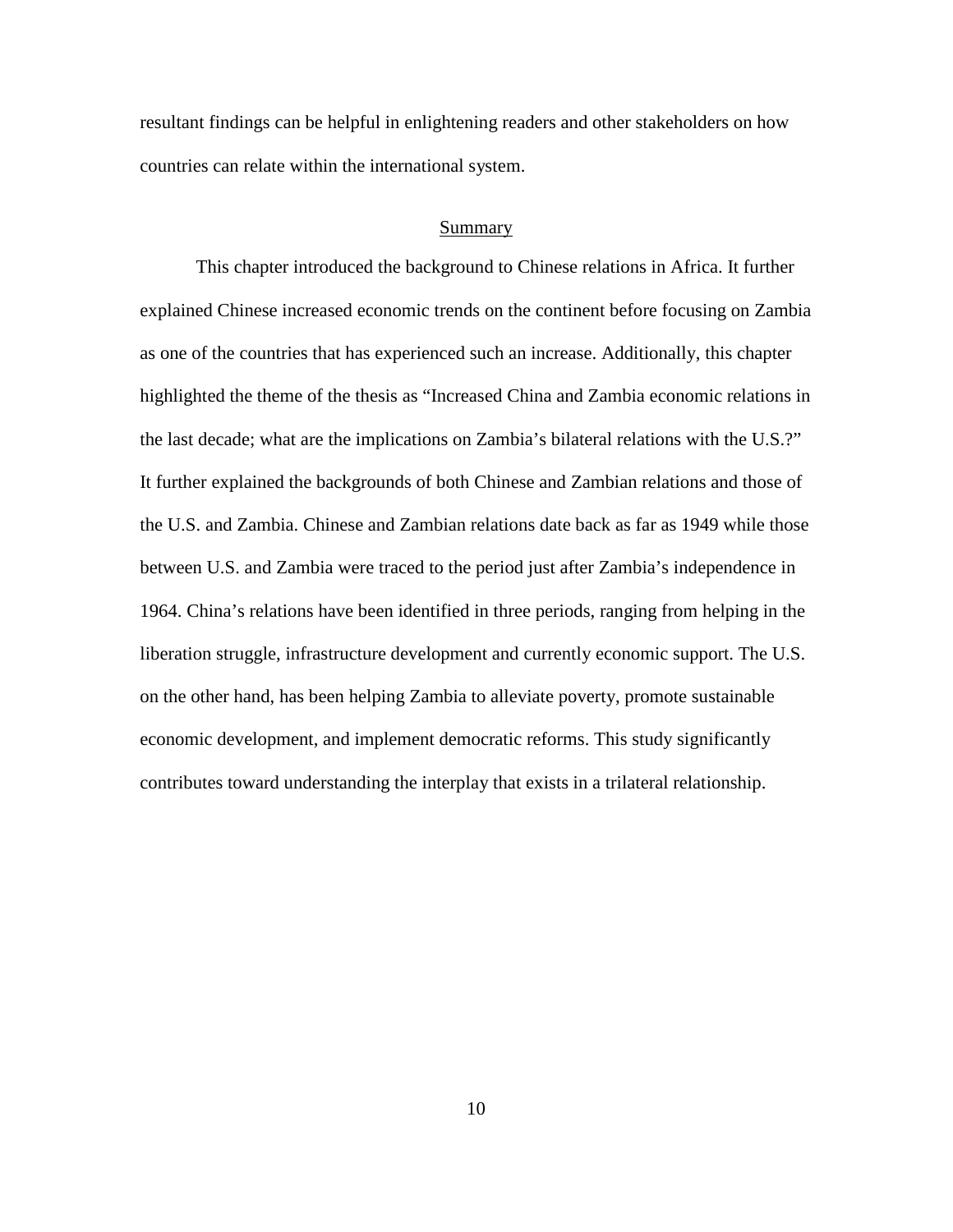## CHAPTER 2

#### LITERATURE REVIEW AND METHODOLOGY

This chapter is divided into two parts. The first part covers the literature review and the second part highlights the methodology adopted in the study.

#### Literature Review

The literature review highlights pertinent or relevant pieces of literature that addresses the phenomenon of Zambia's relations with the U.S. and China. Some of the materials have global or regional perspectives while others focus on the Zambian context. Some of the literature dealt with the subject of increased China and Zambia relations and attempted to explain or describe those relations. However, no research materials were found that address the specific question whether the increased Chinese and Zambian relations has implications on existing U.S. and Zambian relations. Therefore, this study serves as a basis for subsequent study on the subject. The focus of the study has been narrowed in order to dwell on specific aspects surrounding the trilateral relations between the U.S., China and Zambia. The literature review begins with the relevant current official documents before reviewing other reports and books.

#### FOCAC

The FOCAC is a multilateral platform for cooperative consultations and dialogue established jointly by Chinese and African leaders in 2000 "in order to further strengthen the friendly cooperation between China and Africa under the new circumstances, to jointly meet the challenge of economic globalization and to promote common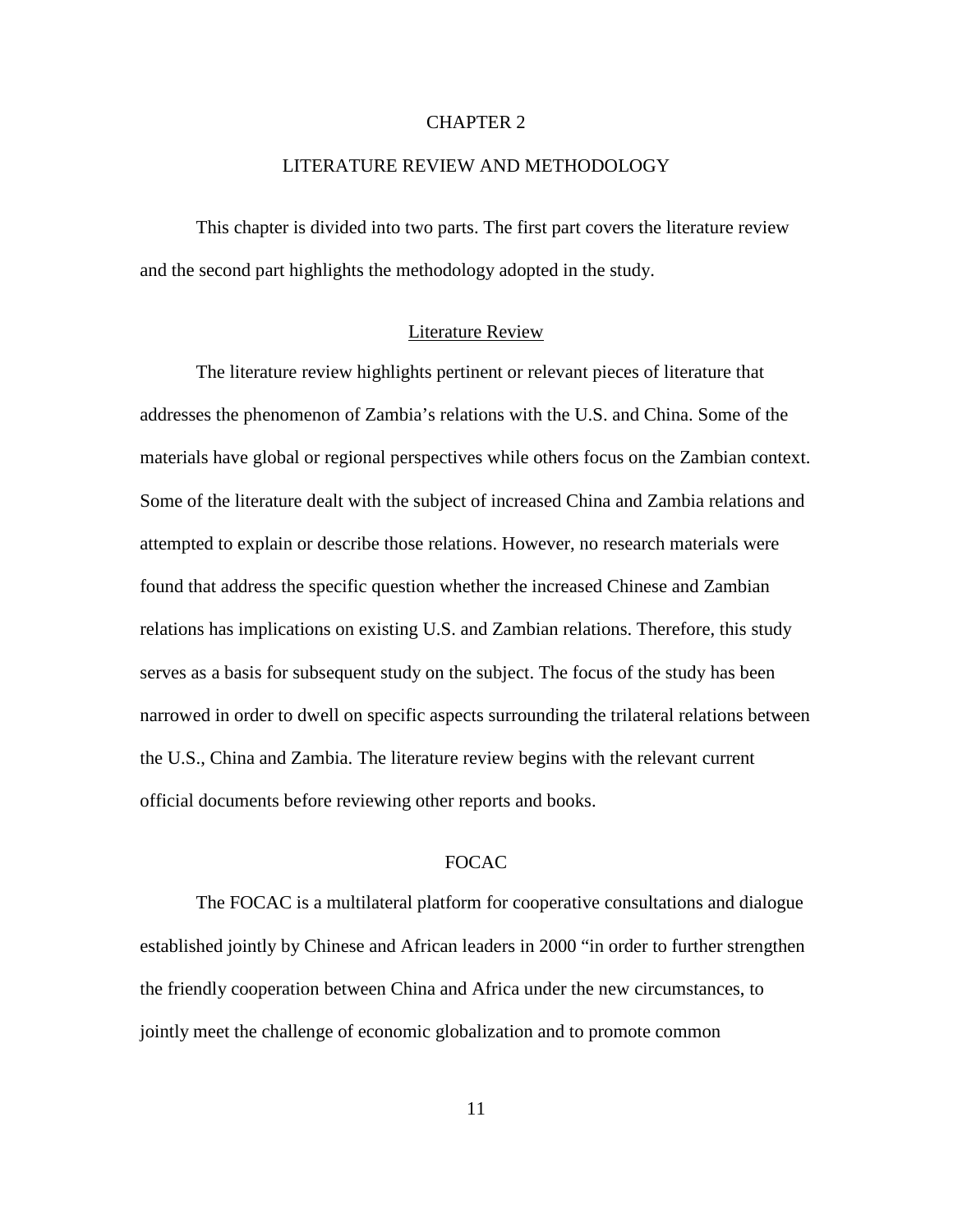development."<sup>[13](#page-20-0)</sup> FOCAC focuses on equality, South to South cooperation and mutual benefits. The forum also "promotes both political dialogue and economic cooperation and trade, with a view to seeking mutual reinforcement and common development."<sup>[14](#page-20-1)</sup> Therefore, the FOCAC provides a diplomatic platform for consultation and formalization of Sino-African relations, complementing China's bilateral relations with individual African countries by providing a forum where Chinese and African leaders can set the direction and consolidate their relationships. The inaugural FOCAC ministerial meeting, attended by ministers from 48 African nations, was held in Beijing on 10-12 October 2000. This meeting "charted the direction for the development of a new, stable and longterm partnership featuring equality and mutual benefit between China and African countries." $^{15}$  $^{15}$  $^{15}$ 

Following the inaugural meeting, the Program for China and Africa Cooperation in Economic and Social Development and the Beijing Declaration of the Forum on China and Africa Cooperation was adopted, and a 27-member Chinese follow-up committee was established. The subsequent second ministerial meeting was held in Addis Ababa on 15-16 December 2003. After the meeting, the Addis Ababa Action Plan 2004-2006 was published, outlining the priority areas for Sino-African relations over the coming three

<span id="page-20-2"></span><span id="page-20-1"></span><span id="page-20-0"></span><sup>&</sup>lt;sup>13</sup>Forum on China-Africa Cooperation, "The Creation of FOCAC," Ministry of Foreign Affairs People's Republic of China, 2013, www.focac.org (accessed 9 May 2013).

 $14$ Ibid.

 $15$ Ibid.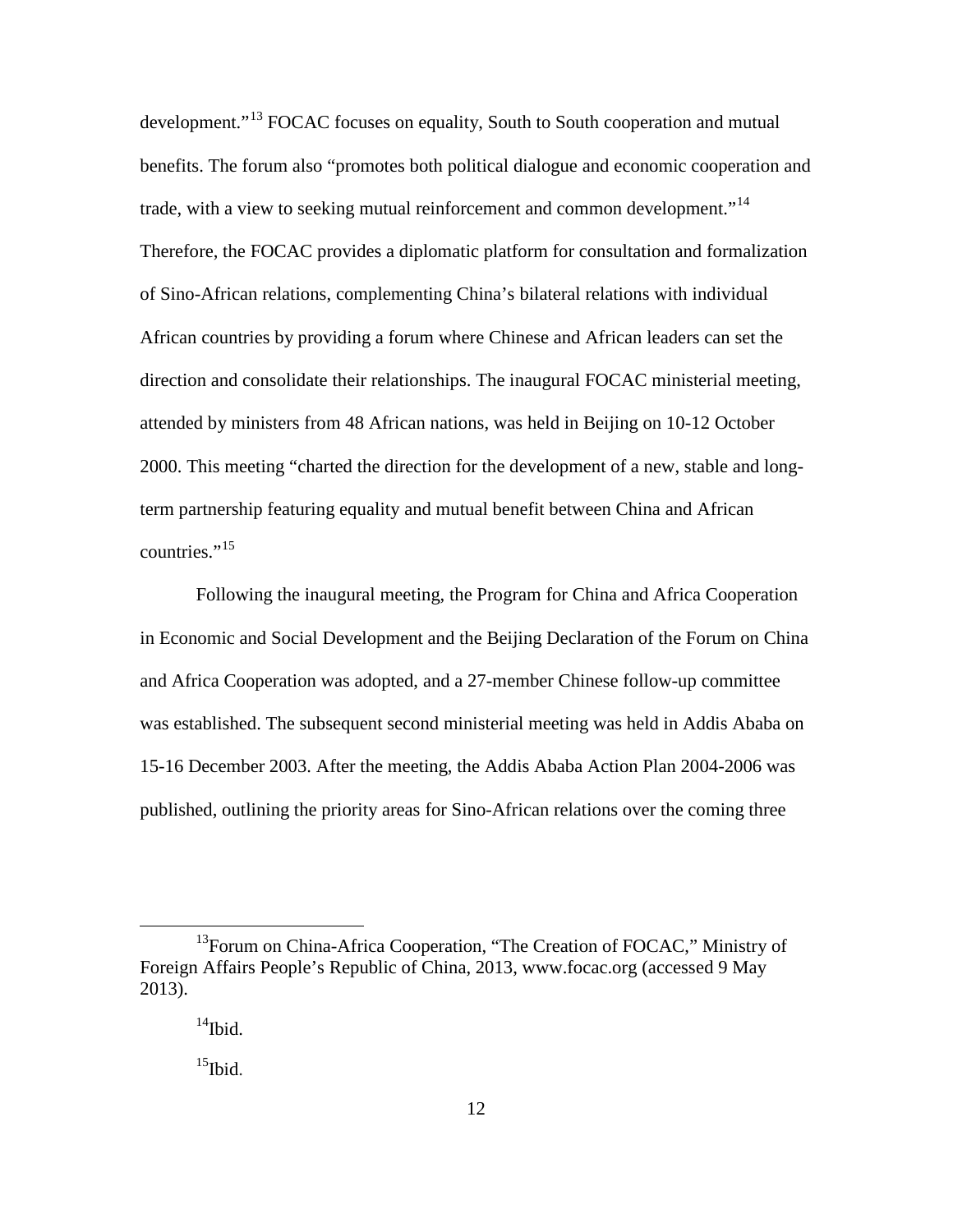years.[16](#page-21-0) Following the Addis Ababa Action Plan 2004-2006, several meetings were held until a comprehensive document called the Beijing Action Plan was released. The Beijing Action Plan covers plans for high-level economic cooperation and international affairs, detailed commitments on human development, infrastructure development and technical assistance.<sup>[17](#page-21-1)</sup> At the Beijing Summit, a number of commitments were made and subsequently incorporated into the Beijing Action Plan. These commitments included doubling of 2006 development aid by 2009, establishing a five billion dollar China-Africa Development Fund, non-tariff treatment of over 440 African export products, training of 15,000 African professionals in China, creating 10 agricultural technology demonstration centers, building 30 hospitals and 100 rural schools, donation of USD (U.S. dollars) 37.5 million towards an anti-malaria campaign, dispatching of 100 Chinese agricultural experts and doubling the number of scholarships for Africans to 4,000 by 2009.[18](#page-21-2) Since then, several meetings have been held. The last being ["The Fifth](http://www.focac.org/eng/ltda/dwjbzjjhys/t954620.htm)  [Ministerial Conference of the Forum on China-Africa Cooperation Beijing Action Plan](http://www.focac.org/eng/ltda/dwjbzjjhys/t954620.htm)  [\(2013-](http://www.focac.org/eng/ltda/dwjbzjjhys/t954620.htm) 2015)" held from [19](#page-21-3)-20 July 2012.<sup>19</sup> At this meeting China and Africa applauded

<span id="page-21-0"></span><sup>16</sup>China.org.cn, "The Addis Ababa Action Plan," http://www.china.org.cn/english/ features/focac/185197.htm (accessed 9 May 2013).

<span id="page-21-1"></span><sup>&</sup>lt;sup>17</sup>Ministry of Foreign Affairs of the People's Republic of China, "The Beijing" Action Plan," http://www.fmprc.gov.cn/zflt/eng/zyzl/hywj/t280369.htm (accessed 9 May 2013).

<span id="page-21-2"></span><sup>&</sup>lt;sup>18</sup>Ibid. The FOCAC Ambassador of China's Ministry of Foreign Affairs Field confirmed in an interview with the Center for Chinese Studies on 24 April 2009 that the list has been extended and currently comprises 466 items.

<span id="page-21-3"></span><sup>&</sup>lt;sup>19</sup>Forum on China-Africa Cooperation, "The Fifth Ministerial Conference," Ministry of Foreign Affairs People's Republic of China, http://www.focac.org/eng/ltda/ dwjbzjjhys/ (accessed 9 May 2013).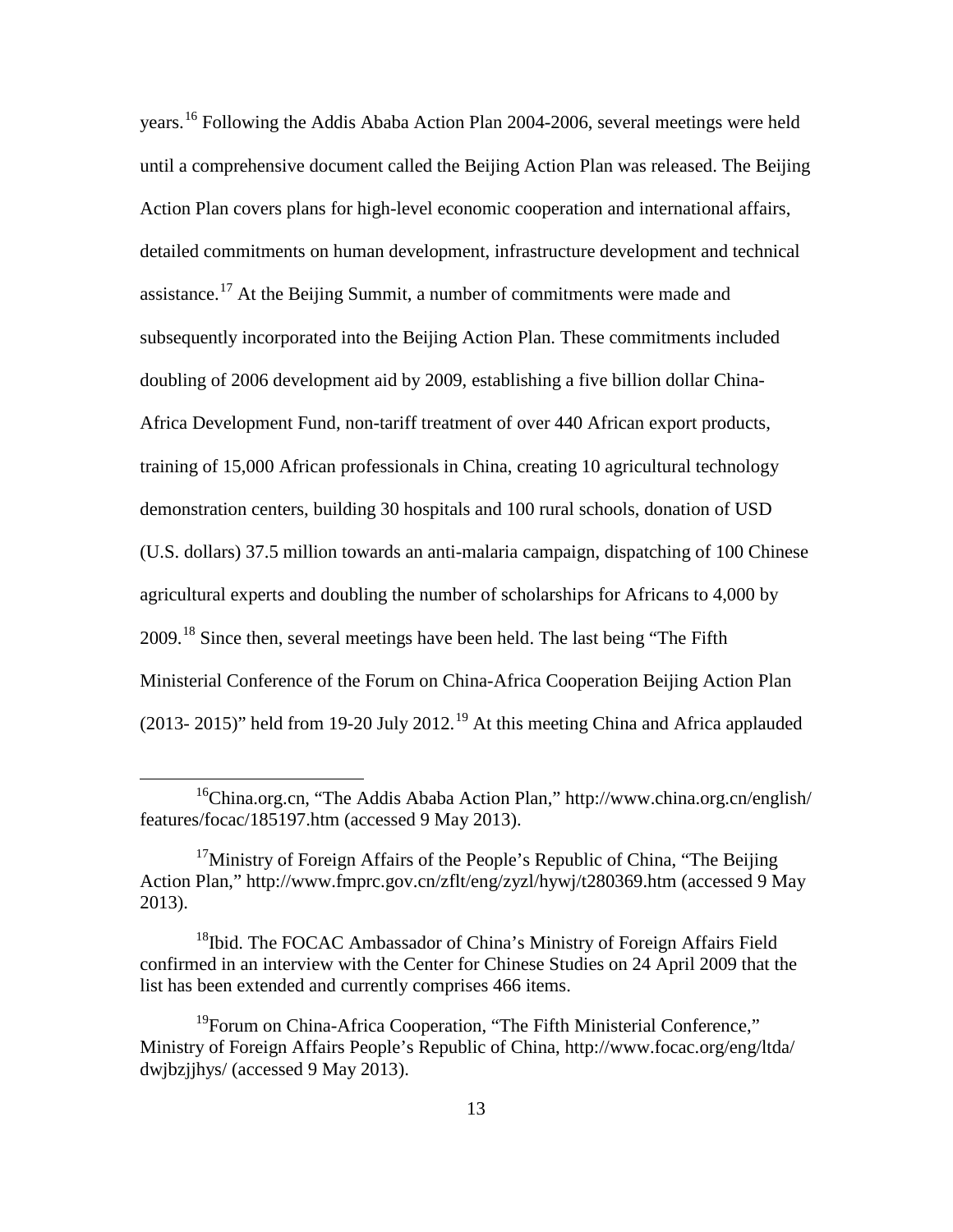the active contributions FOCAC made toward consolidating the China-Africa traditional friendship, strengthening political mutual trust, deepening practical cooperation, enhancing exchanges and mutual learning including advancing the comprehensive development of the new type of China-Africa strategic partnership.<sup>[20](#page-22-0)</sup> Accordingly the Addis Ababa Action Plan (2010-2012) was reviewed before the Action Plan (2013-2015) was formulated.<sup>[21](#page-22-1)</sup>

The key aspects emphasized in the Action Plan (2013- 2015) included political affairs, regional peace and security, international cooperation, economic cooperation, development cooperation and cultural programs. By means of the multilateral FOCAC process, China has engaged with numerous African countries. However, there are arguments that China's engagement with African countries continues to predominantly take place through bilateral frameworks. China's interactions with the African continent and countries at the national level cover a wide range of areas as evidenced from the Fifth Meeting. Therefore, the FOCAC forms a crucial part of China's strategy towards Africa.

# Chinese Government White Paper on China-Africa Economic and Trade Cooperation

The other important component of the FOCAC strategy is the *Chinese* 

<span id="page-22-0"></span> $\overline{a}$ 

*Government White Paper on China-Africa Economic and Trade Cooperation*, released in

<sup>&</sup>lt;sup>20</sup>Forum on China-Africa Cooperation, "The Fifth Ministerial Conference."

<span id="page-22-1"></span> $21$ This was done to implement the outcomes of the conference and chart the future course of China-Africa cooperation in all fields in the next three years, under the theme of "build on past achievements and open up new prospects for the new type of China-Africa strategic partnership," and in the spirit of the Beijing Declaration of this ministerial conference, the two sides jointly formulated and adopted with consensus the Action Plan.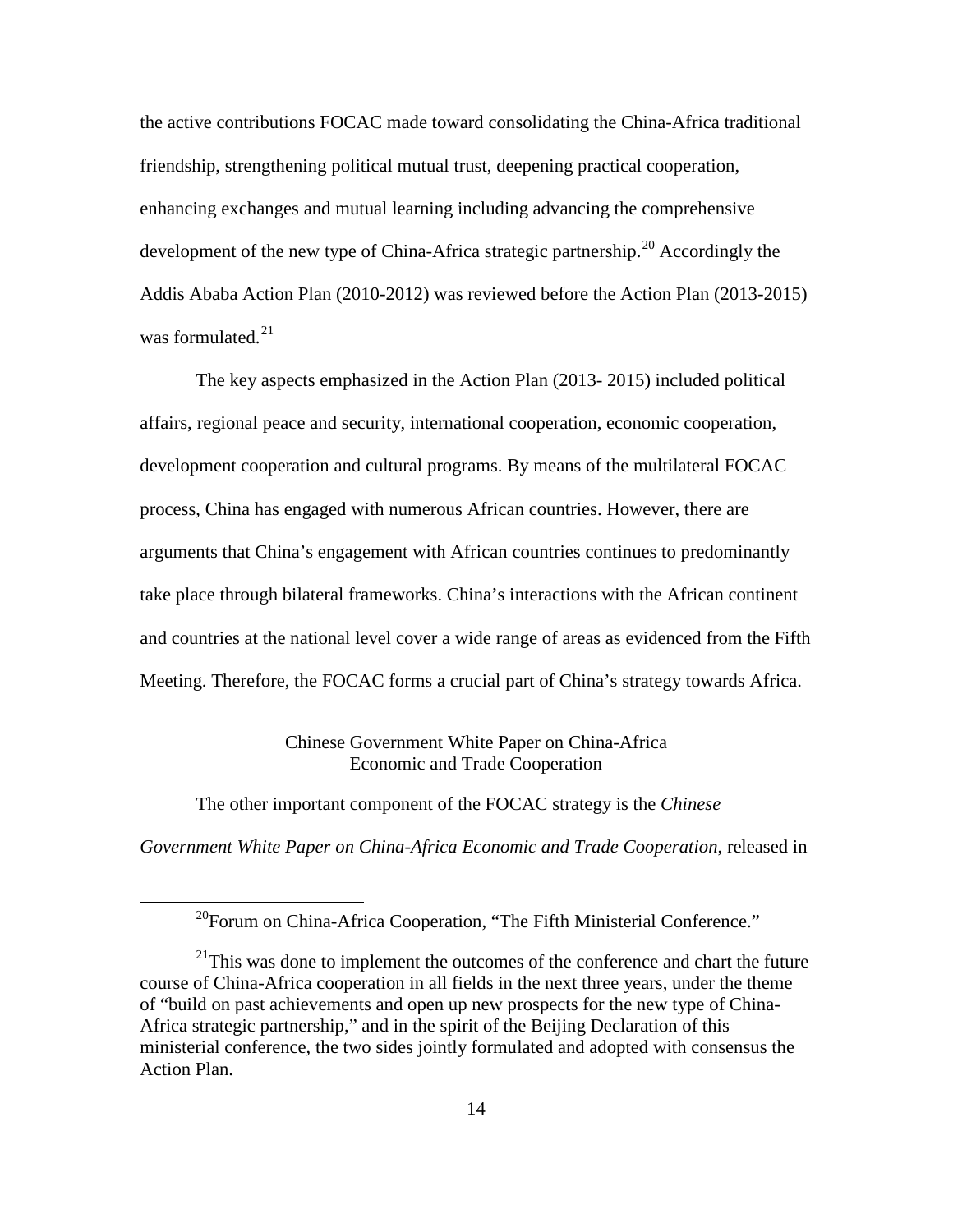January 2006 ahead of the third FOCAC Summit in November 2006. The *White Paper* specifically outlines how China envisions its relations with Africa in terms of political, economic and developmental cooperation.<sup>[22](#page-23-0)</sup> It emphasizes the development of Sino-African trade. The development of economic relations and trade between China and Africa was identified as a priority in the Beijing Program for China-Africa Cooperation in Economic and Social Development adopted after the first FOCAC meeting in 2000, the FOCAC ministerial meeting in 2003, and the Addis Ababa Action Plan. There has been a remarkable increase in trade between China and African countries since the inaugural FOCAC meeting in 2000.<sup>[23](#page-23-1)</sup>

The five pillars of China-African policy include sincerity; friendship and equality; mutual benefit, reciprocity and common prosperity; mutual support and close coordination, learning from each other and seeking common development, and the One-China principle. The One-China policy stands as the political foundation for China's relations with African countries and other regional organizations. China is ready to establish relations with countries that support China's dream of unification with Taiwan.<sup>[24](#page-23-2)</sup> Therefore, the China-Africa policy addresses China's political, economic and developmental cooperation with specific emphasis on trade.

<span id="page-23-0"></span><sup>&</sup>lt;sup>22</sup>Forum on China-Africa Cooperation, "China's African Policy," Ministry of Foreign Affairs People's Republic of China, January 2006, http://www.focac.org/eng/ zgdfzzc/t463748.htm (accessed 9 May 2013).

<span id="page-23-2"></span><span id="page-23-1"></span><sup>&</sup>lt;sup>23</sup>Ibid. The China-Africa preamble states: China, the largest developing country in the world, follows the path of peaceful development and pursues an independent foreign policy of peace. China stands ready to develop friendly relations and cooperation with all countries on the basis of the Five Principles of Peaceful Coexistence so as to contribute to peace, stability and common prosperity around the world.

 $^{24}$ Ibid.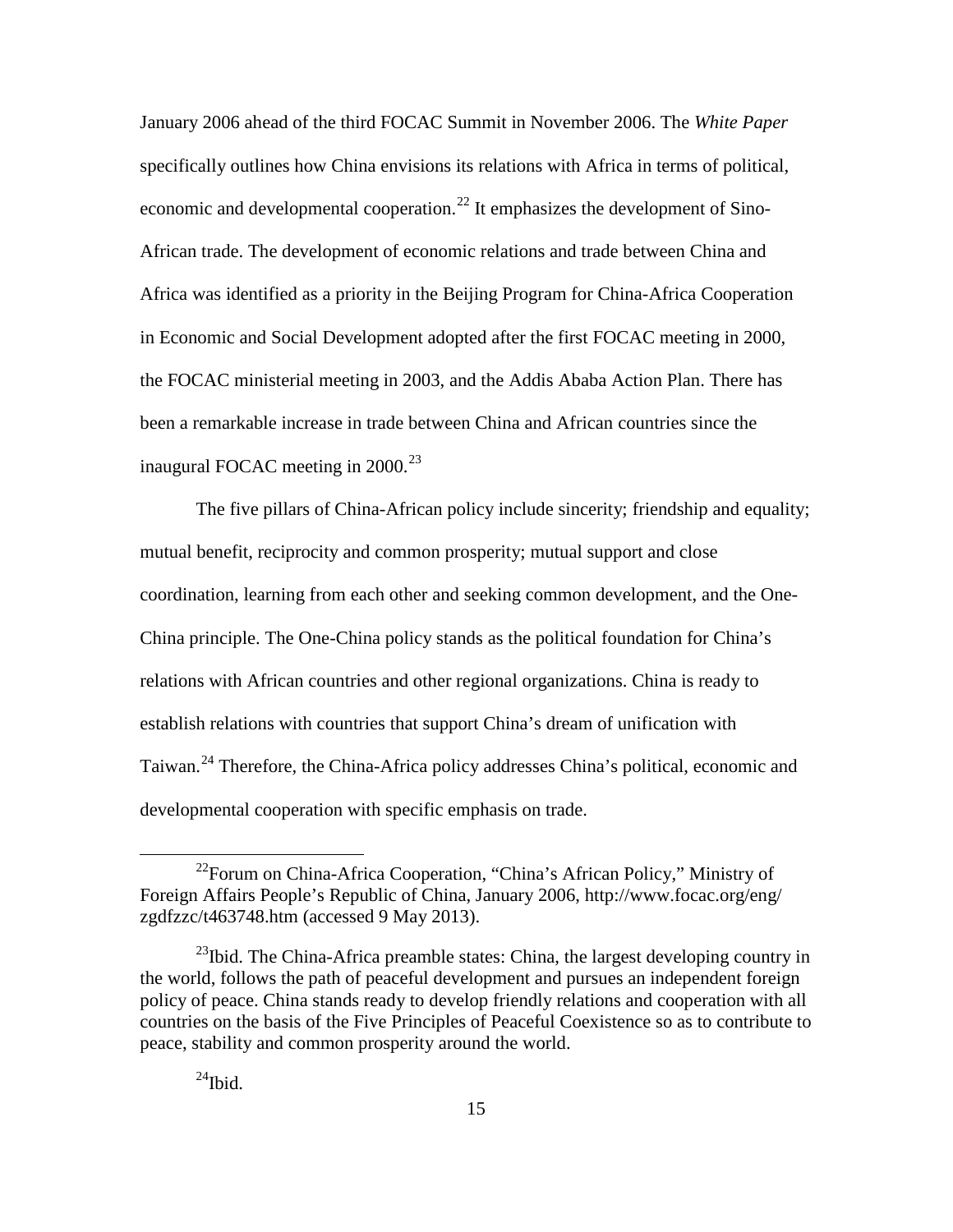#### United States Strategy Toward Sub-Saharan Africa

Having looked at China and Africa relations, it is equally important to highlight the *United States Strategy Toward Sub-Saharan Africa*. The U.S. has long-term national interests and vital engagements with many Africa countries. The *United States Strategy Toward Sub-Saharan Africa* is an official government document that explains the U.S. foreign policy regarding trans-African issues in conjunction with organizations including the African Union. According to President Obama, the *United States Strategy Toward Sub-Saharan Africa* solidifies and advances initiatives aimed at helping achieve balance and elevates efforts that are critical to the future of Africa. It strengthens democratic institutions and boosts broad-based economic growth, including thorough trade and investment. It also promotes strong, accountable, and democratic institutions, sustained by a deep commitment to the rule of law, which generate greater prosperity and stability**.**  It emphasizes that sustainable economic growth is a key ingredient to security, political stability and development, underpins efforts to alleviate poverty, and creates resources that will bolster opportunity to reach full potential.<sup>[25](#page-24-0)</sup>

The U.S. recognizes the tremendous efforts most Sub-Saharan African countries make in embracing democracy, reforming government structures, fighting corruption and championing human rights. It believes Africa is a region with growing opportunity and promise, for both Africa and America. Africa is viewed as possibly the world's next major economic success story but Africa needs assistance in building strong institutions to promote trade and investment. The U.S. desires to broaden opportunities for African

<span id="page-24-0"></span><sup>25</sup>Barack Obama, *United States Strategy Towards Sub- Sahara Africa*  (Washington, DC: The Whitehouse, 2012).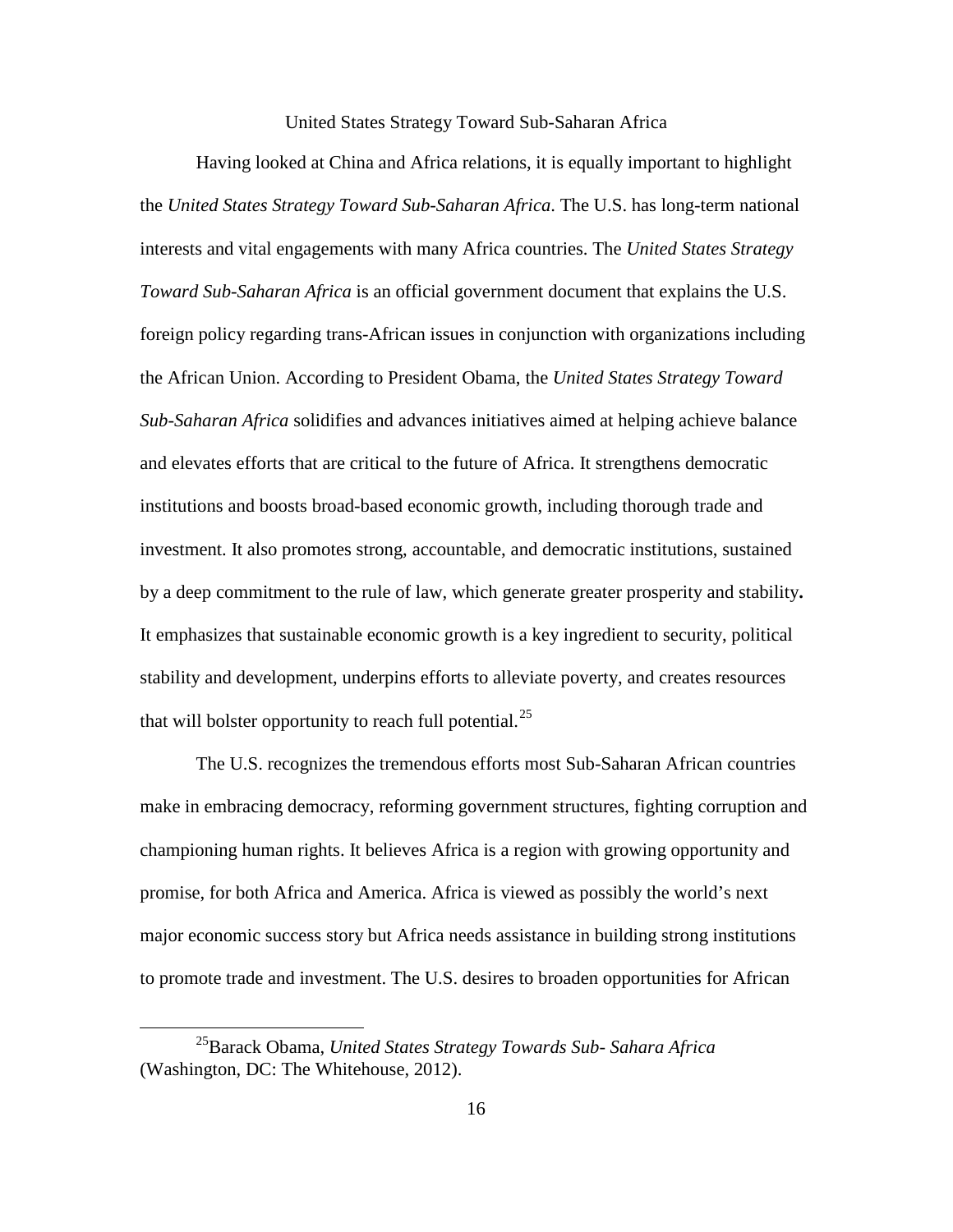countries to effectively access each other's markets and global markets by embracing sound economic policies, good governance, economic diversification, and help with opportunities that promote prosperity.<sup>[26](#page-25-0)</sup>

The *United States Strategy Toward Sub-Saharan Africa* emphasizes four objectives, namely strengthening democratic institutions, promoting economic growth, trade and investment, and advancing peace and security that promote opportunity and development. The strategy highlights the need for partnership in pursuing interdependence and mutual objectives. Therefore, the U.S. strategy plays a very pivotal role in determining how the U.S. interacts with countries in Sub-Saharan Africa. Without this strategy, it would be difficult to understand the U.S. official interests.

#### U.S. Africa Command (AFRICOM) Posture Statement

The other policy document that explains the U.S. policy in Africa is the *U.S. Africa Command Posture Statemen*t." It contains information presented to Congress annually pertaining to the role of the U.S. military resources in Africa. The *U.S. Africa Command Posture Statement* was published in 2012. According to its mission statement, Africa Command "protects and defends the U.S. national security interests by strengthening the defense capabilities of African states and regional organizations and, when directed, conducts military operations, to deter and defeat transnational threats and provide a secure environment conducive for good governance and development."<sup>[27](#page-25-1)</sup>

<sup>&</sup>lt;sup>26</sup>Obama.

<span id="page-25-1"></span><span id="page-25-0"></span> $^{27}$ U.S. Africa Command (AFRICOM), "2012 Posture Statement: Statement of General Carter Ham Before House Armed Services Committee," AFRICOM, 1 March 2012, http://www.africom.mil/Newsroom/Article/8832/2012-posture-statementstatement-of-general-carter (accessed 9 May 2013).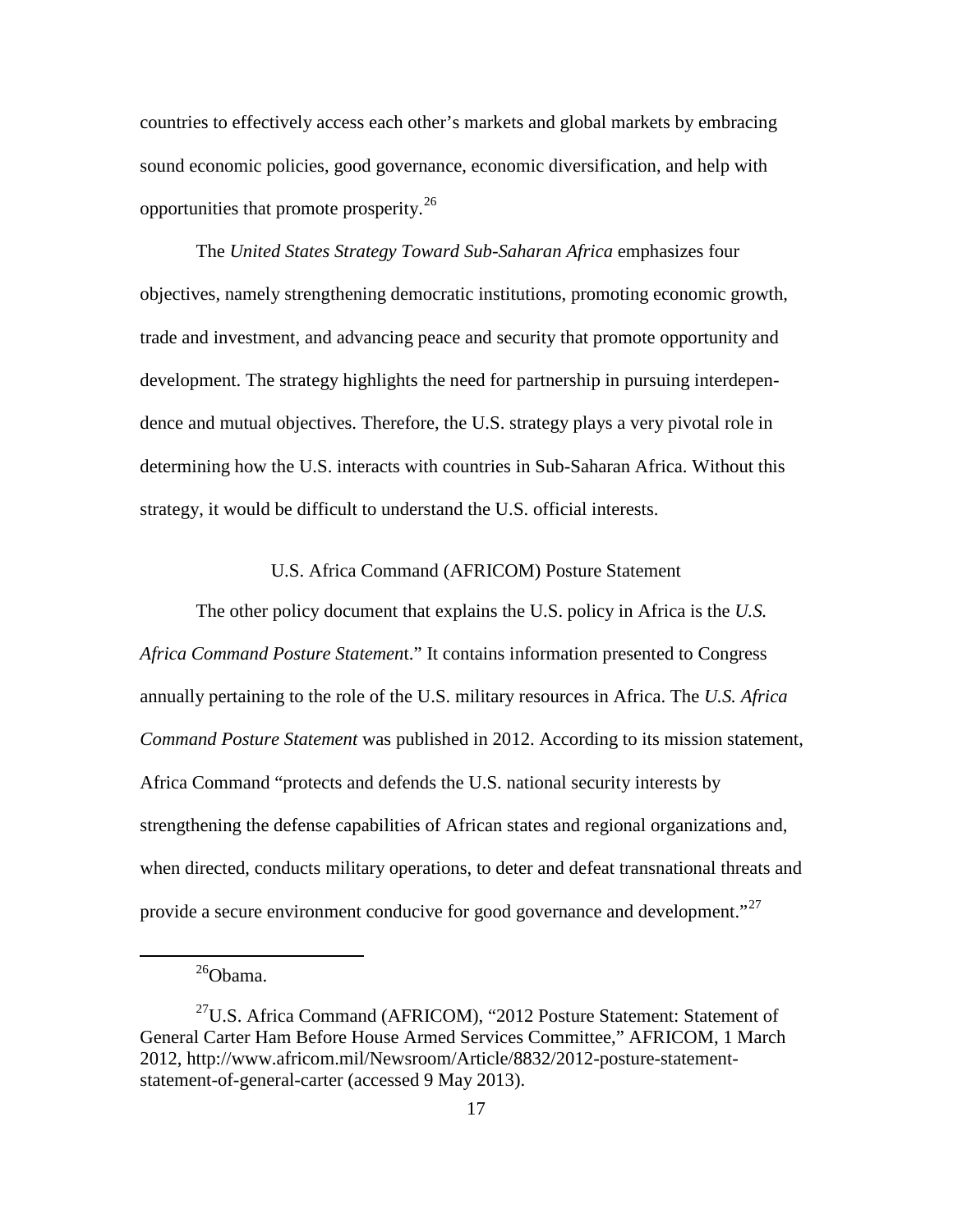In his speech to the House Armed Services Committee, the U.S. Geographic Combatant Commander, General Carter Ham, reiterated AFRICOM's commitment to partnering with Africa and other stakeholders in addressing security threats and stability in Africa. General Ham stressed AFRICOM's policy objectives as strengthening partnerships and reducing threats to America, Americans, and American interests emanating from Africa. He explained that the U.S. was increasingly connected to African states and regional organizations through shared economic, political, and security interests, including commitments to consolidating democratic and economic progress achieved over the years. "With six of the world's fastest growing economies in the past decade, combined with democratic gains made in a number of African nations in 2011, Africa's strategic importance to the United States will continue to grow."<sup>[28](#page-26-0)</sup>

According to the *U.S. Africa Command Posture Statement*, AFRICOM's priorities include countering terrorism and violent extremist organizations, countering piracy and illicit trafficking, partnering to strengthen defense capabilities, crisis response and financial support. The posture statement, as a policy document, lays out how the U.S. defense community will interact with Africa. It is a vital document that addresses the research question as it highlights American security interests and commitments in Africa.

# Zambia's Foreign Policy

After reviewing the various official policy documents explaining China and U.S. interests in Africa, it is important to look at Zambia's foreign policy. Zambia's foreign policy is founded on the premise of maximizing economic benefits and global economic

<span id="page-26-0"></span><sup>&</sup>lt;sup>28</sup>U.S. AFRICOM.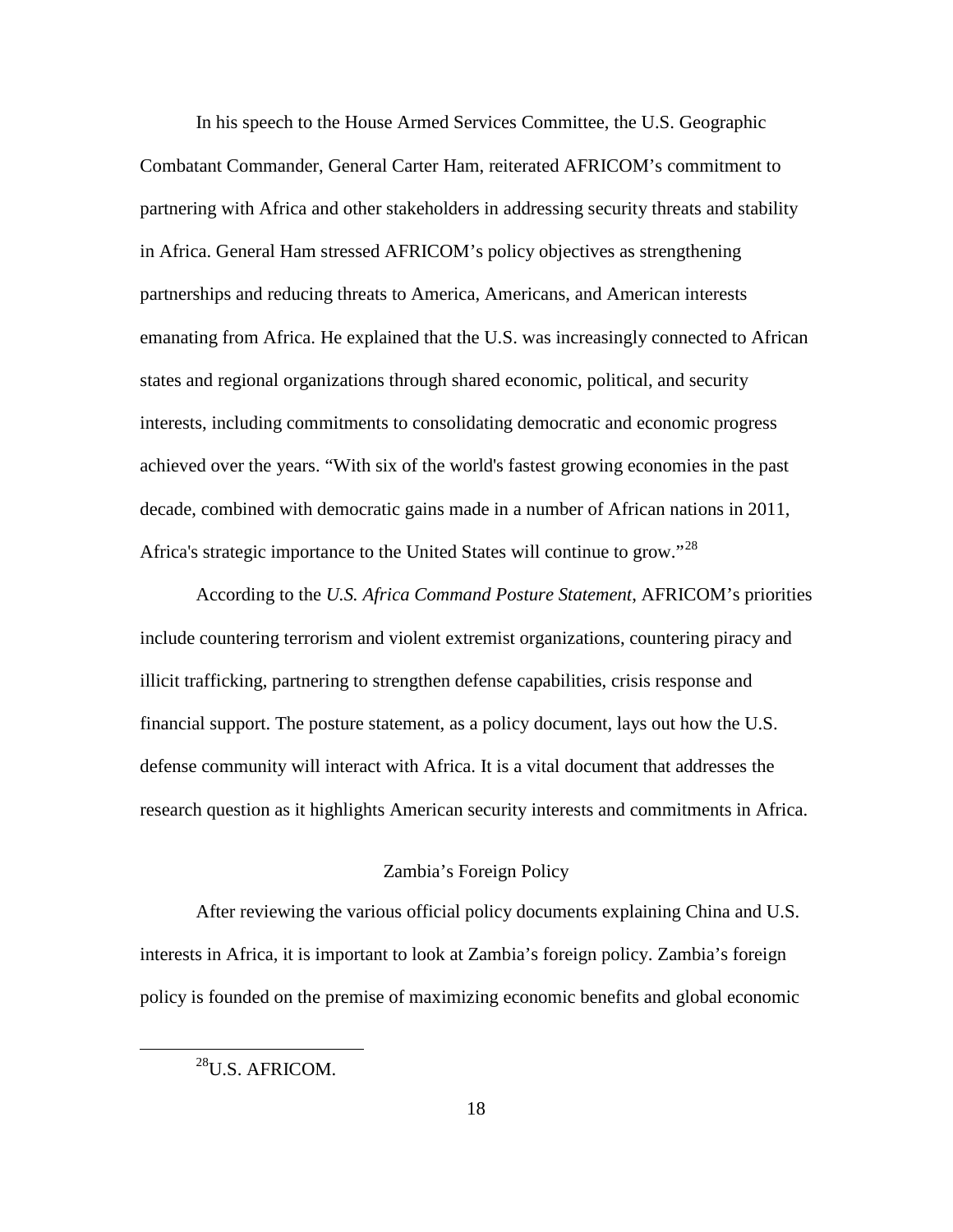integration. Zambia's foreign policy articulates promoting human rights, fundamental freedoms and good neighborliness through peaceful coexistence with neighboring states, "Zambia envisages playing its role towards the achievement of a prosperous nation, free of poverty and disease, which participates competitively in the global economic and political environment and contributes to the promotion of a just economic world order and towards a safe and peaceful world."<sup>[29](#page-27-0)</sup>

Zambian foreign policy is important to Zambia's interaction in the international system because it defines its strategic interests. According to the policy, Zambia is committed to promoting trade and investment, consolidating democracy, ensuring freedom and national security and promoting international peace and security while upholding Zambia's national image abroad. Over the last decade the document has been adjusted placing an emphasis on promoting economic growth and development by attracting foreign investment and participating in global activities.

## Zambia's Sixth National Development Plan (SNDP)

*Zambia's Sixth National Development Plan*, 2011–2015, is another important document reviewed in this study. It is the successor to the *Fifth National Development Plan* (FNDP), aimed at bringing Zambia's aspirations of the Vision 2030 of becoming a prosperous middle-income nation by 2030 into reality. The FNDP laid the foundation for improving economic infrastructure and investing in human development, while the SNDP builds on the gains of the FNDP with the view to attain the Vision. In the FNDP period,

<span id="page-27-0"></span><sup>29</sup>Republic of Zambia, Ministry of Foreign Affairs, *Zambia's Foreign Policy* (Lusaka, Zambia: Government Printers, 2009), 2.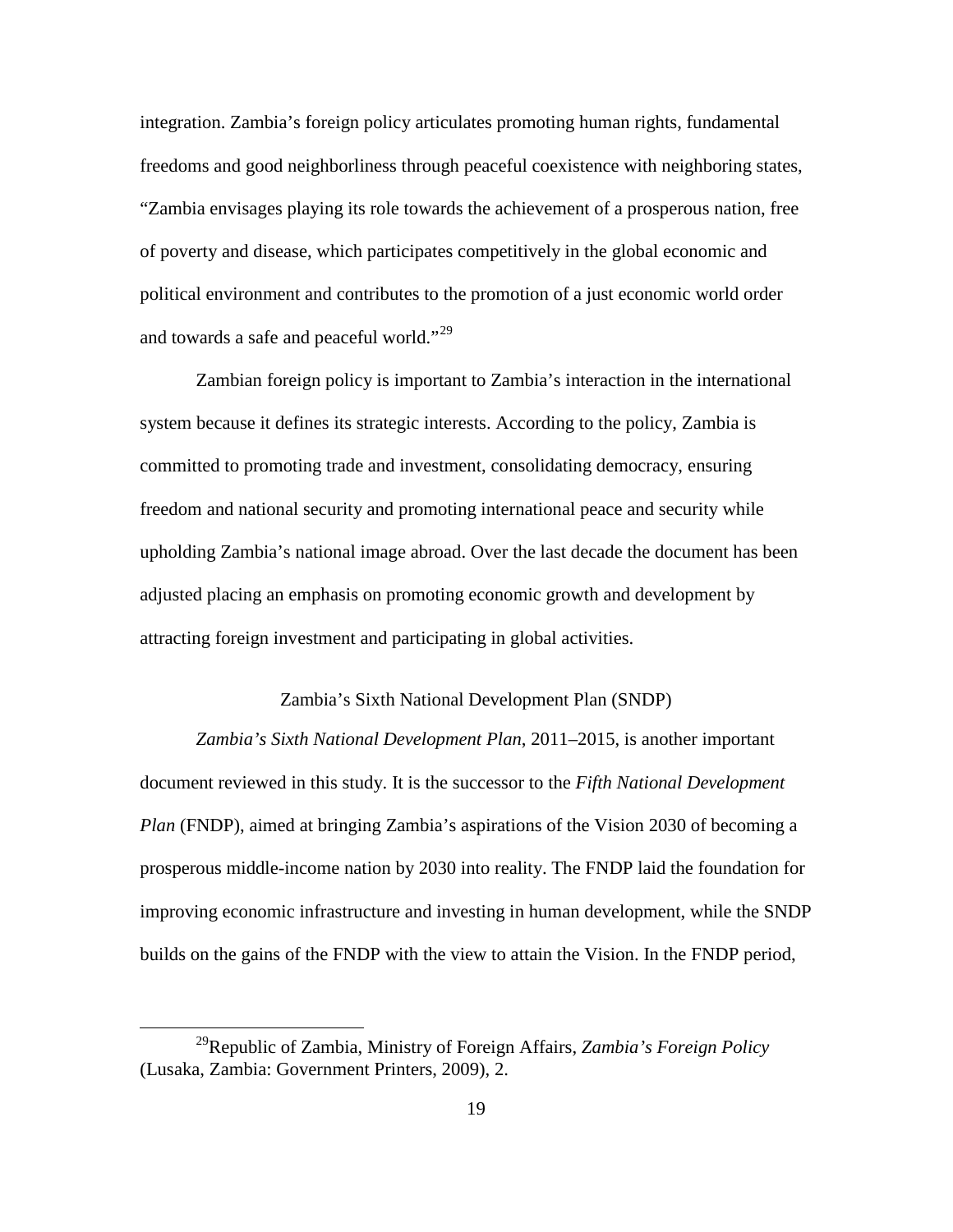Zambia's economy attained macroeconomic stability and continued to grow at an average 6.1 percent, at the same time achieving positive gains in infrastructure development.<sup>[30](#page-28-0)</sup>

Accordingly, the social sectors recorded improvements especially in health and education. However, despite the gains, very little was achieved in reducing the levels of unemployment and poverty. The theme of the SNDP is "sustained economic growth and poverty reduction." "In line with this theme, the SNDP focuses on policies, strategies and programs that will contribute significantly to addressing the challenges of realizing broad-based pro-poor growth, employment creation and human development."<sup>[31](#page-28-1)</sup> Therefore, the strategic focus of the SNDP is infrastructure and human development. The document further highlights its focus being driven by the principles of accountability, decentralization and efficient resource allocation.

"The objectives of the SNDP are to: Accelerate infrastructure development; economic growth and diversification; promote rural investment and accelerate poverty reduction and enhance human development."<sup>[32](#page-28-2)</sup> The priority areas in which the SNDP intends to achieve growth include agriculture, livestock and fisheries, mining, tourism, manufacturing, commerce and trade. Additionally, investment in rural areas will be significant towards increasing employment and reducing poverty levels. The SNDP

<span id="page-28-2"></span><span id="page-28-1"></span><span id="page-28-0"></span><sup>30</sup>Republic of Zambia, Ministry of Finance and National Planning, *The Sixth National Development Plan* (Lusaka, Zambia: Government Printers, 2011), 1.

 $31$ Ibid.

 $32$ Ibid.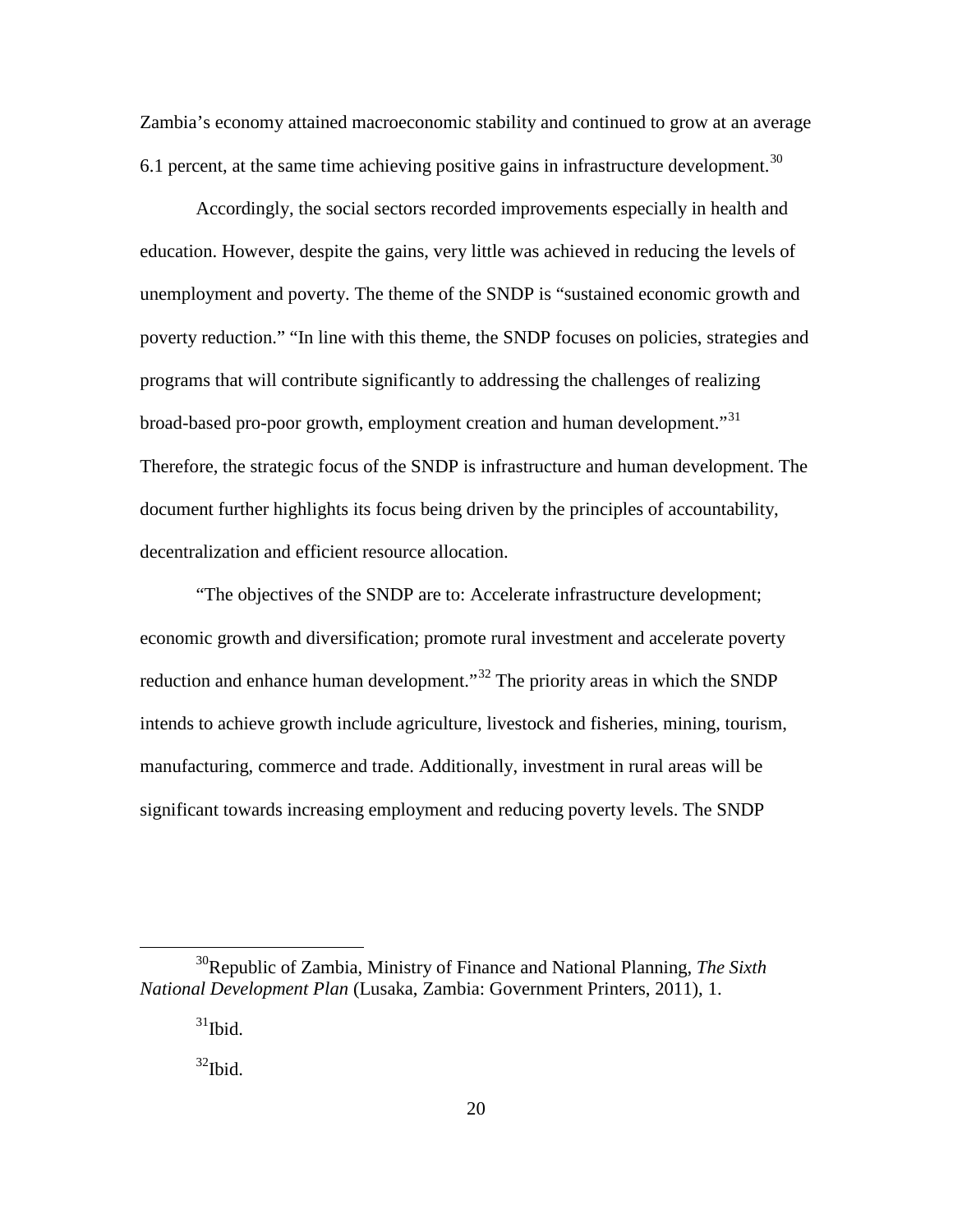promotes investment in rural infrastructure such as roads, rail, information and communication technology, energy, water and sanitation, education and health. $33$ 

The Government of the Republic of Zambia (GRZ) recognizes the importance of all sectors and the SNDP highlights critical programs leading to the attainment of the overall objectives of the plan. The SNDP covers: Economic and social developments, infrastructure, human development, growth sectors, support sectors, and includes a monitoring and evaluation institutional framework.<sup>[34](#page-29-1)</sup> At the same time, other crosscutting issues such as governance, HIV/ AIDS, gender, disability, nutrition, environment and disaster risk management would be incorporated during implementation. The plan serves as a deliberate and strategic approach to ensure effective implementation mechanisms of these critical issues in the sector programs.

According to the SNDP, during the FNDP period (2006-2009), economic growth averaging 6.1 percent per annum was recorded compared to 4.8 percent attained during the Poverty Reduction Strategy Paper/Transitional National Development Plan (2002-  $2005$ ) period.<sup>[35](#page-29-2)</sup> The growth was as a result of macroeconomic stability, growth in exports and overall improvements in the investment climate. Therefore, with significant improvements in the investment climate, the foreign direct investment increased especially in the mining, construction and services sectors. However, it is worth noting that the annual average economic growth over the FNDP period was still below the

<span id="page-29-1"></span><span id="page-29-0"></span><sup>33</sup>Republic of Zambia, *The Sixth National Development Plan*, 2.  $34$ Ibid.

<span id="page-29-2"></span> $35$ Ibid.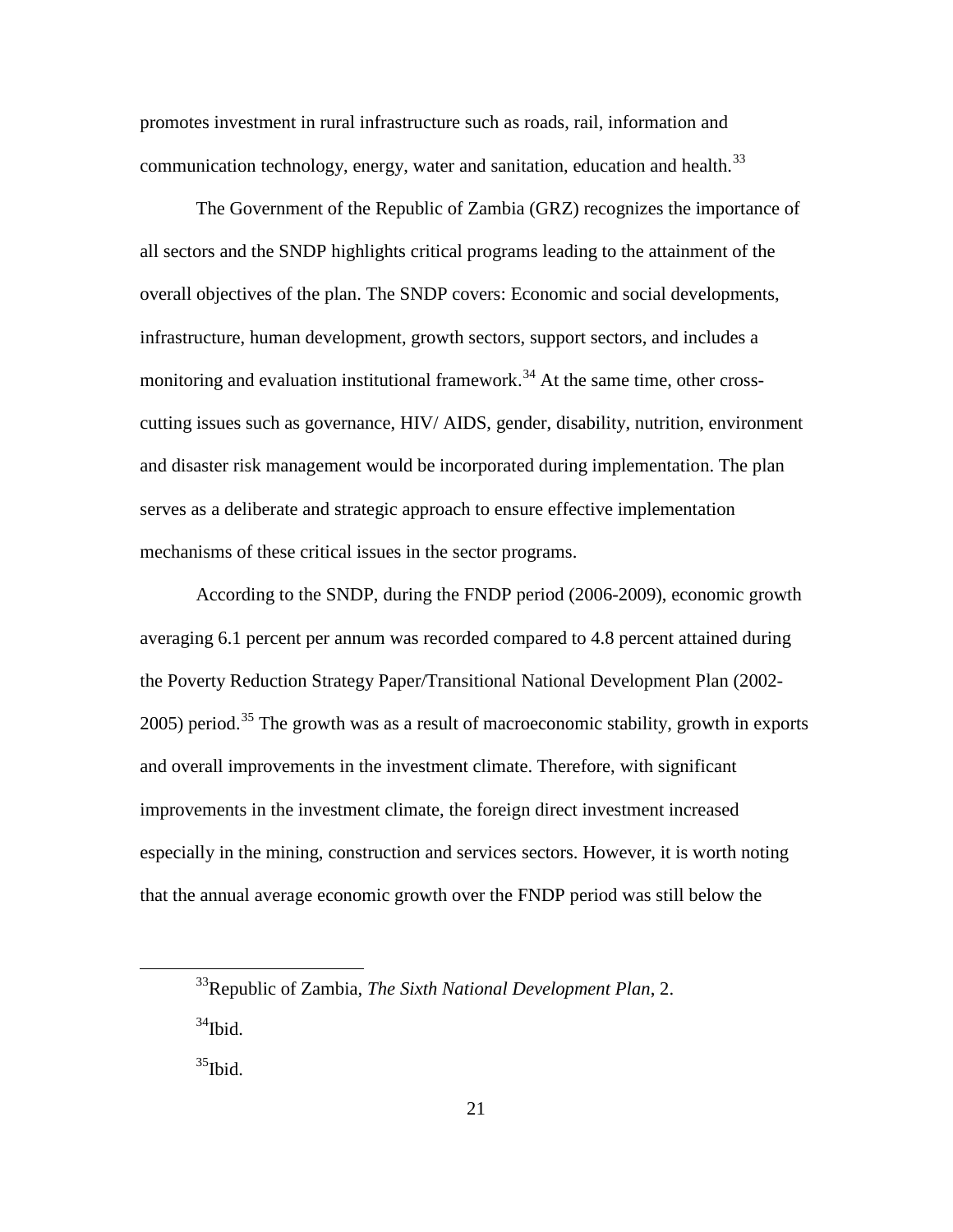envisaged target of 7.0 percent.<sup>[36](#page-30-0)</sup> The failure was partly attributed to the weak performance in key sectors like agriculture, manufacturing, tourism, and the effects of external factors such as high crude oil prices and unfavorable weather conditions.

While understanding that promoting programs in infrastructure and human development will drive economic growth in Zambia, the GRZ realizes that Zambia is endowed with natural resources which could provide an impetus to develop agriculture, tourism, manufacturing, mining and energy sectors. Mining remains significant and hence the need to continue promoting it. However, there is need to diversify the economy, in order to cushion it in case of external market flactuations. Therefore, accelerating growth in all sectors, coupled with quality human development and efficient public service delivery, are critical for economic development, wealth creation, poverty reduction and improved livelihoods of the majority of Zambians.<sup>[37](#page-30-1)</sup> In all these areas, the GRZ will promote private sector investment and public private partnerships.

## Infrastructure Development

Poor and inadequate infrastructure remains the major constraint to economic development and poverty reduction in Zambia. The SNDP mainly focuses on sustained commitment to infrastructure development. The GRZ will continue to build on the successes recorded in the FNDP by investing in health and education infrastructure including skills development. The areas the SNDP addresses are transport, focusing on roads, bridges, air, water, and rail, border infrastructure, information communications

<span id="page-30-1"></span><span id="page-30-0"></span><sup>36</sup>Republic of Zambia, *The Sixth National Development Plan*, 2.  $37$ Ibid., 9.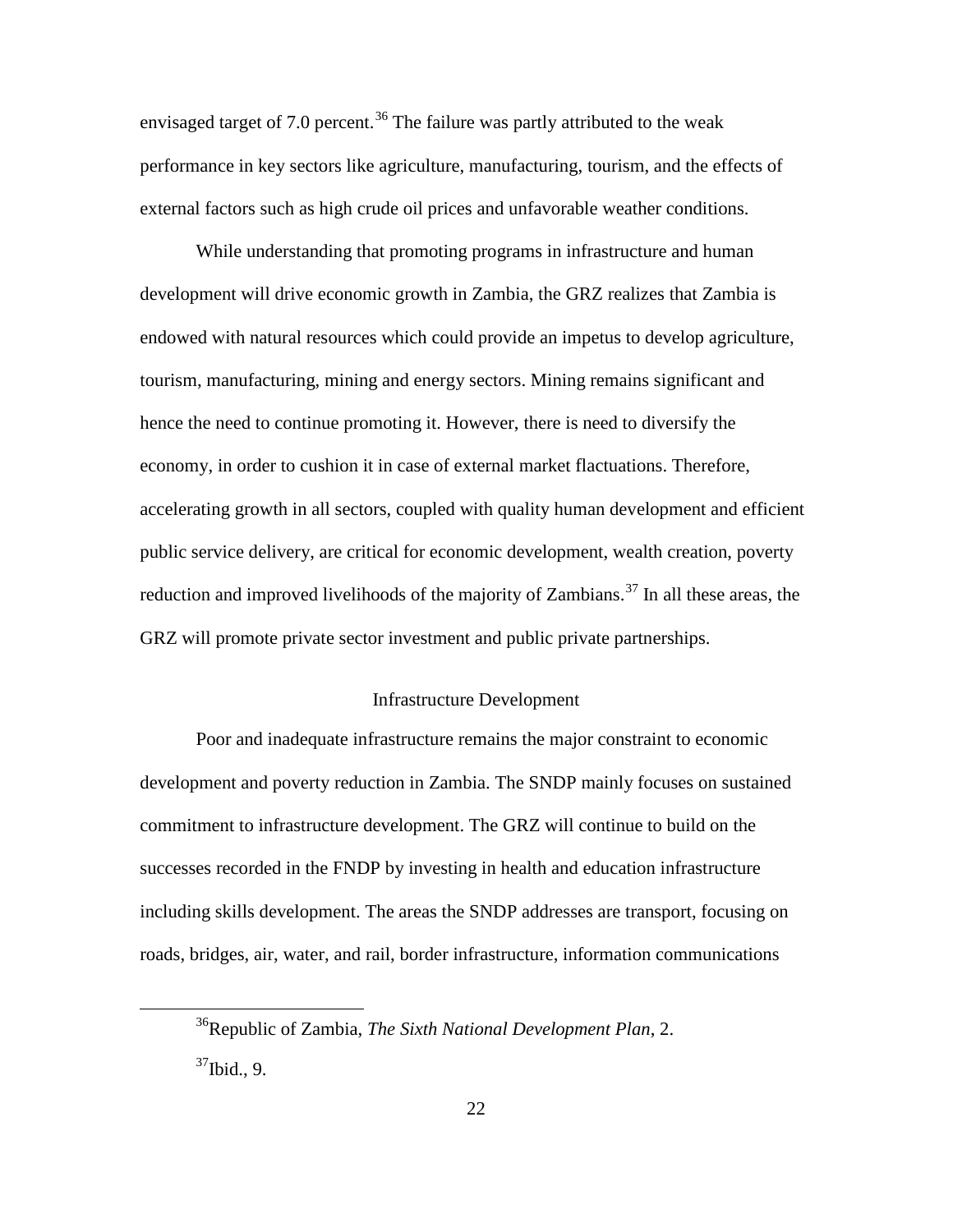technology covering backbone infrastructure, digitalization, next generation networks, and centers of excellence. In the energy sector, the SNDP covers power generation, transmission, distribution and alternative technology, while water supply and sanitation projects include reticulation systems, dams, pipelines and boreholes.<sup>[38](#page-31-0)</sup> The SNDP sees infrastructure as a significant driver to achieving its objectives.

# Rural Development

According to the SNDP, rural development remains critical in the government's quest to reduce poverty. The rural development programs focus on stimulating agriculture productivity and promoting agro-businesses, and improving the provision of basic services such as water and sanitation, health, education and skills development. Additionally, the SNDP promotes investment in key economic infrastructure like feeder roads, water canals, tourist access roads and electricity access. This entails a continued implementation of the Rural Finance Program and a rapid roll-out of information communications technology services in rural areas to support expansion and increased use of financial services.<sup>[39](#page-31-1)</sup> Accordingly, the SNDP will encourage rural industrialization to increase employment opportunities in rural areas.

### Human Development

Having identified the low quality of human capital in Zambia, the SNDP focuses on developing skills, improving labor productivity, increasing access to health, and higher and tertiary education, including facilitating the distribution of skilled labor within

<span id="page-31-1"></span><span id="page-31-0"></span><sup>38</sup>Republic of Zambia, *The Sixth National Development Plan*, 8.  $39$ Ibid., 9.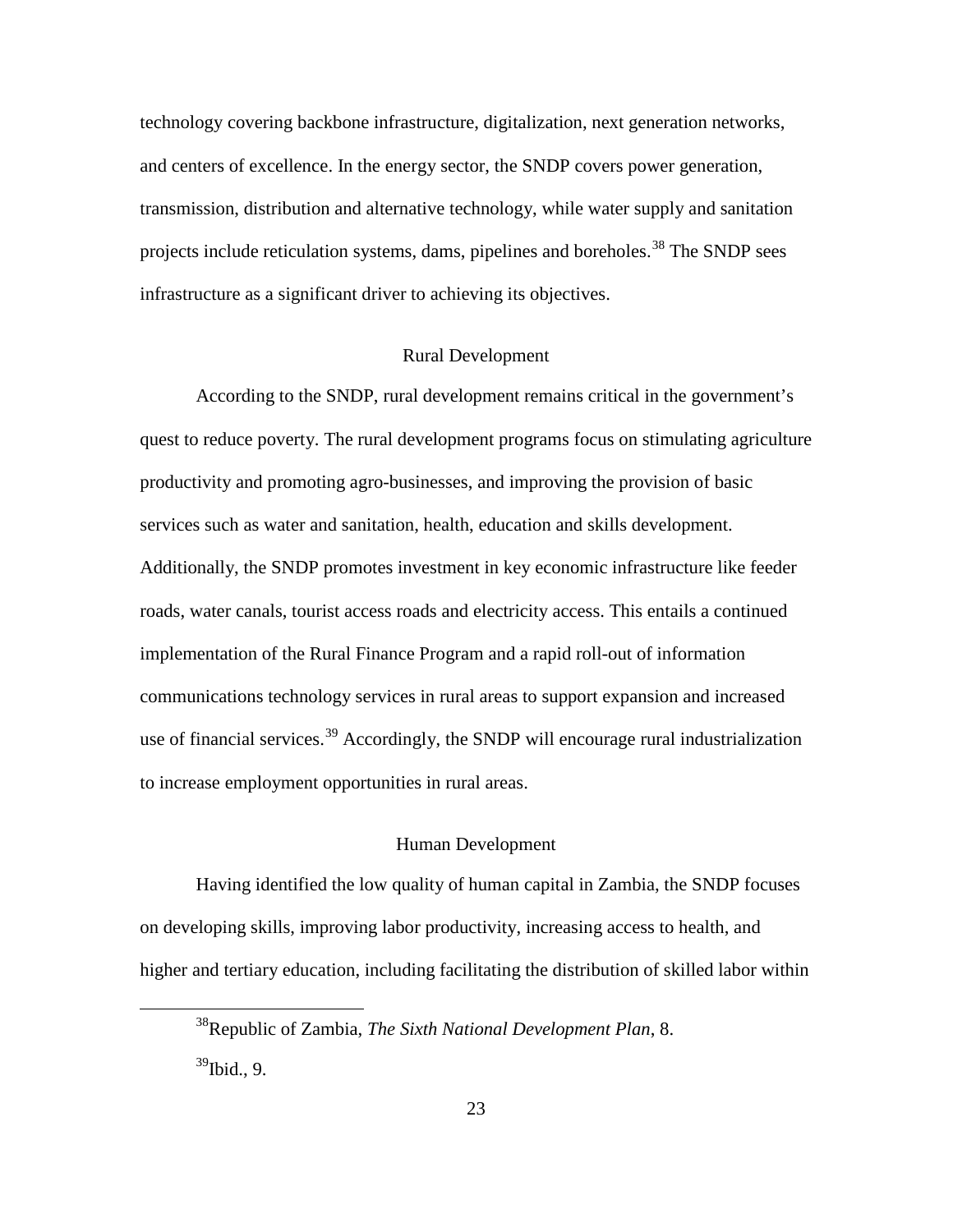and across all sectors in the country.<sup>[40](#page-32-0)</sup> In each sector, emphasis is being placed on infrastructure and human development interventions.

#### Mining

According to the SNDP, the mining industry in Zambia has experienced exceptional growth averaging nine percent per annum in the last decade and there are still prospects for development. The mining sector will continue to be a major driver of growth, at the same time providing momentum for value added through the creation and expansion of the manufacturing industry. The result will trigger infrastructure development in the areas of road construction, railways rehabilitation, border facilities and reliable supply of electricity. The GRZ believes growth in the mining sector will be complimented by policy revisions that will encourage and attract private investment in exploration, re-investment and development of new mines through an attractive fiscal and regulatory regime. $41$ 

# Agriculture, Livestock and Fisheries

The FNDP revealed the prevalence of high poverty levels in most rural areas where the majority of households depend on agricultural activities.<sup>[42](#page-32-2)</sup> Therefore, the GRZ intends to promote investments in agricultural infrastructure and rural finance to reduce poverty. To do this, the government will embrace all efforts to promote quality livestock, fish farming and crop diversification, improving marketing systems, harnessing the value

 $41$ Ibid.

<span id="page-32-2"></span><span id="page-32-1"></span><span id="page-32-0"></span> $\overline{a}$ 

 $42$ Ibid., 9.

<sup>40</sup>Republic of Zambia, *The Sixth National Development Plan*, 10.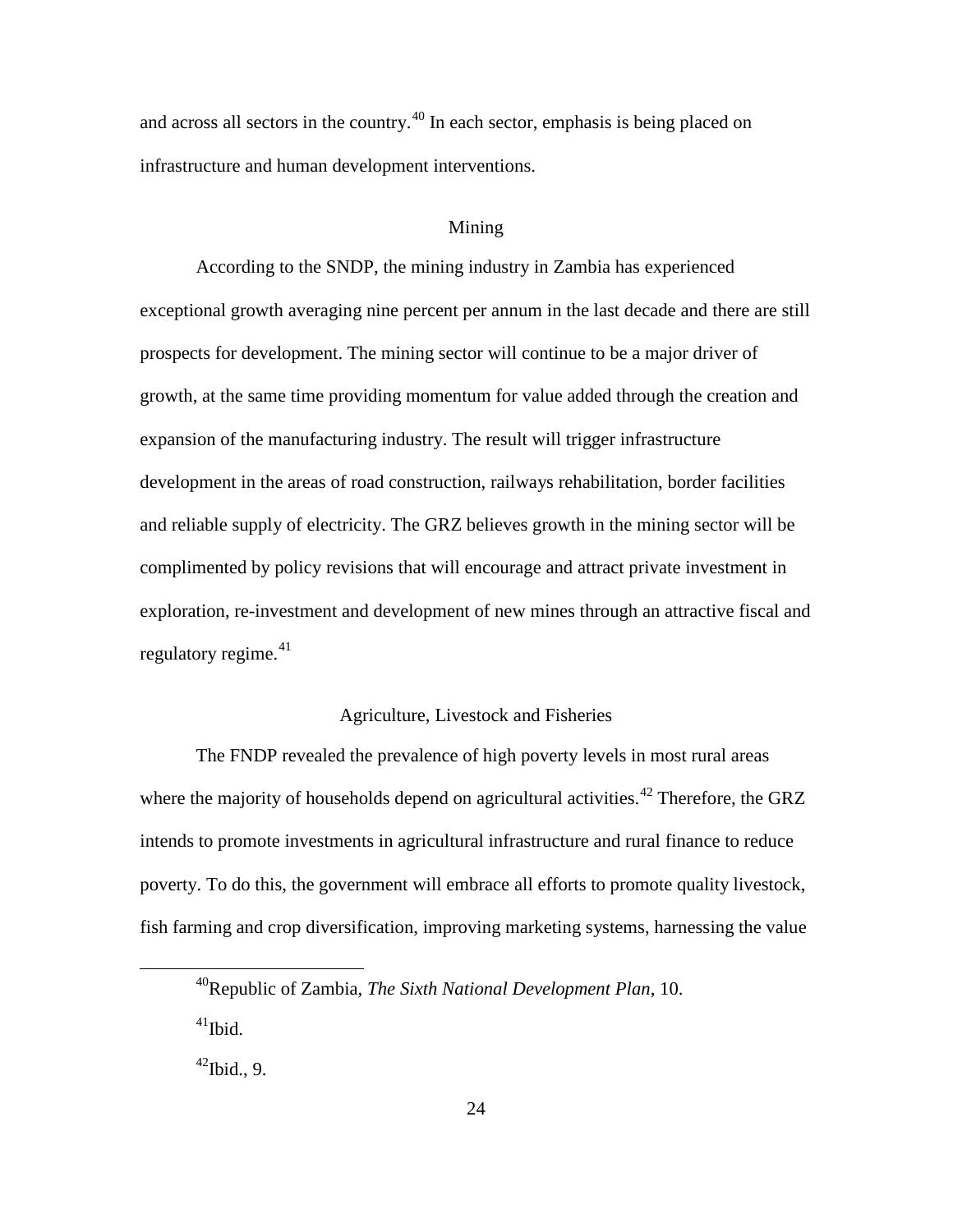chain in agricultural production and increasing production to ensure national food security, job creation and increased income from exports.<sup>[43](#page-33-0)</sup>

#### Tourism

In the tourism sector, the SNDP concentrates on making the sector viable and competitive by way of improving infrastructure particularly in the Livingstone and Kafue national parks and the northern circuit. This will be realized through infrastructure development initiatives like increasing access to electricity and information communications technology services. In this respect, the GRZ will also focus on improving the regulatory framework and the development of human capacity to enhance service delivery.<sup>[44](#page-33-1)</sup>

# **Manufacturing**

According to the SNDP, in manufacturing, the GRZ will focus on attracting quality investment to the manufacturing sector by providing a good regulatory framework and business environment that aims at linking foreign direct investment to the needs of the domestic economy. In addition, the government will continue to facilitate development of manufacturing infrastructure including multi-facility economic zones and industrial parks, which will also contribute to employment creation especially in the urban areas.[45](#page-33-2)

<span id="page-33-2"></span> $45$ Ibid.

<span id="page-33-1"></span><span id="page-33-0"></span><sup>43</sup>Republic of Zambia, *The Sixth National Development Plan*, 9.  $44$ Ibid., 10.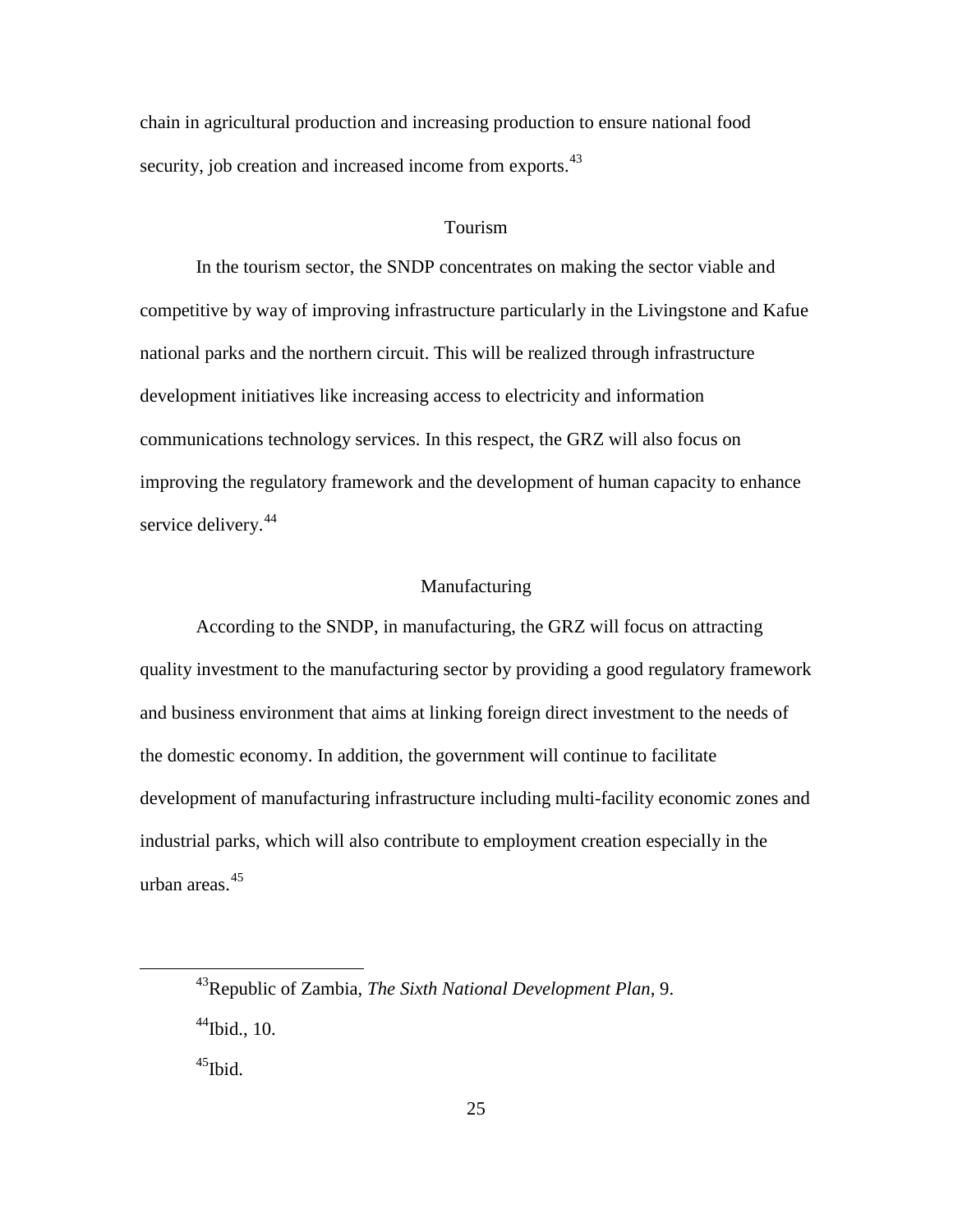#### Energy

The SNDP explains that the GRZ will continue to encourage and foster private sector led investments in addition to promoting public private partnerships. To do this, the GRZ will continue to implement an economic electricity tariffs policy before 2015. Accordingly, the government will implement a grid code in order to facilitate private sector participation in the energy sector by sharing electricity transmission infrastructure. In Zambia, the procurement of petroleum remains a source of concern as it is a driver of economic activities. Therefore, during the SNDP, the focus will be based on improving procurement procedures and completing rehabilitation of the Indeni Oil Refinery and the TAZAMA pipeline.<sup>[46](#page-34-0)</sup> In addition, serious efforts will be made to step up oil exploration and encourage the use of alternative sources of energy.

### Investment Policy

The policy of the GRZ in the SNDP is to speed up private sector investment with the view toward achieving increased and diversified growth. Therefore, the government will continue to attract investment and improve the investment climate. Measures will be made to link foreign direct investment to the domestic economy so as to broker linkages with small medium enterprises with the view toward increasing production and capacity to penetrate larger markets. This will create employment in various sectors.<sup>[47](#page-34-1)</sup>

<span id="page-34-1"></span><span id="page-34-0"></span><sup>46</sup>Republic of Zambia, *The Sixth National Development Plan*, 10.  $47$ Ibid., 16.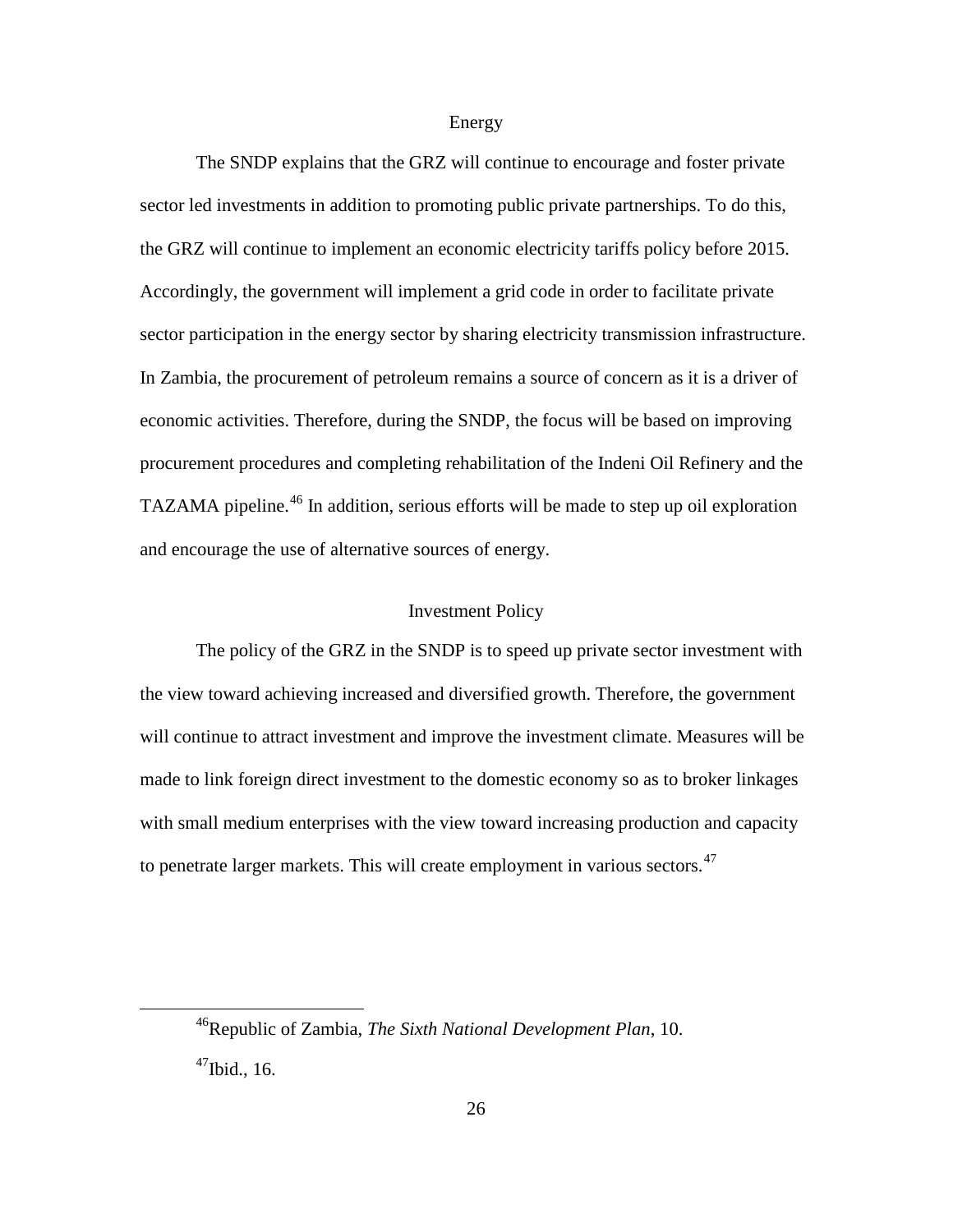# International Relations

In the SNDP, the GRZ will consolidate economic diplomacy and enhance how it interacts with political diplomacy to address emerging economic and political challenges by undertaking programs lined up in the plan. This will be attained through a foreign policy that facilitates cooperation and investment in infrastructure and human development. According to the SNDP, the GRZ will devise a deliberate strategy at a bilateral, regional and multilateral level that focuses on infrastructure and human development. Equally, the government will take advantage of the good foreign relations the country enjoys to boost trade and attract foreign investment to strategic sectors. This will be facilitated by developing a foreign service that is capable of articulating Zambia's economic interests in the international arena.<sup>[48](#page-35-0)</sup>

# Aid Policy and Management

The SNDP notes that developmental assistance constitutes a vital source of funding, given the developmental challenges Zambia faces. The aid policy will be used to guide and monitor programs outlined in the SNDP, in addition to managing and harmonizing interactions with cooperating partners. The GRZ will implement a division of labor approach by apportioning sectors amongst the cooperating partners in line with a new Joint Assistance Strategy for Zambia within the framework of the Paris Declaration.<sup>[49](#page-35-1)</sup> In this regard, the GRZ and cooperating partners will update their existing memorandum of understanding and the other documents regarding donor practices to aid

<span id="page-35-0"></span><sup>48</sup>Republic of Zambia, *The Sixth National Development Plan*, 16.

<span id="page-35-1"></span> $^{49}$ Ibid., 17.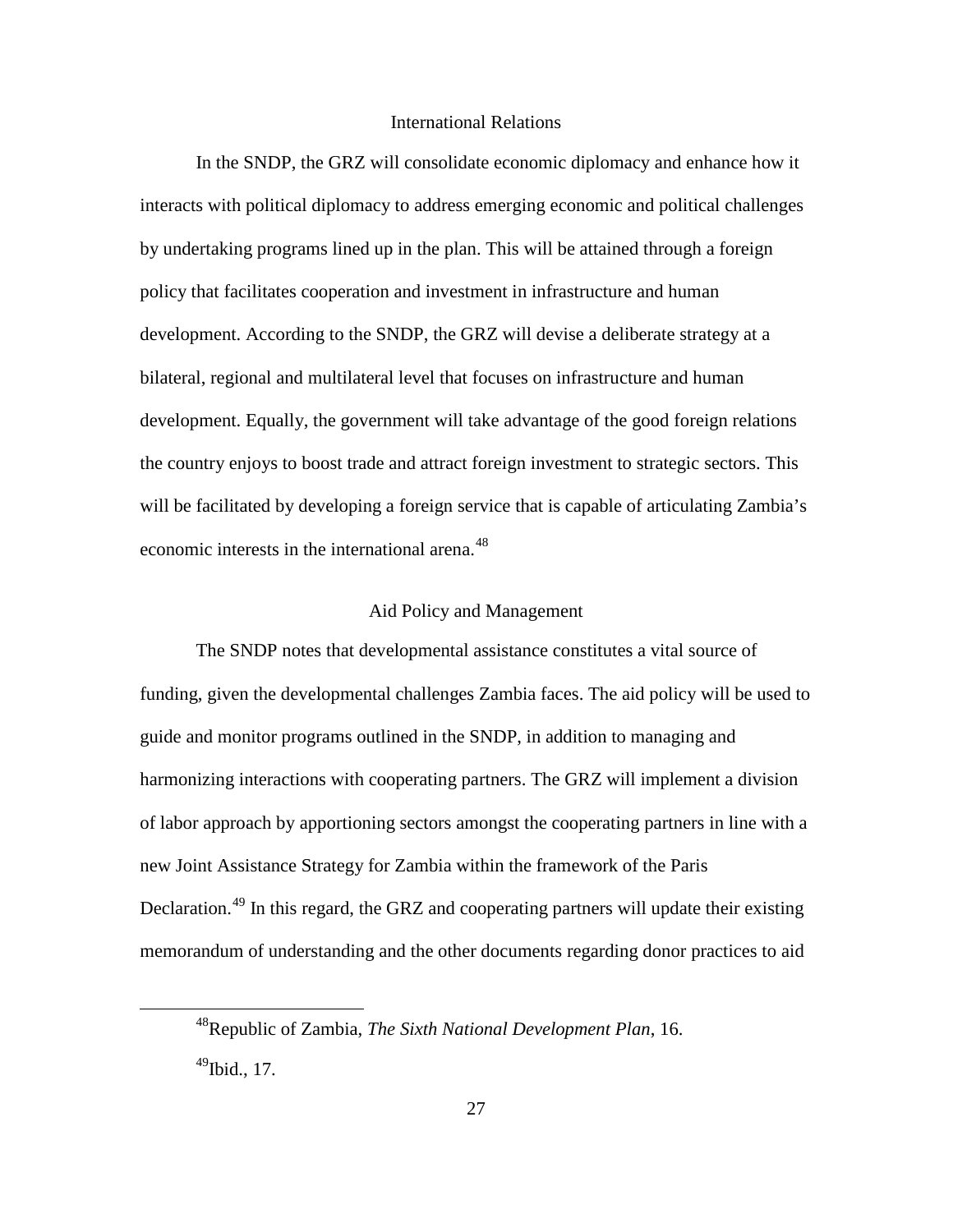effectiveness in Zambia. This will set out *inter alia* the standard of aid delivery to be adhered to by cooperating partners, mutual commitments regarding delivery of aid, and result in reaffirmation of the institutions for coordination and dialogue between the GRZ and its cooperating partners. The preferred mode of aid delivery will continue in the form of budget support and sector support.<sup>[50](#page-36-0)</sup>

## Debt Management Strategy

During the SNDP period, both external and domestic borrowing will remain relatively conservative in order to maintain debt sustainability. In external debt management, the GRZ will continue to contract a mix of concessional and nonconcessional debt with the view toward finance projects with high economic return particularly in developing infrastructure such as roads and electricity generation and transmission, so as to ensure future debt is sustainable.<sup>[51](#page-36-1)</sup> At the same time, domestic debt has a greater impact on the government's liquidity management system. Therefore, the GRZ will endeavor to reduce the domestic debt stock through gradual reduction on issuances and refinancing of maturing government securities. Accordingly, the cost of issuing government securities within the monetary policy will be reviewed to reduce the cost to the Treasury. The government will also endeavor to reduce the stock of outstanding bills by instituting more stringent financial measures.<sup>[52](#page-36-2)</sup>

<span id="page-36-2"></span> $52$ Ibid.

<span id="page-36-1"></span><span id="page-36-0"></span><sup>50</sup>Republic of Zambia, *The Sixth National Development Plan*, 17.  $51$ Ibid.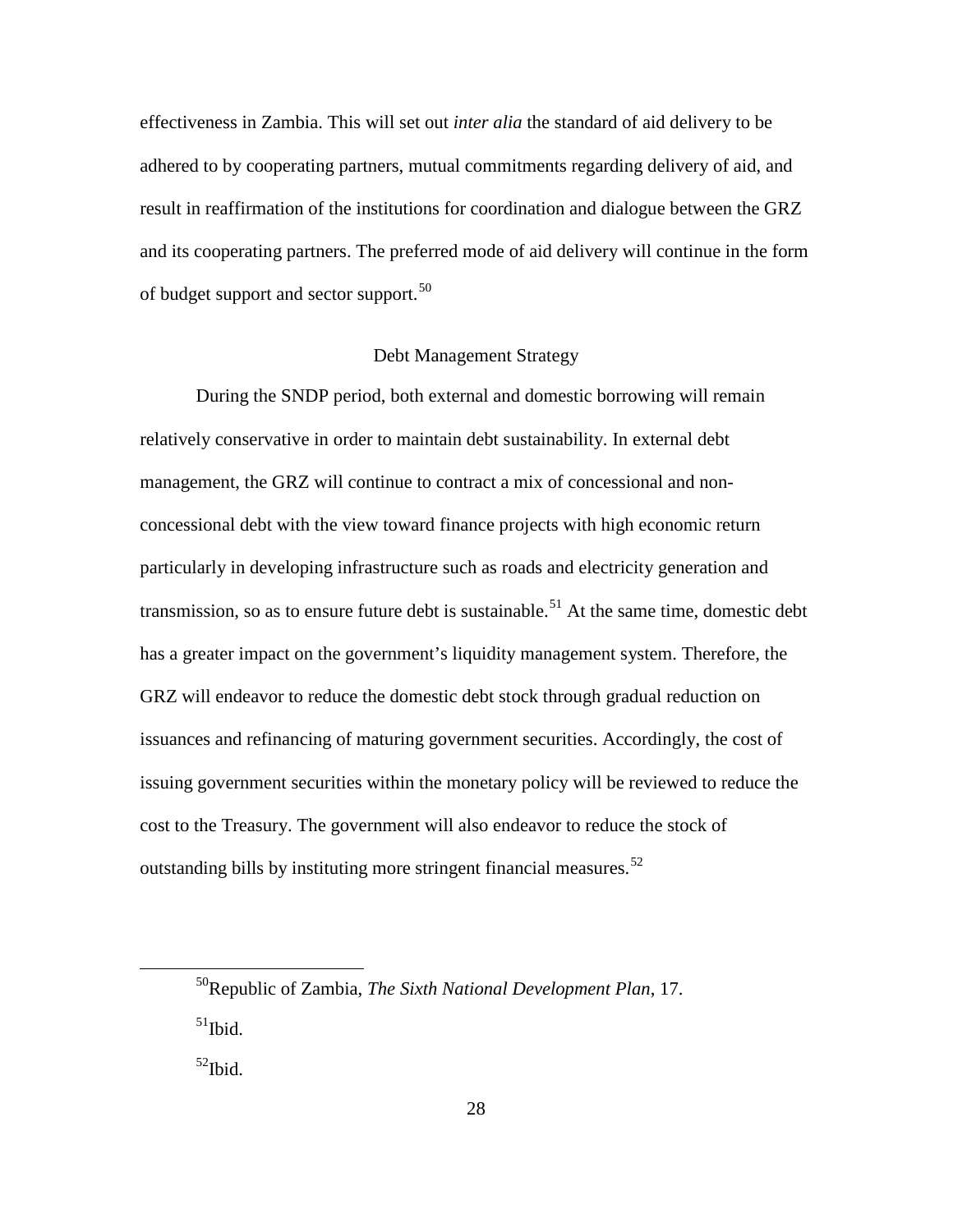### Governance

In all the development programs discussed above, a favorable political climate is necessary if economic growth is to be achieved. Good governance remains the cornerstone for development. Prudent management will ensure the outcomes of development benefit the people. To ensure total adherence to the tenets of good governance during the SNDP period, the GRZ will continue to enhance integrity, accountability and transparency in both the public and private sectors, improve access to justice by all, especially the vulnerable, promote human rights, and enhance democratization.<sup>[53](#page-37-0)</sup>

# China and Africa Economic Relations: The Case of Zambia

*China and Africa Economic Relations: The Case of Zambia*, by Inyambo Mwanawina, is one of the few studies that have come close to addressing the research question. This study was commissioned by the African Economic Research Consortium in 2008. Mwanawina described Zambia's engagement with China prior to and after independence. The study clearly articulated the China and Africa policy with particular reference to Zambia, highlighting sectors in which China is involved with Zambia. However, the study placed particular emphasis only on the economic sector without highlighting implications on other areas of concern as well as Zambia's relations with other countries. The study was commissioned with the primary objective of providing information on the size, structure and significance of China and Africa relations.

<span id="page-37-0"></span><sup>53</sup>Republic of Zambia, *The Sixth National Development Plan*, 24.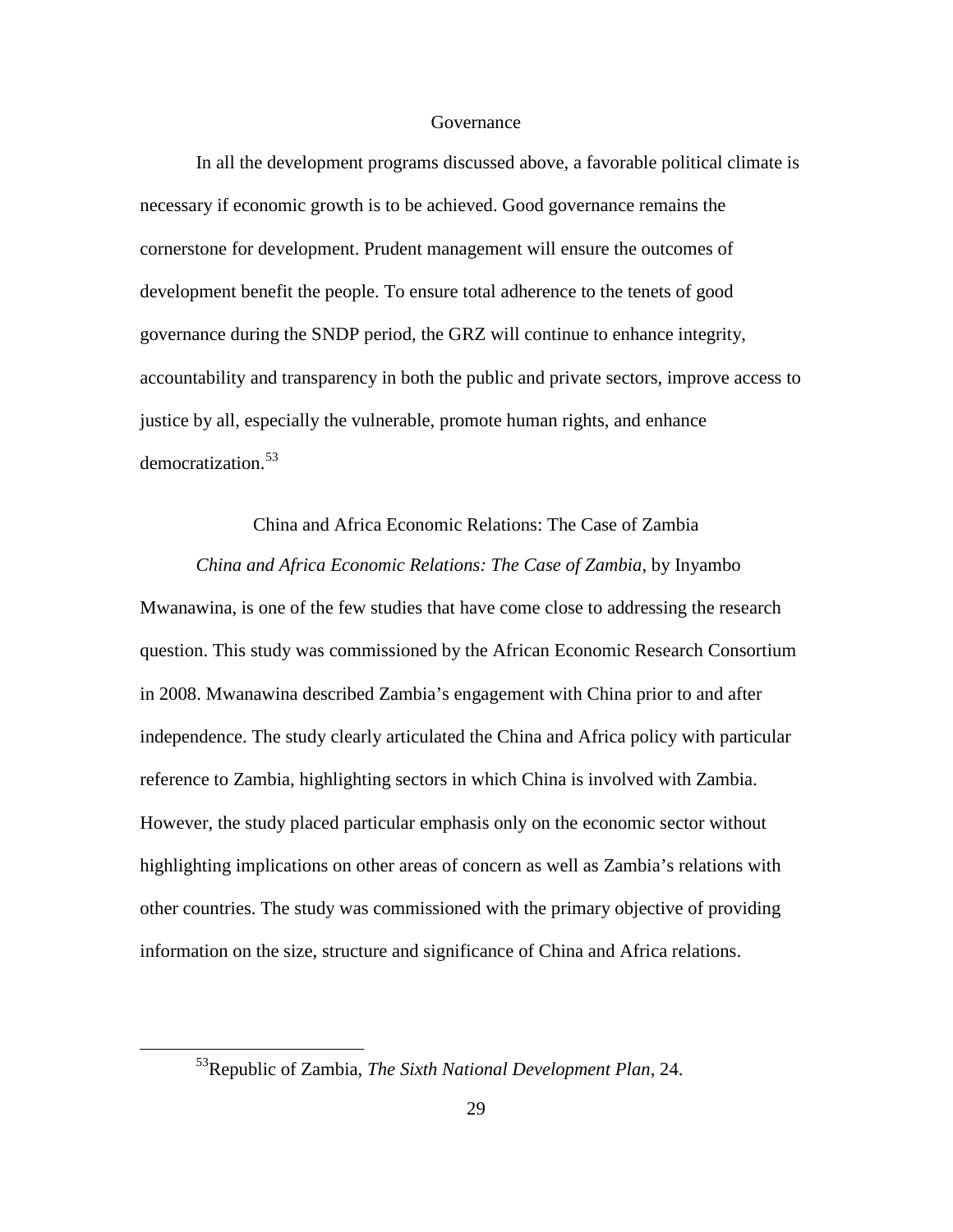Mwanawina examined the nature and scope of Chinese investment in Zambia, pattern and magnitude of trade, development assistance and thereafter, made conclusions.<sup>[54](#page-38-0)</sup>

According to Mwanawina, Chinese investment has been welcomed by subsequent Zambian governments and was centered on extracting raw materials. He further articulated that foreign direct investment by China was substantial, accounting for 47 percent of total pledged investments since 2007, the majority of which was in mining, manufacturing and telecommunications. However, there are concerns that Chinese firms allowed poor working conditions, did not adhere to environmental and safety rules and did not regard Zambian labor laws. The study further reported that, China's relationship with Zambia is at a bilateral level and disregards the Paris Declaration on Aid Effectiveness to which China is a signatory.<sup>[55](#page-38-1)</sup> Mwanawina also asserted that trade between China and Zambia had substantially increased in the recent past. He stated that in 2006, exports to China accounted for 10 percent of Zambia's total exports with the largest contributor being base metals comprising of unprocessed mineral products (ores) at 19 percent of total ore exports. Base metal products represented 11percent of total products which consisted of refined copper and cobalt. On the other hand, Zambia's imports from China are much smaller at only three percent of the country's total imports in 2006.<sup>[56](#page-38-2)</sup> Mwanawina further reported that China remains the highest non-Paris Club creditor to Zambia with a debt stock. He states the debt was largely attributed to the

<span id="page-38-1"></span> $55$ Ibid., 24.

<span id="page-38-2"></span> $56$ Ibid.

<span id="page-38-0"></span><sup>54</sup>Mwanawina, 3.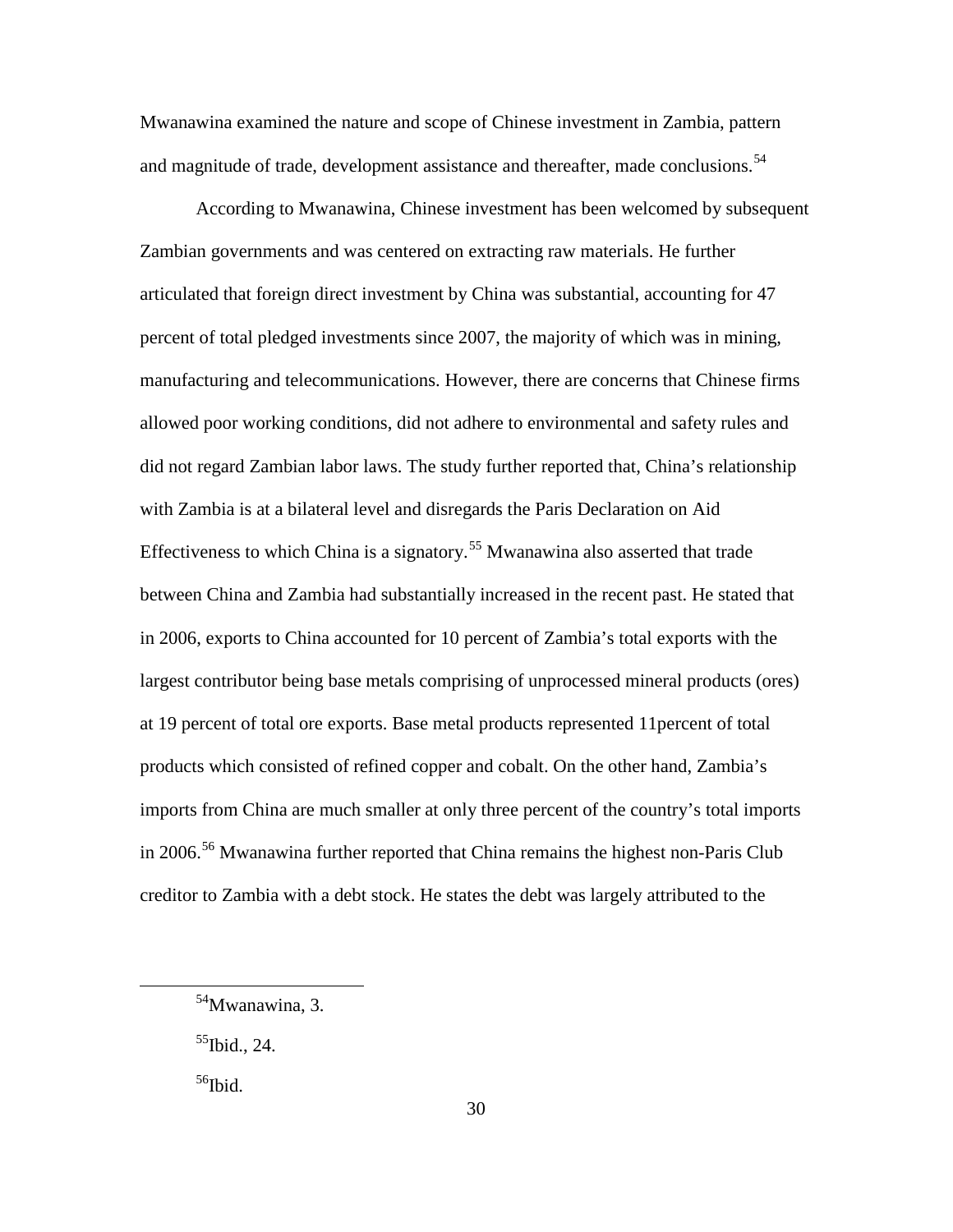Tanzania and Zambia Railway (TAZARA) project at 36.5 percent and to China National Aero-Technology Import and Export Corporation at 27.9 percent.<sup>[57](#page-39-0)</sup>

Chinese assistance to Zambia is in the form of grants and soft loans. All Zambia's bilateral agreements with China are confidential,<sup>[58](#page-39-1)</sup> despite both countries' commitment to public transparency and accountability making them closed to public scrutiny, the agreements are framed in favor of China as Zambian authorities lack the capacity and skills for national plan formulation, coordination and monitoring. Mwanawina also stated that project identification and selection was based on ad hoc consultations which results in a wish list of projects and priority areas.<sup>[59](#page-39-2)</sup> The China and Zambia economic relationship has been identified to benefit China because of the way trade agreements are negotiated. Accordingly, Mwanawina argued that Zambia stands to lose and benefit in its increased relations with China. "The loss is on account of foregone income tax revenue due the loss of employment opportunities at both the firm and household levels while the gain is in the form of increased revenues from trade taxes." Mwanawina viewed Chinese contractors and investors as major beneficiaries by virtue of the bilateral agreements they signed and their ability to bid at the lowest costs. He explained that the Zambian government and local labor were also expected to benefit because of increased infrastructural development and employment opportunities. Therefore, Mwanawina traced the background of China and Zambia economic relations and indicated the performance of Chinese investment. He concluded with the benefits drawn from the

<span id="page-39-1"></span>58Ibid.

<span id="page-39-0"></span><sup>57</sup>Mwanawina, 24.

<span id="page-39-2"></span> $59$ This implies that there is no long-term strategic plan being followed.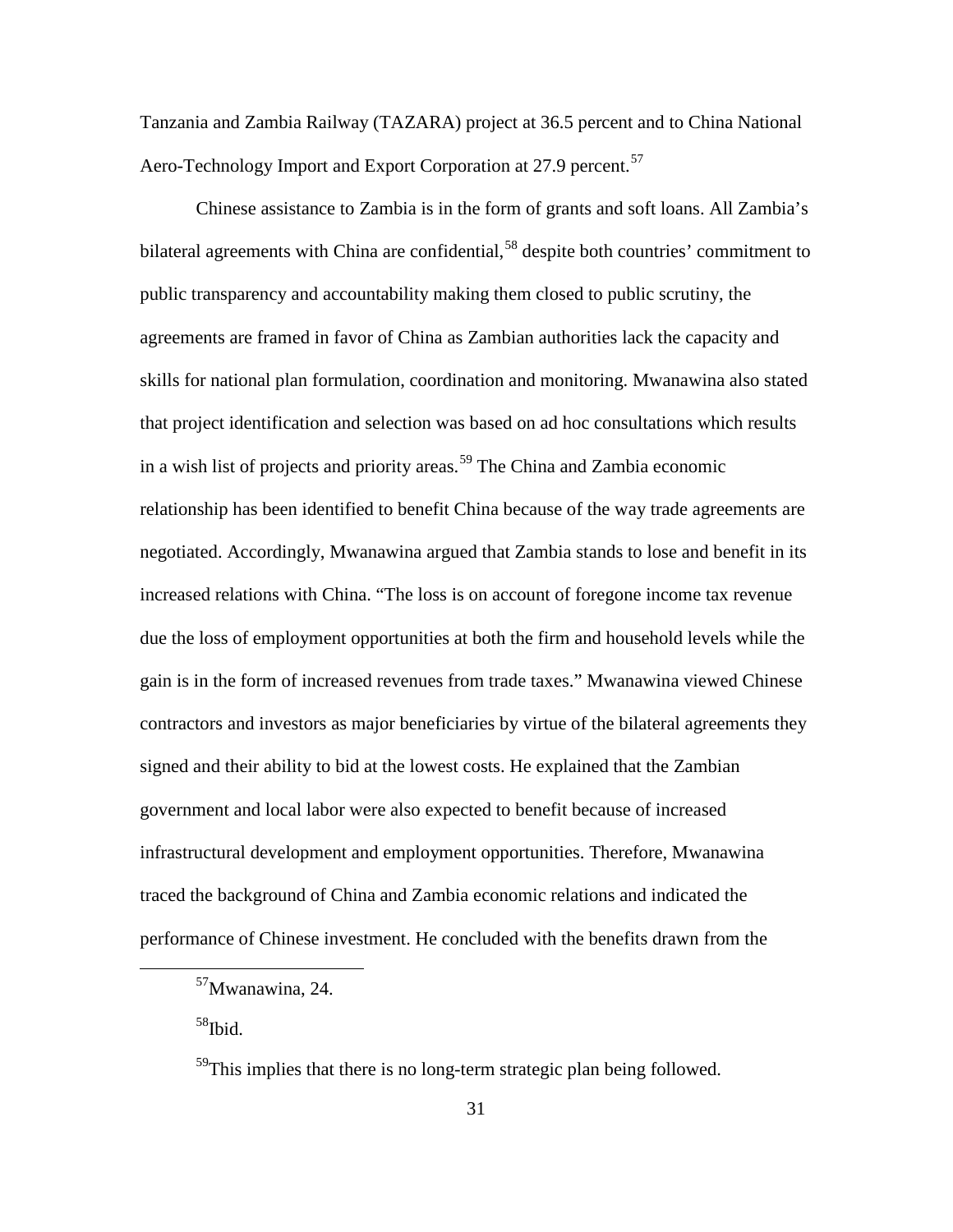increased relationship in the short term, implying that there is no gain on the part of Zambia in the long term.

### Implications of Chinese Involvement in Zambia

A paper titled "Chinese Investment in Africa and Implications for International Relations, Consolidation of Democracy and Respect for Human Rights: The Case of Zambia," was written and presented to the Harvard University Committee on Human Rights Studies by Mr. Micheal Chilufya Sata in 2007, prior to his becoming the President of Zambia. The paper highlighted China's recent involvement in the exploitation of Africa's natural resources and the concerns it has attracted both within and outside the African continent. In his paper, Sata stated that China's recent march into Africa was in search of natural resources, especially oil, timber and base metals to guarantee survival for its people. He reiterated that Chinese involvement in Africa was critical to stability and unity, as it was a global power. He pointed out that since China is the continent's third largest investor in Africa, it has an influence on how African countries related with other countries globally. The current status quo enhanced China's influence on the continent and had a bearing on the conduct of international relations, especially in the 48 African countries that have diplomatic ties with China.<sup>[60](#page-40-0)</sup>

Sata argued that the increased China and Zambia relations had negative implications on Zambia's democracy and human rights record because of Chinese policy not to interfere in other countries' domestic affairs. He explained that most African

<span id="page-40-0"></span><sup>60</sup>Michael Sata*,* "Chinese Investment in Africa and Implications for International Relations, Consolidation of Democracy and Respect for Human Rights: The Case of Zambia" (Paper, Harvard University, Cambridge, MA, 2007), 2.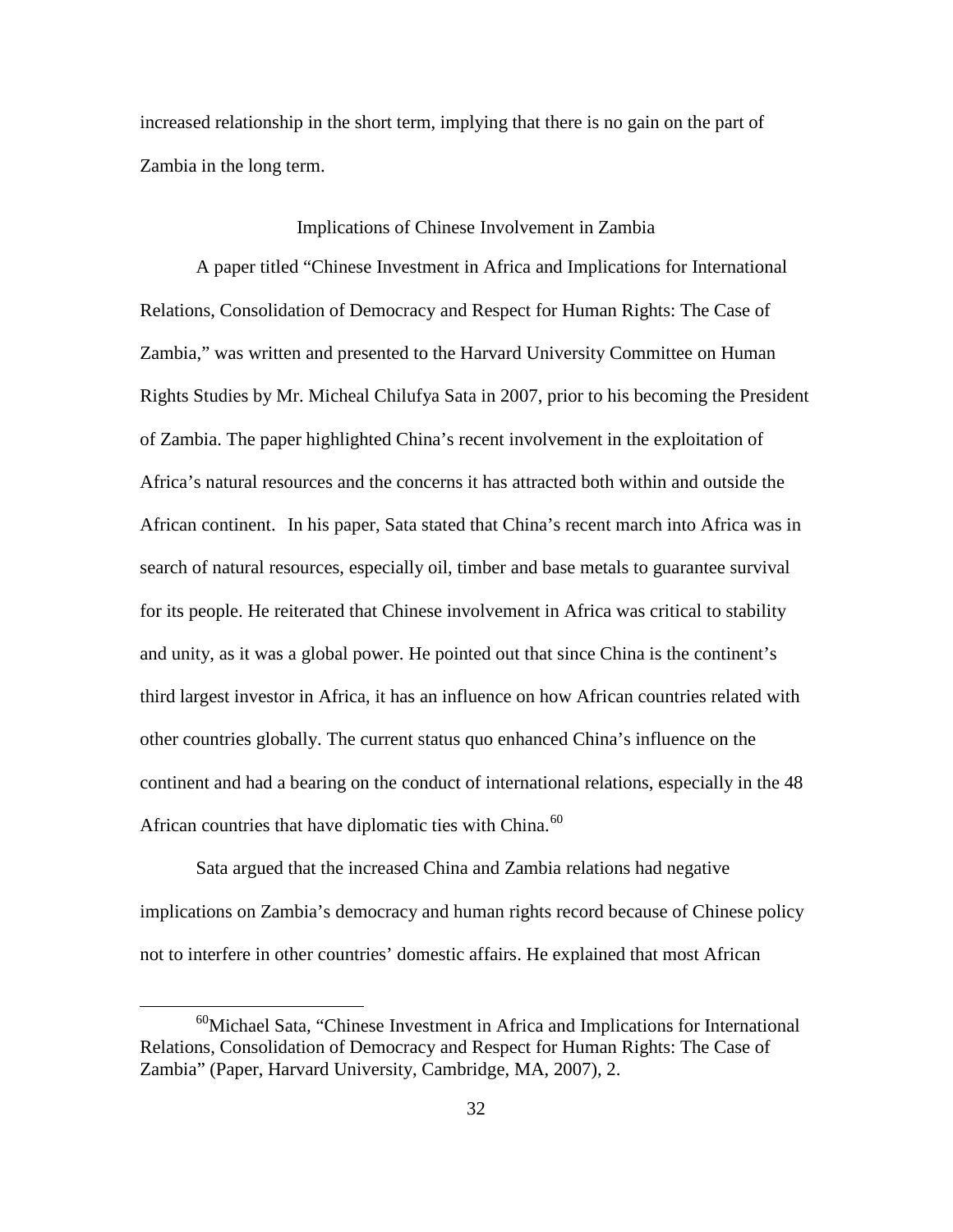countries, including Zambia, had just embraced democracy and had a poor record of human rights. Sata contested that China's involvement in Africa had greater implications on the continent and cited poverty as one of the loop holes China used to exert its influence on the continent. Sata, like Mwanawina, traced Chinese influence in Zambia to the pre-independence era when the country was fighting liberation wars. Sata's study related increased Chinese interests in Zambia to privatization. He explained that Chinese direct investment in Zambia began when the GRZ decided to privatize its previously nationalized firms. The Chinese acquired the Chambishi Copper Mine and Sinazeze Coal Mine. Due to corruption the Chinese were given favorable terms including generous tax exemptions for 15 years and permission to export unprocessed ores to China. The tax exemptions were later extended to the other companies like Glencore, First Quantum Minerals and Vendata Resources that acquired other copper mines. Although the tax exemptions were to be reviewed in 2005, the GRZ did not, because of its strong ties with the China. $61$ 

Sata concluded that increased Chinese influence in Africa threatened the consolidation of democracy and respect of human rights because China did not subscribe to such values. Sata argued that China perceived human rights as a contentious ideological issue. He contended that China's attraction to Africa was not by accident but due to natural resources and a potential resettlement for its surplus population.<sup>[62](#page-41-1)</sup>

<span id="page-41-0"></span> $<sup>61</sup>Sata, 7.$ </sup>

<span id="page-41-1"></span> $^{62}$ Ibid., 11.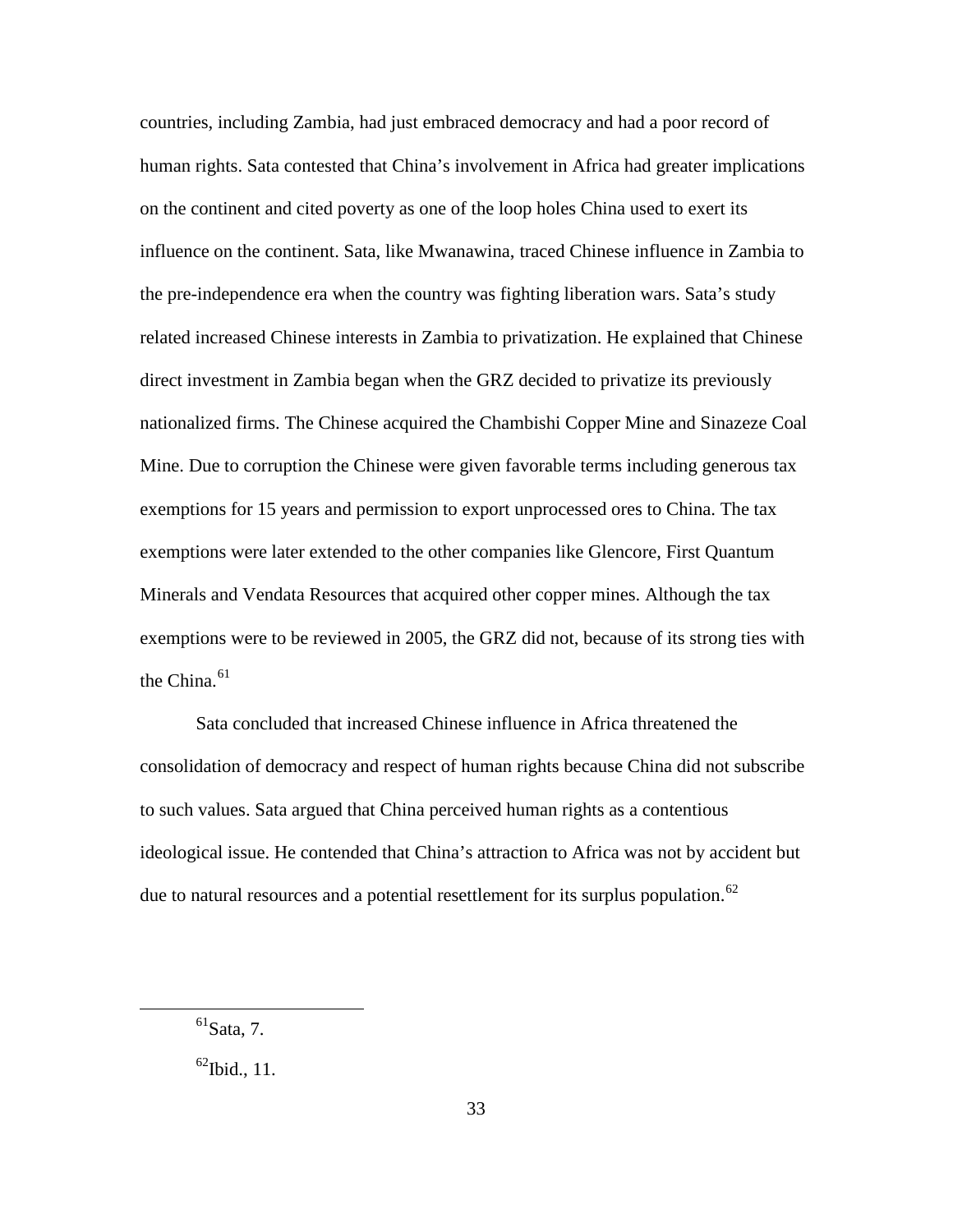## Chinese Investors in Zambia's Copper Sector

Dan Haglund, in his paper entitled "Chinese Investors in Zambia; Is it for a Long Term?" explored how foreign investors' governance characteristics influence investments in host nations using Zambia as a case study. He argued that, governance features of Chinese companies (such as a networked business model, low-cost strategies and a reliance on the support of the Zambian government) affect Chinese managers' incentives as well as their ability to engage constructively in long-term labor and social issues. He explained that while mining investment is by nature a long-term endeavour, the way it was implemented in Zambia promoted short-term strategies that did not address social responsibility and environmental impacts. $63$ 

Haglund argued that Chinese investors' reliance on the state as a broker undermined the long-term stability of investments, because their prospects became intertwined with the political fortunes of sitting governments. He explained that the engagement of host governments as brokers may have appeared to reflect China's noninterference policy that encouraged African states to exercise control over their domestic political situation, when in fact it did not. In his study, he likened the Chinese way of doing things to an ostrich-like approach, where it does not directly engage with the public as a Chinese strategy of avoiding long-term commitments in Zambia. This in turn only serves sitting governments, and from this, it could be deduced that economic activities do have an influence on the governance of a nation.

<span id="page-42-0"></span><sup>63</sup>Dan Haglund, "Chinese Investors in Zambia; Is it for a Long Term?" in *Chinese Investors in Zambia; Is it for a Long Term*? (Cambridge, UK: Cambridge University Press, 2007), 1.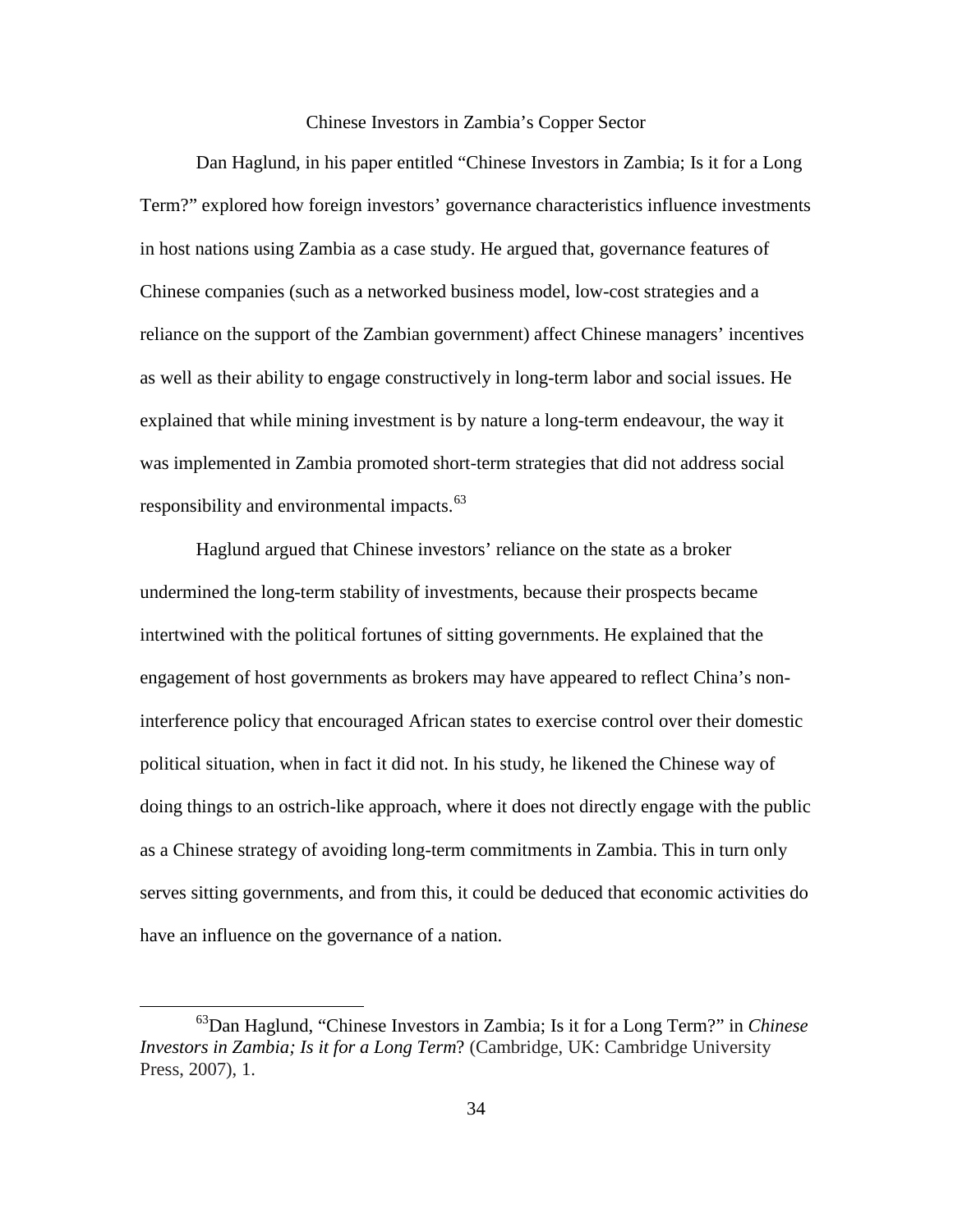In his analysis, Haglund indicated that the notion of political embeddedness, once addressed in Zambia, would serve as a model for other African countries that shared Zambia's predicament of resource dependence, which despite having increased, is marred with political interference and regulatory incapacity. He concluded this aspect by stating that, although Chinese firms have remarkably improved their behavior in Zambia, there was still an unwillingness and inability to internalize the stakeholder's concerns. This in a way compromises the longer term stability and viability of investments preferred by many Zambians.

In the second part of his paper, Haglund discussed the relevance of Zambia's copper mining in detail. He gave a brief overview of the political economy of mining in Zambia, placing Chinese investment in perspective. He explored how governance in Zambia influences Chinese investment and the propensity to engage in short-term strategies, including the implications on China's contribution to Zambia's development agenda.<sup>[64](#page-43-0)</sup>

Haglund reiterated that Zambia was a relevant location to explore China and Africa relations because of the historical relationship between China and Zambia, the strategic role Zambia plays in Beijing's current foreign policy, and the contested nature of some more recent Chinese experiences in the country. He cited the 1970–1975 construction of the TAZARA railway between Zambia and Tanzania as a symbolic gesture by China to the African continent. The execution of such a large scale project, emblematic of modernization, represented a Chinese foreign policy achievement and both countries have repeatedly referred to it in various political forums. He explained that

<span id="page-43-0"></span> $^{64}$ Haglund, 12.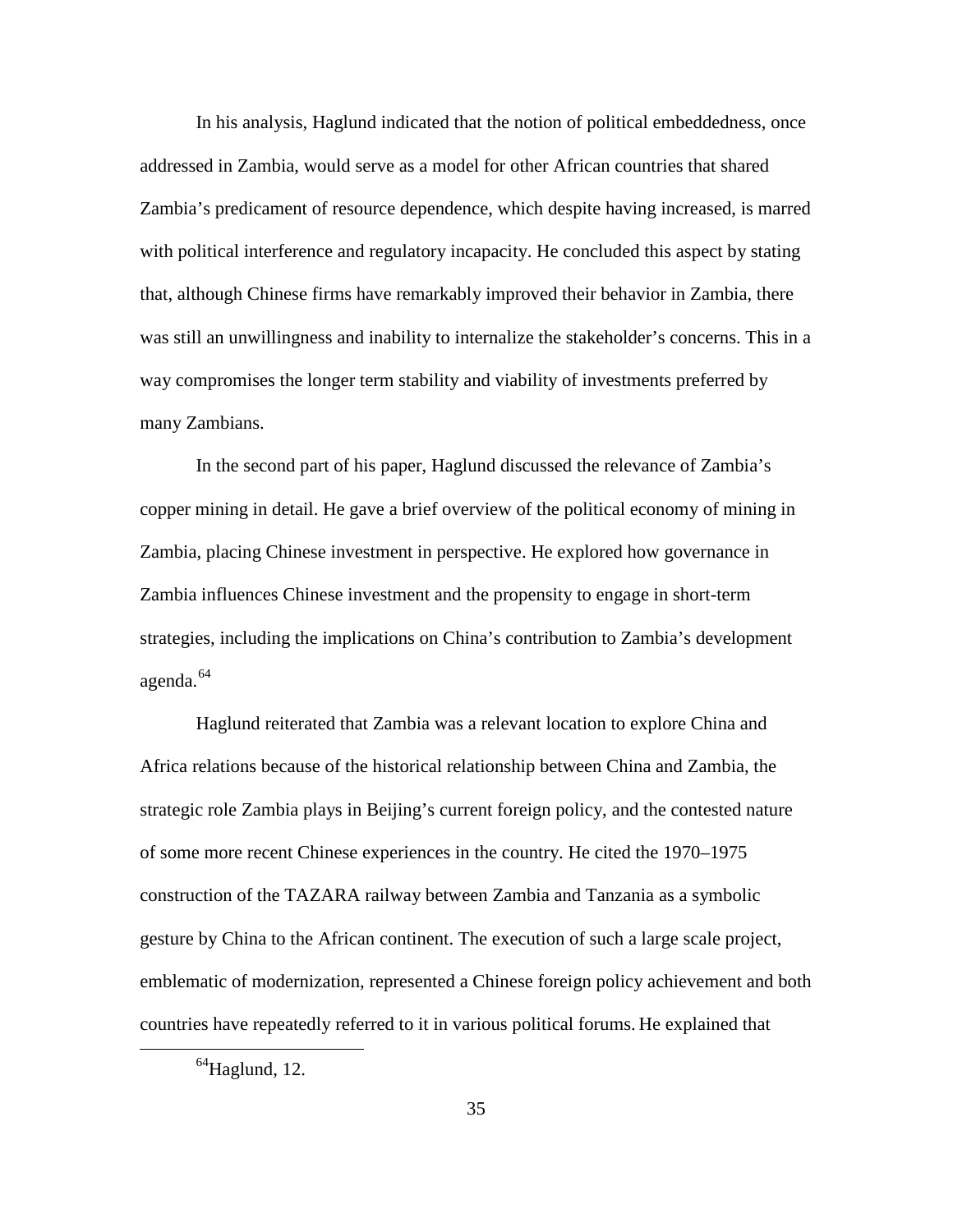Zambia's strategic role within Beijing's present-day foreign policy has also been evidenced in China's decision to establish the first of China's five African preferential trade and investment special economic zones in Zambia. This was announced at the Forum on China and Africa Co-operation in 2006. "Reflecting the country's role as Africa's largest copper producer, Chinese investment into Zambia has to date focused on the mining sector."<sup>[65](#page-44-0)</sup>

On the other hand, Haglund also pointed out that China's current influence in Zambia was socially and politically contested by the general citizenry. He cited the aftermath of an accident that destroyed the Chinese Beijing General Research Institute of Mining and Metallurgy explosives factory in April 2005,<sup>[66](#page-44-1)</sup> taking the lives of over 50 Zambian workers, and breaches in safety and other regulations as some issues that led to the anti-Chinese sentiments in the lead up to general elections in October 2006.<sup>[67](#page-44-2)</sup> He explained that the popular opposition party Patriotic Front, led by Michael Sata, campaigned on evicting the Chinese and re-establishing ties with Taiwan. This posed a threat to the incumbent Movement for Multi-Party Democracy.<sup>[68](#page-44-3)</sup> Three months later, in February 2007, the levels of protests prevented President Hu from travelling to Chambishi in the Copperbelt province to inaugurate the special economic zones. Haglund

 $68$ Ibid.

<span id="page-44-0"></span><sup>65</sup>Mining represents three-quarters of recent Chinese investment according to Zambia Development Agency, "Mining," <http://www.zda.org.zm/content/mining> (accessed 20 July 2013).

<span id="page-44-3"></span><span id="page-44-2"></span><span id="page-44-1"></span><sup>66</sup>BBC News, "Dozens Killed in Zambia Explosion," 21 April 2005, http://news.bbc.co.uk/1/hi/ world/africa/4466321.stm (accessed 20 July 2013).

 $67$ Haglund, 9.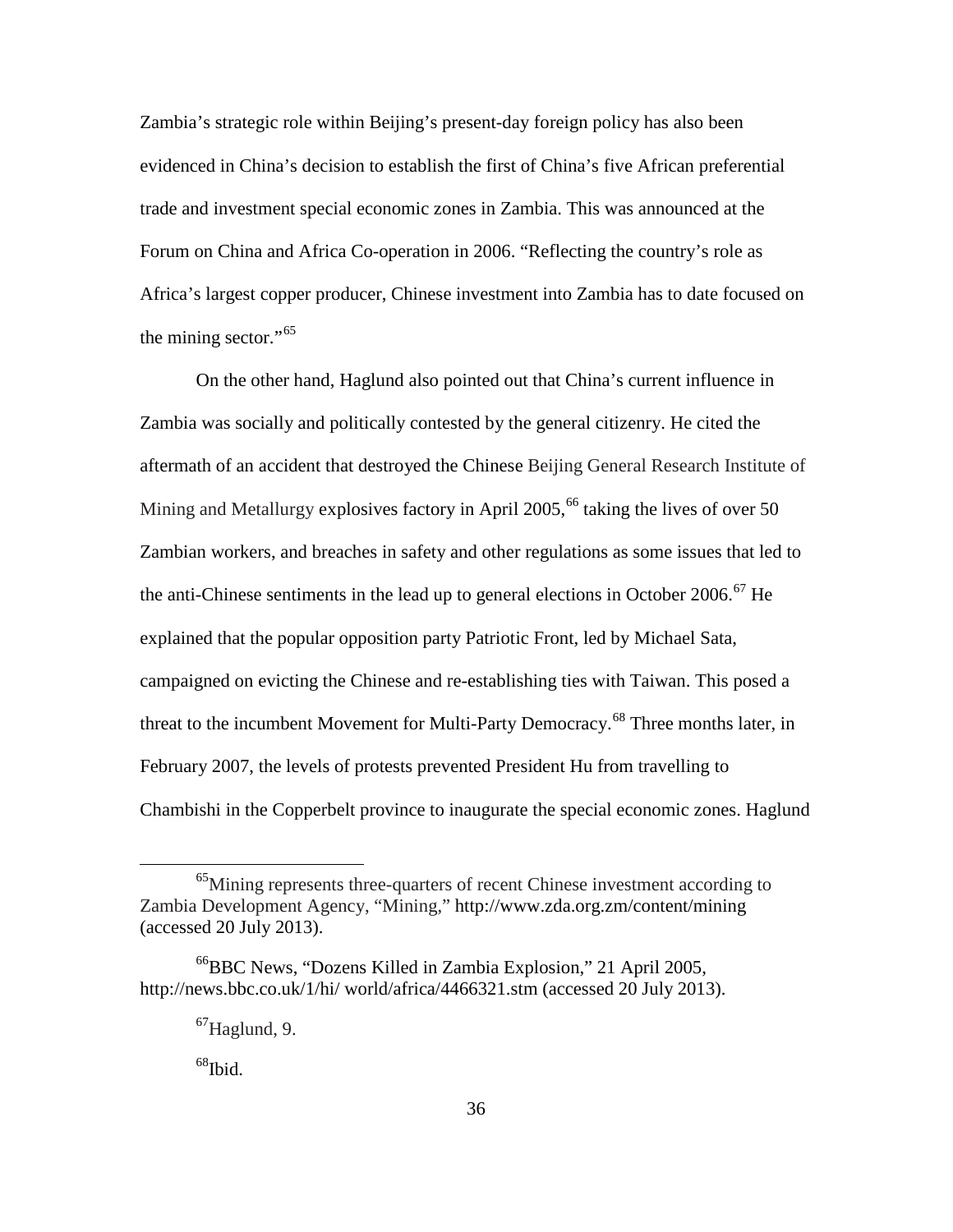further explained that in March 2008 some 500 Zambian workers constructing the Chambishi Copper Smelter in the special economic zones put down their tools and attacked Chinese management over a deadlock in wage negotiations.<sup>[69](#page-45-0)</sup>

Dan Haglund's study was drawn from five months of his Ph.D. field study between July and December 2007 in Zambia. He conducted semi-structured interviews with representatives of various groups comprising respondents of the political economy of copper mining in Zambia. His data collection focused on four major foreign mining companies: Nonferrous China-Africa (NFCA), Konkola Copper Mines, First Quantum and Chambishi Metals, being firms that accounted for approximately half of Zambia's copper production in 2007. NFCA is the largest of eight Chinese mining companies operating in Zambia.[70](#page-45-1) Its operations were politically embedded in China's Africa policy and it is through NFCA that China established the Chambishi special economic zones. An initial investment of USD 800 million was targeted for the economic zone.<sup>[71](#page-45-2)</sup> Haglund explained that according to data collected from the Zambia Revenue Authority in 2006, fiscal revenues amounted to USD 200 million, on the basis of USD 3.1 billion in copper sales. The low receipts coming from the mining sector indicated various Chinese

 $^{69}$ Haglund, 9.

<span id="page-45-1"></span><span id="page-45-0"></span> $70$ China Nonferrous Metal and Mining Group, "China Nonferrous China-Africa," http://www.cnmc.com.cn/en/index.asp. (accessed 20 July 2013). NFCA is a subsidiary of the state-owned China Nonferrous Metal and Mining Group (CNMC), China's 29th largest outward investor by value in 2006.

<span id="page-45-2"></span> $171$ The Thomas Reuters Foundation, "Zambia Wins Chinese Investment, Opposition Snubbed," *Reuters*, 3 February 2007, http://www.alertnet.org/thenews/ newsdesk/L03330799.htm (accessed 20 July 2013).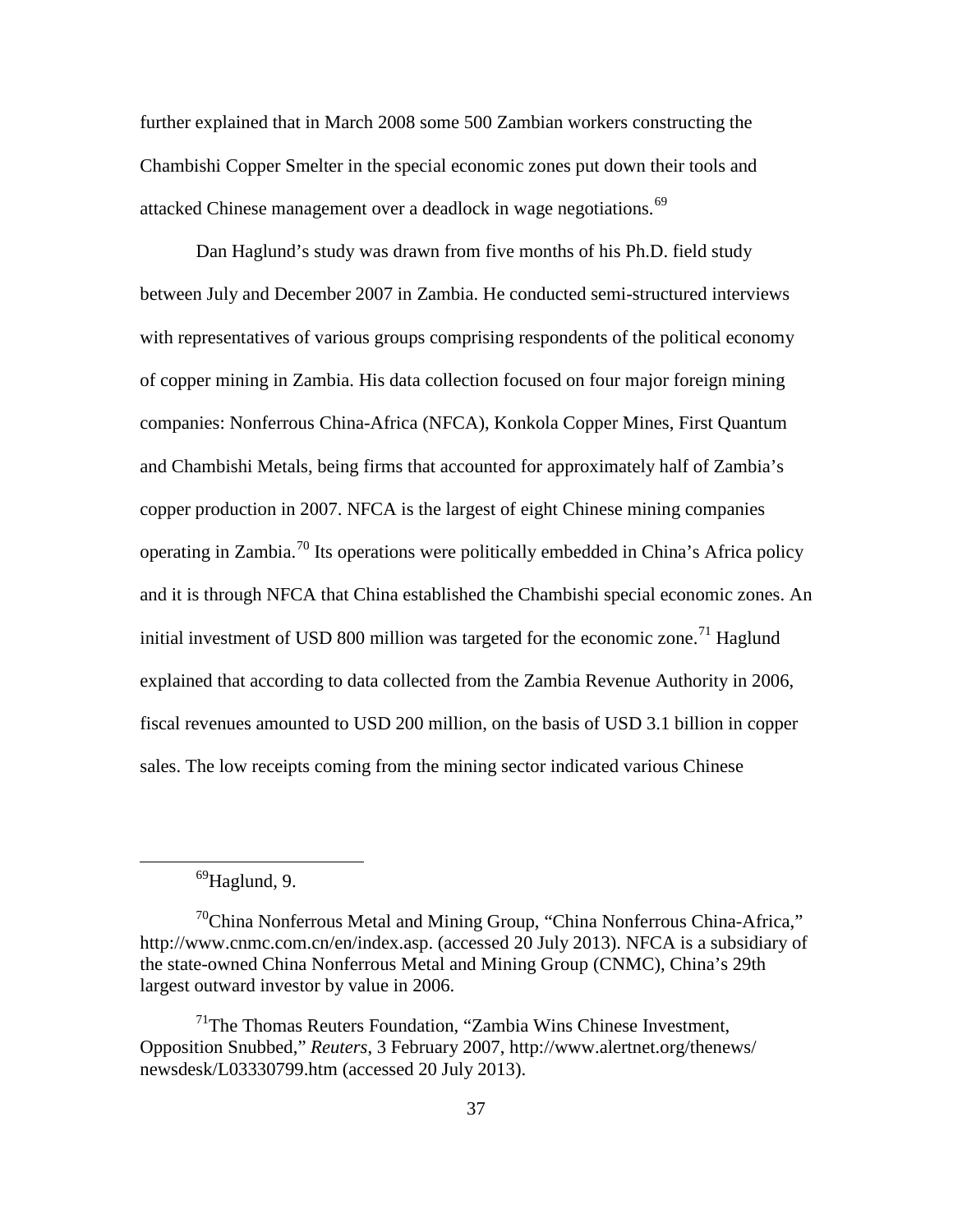investment incentives provided for under the state-investor arrangement.<sup>[72](#page-46-0)</sup> These contractual arrangements were revoked in April 2008, and this significantly raised the effective tax rate, despite the subsequent fall in the copper price which led to the GRZ's cancellation of some of the proposed taxes.<sup>[73](#page-46-1)</sup>

In his findings on whether increased Chinese relations in the mining sector were good or bad for the long term, Haglund stated that commercial ties between NFCA and new investments into the tax-free zone were incorporated in organizational governance structures. The Chambishi special economic zones is managed by a zone development company, headed by former NFCA Chief Executive Officer Tao Xinghu, who selected companies to invest.<sup>[74](#page-46-2)</sup> With regard to ongoing operations, usually representation comes through the Chinese government, through the China Non-Ferrous Metal and Mining Group. Therefore, in a way, government-to-government discussions do help streamline the way investors operate.<sup>[75](#page-46-3)</sup> From this, it implies that close links with local political elites constitute a form of political embeddedness. Instead of engaging directly with affected parties, NFCA expects the Zambian government to broker the company's relationships with local actors.<sup>[76](#page-46-4)</sup> An example is when Chinese Deputy Minister of Commerce Gao

 $^{73}$ Ibid.

<span id="page-46-1"></span><span id="page-46-0"></span> $\overline{a}$ 

 $74$ Haglund, 9.

 $^{75}$ Ibid.

<sup>&</sup>lt;sup>72</sup>The Thomas Reuters Foundation.

<span id="page-46-4"></span><span id="page-46-3"></span><span id="page-46-2"></span> $^{76}$ This broker function also works through the Chinese Embassy, such as during the GRIMM situation which one informant notes quickly became a "government-togovernment" issue.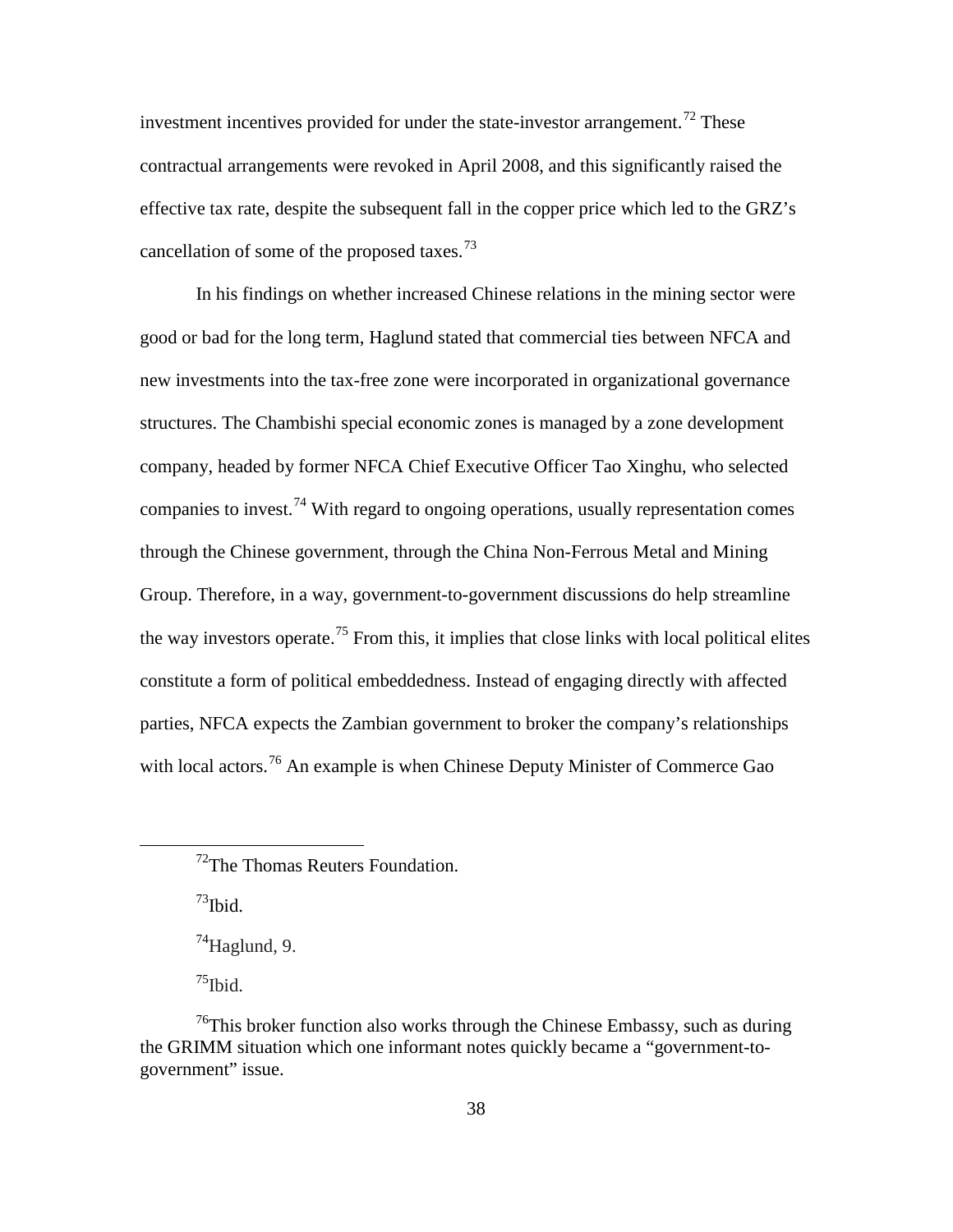Hucheng, while visiting Zambia in February 2008, called on the Zambian government to facilitate meetings with stakeholders to brief them on projects and their impacts.<sup>[77](#page-47-0)</sup>

The role of the Zambian government as a broker is enabled by the legitimizing effect of its "foreign direct investment-friendly" discourse, as well as direct interaction either formal–through the board representation provided by the minority equity stakes retained by government–or informal mechanisms. The latter include ad hoc courtesy calls, visits by firms to the Ministry of Mines, as well as the practice whereby large mining companies discuss foreign direct investment and Chinese investment addressing areas being contested by a majority of Zambians. It is evident that the role of the Zambian government in Chinese investment in copper mining indicates political embeddedness in the economic sector, and is not in the best interests of the government or the Zambian citizens.

# Winner Take It All: China's Race for Resources and What it Means for the World

Dambisa Moyo, in her book *Winner Take It All: China's Race for Resources and What it Means for the World*, explained the commodity dynamics faced by the world, focusing on the implications of China's rush for resources in the world. She stated that the scale of China's resources campaign of hard commodities (minerals and metals) and soft commodities (water and foodstuffs) is among the most aggressive in history. Their

<span id="page-47-0"></span><sup>77</sup>AllAfrica, "Chambishi Jobs for Citizens–China," *Times of Zambia*, 28 February 2008, http://allafrica.com/stories/200802280057.html (accessed 20 July 2013).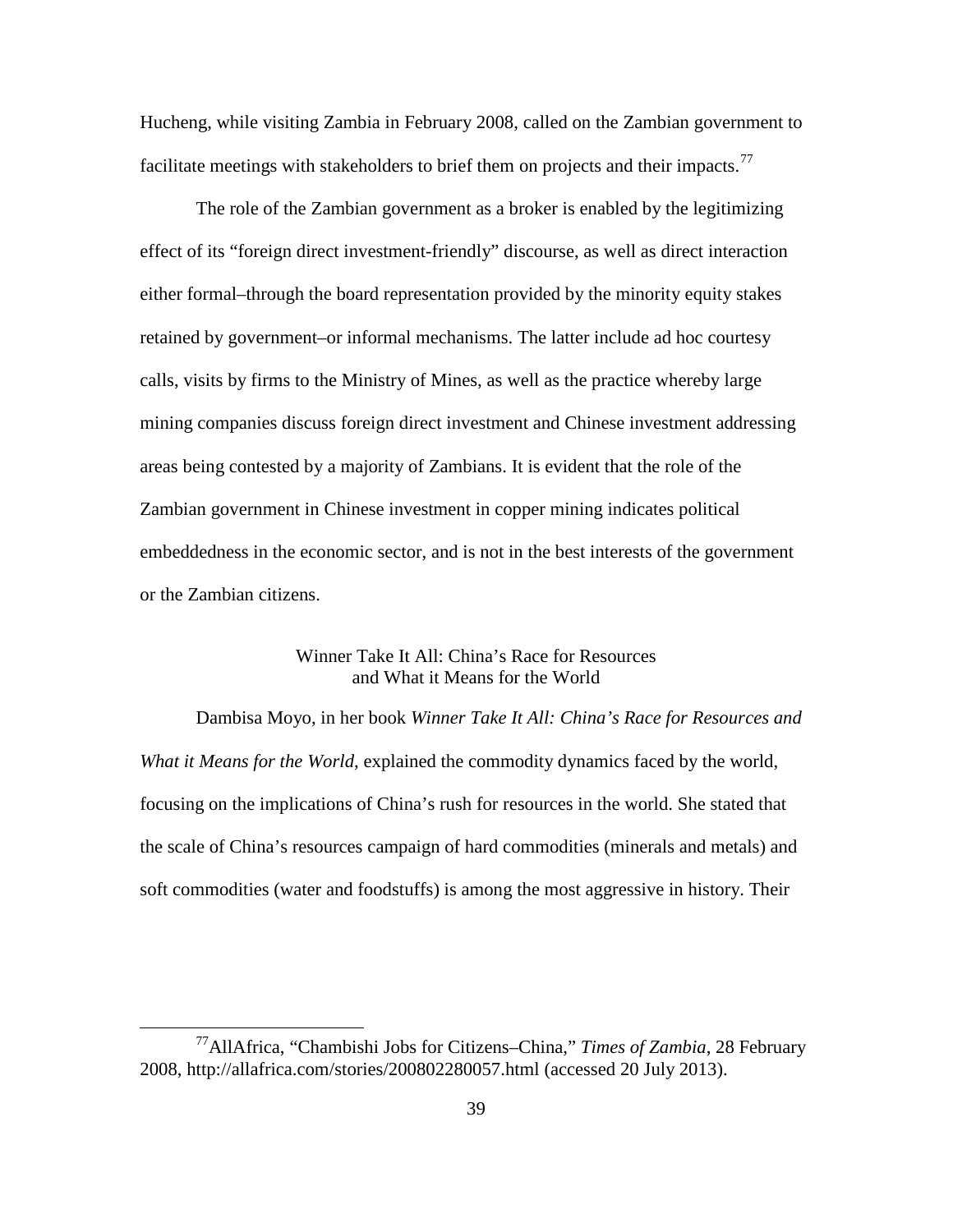efforts surpass even the voracious demand for raw materials sparked by the industrial revolution.[78](#page-48-0)

In the last decade, China has risen from a relatively insignificant position to a pole position in underwriting numerous resource related transactions across the globe.<sup>[79](#page-48-1)</sup> Moyo explored resource dynamics the world is likely to face and the implications of China's rush across all the regions of the world. This book is very important for this study as it addresses China on the global arena before focusing on Africa. Moyo noted that in the last decade China focused its economic and political strategy on anticipating the considerable challenges posed by the resource scarce future. Her book tackled three broad themes: Economic implications of China's ascendancy as a lead buyer of world's resources, China's growing financial reach and its implications on global markets, <sup>[80](#page-48-2)</sup> and social and political implications of China's quest for resources.<sup>[81](#page-48-3)</sup>

In these themes, Moyo explained how China funds governments and pays for infrastructure projects, especially in developing countries.<sup>[82](#page-48-4)</sup> Thereafter, it points out how China has become the marginal buyer and is purchasing global resources in disproportionate volumes, hence impacting on global and national markets and concludes

 $79$ Ibid.  $^{80}$ Ibid., 4.

 $\overline{a}$ 

 $81$ Ibid.

<span id="page-48-1"></span><span id="page-48-0"></span><sup>78</sup>Dambisa Moyo, *Winner Take It All: China's Race for Resources and What it Means for the World* (New York, NY: Basic Books, 2012), 1.

<span id="page-48-4"></span><span id="page-48-3"></span><span id="page-48-2"></span> $82$ China funds governments through loans and buying their bonds, and pays for infrastructure projects like railway and roads particularly in poor countries, making it as an attractive investor.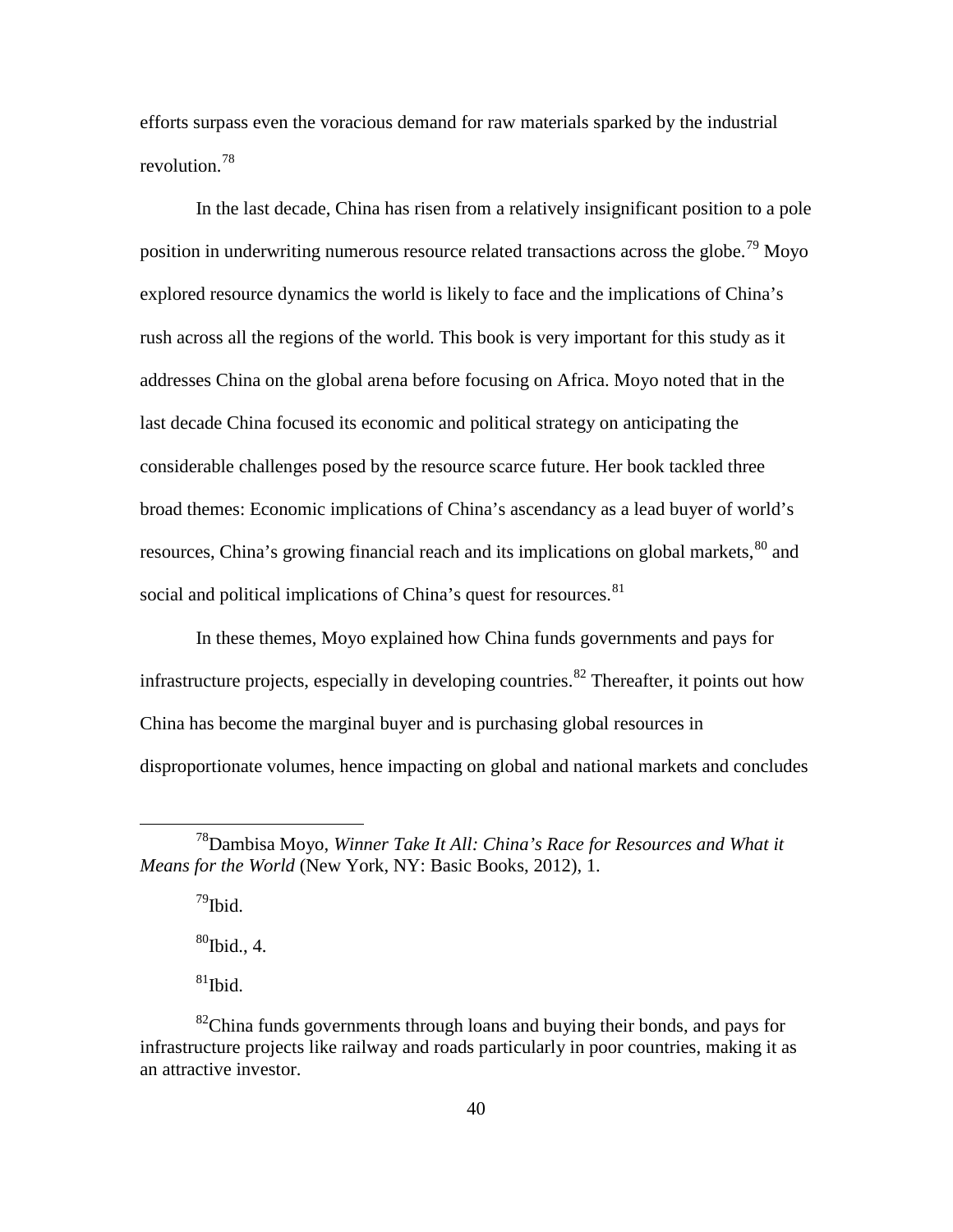by arguing that China's role did not only impact on economics and finance but geopolitics, but determinined how people related with their governments.<sup>[83](#page-49-0)</sup>

On the rise of China as one of the global economic powers, Moyo explained that China's foreign reserves are in excess of USD 13 trillion dollars which gives it the impetus to go where other countries cannot go in search of resources.<sup>[84](#page-49-1)</sup> She pointed out individuals, corporations and the Communist Party as agents of China's success story. The three entities are synchronized under one agenda that lead to a strong Chinese economy. The Communist Party implements a centralized command and control system of the Chinese economy and sponsors and influences the behavior of state owned enterprise.<sup>[85](#page-49-2)</sup> The state owned enterprises practice state led capitalism where the government plays a central role in driving profit making. She reiterated that all Chinese economic actors are focused on appeasing the Communist Party which regulates and funds them.<sup>[86](#page-49-3)</sup> This implies that political embeddedness plays a significant role in Chinese economic activities.<sup>[87](#page-49-4)</sup>

In discussing, China's rush for resources, Moyo saw the Chinese population dynamics being center stage for its economic interests. She explained that by 2010,

 $84$ Movo, 6.

 $85$ Ibid.

 $\overline{a}$ 

 $86$ Ibid.

<span id="page-49-1"></span><span id="page-49-0"></span> $83$ She explains that China's influence can have a positive impact if it helps raise per capita incomes and reduce poverty in host nations, or negatively if it makes governments strong to an extent that they ill-treat their people.

<span id="page-49-4"></span><span id="page-49-3"></span><span id="page-49-2"></span> $87$ Members of the communist party are strategically placed in influential positions in all sectors to ensure the party's national purpose is attained.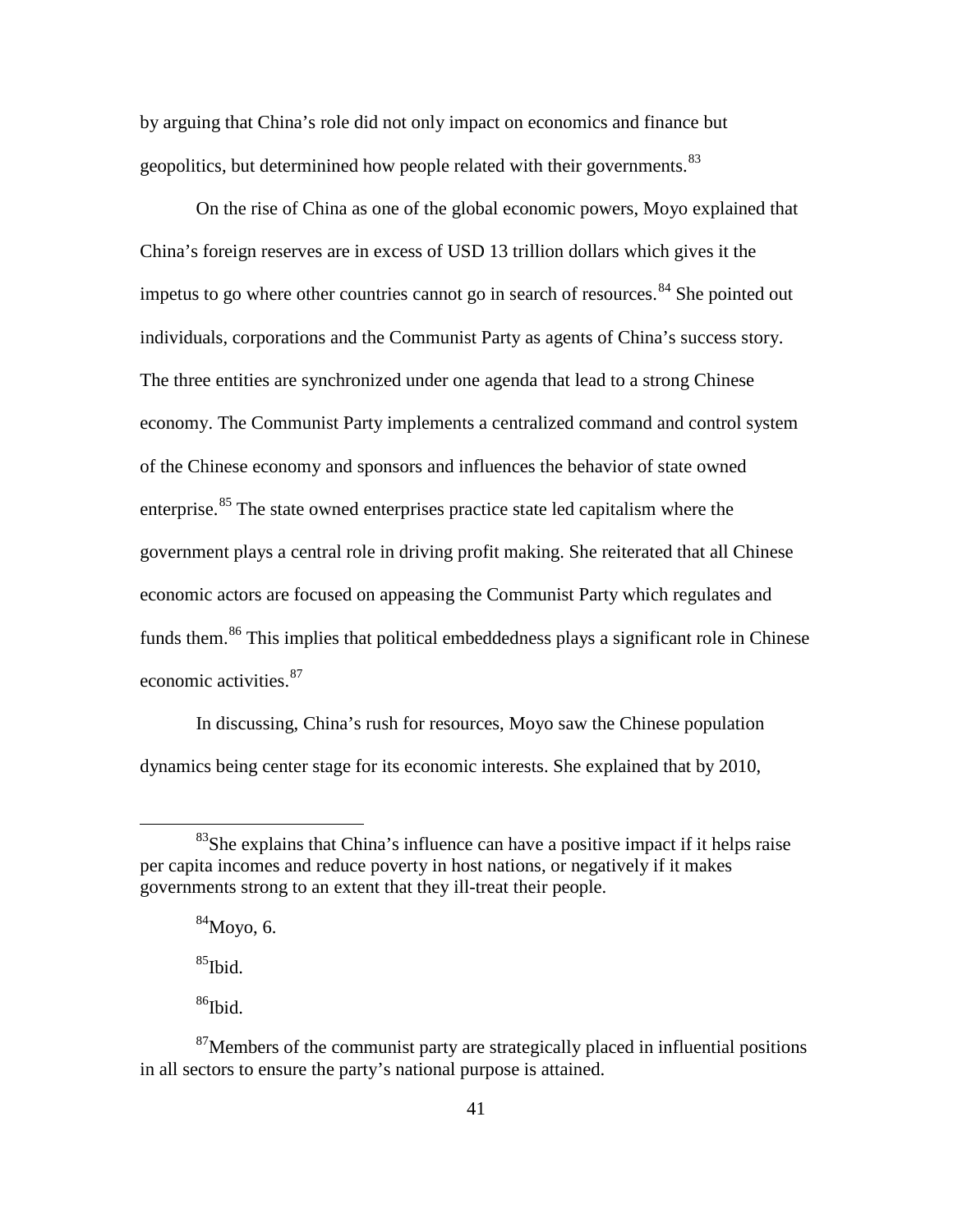China's gross domestic product had grown to USD 4 trillion since 2000, implying that more economic growth generated more wealth, which in turn triggered higher commodity  $demand.<sup>88</sup>$  $demand.<sup>88</sup>$  $demand.<sup>88</sup>$ 

Moyo emphasized that China's pursuit of global commodities is driven by its seemingly insatiable demand for an array of resources to drive economic growth and reduce poverty. "Between 2005 and 2011, China had already engaged in over 350 foreign direct investments valued at more than USD 400 billion, much of which was in natural resources."[89](#page-50-1) In 2007, the top recipients of Chinese foreign direct investment in Africa included South Africa, Nigeria, Sudan, Zambia, Algeria, Niger, Egypt, Mauritius, Ethiopia, Democratic Republic of Congo and Angola.<sup>[90](#page-50-2)</sup> This means that apart from growth on the global stage, it equally has increased interests in Africa.

On China's interactions with Africa in relation to the U.S. engagements with the continent, Moyo pointed out that China lends the U.S. government money by buying its bonds and is still able to make significant aid transfers to African countries. She explained that China's strategy has mainly targeted Africa and with the U.S. its strategy had been symbiotic.<sup>[91](#page-50-3)</sup> On U.S. perceptions on China in Africa, Moyo cited the Africa Growth Opportunity Act of June 2011 where a U.S. position was made. "U.S. Secretary of State Hillary Clinton cautioned that Africa must beware of new colonialism and

 $88$ Moyo, 17.

 $^{89}$ Ibid., 25.

 $90$ Ibid., 79.

<span id="page-50-3"></span><span id="page-50-2"></span><span id="page-50-1"></span><span id="page-50-0"></span> $91$ Ibid., 76. Economic symbiosis occurs in Chimerica relationship, where China has lent vast amounts of money to the U.S. government in return for virtually unshackled access to America's consumer market.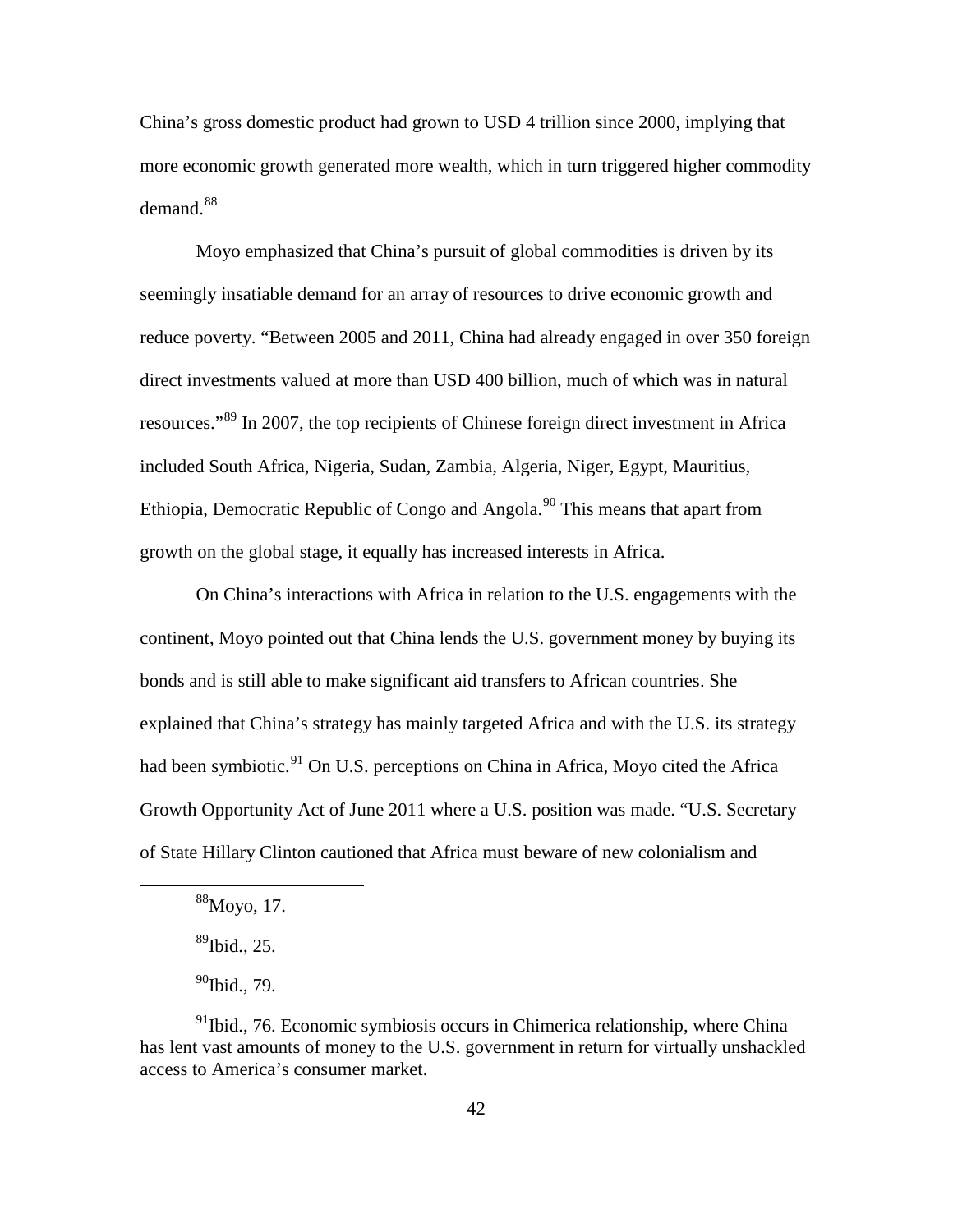reminded the audience to be wary of what happened in the colonial times, where it was easy to come to Africa, take natural resources out, pay off leaders, and leave."<sup>[92](#page-51-0)</sup>

In her analysis, Moyo argued that Africa's opinion of Chinese investment is generally positive as evidenced by their commitment to infrastructure development which is much needed by developing countries.<sup>[93](#page-51-1)</sup> She reiterated that the Chinese had little interest in controlling host countries' political processes. However, she pointed out that social issues should not fall on Chinese investors but governments of host nations. Moyo emphasized that governments must provide the public good, formulate policy and regulate societal functions. She explained that while China may have the potential to swing government policy in their favor, governments had the ultimate responsibility for sociological, economic and environmental landscapes.<sup>[94](#page-51-2)</sup>

On Western powers, Moyo stated that their involvement in African affairs had done a lot in transforming governance across the continent. She however, bemoaned their approach in providing aid without monitoring changes. She suggested a complete overhaul in the approach that promotes economic growth. Therefore, whilst Chinese efforts in Africa are visible in the short-term, there is need for the West to change their policies to incorporate measurable benefits. An approach that promotes measurable visible benefits is cardinal in developing nations.

<span id="page-51-2"></span><span id="page-51-1"></span><span id="page-51-0"></span> $\overline{a}$ 

 $93$ Ibid., 170.

 $^{94}$ Ibid., 171.

<sup>92</sup>Moyo, 156.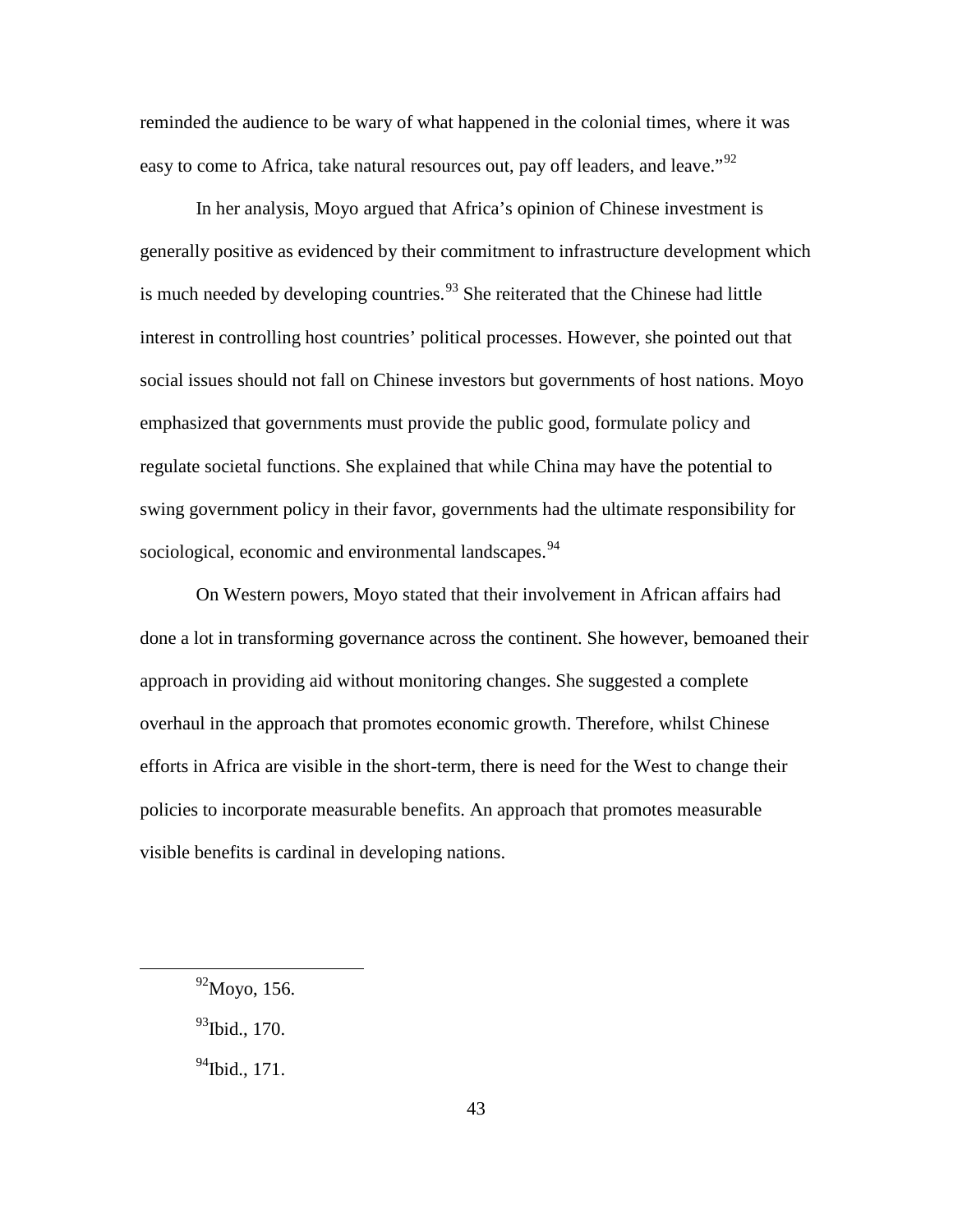### China and Africa: Engagement and Compromise

In his book *China and Africa: Engagement and Compromise*, Ian Taylor accounted for China's rise in Africa as the largest developing country in the world.<sup>[95](#page-52-0)</sup> He argued that despite China's claims that its presence in Africa was purely for economic cooperation, it sees it as an opportunity to advance its influence as a global figure.<sup>[96](#page-52-1)</sup> Taylor remarked that China perceives itself as a regional power seeking to secure an identity on the continent. He reiterated that China's advances are aimed at restoring its place in world politics. "At the opening of the Sino-Africa forum in the late 2000, it was claimed that whilst Africa is a continent with the largest number of developing countries, China is the largest developing country in the world."<sup>[97](#page-52-2)</sup>

Taylor emphasized that the hegemonic ambitions of other states in the international system had been a major concern of Chinese policy. He explained that this was evident in China's interests to pursue political and economic activities in weaker undeveloped nations in Africa. In doing this, China's foreign policy had remained both reactive and proactive. Taylor also stated that apart from the anti-hegemonic approach adopted by China, it reviewed its perception of world economic and political systems.<sup>[98](#page-52-3)</sup> "Africa remains of value to China in its crusade because of the influence developing nations possess in the United Nations, and because Africa provides a large support base.

 $96$ Ibid.

 $\overline{a}$ 

 $^{97}$ Ibid., 3.

<span id="page-52-3"></span><sup>98</sup>Ibid.

<span id="page-52-2"></span><span id="page-52-1"></span><span id="page-52-0"></span><sup>95</sup>Ian Taylor, *China and Africa: Engagement and Compromise, Contemporary China Series, 2007* (New York, NY: Routledge, 2006), 2.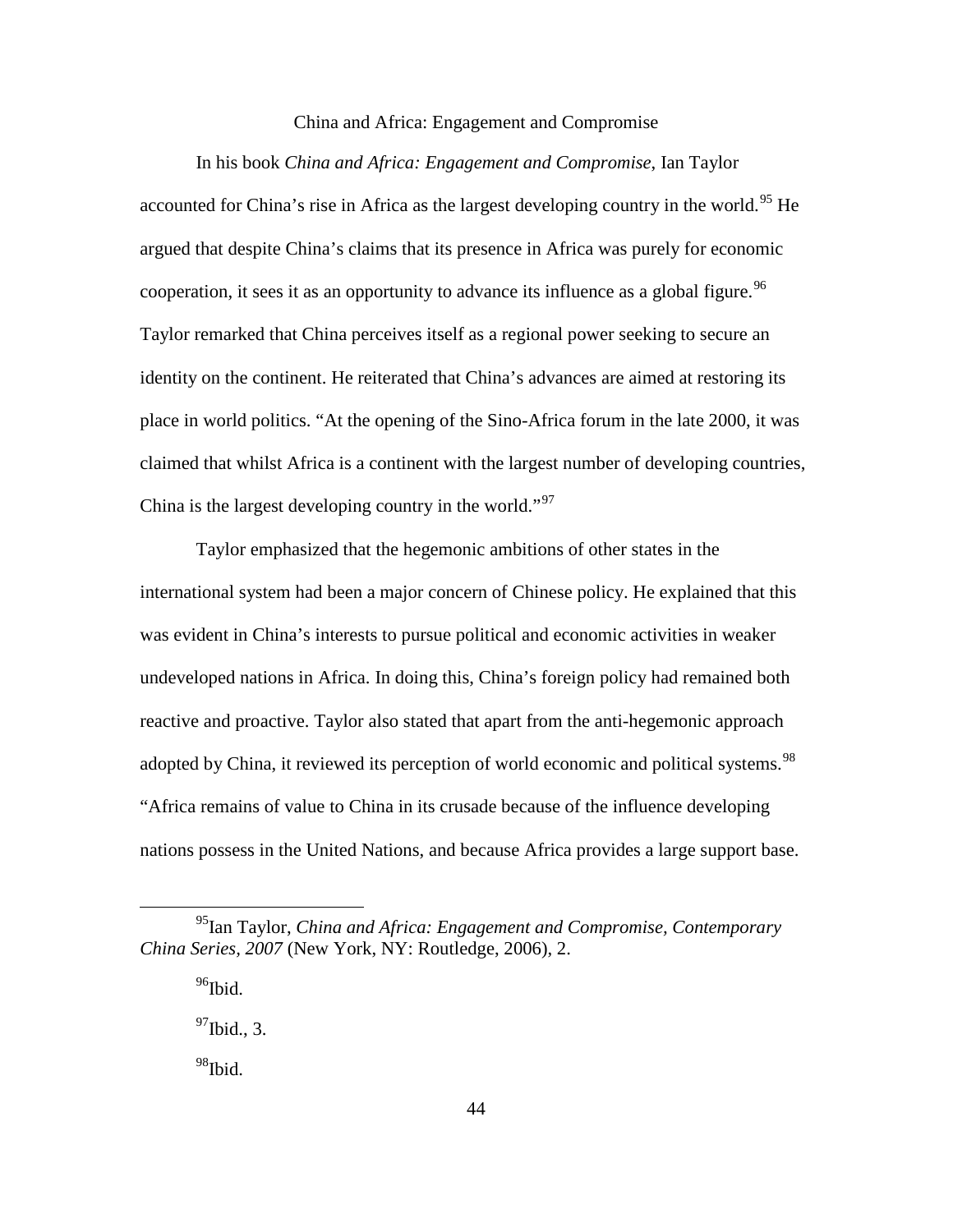After all, every state possesses one vote in the United Nations – no matter how small or impoverished that state maybe."<sup>[99](#page-53-0)</sup> Whilst China's priorities in the last decade have been focused on economic growth and cooperation, its political approach has remained constant in the developing world and Africa.

In Africa, Taylor specifically pointed out southern Africa as the focus of Chinese policy in the post-Mao era. He explained that southern Africa provided historic allies, ready to support China's economic interest. "The clear evidence of this was made in the statement made around the time of Tiananmen Square, when China started to rediscover its developing world allies, at the critical point were the third world countries and others that were sympathetic to its policies."<sup>[100](#page-53-1)</sup> This was the starting point for the renewal of China's relations in Africa.

Taylor pointed out that with the breakdown of bipolarity and disintegration of the Soviet Union, China resurrected its anti-hegemonic posture and argued that following the evolvement of globalization, developing nations should be wary of the western influence and devise mechanisms to contain the effects. Given the Chinese perception, Taylor argued that China views the developing world as a third force independent of any major powers. Accordingly, on the economic front, Africa has seen Chinese economic expansion with a record of USD 32.17 billion invested in the first in the first 10 months of 2005.[101](#page-53-2)

<span id="page-53-1"></span> $100$ Ibid., 4.

<span id="page-53-2"></span> $\rm ^{101}Ibid.$ 

<span id="page-53-0"></span> $99$ Taylor, 3.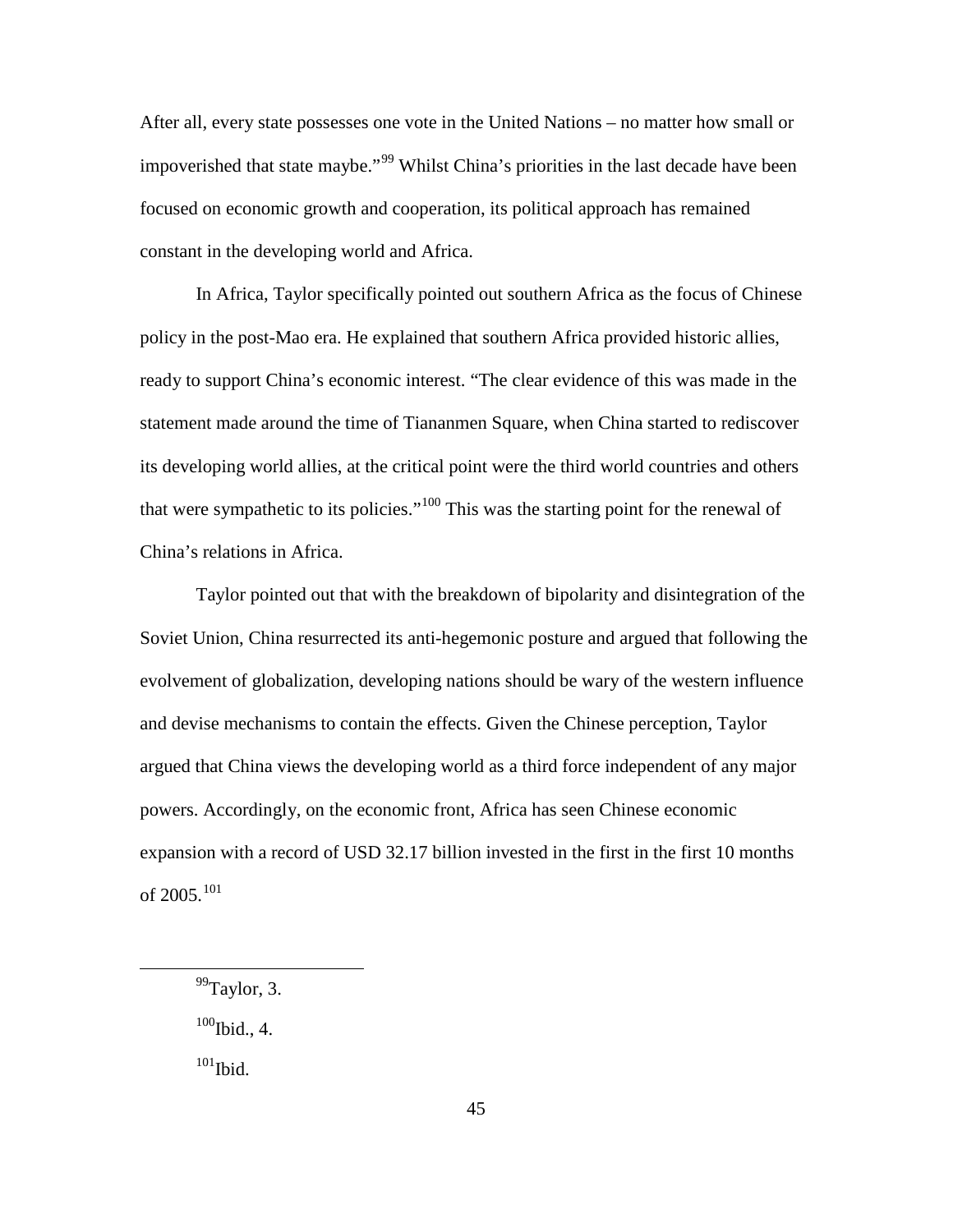The book, *China and Africa: Engagement and Compromise*, cited China's first engagement in support of the independence struggle and economic programs in Africa, and explained the significance of the southern African region. In specific terms, Taylor also emphasized the role South Africa plays in the region as a political and economic hub. "Any discussion of China's African policy cannot avoid a discussion of Chinese links with South Africa and the whole southern African region which is viewed as emblematic of various historical and current tendencies that trailed Chinese engagement with the wider continent."<sup>[102](#page-54-0)</sup> Taylor stated that from the anticolonial era, to Sino-Soviet antagonism and the contemporary era of economic expansion, southern Africa remains at the forefront and hence it is logical to focus on it.

Having covered China in Africa and southern Africa, it is important now to look at China in Zambia, as this puts the study in context. After the introduction of a Soviet presence on the borders of Zambia with Angola and the death of Mao in 1976, China maintained bilateral relations with Zambia. At this stage, Zambia was a useful vehicle for China to exert its influence in the region after the Soviet Union established itself in Angola. In 1976, China approved Zambia's campaign to oppose the super powers in the region.<sup>[103](#page-54-1)</sup> Zambian leaders admonished the super powers and asserted that their influence destabilized the sub-region. During this time, most of the bases belonging to freedom fighters based in Zambia were attacked and the country remained committed to China, which provided it with political and economic assistance.

<span id="page-54-0"></span> $102$ Taylor, 4.

<span id="page-54-1"></span><sup>&</sup>lt;sup>103</sup>Ibid., 170.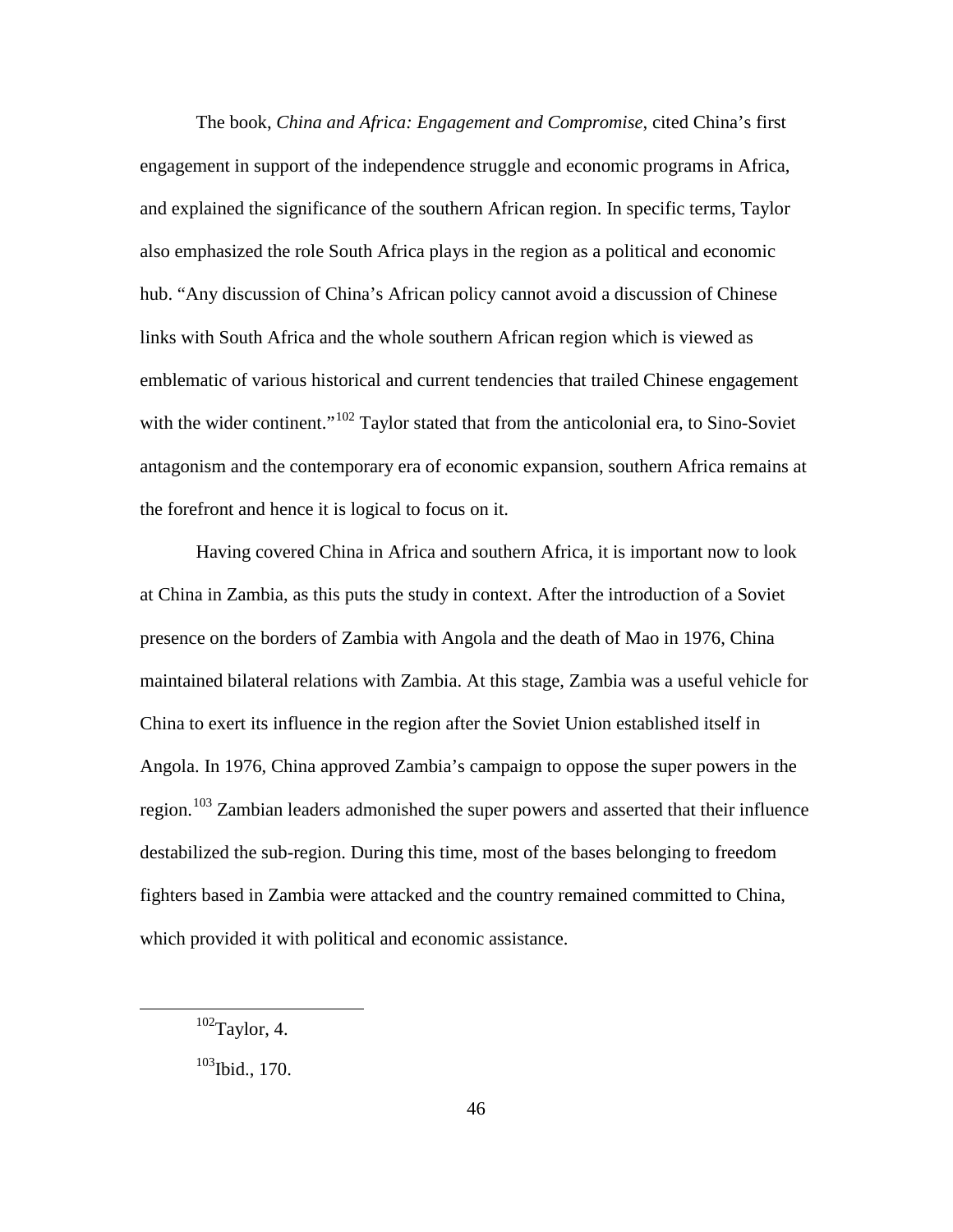China remained helpful to Zambia, initiating a number of projects that facilitated economic development. Taylor stated that the importance of Chinese relations with Zambia was also evident from the outstanding debt Zambia owed China and the landmark TAZARA linking Zambia to the sea port at Dar es Salaam. From time to time, Zambians have described China as an all-weather friend.<sup>[104](#page-55-0)</sup>

In the last decade, China strengthened its bilateral relations with Zambia, following its economic policy changes. At the same time, Zambia increased production from its copper mining sector where the Chinese are involved. Taylor explained that Chinese economic reforms at home massively increased the demand for copper. He noted the increase in copper production in Zambia since 2000 and an annual rise in Chinese copper demand and imports due to industrial needs.<sup>[105](#page-55-1)</sup>

Taylor explained that the first Chinese overseas non-ferrous metal mine with a total investment of USD 150 million became operational in Zambia in 2002. As Chinese demand for copper rose, more mines were secured in Zambia. By 2006, seven Chinese companies had invested USD 170 million in the Zambian copper mining sector. Other base metals, which China invested in, include coal, manganese, cobalt, zinc and lead.<sup>[106](#page-55-2)</sup>

However, despite all these investments, problems continue with Chinese business procedures in Zambia.<sup>[107](#page-55-3)</sup> This is mainly in the areas of environmental protection and safety, and corporate social responsibilities in communities they operate from. Many

 $106$ Ibid.

<span id="page-55-2"></span><span id="page-55-1"></span><span id="page-55-0"></span> $\overline{a}$ 

<span id="page-55-3"></span> $\rm ^{107}Ibid.$ 

<sup>104</sup>Taylor, 170.

<sup>&</sup>lt;sup>105</sup>Ibid., 179.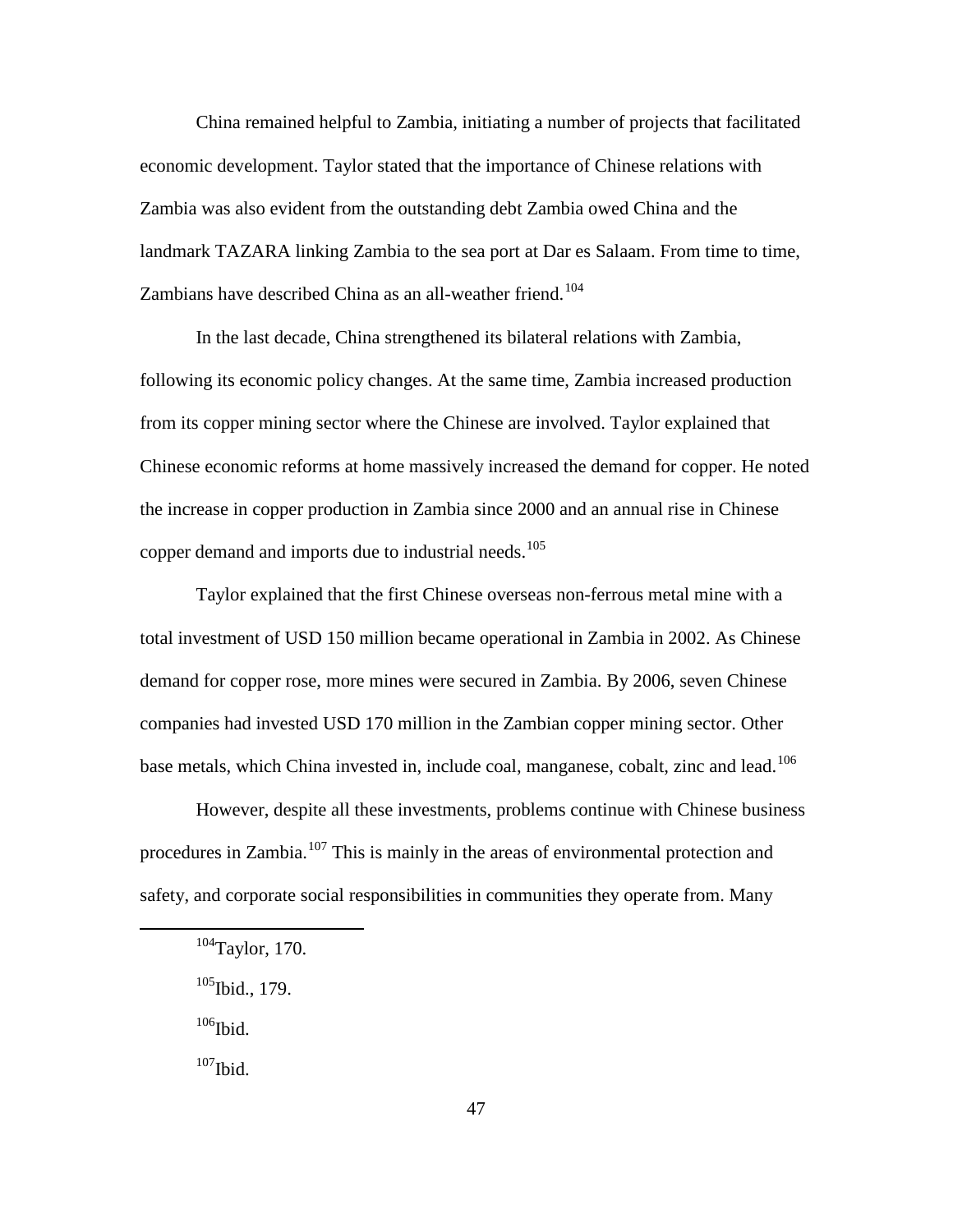cases of pollution and accidents have been reported since the Chinese started operating the mines. "Chinese mining companies are state owned and as such are not responsible to shareholders or restricted by regulatory and reputational concerns in the same way that western countries' firms are."<sup>[108](#page-56-0)</sup> Taylor noted that the Zambian government rushed in to downplay concerns over safety standards and Chinese guidelines remains a source of concern in Zambia and elsewhere in the region.

In his concluding remarks, Taylor noted that Zambia is one of the countries in Africa with the warmest relations with China. The historic relationship was based on countering the superpowers' influence in the region, and currently the relations are based on economic cooperation which promotes mutual benefits.<sup>[109](#page-56-1)</sup> From Taylor's book it is clear that the Chinese relationship with Zambia is historic, and has transformed from political to economic interests. However, the Zambia government has to devise a regulatory policy to draw enough benefits from the increased economic relations.

# Conclusion

Despite there being no study that specifically addresses the primary research question, this paper reviewed official documents highlighting policy of both China and the U.S. in Zambia and some cases studies and books related to the study. The paper also reviewed Zambia's foreign policy document and the SNDP. The two documents are significant in that they portrayed the country's efforts in attaining economic development.

<span id="page-56-0"></span><sup>108</sup>Taylor, 179.

<span id="page-56-1"></span> $109$ Ibid., 180.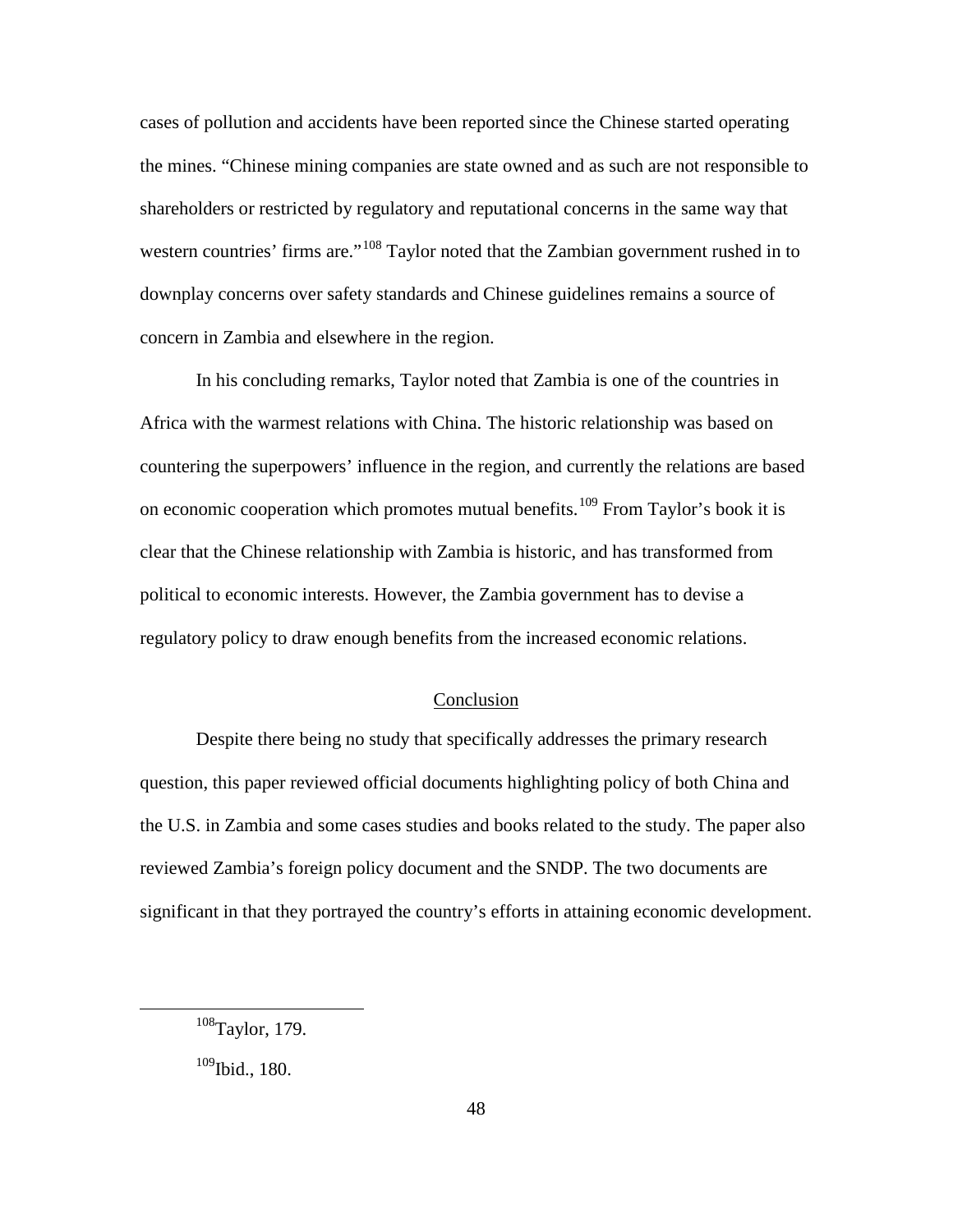The literature reviewed was adequate to form a solid understanding to orient the study. The next part of this chapter highlights the methodology undertaken in the study.

## Research Methodology

This second part of chapter 2 describes the methodology adopted in the study: Increased economic relations between China and Zambia in the last decade: What are the implications for Zambia's relations with the U.S.? The hypothesis driving the study being: The increase in Chinese and Zambian economic relations will affect the nature of the relationship between the U.S. and Zambia.

The second part of chapter 2 explains the methodology adopted in the study through which the analysis will be conducted. The methodology focuses on analyzing the nature of increased China and Zambia relations with specific reference to economic activities in the areas of mining, infrastructure development, manufacturing, agriculture, tourism, education, and health.<sup>[110](#page-57-0)</sup> The issue is whether, through increased relations, Zambia stands to gain, lose or if it is a zero-sum game. In this study, gain, loss and zerosum, implies a relative increase, reduction and constant in monetary or economic activities over a period time, respectively.

Thereafter, the U.S. activities in support of Zambia's economic development were analyzed to determine if they increased or if there were areas of overlap or potential

<span id="page-57-0"></span><sup>&</sup>lt;sup>110</sup>Nature in this case implies interests or the forces and processes behind the increased economic relations between China and Zambia. Why the increase and are the relations symbiotic, synergistic or indeed parasitic?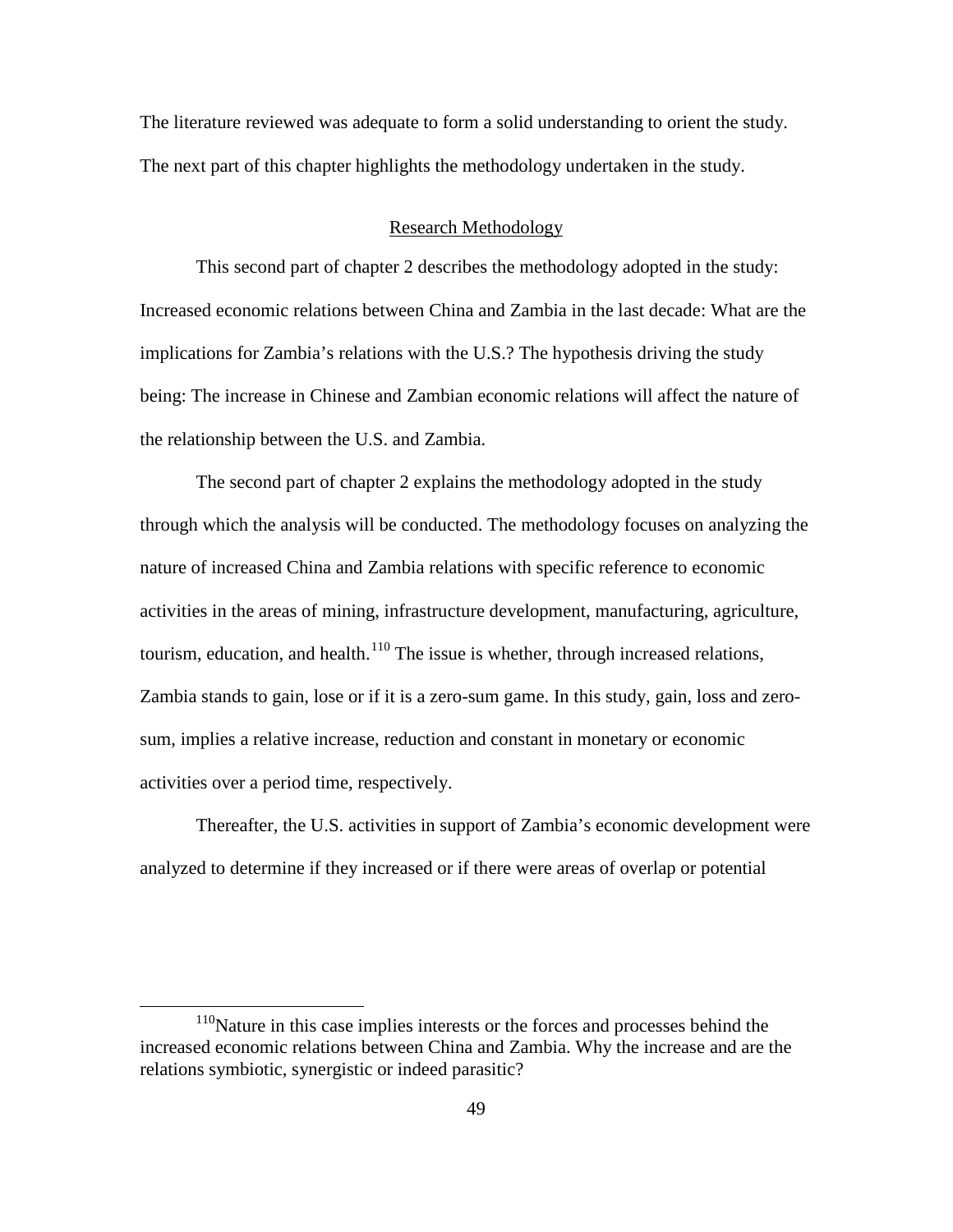conflict in relation to those of the Chinese.<sup>[111](#page-58-0)</sup> This was done bearing in mind the areas of U.S. interactions that may be directly or indirectly affected by the increase in Chinese activities in Zambia. The interactions in this respect being inclusive of the U.S. interests in embracing effective partnerships in Africa according to the U.S. policy on Sub-Saharan African. The specific areas looked at in addressing U.S. activities in Zambia were the promotion of good governance and human rights, poverty alleviation, preservation of the environment, and development of human capacity including investments in Zambia's economy. A qualitative approach  $112$  was employed to comparatively evaluate the various policy documents, case studies and books reviewed to address the secondary research questions which helped answer the primary research question.

### Research Design

As highlighted in a study by Anne-Marie Ambert, qualitative methods trade comparative objective studies of a broad range of subjects for depth, to create

<span id="page-58-0"></span> $111$ Conflicts will result if the nature of increased China and Zambia relations negate efforts made by the U.S. through its programs within the partnership that exists between the U.S. and Zambia

<span id="page-58-1"></span><sup>112</sup>Sage, "Qualitative Research," http://www.sagepub.com/upm-data/ 48453 ch\_1.pdf (accessed 10 August 2013). Qualitative research is one of the two major approaches to research methodology applicable in social sciences. It entails an in-depth understanding of human behavior and reasons that govern human behavior. Unlike quantitative approach, qualitative research relies on reasons behind a phenomenon. It addresses the why and how as opposed to the what, where and when in quantitative research. Qualitative research employs smaller but focused samples, which are categorized into data patterns as a primary basis for organizing and reporting results. Unlike quantitative research, which primarily relies on numerical or quantifiable data, qualitative research employs data in which comes in many forms; text, sound, still and moving images.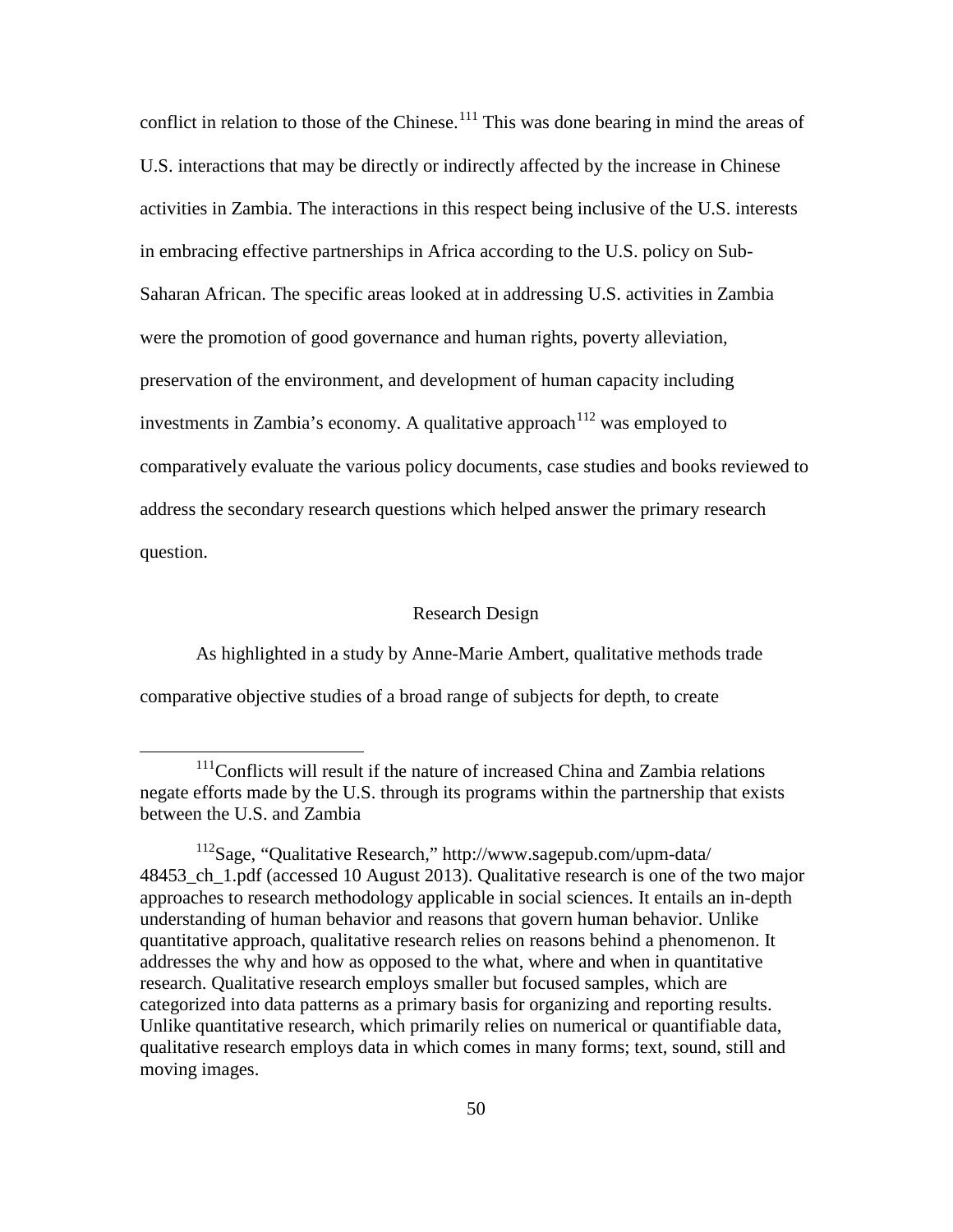understanding of salient finite points. Qualitative methods focus on how and why people behave, think and make meaning, rather than focusing on what people do or believe on a larger scale. Another benefit she put forward is that the qualitative methods enable the researcher to analyze data from the macro to the micro level without risking analytical integrity by having to compare the proverbial apples to oranges.<sup>[113](#page-59-0)</sup>

According to Ellen Taylor-Powell, in order to analyze qualitative data, the researcher must know the material, focus the analysis and group the information by identifying trends which are later grouped in a coherent manner. The researcher then interprets the data by attaching meaning and value to the analysis.<sup>[114](#page-59-1)</sup>

<span id="page-59-0"></span><sup>113</sup>Anne-Marie Ambert, *Qualitative Research Methods* (Toronto, Canada: York University–Sociology, 1995), 4.

<span id="page-59-1"></span><sup>114</sup>E. Taylor-Powell and M. Renner, *Analyzing Qualitative Data* (Madison, WI: University of Wisconsin-Extension, 2003), 8.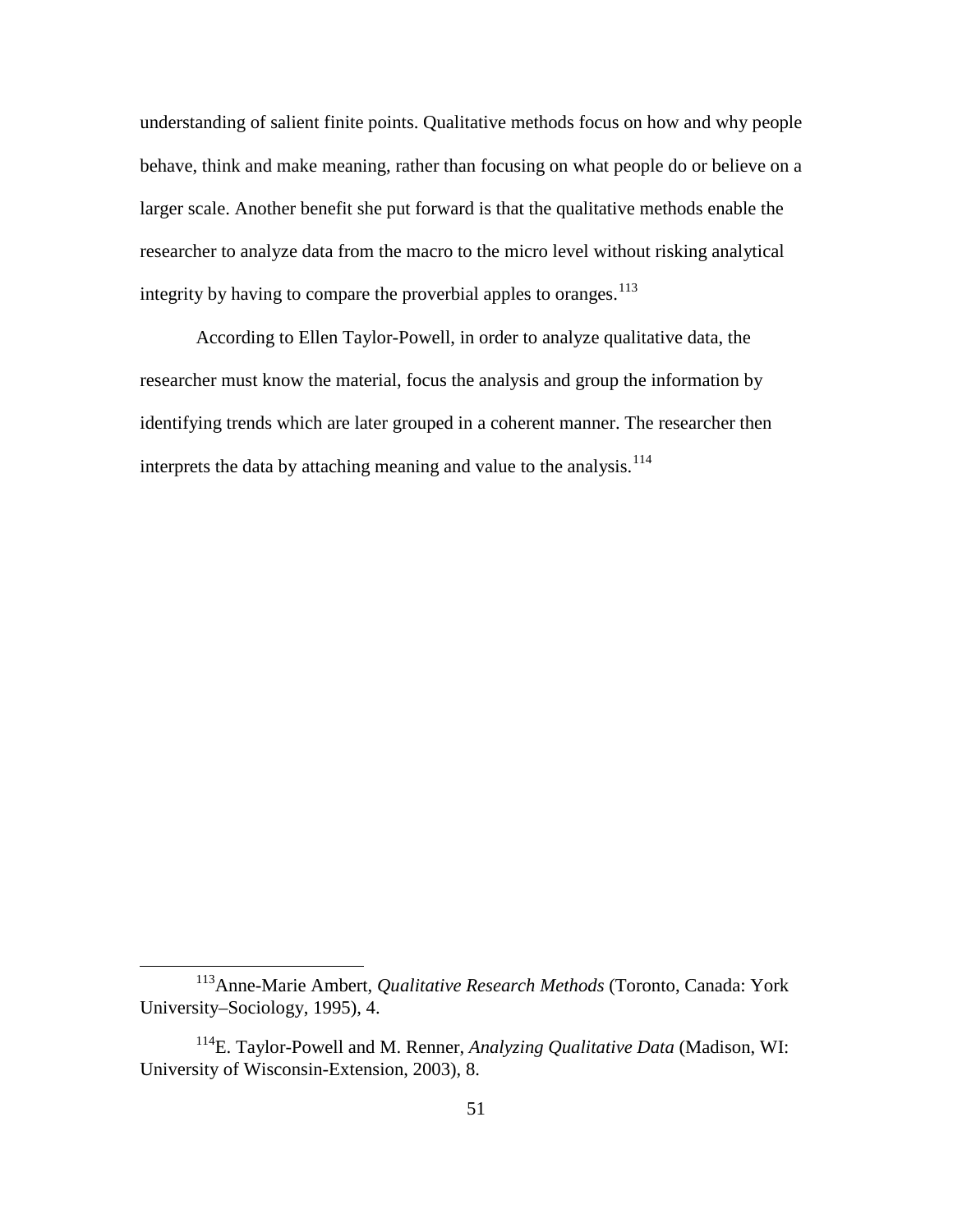# Data Collection and Analysis

| Se            | Control        | Description                                      |  |  |
|---------------|----------------|--------------------------------------------------|--|--|
| r             | Variable       |                                                  |  |  |
| $\mathbf{1}$  |                |                                                  |  |  |
| a             |                |                                                  |  |  |
| l             |                |                                                  |  |  |
| 1.            | Mining         | The prospecting, exploration and exploitation of |  |  |
|               |                | base metals particularly copper and its by-      |  |  |
|               |                | products.                                        |  |  |
| 2.            | Infrastructure | All forms of construction and rehabilitation in  |  |  |
|               | development    | railway, roads, buildings, airports, and service |  |  |
|               |                | facilities                                       |  |  |
| 3.            | Manufacturin   | The processing of the raw materials to produce   |  |  |
|               | g              | finished goods. It covers all value addition     |  |  |
|               |                | activities.                                      |  |  |
| 4.            | Agriculture    | All programs aimed at promoting food security    |  |  |
|               |                | and better methods of farming to reduce poverty. |  |  |
| Tourism<br>5. |                | Earnings from outside visitors and contributions |  |  |
|               |                | to the hospitality industry in expenses.         |  |  |
| 6.            | Education      | All forms of educational programs and skills     |  |  |
|               |                | training to empower the people and transfer      |  |  |
|               |                | technology.                                      |  |  |
| 7.            | Health         | All activities promoting healthy, fighting       |  |  |
|               |                | disease, environmental impact assessments,       |  |  |
|               |                | preservation, and awareness activities including |  |  |
|               |                | safety at work places.                           |  |  |
|               |                |                                                  |  |  |

Table 1. Description of Control Variables

*Source:* Created by author based on the data reviewed.

To answer the research questions, a relationship between the independent and dependent variables was determined based on the literature reviewed and the impact of increased Chinese economic activities on each individual control variable was evaluated to determine the effect. The interpretation of this being that the independent variable served as an input, manipulated with the key variables which serve as programs to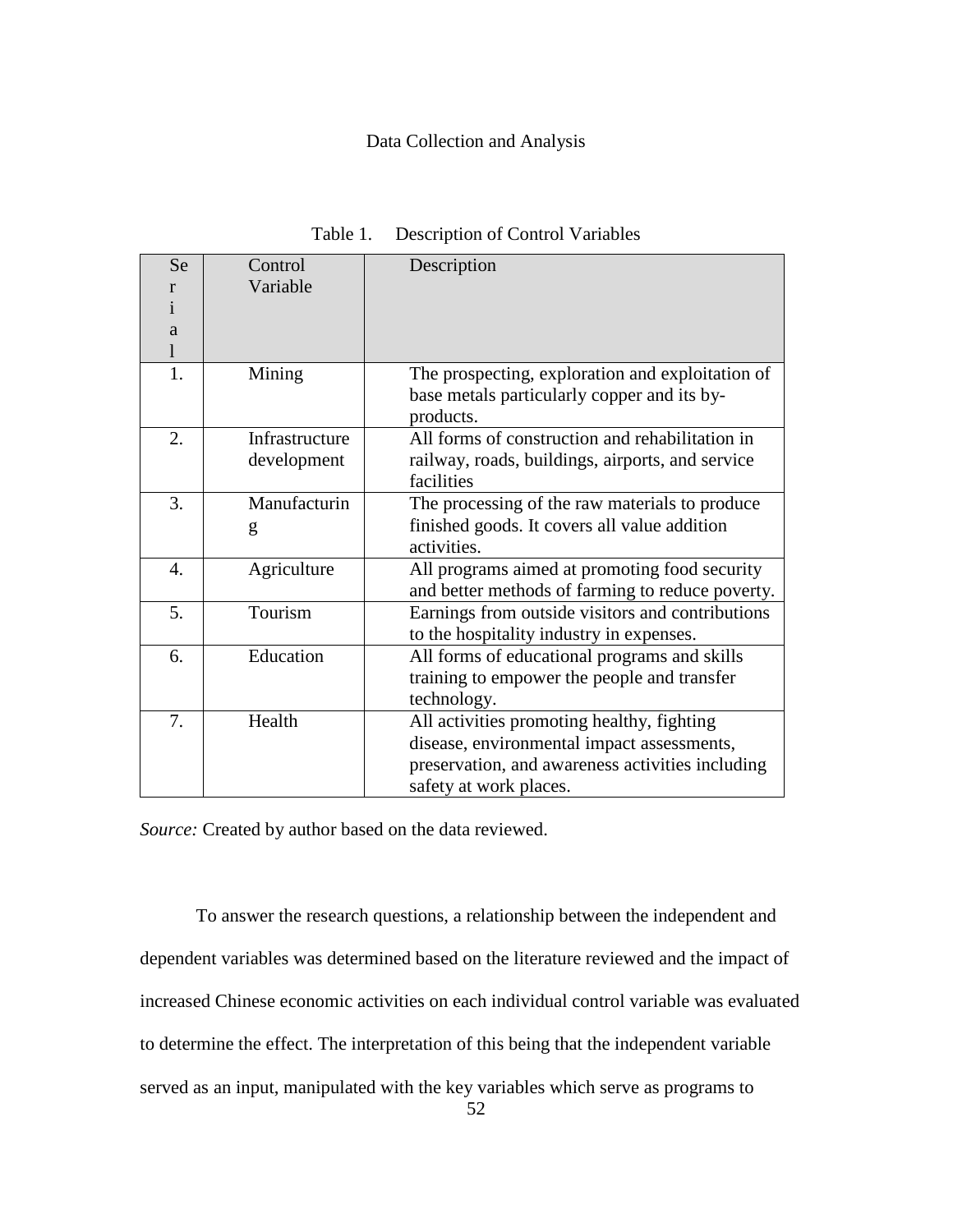produce the dependent variable in the form of output or effect. The criteria of input, process and output was then applied in answering the secondary questions and also to test the hypothesis to form a basis for findings and a conclusion.

# Evaluation Criteria

Independent Variable (Input)–Control variables (Process)–Dependent variable

(Output)

## Primary Research Question

To what extent will improved China-Zambia relations change the U.S.-Zambia relations?

## Secondary Research Questions

In order to address and support the primary research question, it is important to answer the following secondary research questions:

1. What is China's relationship and interests in Zambia?

2. What is the U.S. relationship and interests in Zambia?

3. What is the U.S. policy on China and Africa relations?

4. What are the overlapping areas in China-Zambia and the U.S.-Zambia

relations?

5. Is the Chinese and U.S. relationship with Zambia zero-sum or mutual?

In addressing the secondary questions: What is the nature of China's relationship with Zambia; and what are China's interests in Zambia? The study reviewed seven documents, that is; two official policy documents, three case studies and two books treating the subject of China and Zambia relations. The two policy documents, namely,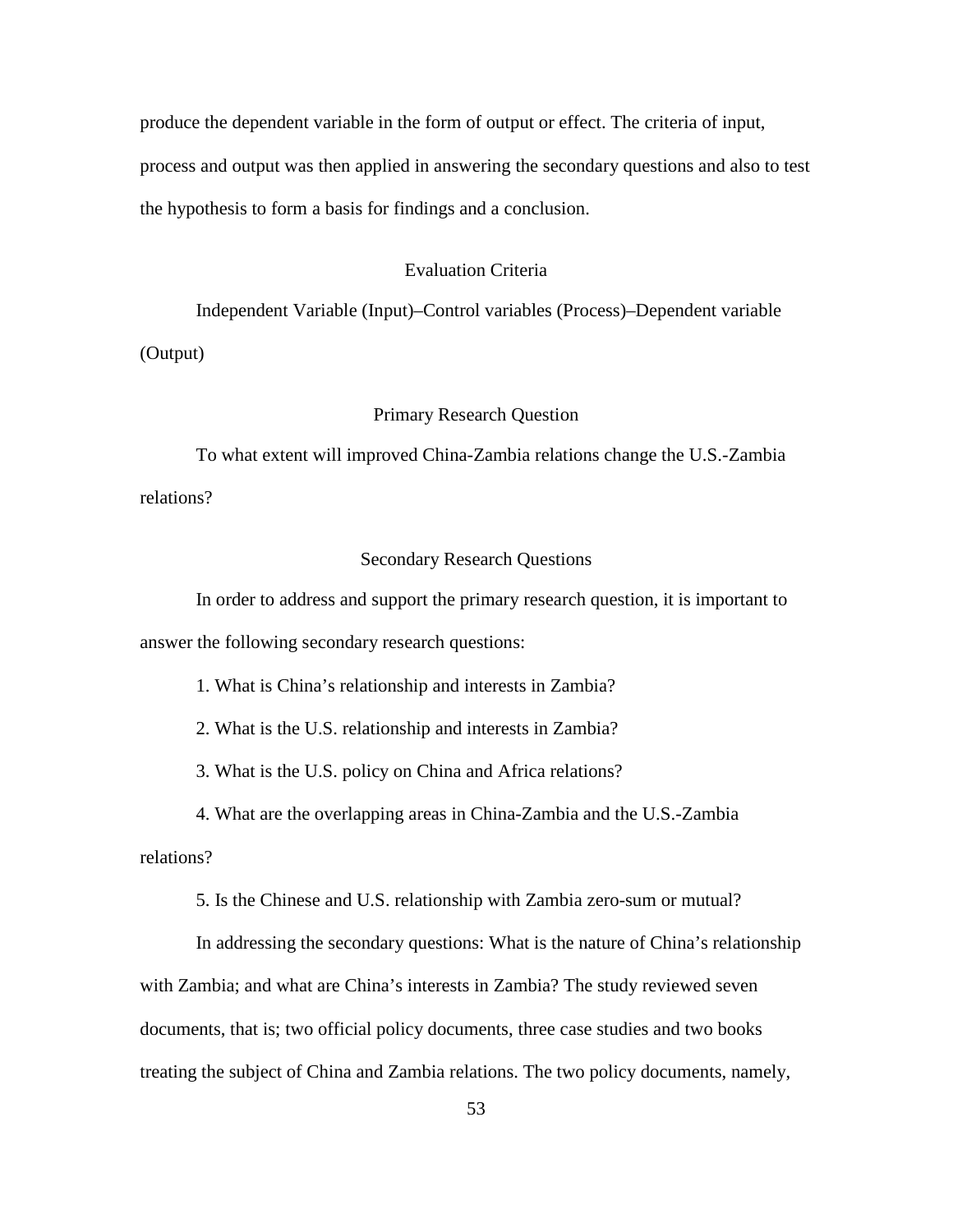the Forum on China-Africa Cooperation and the *Chinese Government White Paper on China-Africa Economic and Trade Cooperation*, were significant to the research in that they provided an official position on China's relations with Africa, including Zambia. The three case studies and two books, despite not directly addressing the primary research question, provided a sound basis on which findings will be drawn.

## Data Presentation

After answering the secondary questions, results were depicted graphically to show the relationships between the independent and dependent variables, and correlate the findings to the primary research question. The control variables indicated whether the relations are parasitic, symbiotic or synergistic, and are highlighted in table 2. To determine the relationships, the study assigns "High" in respect to the control variables where only either China or the U.S. is involved and Zambia draws maximum benefits, "Medium," where both countries are involved but one's commitment does not measure up to the other country's and Zambia does not draw maximum or low benefits. "Low" will be assigned if Zambia's benefits do not measure to either "High" or "Medium." Where neither country is involved, a "Low" is recorded. The values for high, medium and low are indicated as 3, 2, and 1 respectively. The resultant sum totals for the control variables are then used to answer the question of whether or not Zambia stands to gain or lose in its relationship with China, and form a basis for recommendations. Whether the relationship is parasitic, symbiotic, and synergistic, was determined by the benefits Zambia draws from either China or the U.S. $^{115}$  $^{115}$  $^{115}$ 

<span id="page-62-0"></span> $115$ In this study, parasitic refers to a relative sector commitment where Zambia draws benefits from either China or the U.S. and cannot do without that particular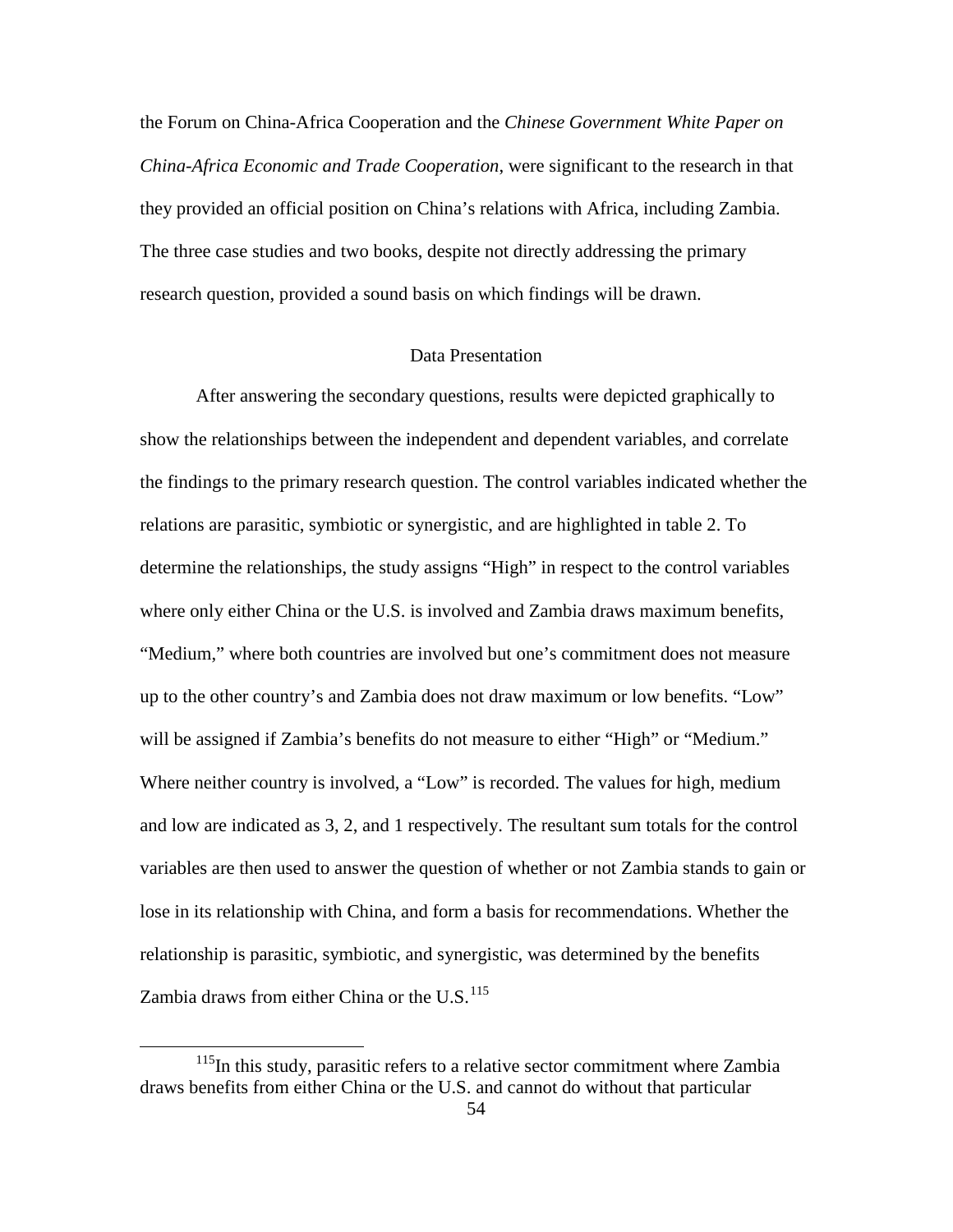|                               |       | Parasitic | Symbiotic | Synergistic |
|-------------------------------|-------|-----------|-----------|-------------|
| Mining                        | U.S.  |           |           |             |
|                               | China |           |           |             |
| Manufacturing                 | U.S.  |           |           |             |
|                               | China |           |           |             |
| Infrastructure<br>development | U.S.  |           |           |             |
|                               | China |           |           |             |
| Agriculture                   | U.S.  |           |           |             |
|                               | China |           |           |             |
| Tourism                       | U.S.  |           |           |             |
|                               | China |           |           |             |
| Education                     | U.S.  |           |           |             |
|                               | China |           |           |             |
| Health                        | U.S.  |           |           |             |
|                               | China |           |           |             |
| Totals                        | U.S.  |           |           |             |
|                               | China |           |           |             |
| <b>Grand Totals</b>           |       |           |           |             |

Table 2. Relationship between Independent and Dependent Variables

Key: High Benefits – 3, Medium Benefits – 2, Low Benefits – 1

*Source:* Created by author based on the data reviewed.

 $\overline{a}$ 

# Reliability and Validity of Data

Taylor-Powell suggested that for a study to avoid personal biases influencing the results of an analysis, the researcher should use several sources of data, track their choices and involve others in a methodical manner. Therefore, this study employed a methodical five step analysis process: Know the data; focus the analysis; categorize the

country, "symbiotic," where both Zambia and the country involved in the sector draws mutual benefits, and "synergistic," in the case where Zambia draws benefits from both China and the U.S.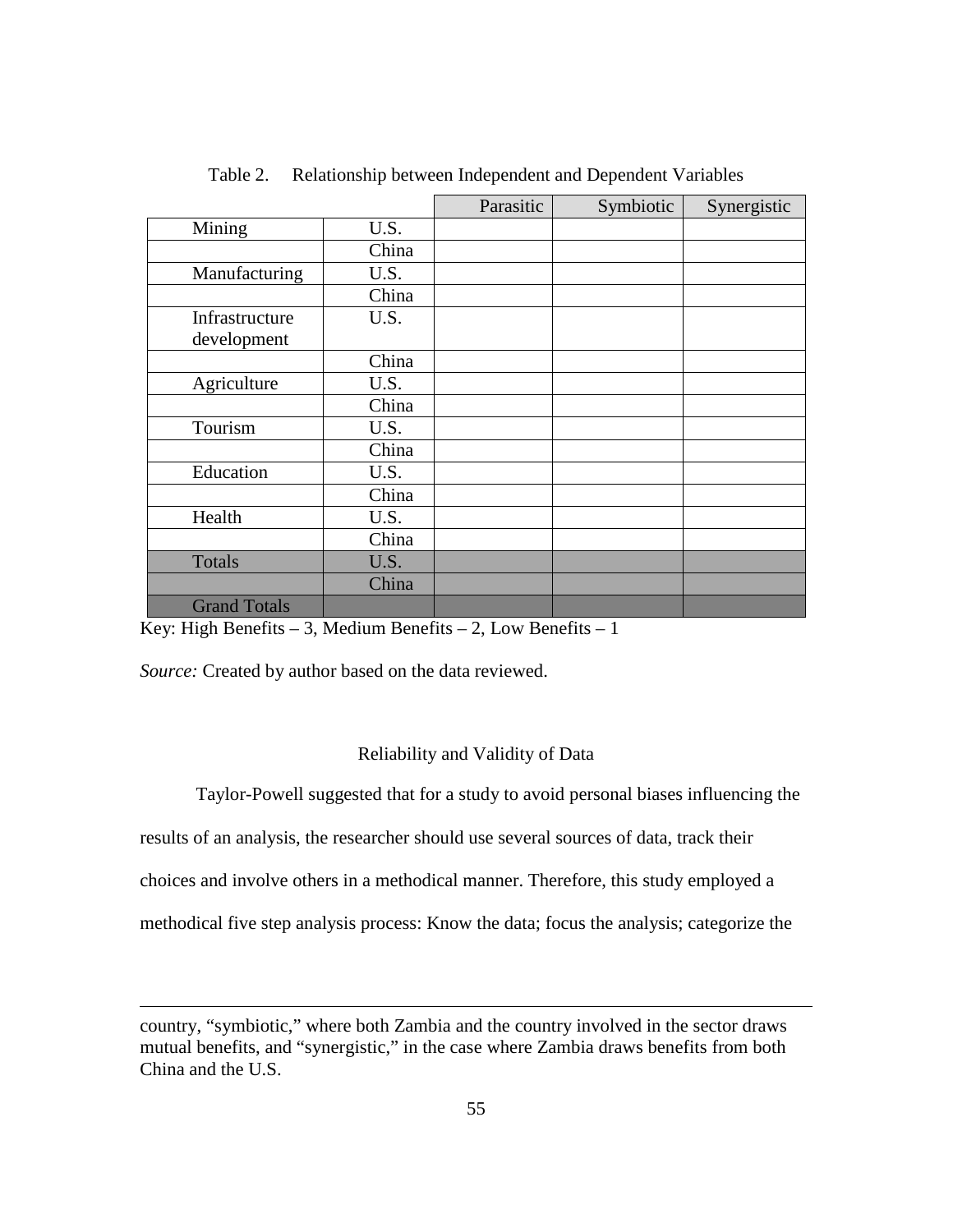information; identify patterns and connections within and between categories; and interpret the results.<sup>[116](#page-64-0)</sup>

The reliability of the information was enhanced by the use of credible sources ranging from official policy documents, case studies, books, and official statistics. Due to the reliance on the qualitative research methods used in the study, the approach to analysis is based on descriptions. Accordingly, a comparative analysis of China and the U.S. in Zambia was adopted throughout. This created the understanding of the implications of the increased economic relations between China and Zambia on Zambian bilateral relations with the U.S.

The resultant findings of the study were then employed to suggest a strategy that Zambia could formulate to achieve synergy and avoid implications that maybe detrimental in its trilateral relations with China and the U.S. in the recommendations. Zambia, being a relatively small country on the global stage, remains dependent on foreign investment and relations with both trade partners and donor countries. As such, the rise of China's presence in Africa, and the management of East and West tensions, becomes an important issue to the country. The methodology employed was significant in determining the interplay in Zambia's trilateral relationship and findings which were pertinent in Zambia's formulation of its trilateral strategy.

<span id="page-64-0"></span><sup>116</sup>Taylor-Powell and Renner, 16.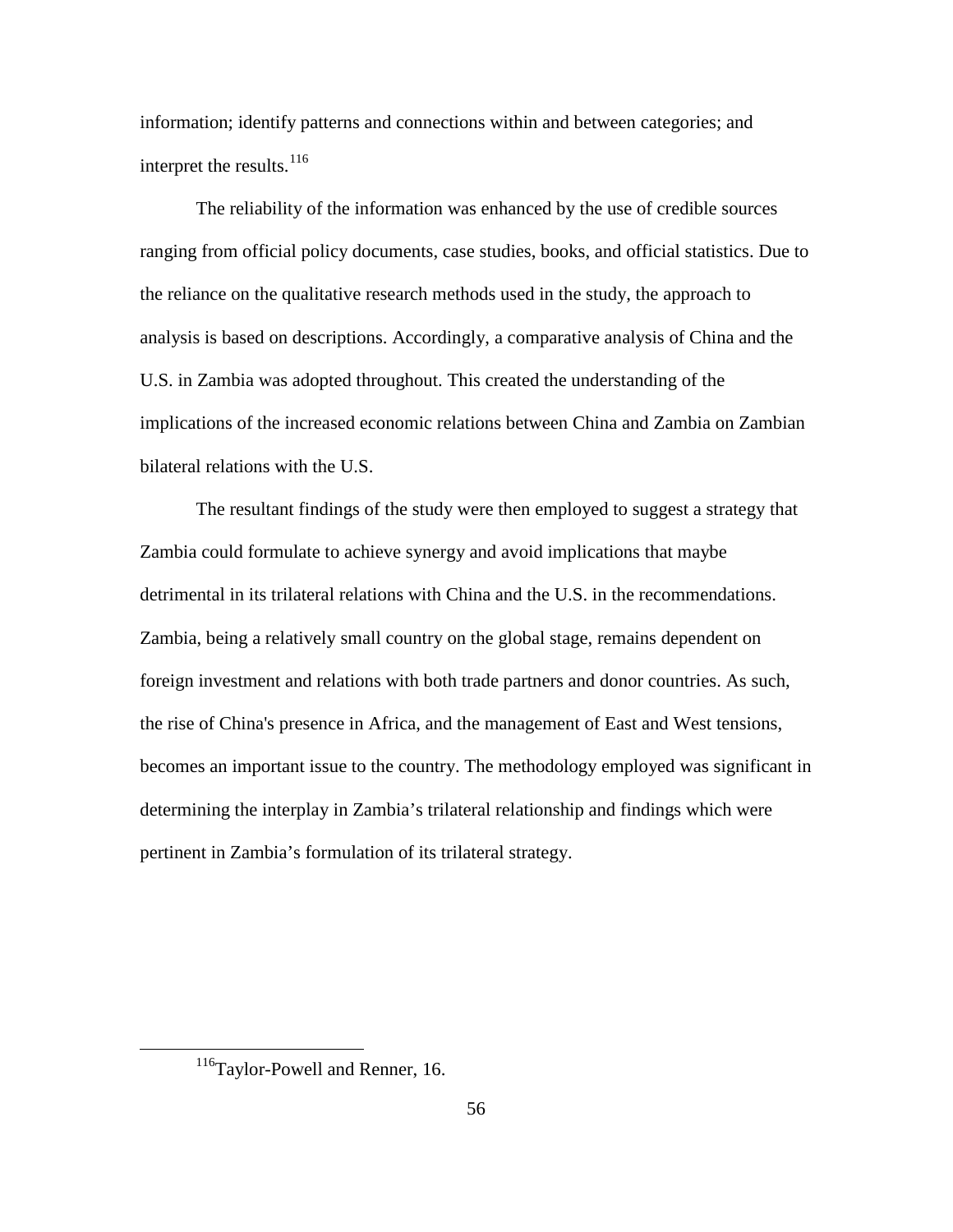## CHAPTER 3

### ANALYSIS

Chapter 3 provides a detailed qualitative analysis of the study: Increased economic relations between China and Zambia in the last decade: What are the implications on Zambia's bilateral relations with the U.S.? The study is driven by the hypothesis: The increase in Chinese and Zambian economic relations will change the nature of the relationship between the U.S. and Zambia. It provides findings before making a conclusion and recommendations on how Zambia could best benefit from her multilateral relations without conflicting U.S. interests in Zambia. The issue of concern being, how Zambia as a developing country finds itself in a strategic dilemma-how to interact with China without conflicting the U.S. interests in Zambia and what benefits it could draw from such relations to achieve synergy.

To effectively analyze the data, this chapter first looks at the nature of China and Zambia relations answering the first two secondary questions that specifically address increased Chinese and Zambian relations. Secondly, this chapter in specific terms addresses the U.S. relationship with Zambia, its interests in the country. In studying the U.S. in Zambia, it was also necessary to address the U.S. views on increased China and Africa relations as applied to Zambia.

Third, this chapter critically analyzes the private foreign investment inflows by China and the U.S. in Zambia over a consecutive timeframe within the period covered by the study (2002-2012) to determine the trends and test the hypothesis. Thereafter, the analysis of Chinese and the U.S. involvement in Zambia's economic sectors identifies potential areas of overlap in U.S. interests in Zambia, and lastly determines whether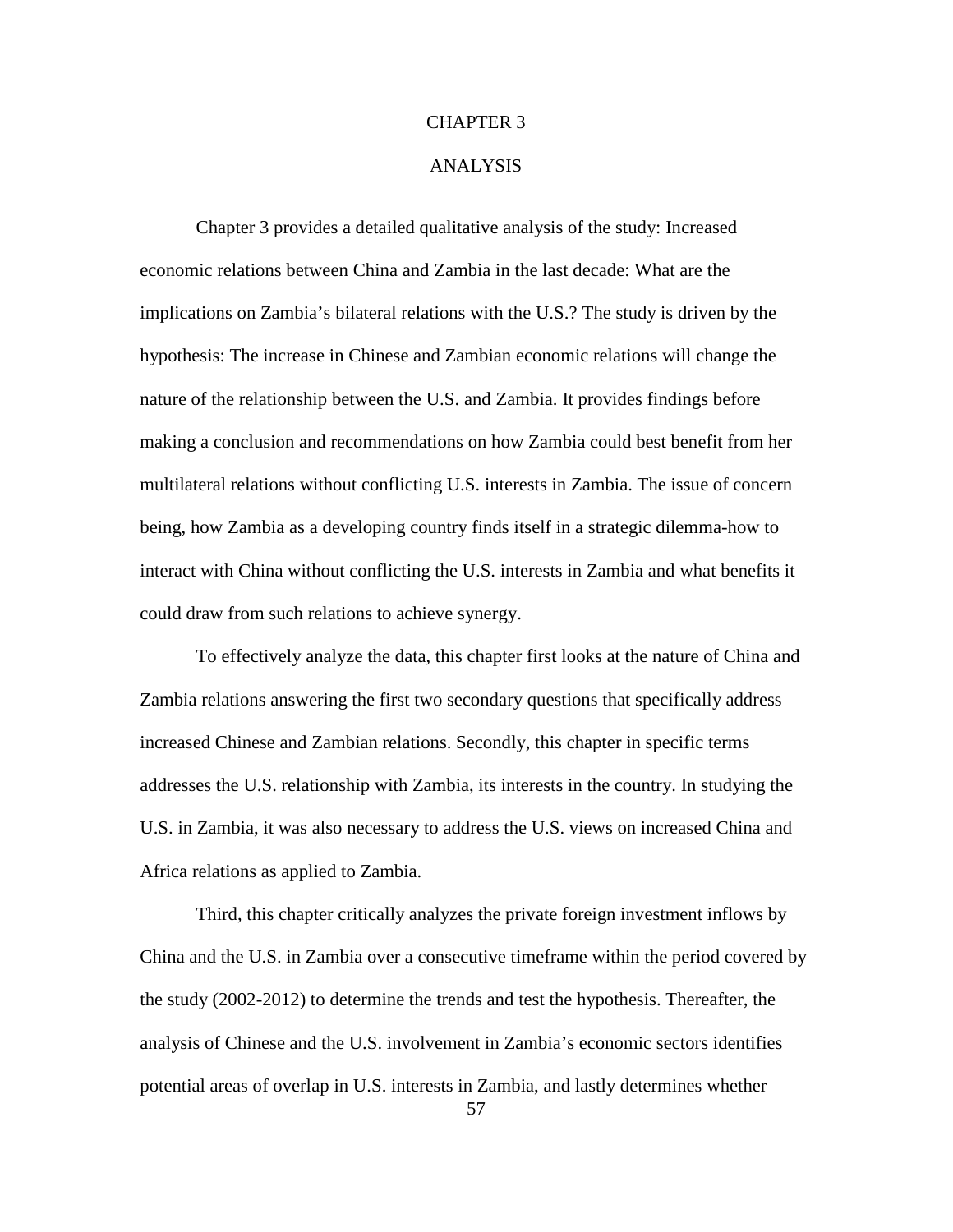Zambia, in its relationship with China, stood to gain, lose, or is the increased relationship a zero-sum game for Zambia.

In the end, the findings obtained from the analysis are further re-examined against the primary research question: Increased China and Zambia economic relations in the last decade: Will improved China-Zambia relations change the U.S.-Zambia relations? To form a conclusion and recommendations on which strategy Zambia could adopt to draw synergy from the trilateral relationship that exists with both China and the U.S.

### China's Relationship and Interests in Zambia

The nature of China's relationship with Zambia can be determined using historic, policy, and scholarly perspectives. According to history, the relationship between China and Zambia dates back to Zambia's pre-independence era when China provided financial and material support to political parties that were involved in the struggle for independence. After independence in 1964, up to 1980 when the copper prices fell on the London Metal Exchange, the relationship was based on infrastructural development. Prominent among the projects undertaken in Zambia during this period was the TANZARA Railway constructed to link Zambia to the sea port of Dar es Salaam on the Indian Ocean. During the period, 1980 to 1999 the two countries' relations remained at mere friendship level, as both countries faced economic challenges.

The current and most significant period in terms of China and Zambia relations range from 2000 to date. During this period, China experienced economic growth and Zambia had shifted its policy focus from supporting the liberation wars within the southern African region to promoting sustainable economic growth. During this stage,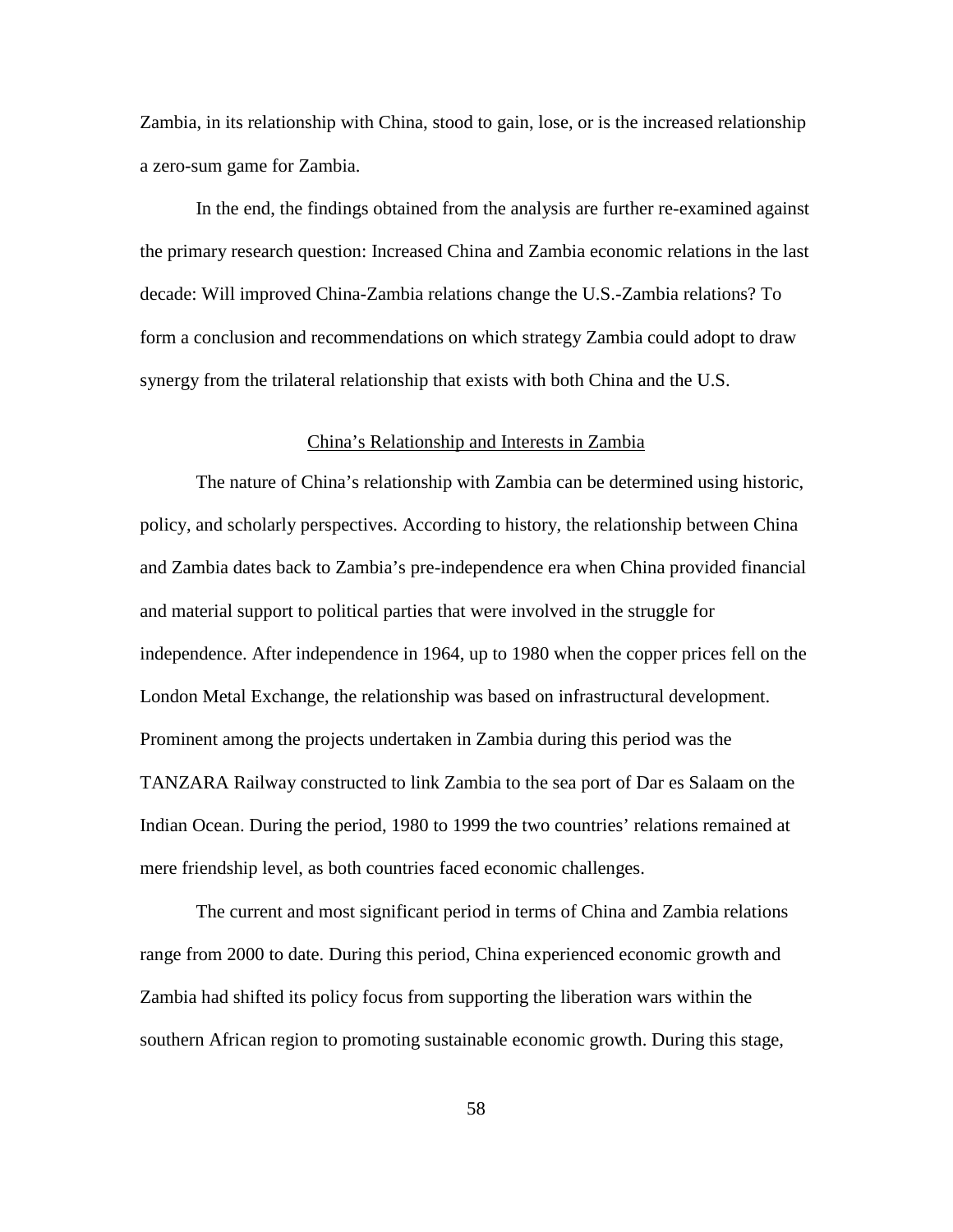Zambia also changed its system of governance from a one-party system of governance to a multiparty system.

Having analyzed the nature of Chinese and Zambian relationship from a historic perspective, what then is the nature of China and Zambia's relations as deduced from the policy documents reviewed? According to FOCAC 2000, China's relations with African countries, Zambia inclusive, are based on the premise of fostering strong friendly cooperation and improving jointly to meet economic challenges posed by globalization. To achieve this, China strives to promote common development based on mutual benefits. Other than building strong ties to meet economic challenges, FOCAC 2000 provides a diplomatic platform where China and Zambia can set the direction and consolidate their bilateral relations. It also highlights the need for long-term stable partnerships, equality and mutual benefits. Accordingly, FOCAC devised action plans which have been repeatedly reviewed to strengthen high level economic cooperation and international relations, political trust, commitments on human development, and infrastructural development with African countries like Zambia. Therefore, the nature of China and Zambia relations as defined by FOCAC 2000, are based on high level economic cooperation, strengthening political trust, and infrastructure and human development. In this arrangement, China and Zambia bilateral relations respect equity and mutual benefits.

According to the Chinese government *White Paper* China's bilateral relations with Zambia are focused on political, economic and development cooperation. The *White Paper* further explains the nature of Chinese bilateral relations as being based on five pillars namely: Sincerity, friendship and equality, mutual benefits, reciprocity and

59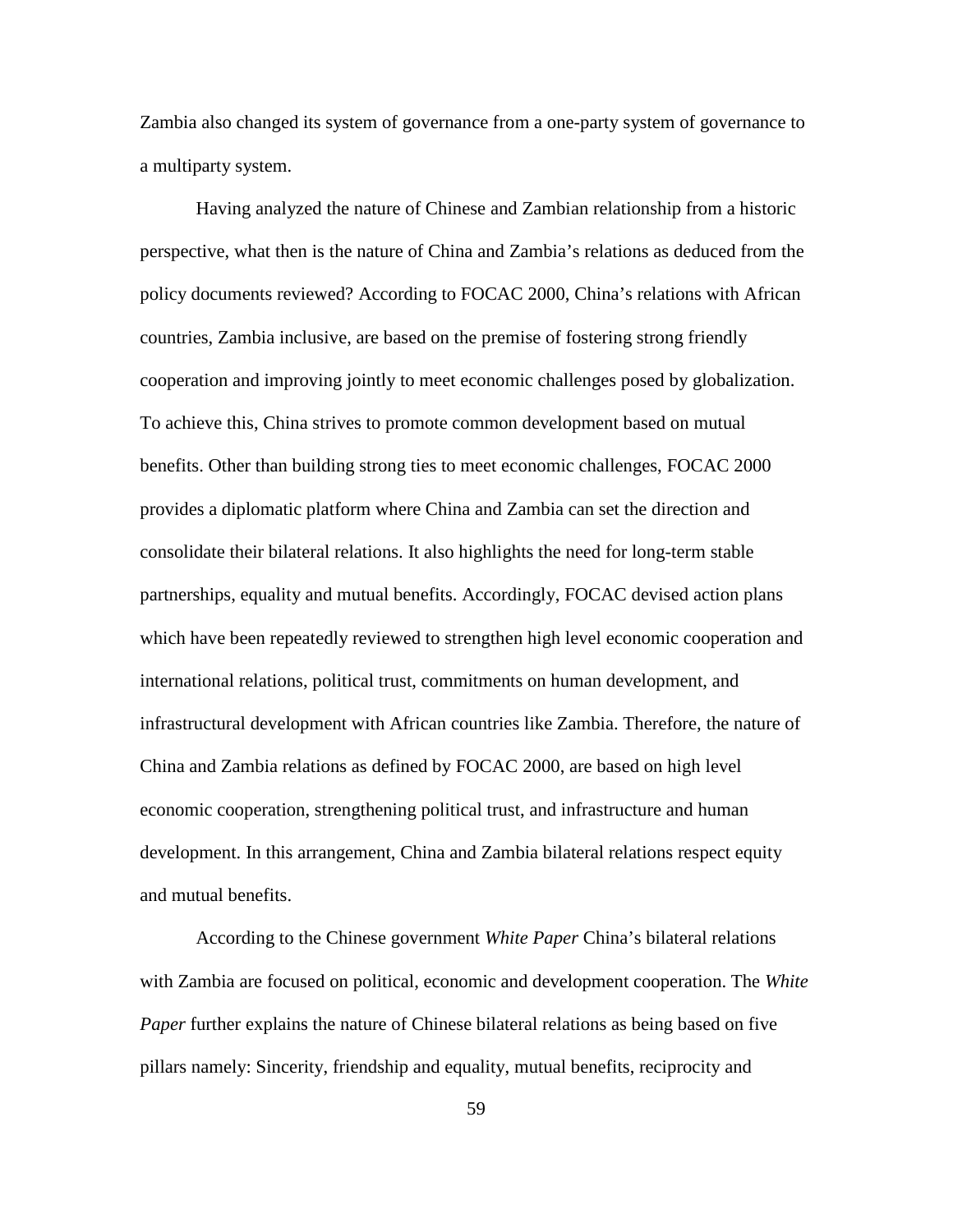common prosperity, mutual support and close coordination. Also included in the *White Paper* is the One China principle, which forms the cornerstone of China's bilateral relations.

Arising from the historic and policy perspectives, the ideal nature of China and Zambia relations can be said to be based on political, economic, infrastructural development and capacity development. FOCAC 2000 emphasizes the provision for a diplomatic platform for China and Zambia to direct and consolidate their relations and the *White Paper* stresses the five pillars and the One China policy in addition to political, economic and development relations. From the documents analyzed, the One China policy stands out as the cornerstone to Chinese bilateral relations. Therefore, it can be deduced that the ideal nature of China and Zambia relations according to precedence is based on recognition of One China policy, economic cooperation, political support, infrastructural development and lastly capacity development.

If the above analysis on the policy documents defined the ideal nature of Chinese and Zambian relations, what then is the nature of China and Zambia relations as defined by academic scholars? Inyambo Mwanawina, in his study *China and Africa Economic Relations: A Case of Zambia*, examined the nature and scope of investment in Zambia. Mwanawina hinted that Chinese investment in Zambia was centered on raw materials extraction, particularly the mining sector. He further remarked that by 2007, China had contributed 47 percent of all total pledged investments in Zambia. This was despite rising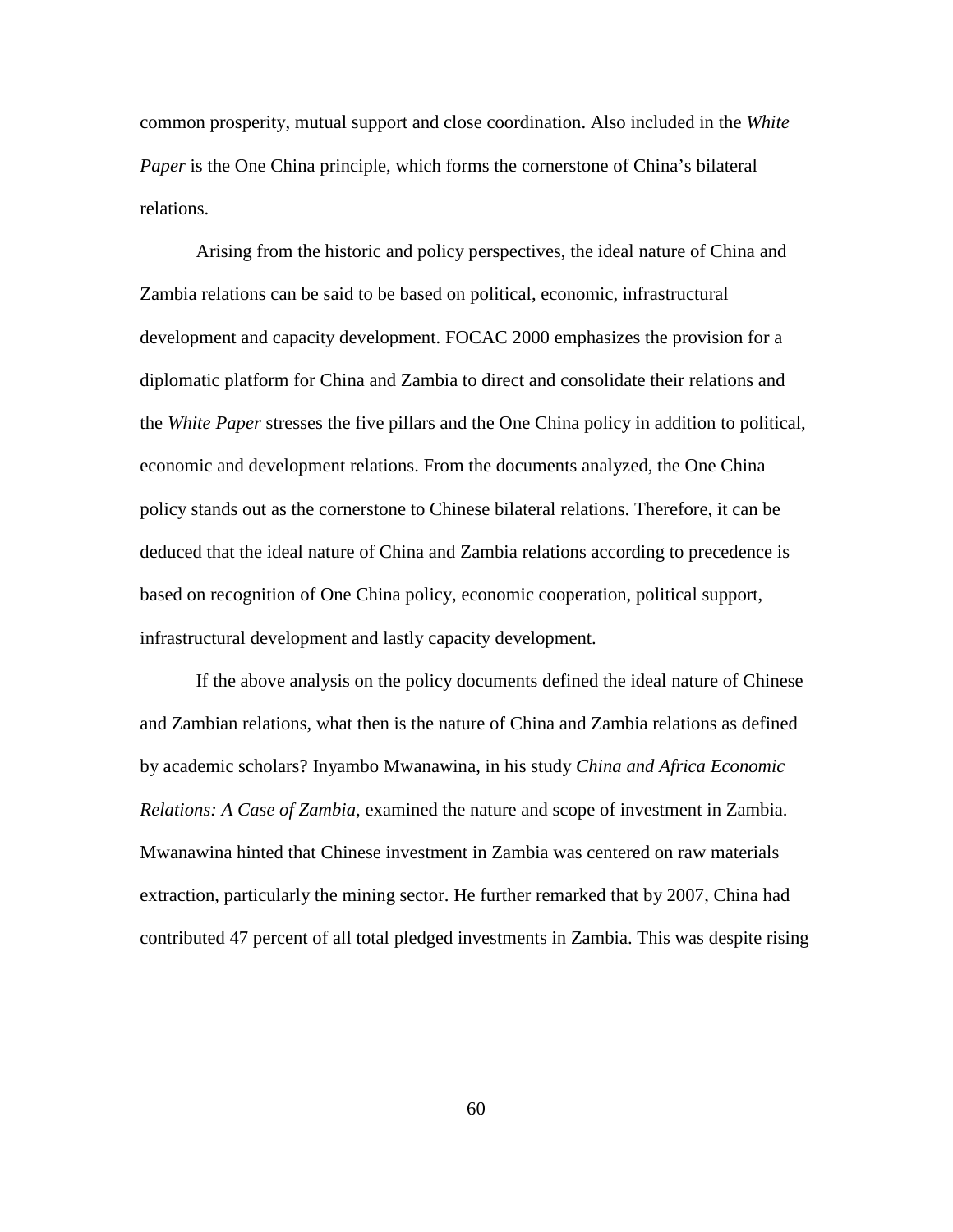concerns over China's poor working conditions and disregard of environmental and safety rules, including Zambian labor laws in general.<sup>[117](#page-69-0)</sup>

Mwanawina concluded that China's relationship with Zambia was at the bilateral level and that trade between the two countries had substantially increased by 2007 with the largest being Chinese imports of base metals comprising unprocessed mineral products or ore from Zambia. However, he noted the smaller imports from China on the part of Zambia at three percent of the total imports in 2006. Mwanawina also reported that China was the highest non-Paris Club creditor to Zambia, mainly due to the TAZARA project. He also noted that all bilateral agreements between China and Zambia were confidential and lacked public scrutiny.<sup>[118](#page-69-1)</sup>

Another study from which we can draw conclusions to answer the question regarding the nature of China-Zambia relations is, "Chinese Investments in Africa and its Implications: A Case of Zambia" by Micheal Sata. In this paper, he examined China's involvement in the exploitation of natural resources in Zambia and its implications on international relations, democracy and human rights. Sata stated that China's recent march into Africa was in search of natural resources to guarantee the survival of its people and maintaining hegemonic influence on the continent. He observed that the increased China and Zambia relations had implications on Zambia's democracy and human rights, and argued that China exploited loopholes by taking advantage of the government's poverty alleviation agenda to foster its interests.<sup>[119](#page-69-2)</sup>

<span id="page-69-2"></span><span id="page-69-1"></span><span id="page-69-0"></span> $\overline{a}$ 

 $119$ Sata, 2.

 $117$ Mwanawina, 23.

 $118$ Ibid., 24.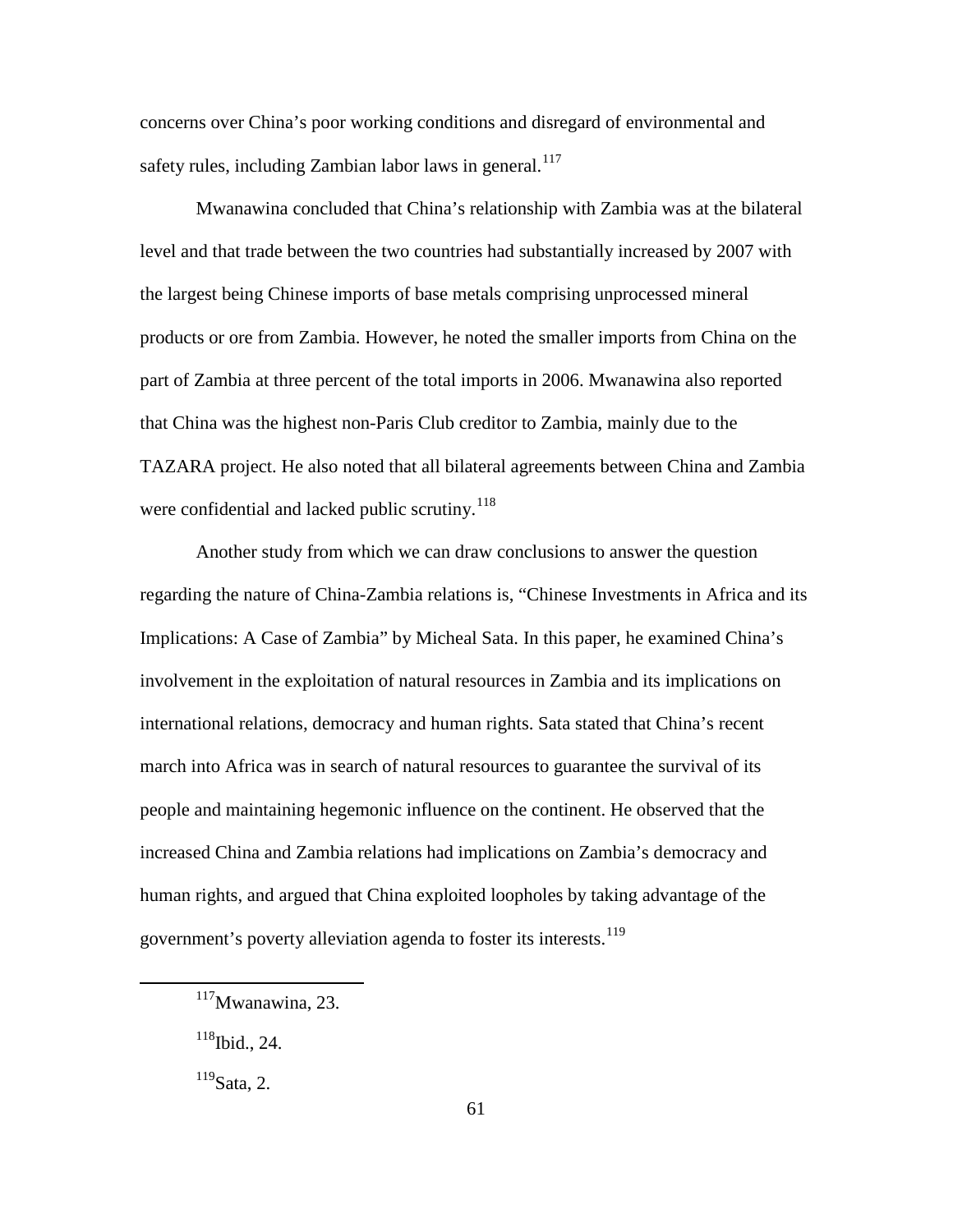The other scholar who provided insights on the nature of China and Zambia relations is Dan Haglund. In his paper "Chinese Investors in Zambia, Is it for a Long Term?" he explored how the Chinese government influenced Chinese investments in Zambia. He argued that even though the mining sector called for long-term strategic investment, the way it was implemented in Zambia promoted short-term strategies that did not address social responsibility and environmental impact awareness.<sup>[120](#page-70-0)</sup>

Haglund cited that Chinese investors' engagement of the Zambian government as a broker in investment opportunities undermined long-term strategic investments, because negotiations were tied to the political power in government at a time. He noted that the Chinese government's deliberate exclusion of the public in determining the course of investment favored its interests to access raw materials from Zambia, as it took advantage of the sitting government's incapacity to devise proper and lasting regulations. Haglund also pointed out that political embeddedness in Chinese investments in Zambia impacted on Zambia's developmental agenda, because it only served short-term investment strategies that only sustained the political party in power.<sup>[121](#page-70-1)</sup>

In his findings, Haglund also pointed out the strong historic China and Zambia relations which led to the construction of TAZARA in the 1970s and the current

<span id="page-70-1"></span> $121$ Haglund, 17.

<span id="page-70-0"></span> $120$ John F. Kennedy School of Government, "The Initiative Defining Corporate Social Responsibility," The President and Fellows of Harvard College, 2008, http://www.hks.harvard.edu/m-rcbg/CSRI/init\_define.html (accessed 20 July 2013). Strategically, corporate social responsibility encompasses not only what companies do with their profits, but also how they make them. It goes beyond philanthropy and compliance and addresses how companies manage their economic, social, and environmental impacts, as well as their relationships in all key spheres of influence: the workplace, the marketplace, the supply chain, the community, and the public policy realm.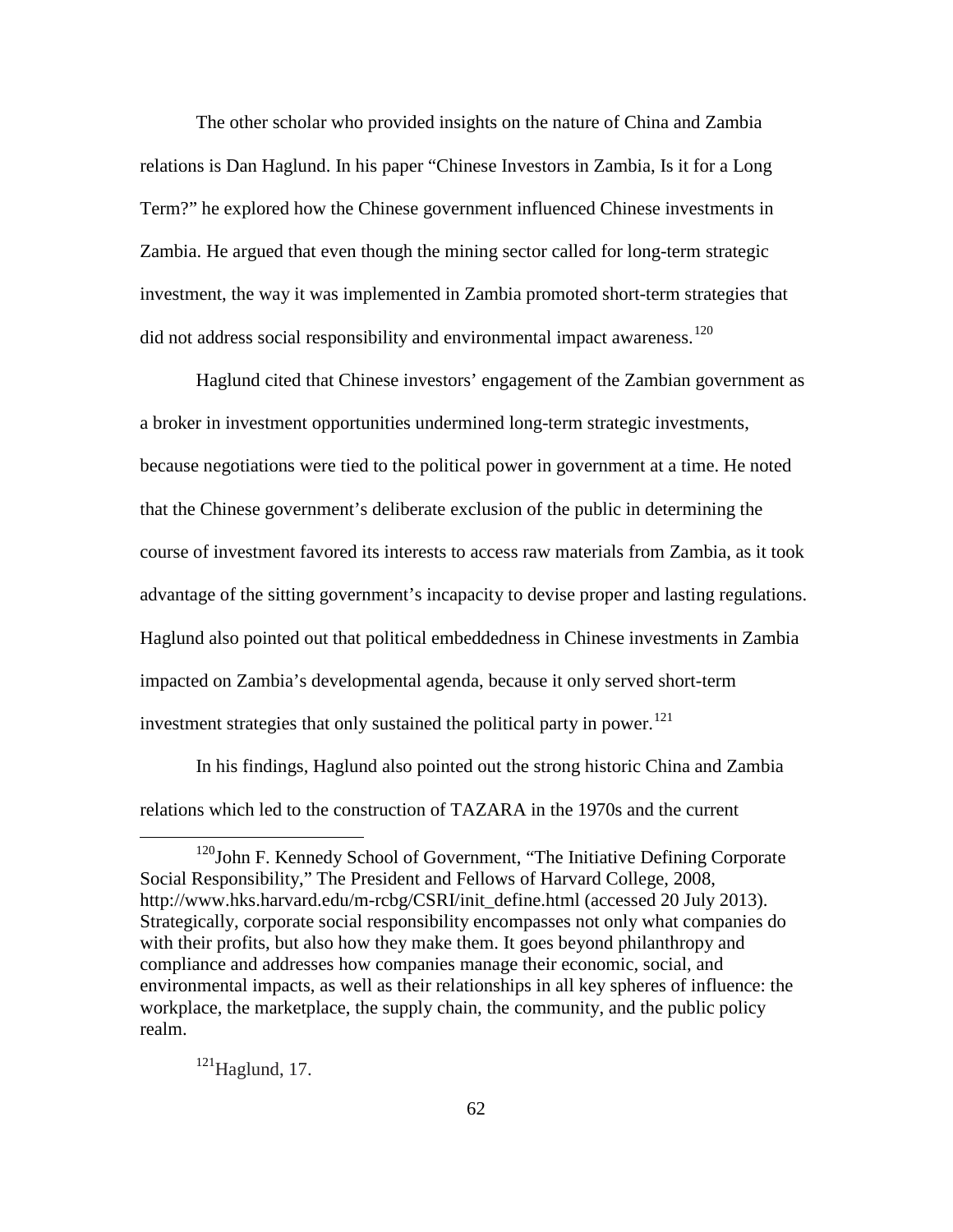economic relations where out of the five Chinese special economic zones earmarked for Africa in 2000, two were established in Zambia in 2007. Haglund also indicated that increased Chinese and Zambia economic relations were repeatedly contested by the population, citing non-adherence to labor laws, environmental and safety regulations, political inclinations, and non-implementation of social responsibilities in areas they operate from.[122](#page-71-0)

Apart from the case studies, the nature of Chinese and Zambian relations can also be analyzed from scholarly books. Dambisa Moyo and Ian Taylor, in their books noted that the nature of Chinese relationship with Zambia was based on economic and political interests. The two scholars trace the relations from history to the current state of affairs. Dambisa Moyo, in her book, *China's Race for Resources and What it Means for the World*, stated that China is on a global resource campaign. Accordingly, she pointed out that China funds governments and builds infrastructure in developing countries, and its activities are highly influenced by the Chinese Communist Party. She pointed out that Chinese foreign direct investment in African countries continues to rise with a greater portion of investments allocated to sectors based on natural resources.<sup>[123](#page-71-1)</sup>

Moyo explained that Africa's opinion of Chinese investments is generally positive because of its commitment to infrastructure development and loans accessed without conditions. It can be deduced from Moyo's book that China's relationship with Africa and Zambia is based on economic cooperation focused on Chinese demand for base

<span id="page-71-0"></span> $122$ Haglund, 18.

<span id="page-71-1"></span><sup>123</sup>Moyo, 79.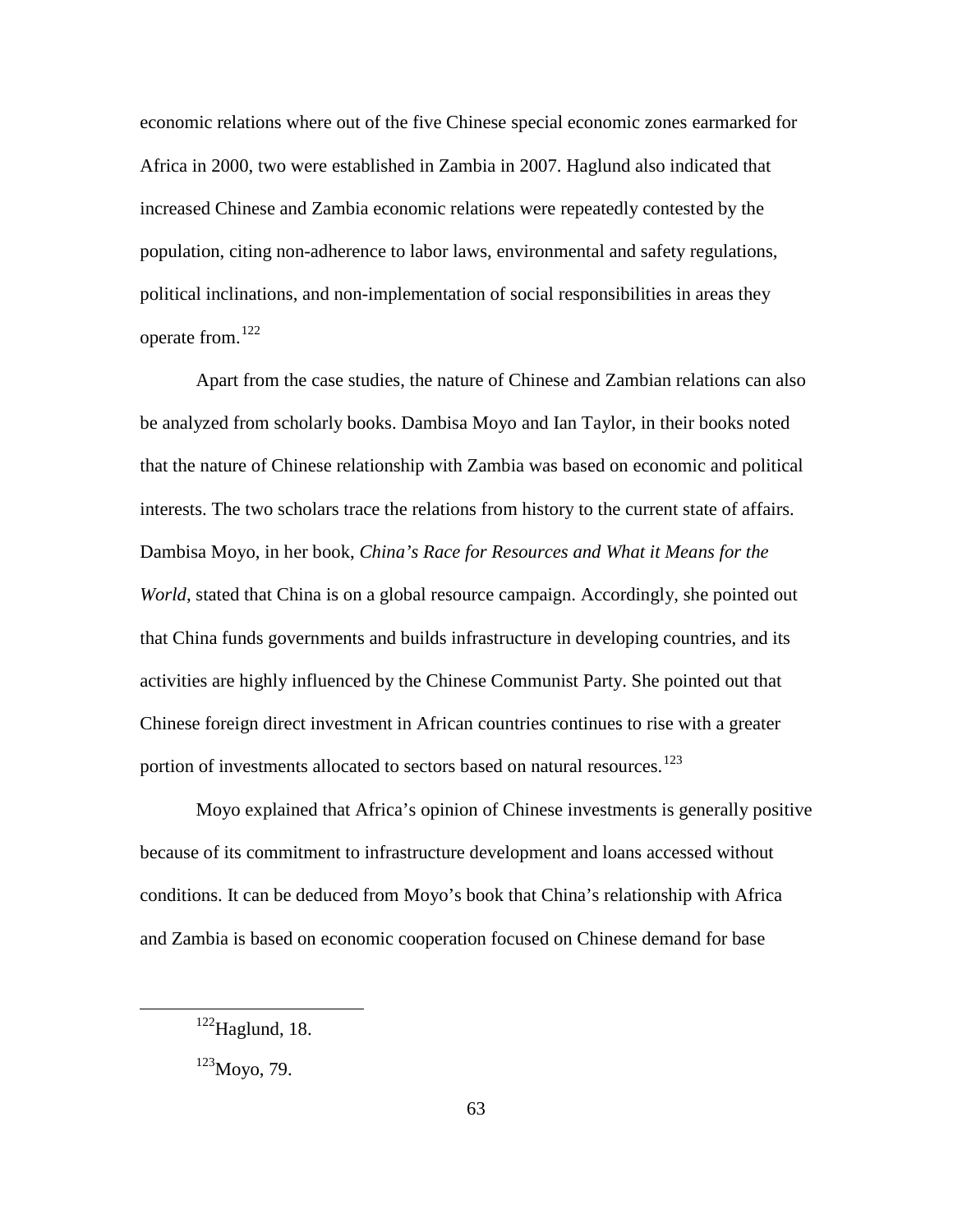metals, and China politically interacts with governments by funding them, including helping in infrastructure development.

The other book that addressed the nature of Chinese relations with Zambia is *China and Africa: Engagement and Compromise*, by Ian Taylor. He pointed out that China's presence in Africa is not for economic reasons but for advancing its political influence as a global figure. Taylor noted that China seeks to secure identity and influence politics in Africa. Taylor emphasized that the nature of China's relations with Africa and Zambia inclusive has historically remained political and economic. He pointed out Chinese engagement of South Africa, which is perceived to be a political and economic hub on the continent, as a way of consolidating its strategic influence in Africa. On Zambia, Taylor noted the continued bilateral relations between the two countries even at a time they both faced economic challenges confirms a relationship that was beyond economic cooperation alone. From Taylor's book it can be understood that the nature of the Chinese and Zambian relationship is not only economic but also political. This is evident from the historical and current Chinese commitments in Zambia.

Inambao Mwanawina found that the nature of China and Zambia relations was based on the raw materials, primarily in the mining sector. The same findings were echoed by Micheal Sata who attributed the increased China and Zambia relations to natural resources. As for Dan Haglund, he was even specific that the relationship was centered on accessing natural resources, particularly copper.

The scholars also noted that agreements entered into by China and Zambia in their bilateral relations are highly confidential and not privy to the general populous. All the scholars highlighted the general resentment toward the Chinese investments among the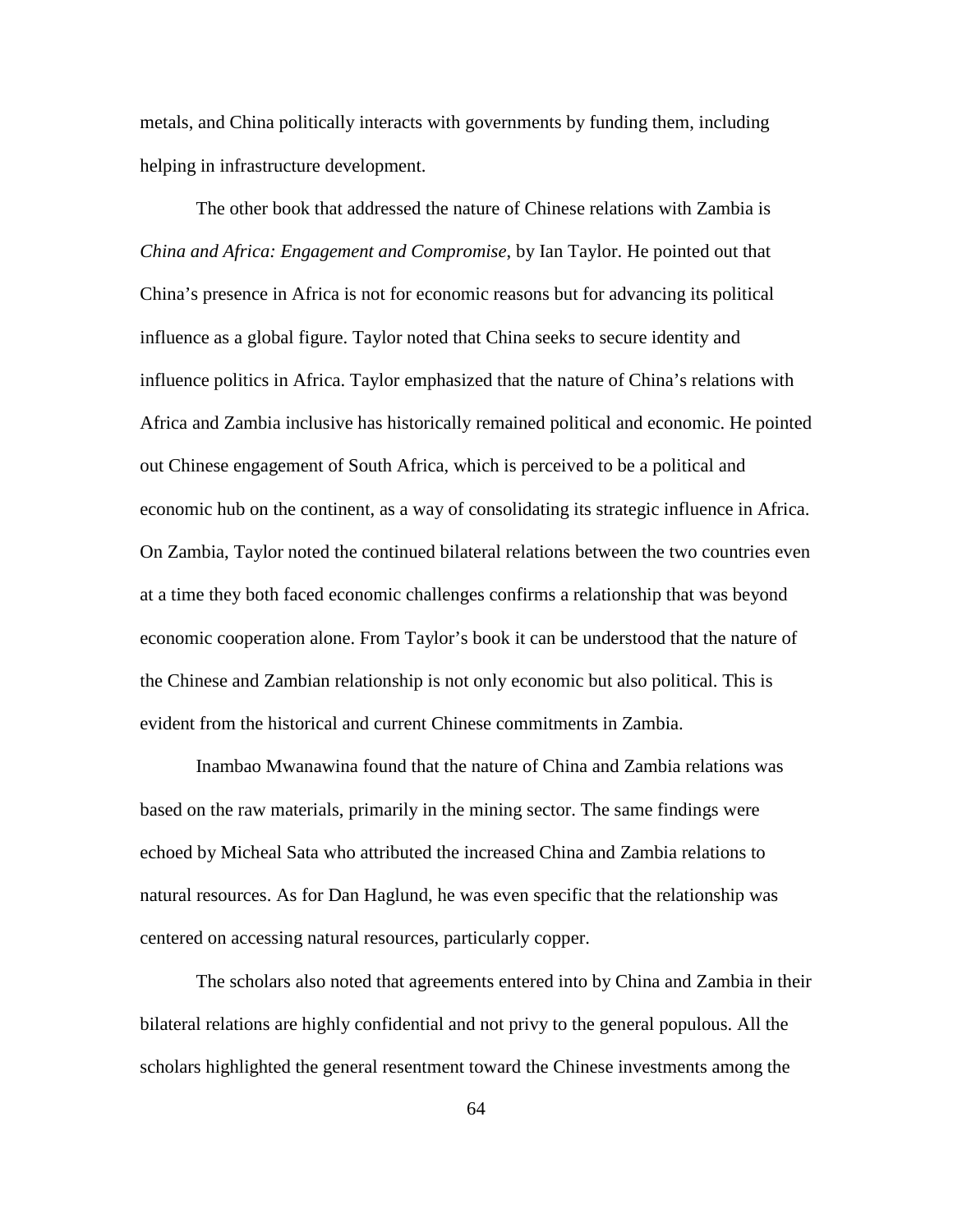people and the potential implications of the increased relations where the Chinese government prefers to engage the Zambian government as the broker in all investment opportunities.

Therefore, from these scholarly works, this study deduced that the nature of China and Zambia relations were based on the exploitation of raw materials particularly base metals. Accordingly, it is clear that increased economic relations between the two countries have political influences which can potentially impact other sectors vital for national development. All the case studies also pointed out the mixed feelings that Zambians have toward Chinese investments, local labor laws, environmental impact awareness, and other corporate social responsibilities. The analysis of case studies to determine the nature of relations between China and Zambia raises more questions on Chinese involvement in Zambia than it provides answers.

Having analyzed all the pertinent documents from the historic, policy and scholarly perspectives, what then is the nature of China and Zambia relations as deduced by the study? Historically, the nature of the relations between China and Zambia has been political, by way of China supporting opposition political parties financially and materially. Thereafter, the relations had been centered on infrastructural development and mineral exploitations. However, it must be understood that all bilateral relations have a political complexion which in most cases is expressed latently.

In terms of policy, the documents analyzed presented the ideal nature of the relations as prescribed in the various policy statements. The documents defined the nature of China and Zambia relations as cooperative partners who jointly addressed global economic challenges as equals with mutual benefits. The relations equally provide a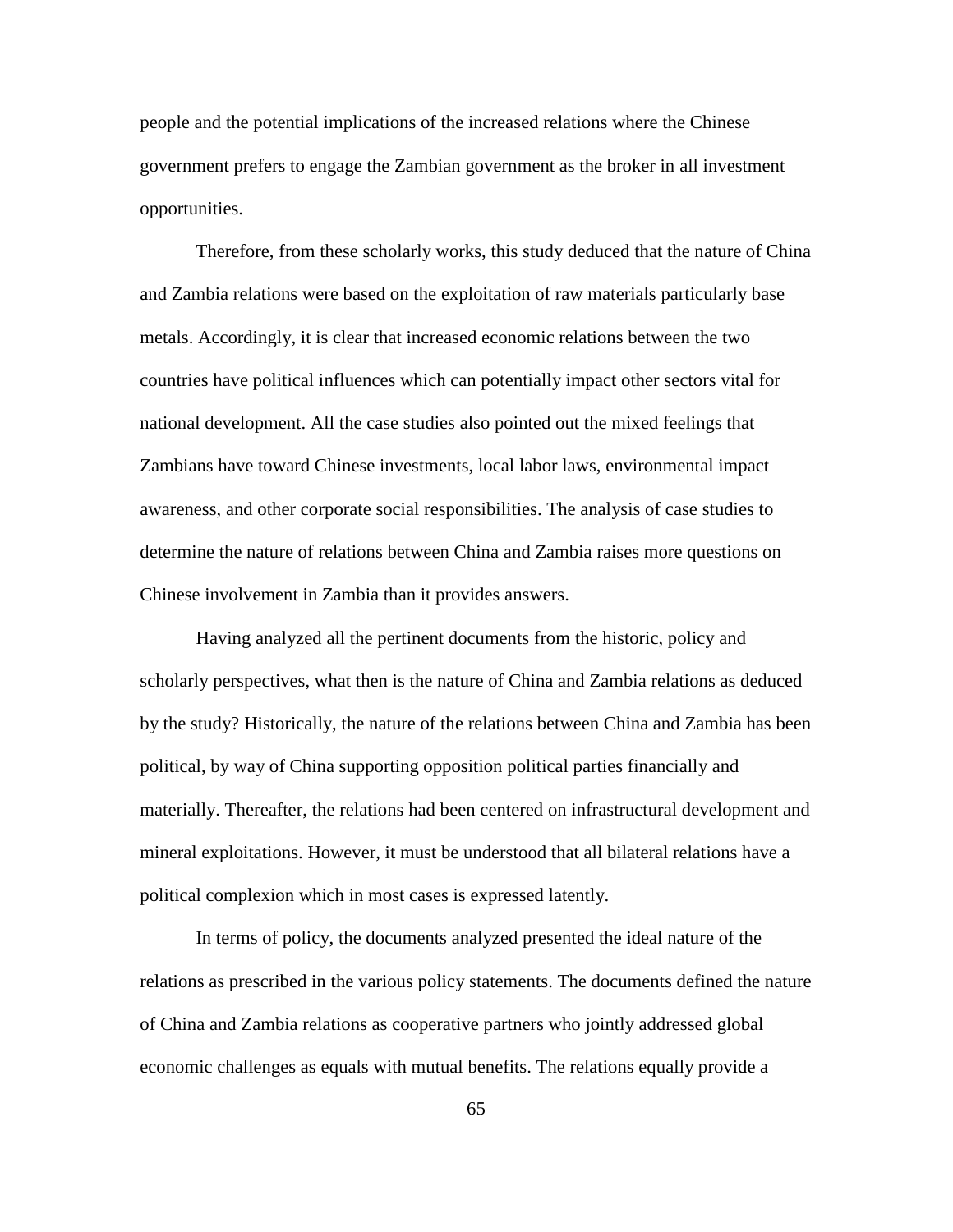diplomatic platform for reviewing and consolidating relations though the One China policy remains as a non-negotiable aspect that defines the bilateral relation. The policy documents highlighted political, economic, infrastructural and human development as areas of interaction in China and Zambia bilateral relations.

After analyzing scholarly work on the nature of China and Zambia relations, the study defined the nature of relations as one based on economic interactions particularly the extraction of base metals in the mining sector. Therefore, while this study agrees with the findings of the other scholars, other factors dating as far back as the pre-independence era need to be considered as they still play a significant role in influencing the exploitation of mineral resources in Zambia. A critical analysis of increased China and Zambia economic relations based on mineral resources indicated that politics and infrastructural development particularly the TAZARA plays a pivotal role in the increased relations.

Apart from the study finding that politics and infrastructural development have a direct influence in today's increased China and Zambia economic relations, the study also found that there were other factors that were indirectly influenced by such an increase in economicrelations. These factors include: environment and safety, human capacity development and poverty.

China influences the political climate in Zambia. China has been and still is providing financial and material support to the political players in Zambia.<sup>[124](#page-74-0)</sup> As such it enjoys unique financial and political advantages in promoting its economic agenda. This

<span id="page-74-0"></span><sup>124</sup>Louise Redvers, "China's Stake in Zambia's Election," *Reuters*, 18 September 2011, http://www.bbc.co.uk/news/world-africa-14952240 (accessed 18 August 2013).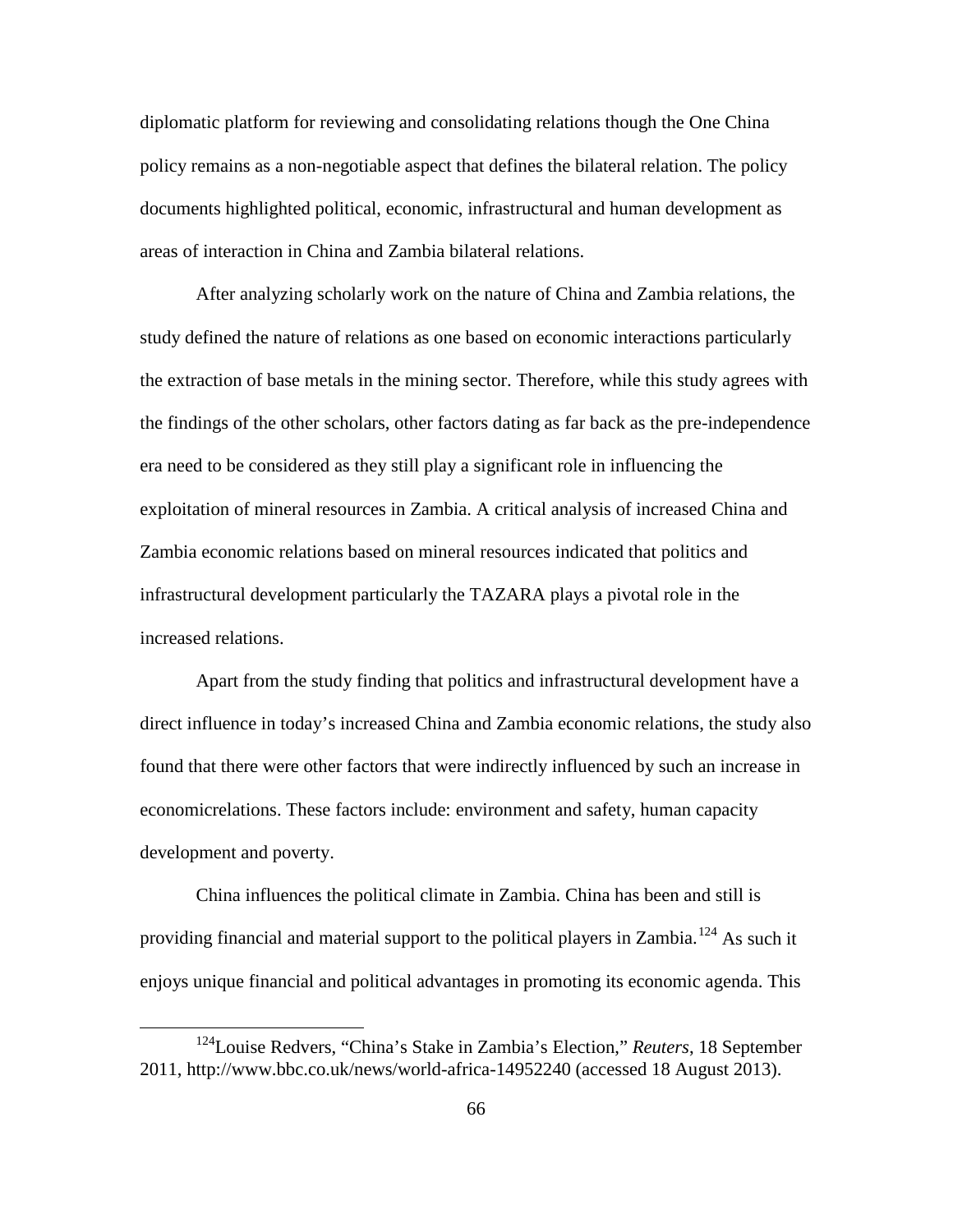it attains by way of financing political parties in power and usually the help it provides is with little or no strings attached. Given this situation, it can be deduced that this form of interaction promotes short-term benefits mainly to the political party that is preoccupied with retaining power but has long-term consequences that compromise good governance and human rights, since most of the interactions are usually done in secrecy or marred by political interests.<sup>[125](#page-75-0)</sup>

The analysis of the historical perspective of the nature of China and Zambia relations highlighted the TAZARA project as one achievement.<sup>[126](#page-75-1)</sup> In the infrastructural development sector, China continues to cooperate with Zambia by funding projects in health, education, housing, markets, road construction, and other projects that play a role in economic development. However, the Chinese role in the infrastructural development sector raises a lot of questions, especially the opaque manner in which agreements are made. Given the fact that China has influence in Zambia's political arena, there is always scepticism toward Chinese projects. Infrastructural developmental projects require large funding which requires long pay back terms.

Other areas of concern associated with increased China and Zambia economic relations are environmental awareness, occupational safety, and general concerns over poor working conditions. There is a general perception that Chinese investors in Zambia have a bad track record in adhering to local regulations pertaining to environmental

<span id="page-75-0"></span><sup>&</sup>lt;sup>125</sup>Africa-Asia Confidential, "Transparency in Chinese Investments," http://www.africa-asia-confidential.com/article (accessed 18 August 2013).

<span id="page-75-1"></span><sup>&</sup>lt;sup>126</sup>Tanzania Zambia Railway Authority, "The TAZARA Project," http://tazarasite.com/ (accessed 18 August 2013).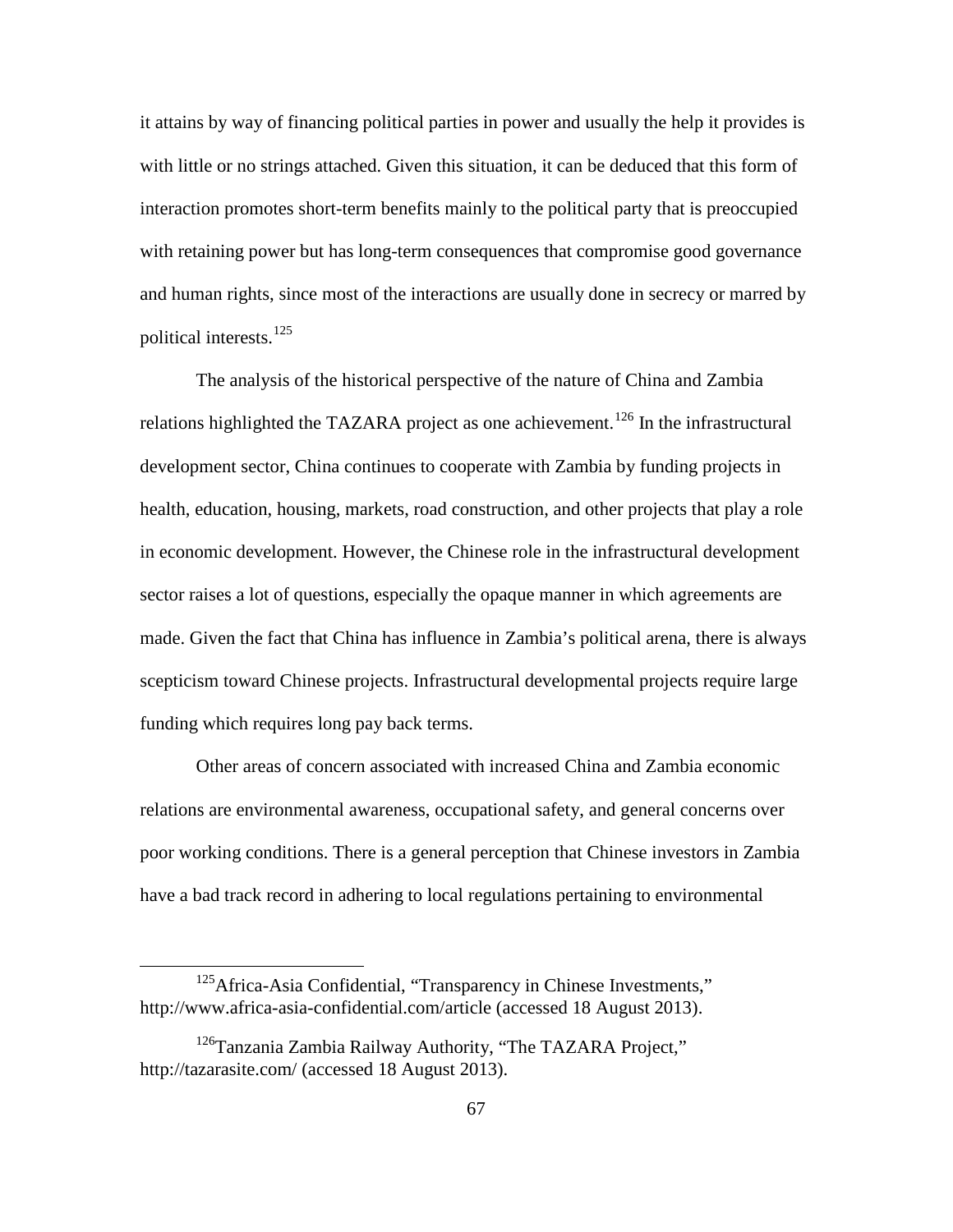impact assessments and safety of workers. This caused a backlash and resentment against Chinese influence in the Zambian economic sector. $127$ 

After defining the nature of China and Zambia relations, it is equally important to highlight China's interests in Zambia.<sup>[128](#page-76-1)</sup> The study revealed the attributes of the relationship that existed between China and Zambia from three perspectives: Historical, policy documents and scholarly case studies. A critical study of all the perspectives indicated that the nature of the relationship was based on economic cooperation, which has a direct or indirect influence on political and other developmental aspects in Zambia.

In addressing the question: What are China's interests in Zambia? The study analyzed the nature of China and Zambia relations to form an in-depth understanding of the relationship before drawing a conclusion. The relations that exist between China and Zambia are based on economic relations, focused on China's desire to access base metals, primarily copper, and its by-products from Zambia.<sup>[129](#page-76-2)</sup> This is attested to by many factors like the provision of political support in the pre-independence era, the TAZARA project linking Zambia's copper mines to the Indian Ocean and other mass infrastructural

<span id="page-76-0"></span><sup>&</sup>lt;sup>127</sup>Kelvin Kachingwe, "ZAMBIA: Opposition to Chinese Firm Running Copper Mine," *Global Issues*, 2 June 2009, www.globalissues.org/news/2009/06/02/1690 (accessed 20 August 2013).

<span id="page-76-1"></span> $128$ "China's interests" in this study refers to the core sources that drive or influence China's economic interaction with Zambia.

<span id="page-76-2"></span> $129A$  by-product is defined as a secondary product derived from a mining process or chemical reactions. Copper as a primary product and by-products include gold, cobalt, nickel and other base metals.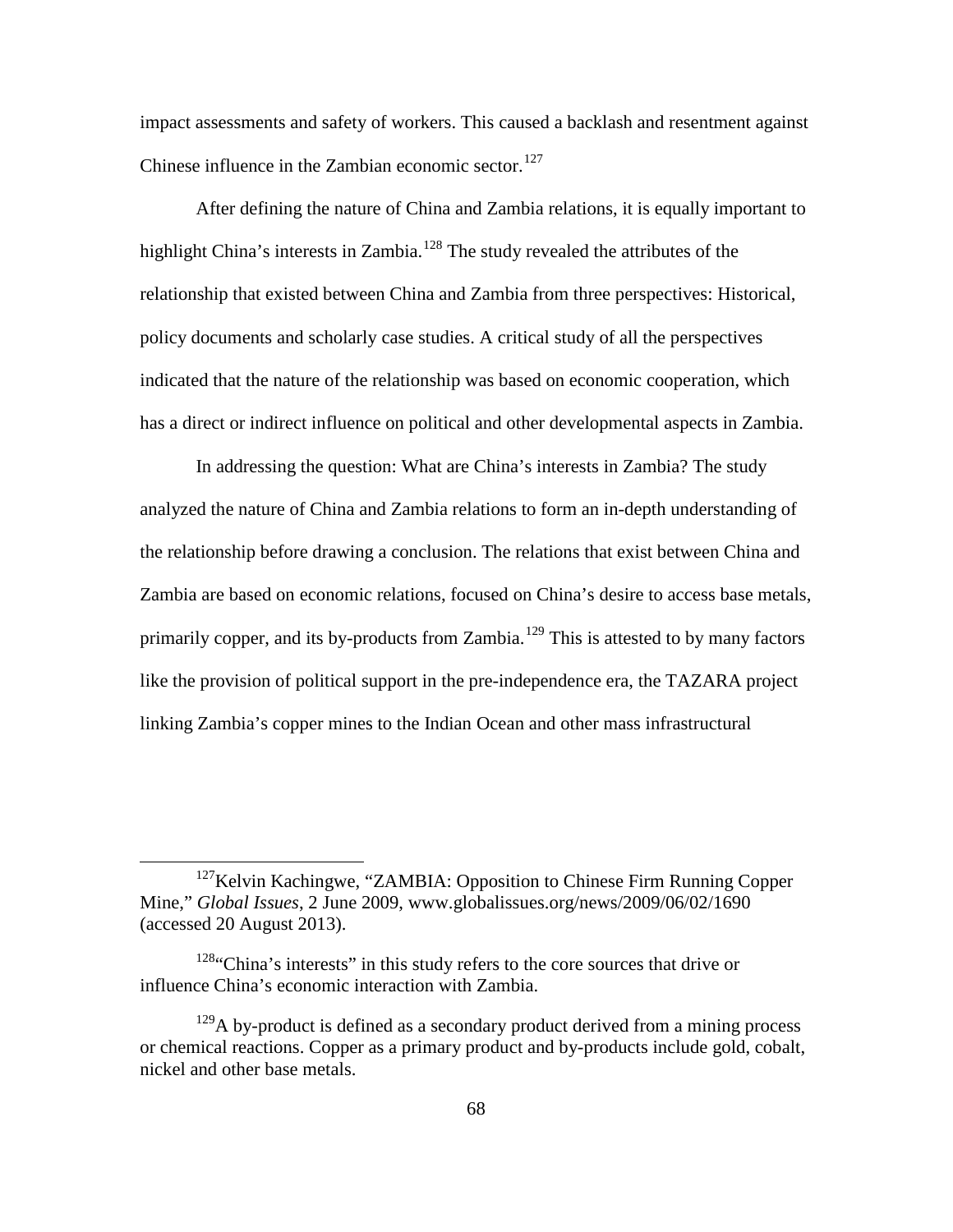developmental projects, particularly road construction, to facilitate the easy conveyance of base metals.<sup>[130](#page-77-0)</sup>

On the other hand, Zambia as a developing country with economic and infrastructural development high on the priority list of its agenda sees Chinese investments as a best option at the moment. While China accesses Zambia's natural resources, successive governments have found China as an economic and developmental partner. Therefore, this study seeks to answer the question whether Zambia stands to gain or lose in its economic relationship with China. Looking at the question in terms of time, Zambia stands to benefit through infrastructural developmental projects in the short term. The quality of benefits is however a question for further study. On the other hand, Zambia stands to lose in the long term if it does not regulate Chinese activities and does not take advantage of the increased relations to tap into the relevant technology from China to sustain its copper industry in the future.

The study found that the increased relationship between China and Zambia is based on economic cooperation, particularly its access to Zambia's base metals which is primarily copper. Increased economic relations directly and indirectly influence politics and other sectors in Zambia. As a developing country, Zambia stands to benefit in the form of infrastructure development, though these are short term benefits. The study also found that China's interest in Zambia is mainly centered on copper and its by-products. Zambia stands to lose from this relationship in the long term if it does not regulate the

<span id="page-77-0"></span><sup>&</sup>lt;sup>130</sup>Those metals that oxidize, corrode or tarnish relatively easily if they are exposed to air or moisture. Copper, gold, nickel and cobalt are examples of base metals found in Zambia.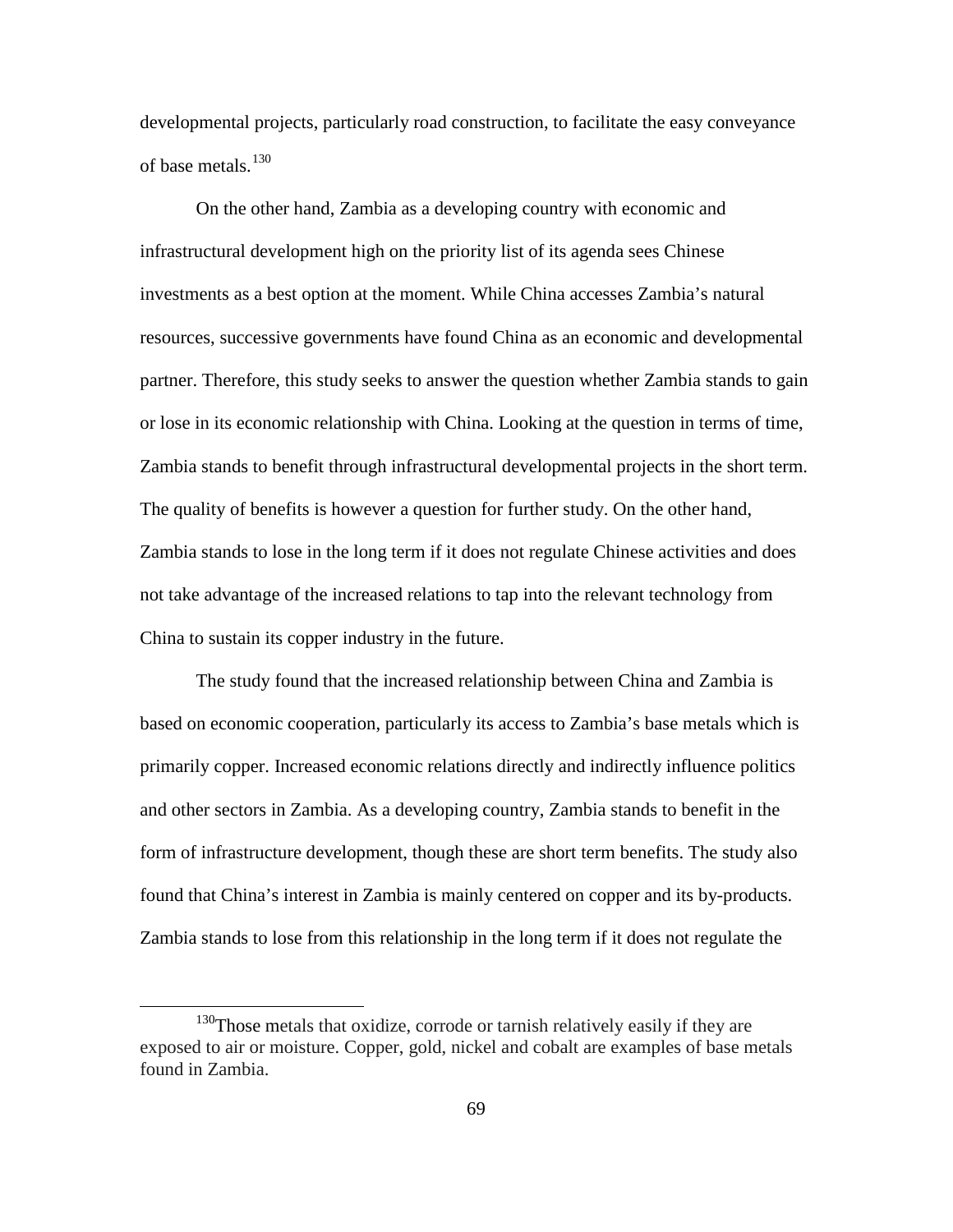mining activities or expeditiously tap into the relevant technology to help sustain its copper industry.

#### The U.S. Relationship and Interests in Zambia

After evaluating the relationship between China and Zambia, it was necessary to critically analyze the relationship between the U.S. and Zambia. Accordingly, this section analyzes the nature of the U.S. and Zambia relations, U.S. interests, and activities in Zambia, and the U.S. policy regarding China in Africa.

The U.S. established diplomatic relations with Zambia in 1964. Since then, the two countries have enjoyed warm and cordial relations. The nature of the relationship is based on the U.S. desire to help Zambia improve the general living standards of its people by supporting programs in areas of democratic governance and human rights, eradication of corruption, preservation of the environment, alleviation of poverty and development of human capacity.

Historically, the U.S. and Zambia have also interacted through forums like Africa Growth Apportunity Act, New Economic Partnership for Africa's Development and the Presidents Emergency Plan for AIDS relief. The U.S. and Zambia relations are mainly focused on economic development through the creation of an environment that is favorable for sustainable economic development and poverty alleviation.

According to the *United States Strategy Toward the Sub-Saharan Africa,* the U.S. recognizes the important role Africa will play in the security and prosperity of the international community in the future, appreciates the huge economic gains and technological changes taking place on the continent, and sees itself as a strategic partner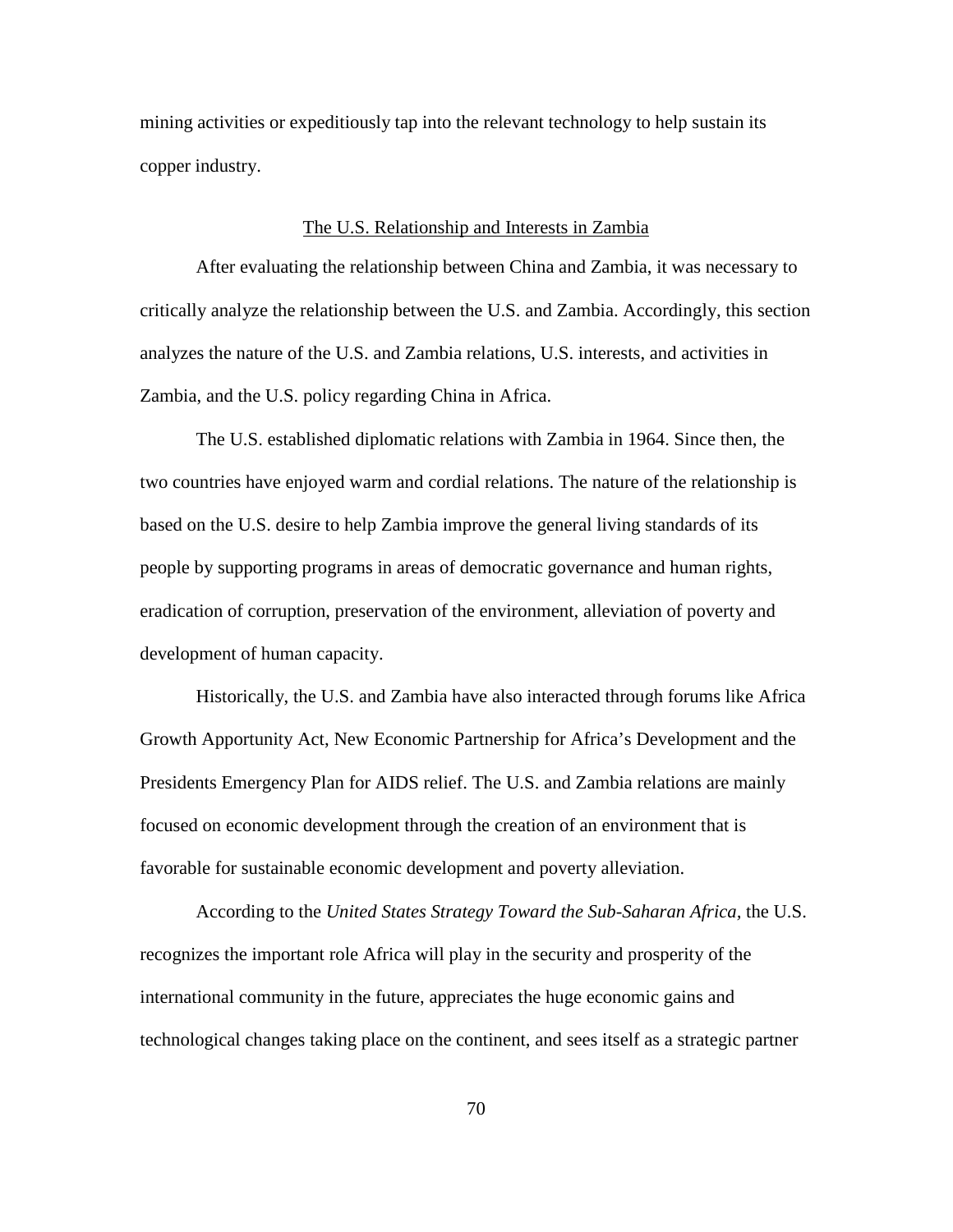with Africa. In this partnership, the U.S. is concerned with strengthening democratic institutions and boosting broad based economic growth in Africa.

The U.S. believes that Africa is a continent of growing opportunity and promise for both African and American economies. It stands ready to partner with Africa to remove economic constraints, increase access to global markets, embrace sound economic governance and diversify Africa's economies beyond narrow dependence on natural resources.<sup>[131](#page-79-0)</sup>

The U.S. is concerned with its core interests of ensuring the security of the U.S., its citizens, allies and partners, promoting economic vibrant democratic states that are U.S. partners on the global stage, expanding opportunities for U.S. trade and investments, preventing conflict and mass atrocities, and fostering broad based sustainable economic growth and poverty alleviation. The U.S. focuses on strengthening democratic institutions and spurring economic growth, trade, and investment while continuing to pursue the other interests. Therefore, the U.S. interests in Zambia cut across the three instruments of power namely diplomatic, military, and economic.

The other document that is significant in determining the U.S. interests in Zambia is the *U.S. Africa Command Posture Statement* delivered to Congressional Armed Services Committee on 1 March 2012. AFRICOM protects U.S. interests by strengthening the defense capabilities of African states and regional organizations. When directed AFRICOM conducts military operations to deter and defeat transnational threats and provide a security environment conducive to good governance and development. This is implemented by working closely with U.S. government agencies and international

<span id="page-79-0"></span><sup>131</sup>Obama.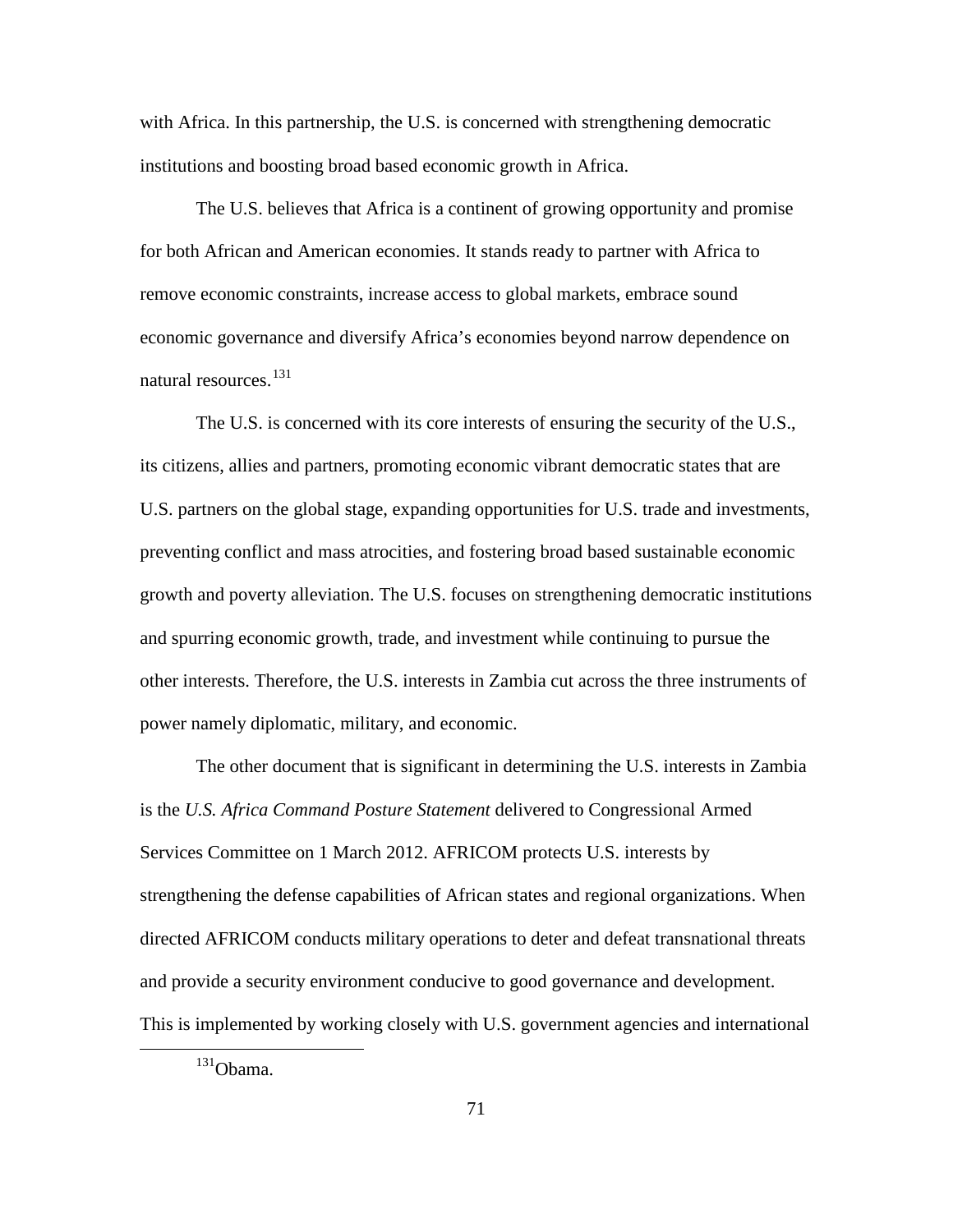partners to address threats to security and stability in Africa, including those posed to the U.S., its citizens and programs in Africa.

The posture statement points out that AFRICOM recognizes the great potential existing in Africa and is increasingly engaging African states in consolidating the U.S. political, economic, and security interests on the continent. AFRICOM believes that growing economies combined with democratic gains recorded in most African countries makes the continent strategically important to the U.S. AFRICOM's efforts in Africa continues to be guided by two principles: First, a safe, secure and stable Africa; and second, Africa's capacity to address its challenges.

Therefore, from the two strategic documents, it can be understood that the U.S. interests in Zambia are based on diplomatic, military, and economic instruments of power. The U.S. government desires a Zambia that is secure, stable and conducive for economic growth. This it implements by supporting programs aimed at building and sustaining a democratic, well-governed country that contributes positively to regional stability and reducing widespread poverty by promoting sustainable economic development.

#### The U.S. Policy on China and Africa Relations

After addressing the nature of relationships and interests of both China and the U.S. in respect to Zambia, the study also looked at the U.S. position regarding Africa. There is no official document that addresses the U.S. position on China in Africa. Therefore, the study relied on various policy statements made by the U.S. government at various forums to draw its conclusions.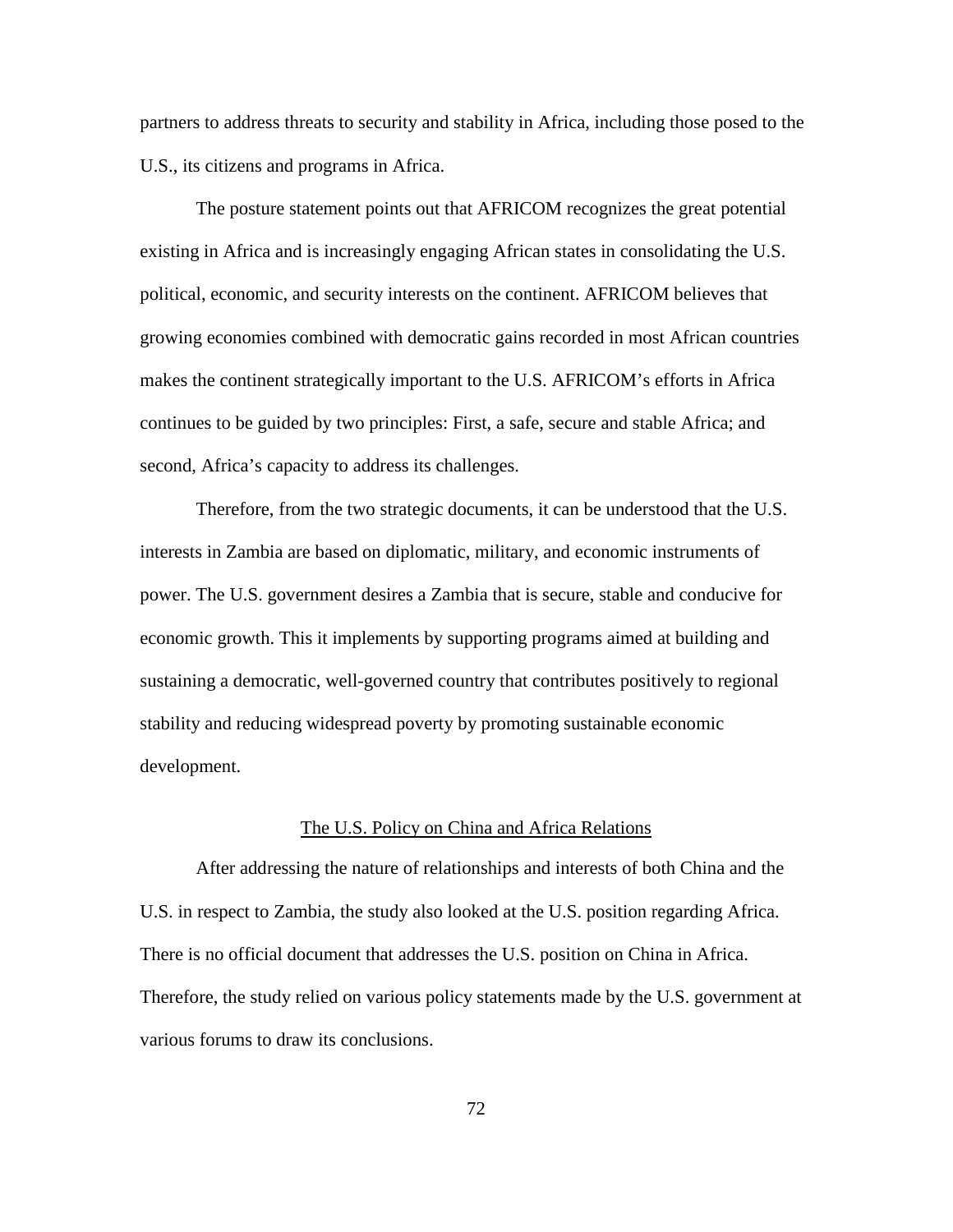According to the U.S. State Department, the U.S. welcomes the continued peaceful rise of China in Africa. The U.S. has a vested interest in China's growing prosperity and partnership, not only in the Asian-Pacific region, but also the world at large. China and the U.S. have agreed to a new model of relations, based on practical cooperation and constructive management of differences. The U.S. recognizes the need to avoid falling into a trap of seeing China as a strategic rival, but a partner on issues of climate change, wildlife trafficking, military consultations and promoting balanced growth around the world. $132$ 

The U.S. recognizes that China's presence in Africa is a reality and wants to see it as a responsible partner in its trade with Africa. The U.S. desires that African nations hold China to the same kind of standards in trade they hold American, British, German, Western European, and Japanese companies. The U.S. notes that its companies in Africa not only invest but also provide technical skills, jobs, and technology to countries and people.<sup>[133](#page-81-1)</sup>

On the increased economic relations between China and Africa, the U.S. government observes that the reason China's economic relations with Africa appear to have grown in the last decade, as compared to the U.S., was because the U.S. was not importing as much oil from Africa as previously. Imports were decreasing as the U.S. was able to produce more domestically. Accordingly, the U.S. government points out that

<span id="page-81-0"></span><sup>&</sup>lt;sup>132</sup>U.S. Department of State, "Remarks with Chinese Foreign Minister Wang Yi Before Their Meeting," 19 September 2013, http://www.state.gov/secretary/remarks/ 2013/09/214419.htm (accessed 3 October 2013).

<span id="page-81-1"></span><sup>&</sup>lt;sup>133</sup>IIP Digital, "Briefing on Secretary Clinton's Africa Trip," U.S. Department of State, 12 June 2011, http://translations.state.gov/st/english/texttrans/2011/06/ 20110612122139su0.7688563.html#axzz2ghwrIcEe (accessed 3 October 2013).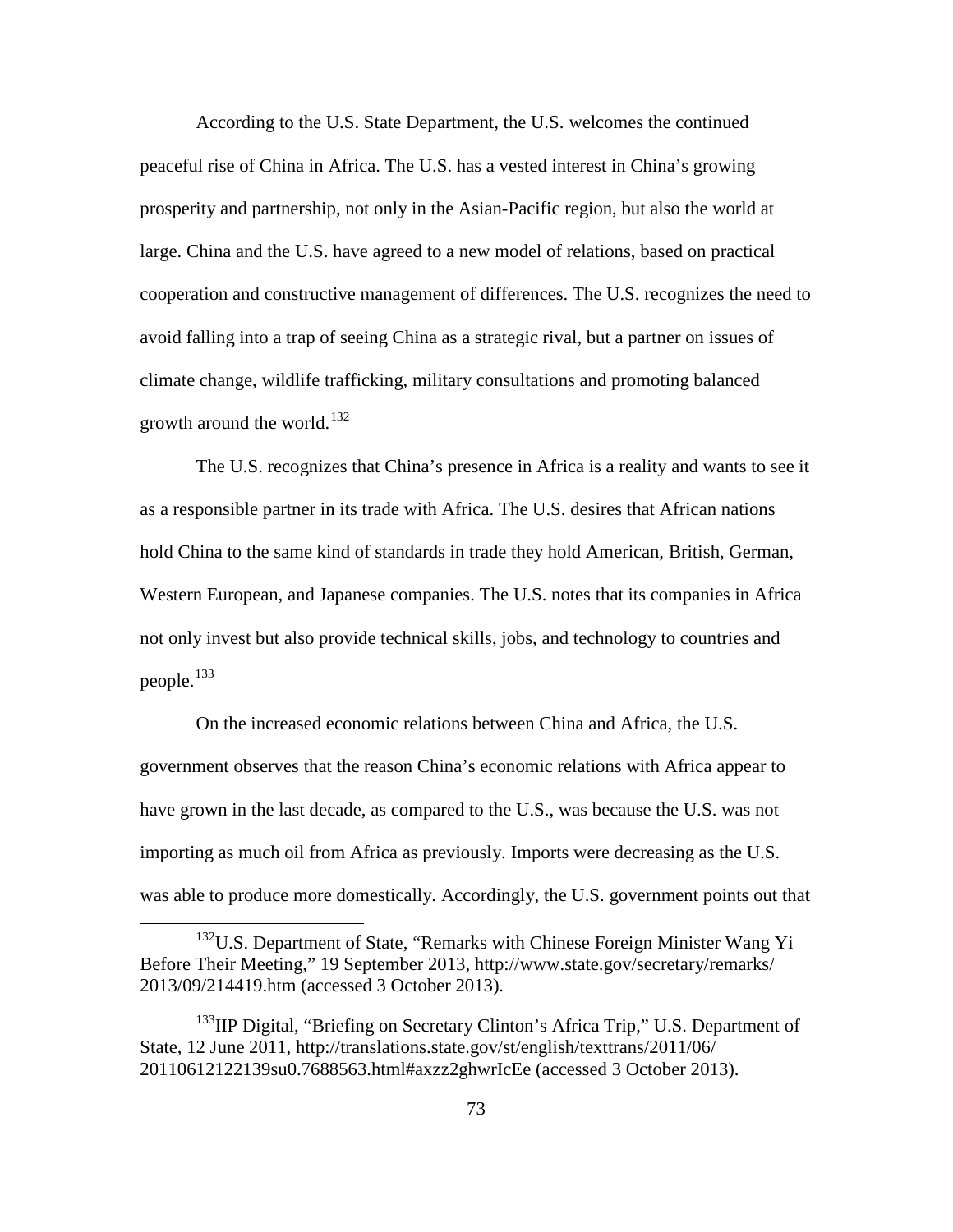China is importing more energy and base metals from Africa and that its involvement together with other countries like Brazil, India, Turkey, on the continent was a positive  $develoment.<sup>134</sup>$  $develoment.<sup>134</sup>$  $develoment.<sup>134</sup>$ 

From these policy statements, it is clear that the U.S. does not view China as a strategic rival in Africa. However, it desires to see fair trade between China and African countries, and a relative even playing field in trade between Africa and other countries. Accordingly, the U.S. believes in investments that are not only centered on extracting resources but on building capacity, creating opportunities, and transferring technology. Therefore, the U.S. views Chinese and Zambian increased economic relations based on mutual benefits that promote sustainable economic development as being compatible with the U.S. interests.

# Overlapping Areas in China-Zambia and U.S.-Zambia Relations

To determine whether the increase in China and Zambia economic relations has implications on the nature of economic bilateral relations between the U.S. and Zambia, the study analyzed the trends in foreign investment inflows by China and the U.S. from 2008 to 2012. Additionally, stocks of sector external debt over the same period of time were analyzed. The International Monetary Fund balance of payment manual defines foreign investment as "a category of international investment that reflects the objective of a resident in one economy (the direct investor) obtaining a lasting interest in an enterprise

<span id="page-82-0"></span><sup>134</sup>Ross Anthony, "Obama 'Playing Catch Up' as Africa Looks to China," *Cable News Network*, 26 June 2013, http://www.cnn.com/2013/06/26/opinion/obama-catchafrica-china-anthony/index.html (accessed 10 October 2013).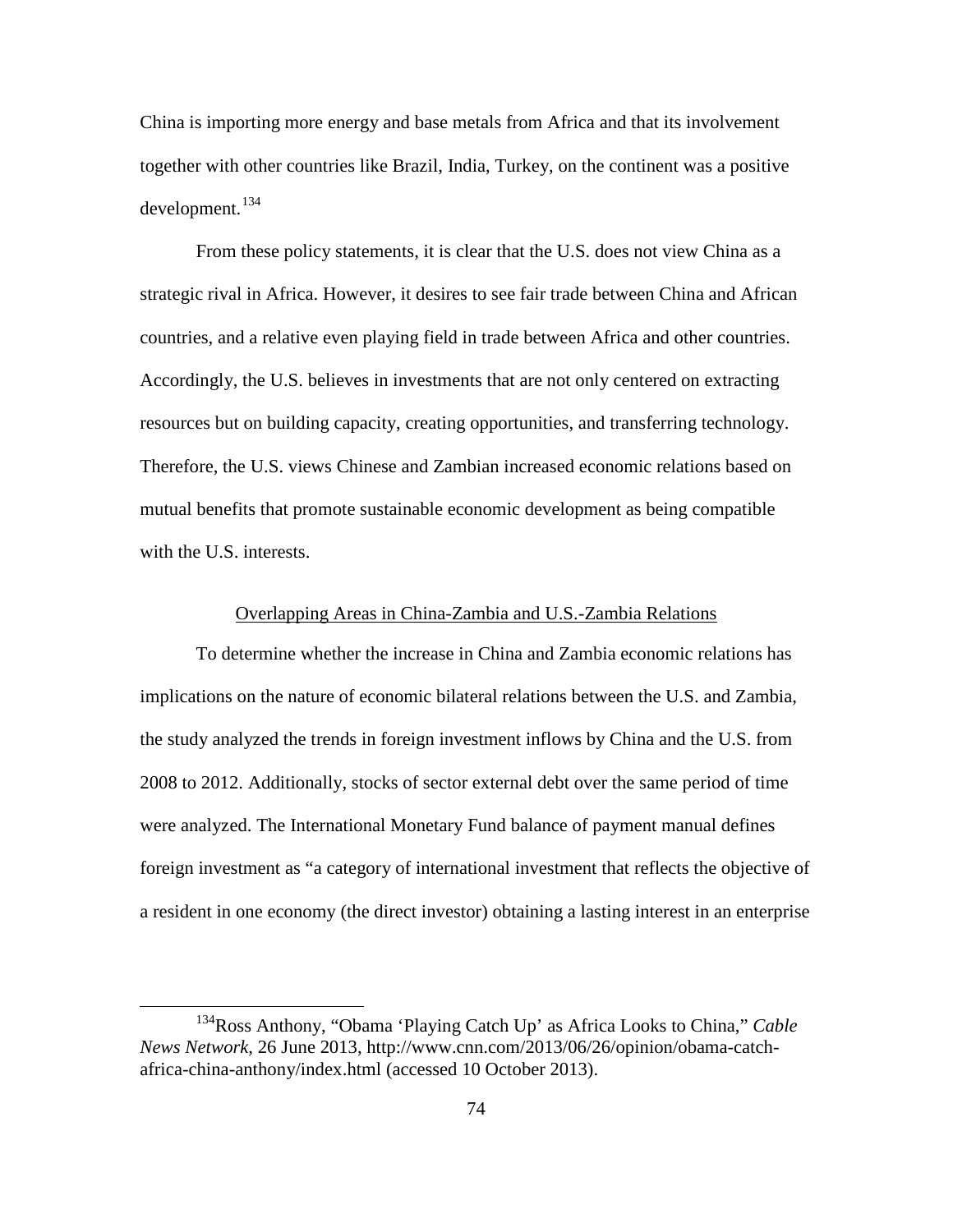resident in another economy (the direct investment enterprise)."<sup>[135](#page-83-0)</sup> Lasting interest implies the existence of a long-term relationship between the direct investor, who in this case is China or the U.S., and the direct investment enterprise being Zambia. The significant degree of influence by the investor on the management of the enterprise refers to economic growth recorded from foreign investment inflows.

According to the SNDP, the GRZ's policy is to accelerate private sector investment to achieve increased and diversified growth. To this end, the GRZ employs a strategy that continues to attract investment and improve the overall business and investment climate in Zambia.<sup>[136](#page-83-1)</sup> Therefore, deliberate efforts are made to link private foreign investment to the domestic economy with the view of enhancing economic development.

In international relations, the GRZ takes advantage of good foreign relations to invigorate the country's drive to boost trade and attract foreign investment to strategic areas. The use of the foreign investment inflow patterns proves as a significant model to determine whether the increase in China and Zambia relations lead to a change in the nature of bilateral relations between the U.S. and Zambia.

Table 3 below shows foreign investment inflows in USD million made by China and the U.S. to Zambia during the period from 2008 to 2012:

<span id="page-83-0"></span><sup>&</sup>lt;sup>135</sup>International Monetary Fund, "Definition of Foreign Investments," 2004, http://www.imf.org/external/pubs/ft/fdi/2004/fditda.pdf (accessed 21 September 2013).

<span id="page-83-1"></span><sup>136</sup>Republic of Zambia, Ministry of Finance and National Planning, *The Sixth National Development Plan,* The World Bank Group, 20 January 2011, http://siteresources.worldbank.org/INTZAMBIA/Resources/SNDP\_Final\_Draft\_20\_01\_ 2011.pdf (accessed 21 September 2013).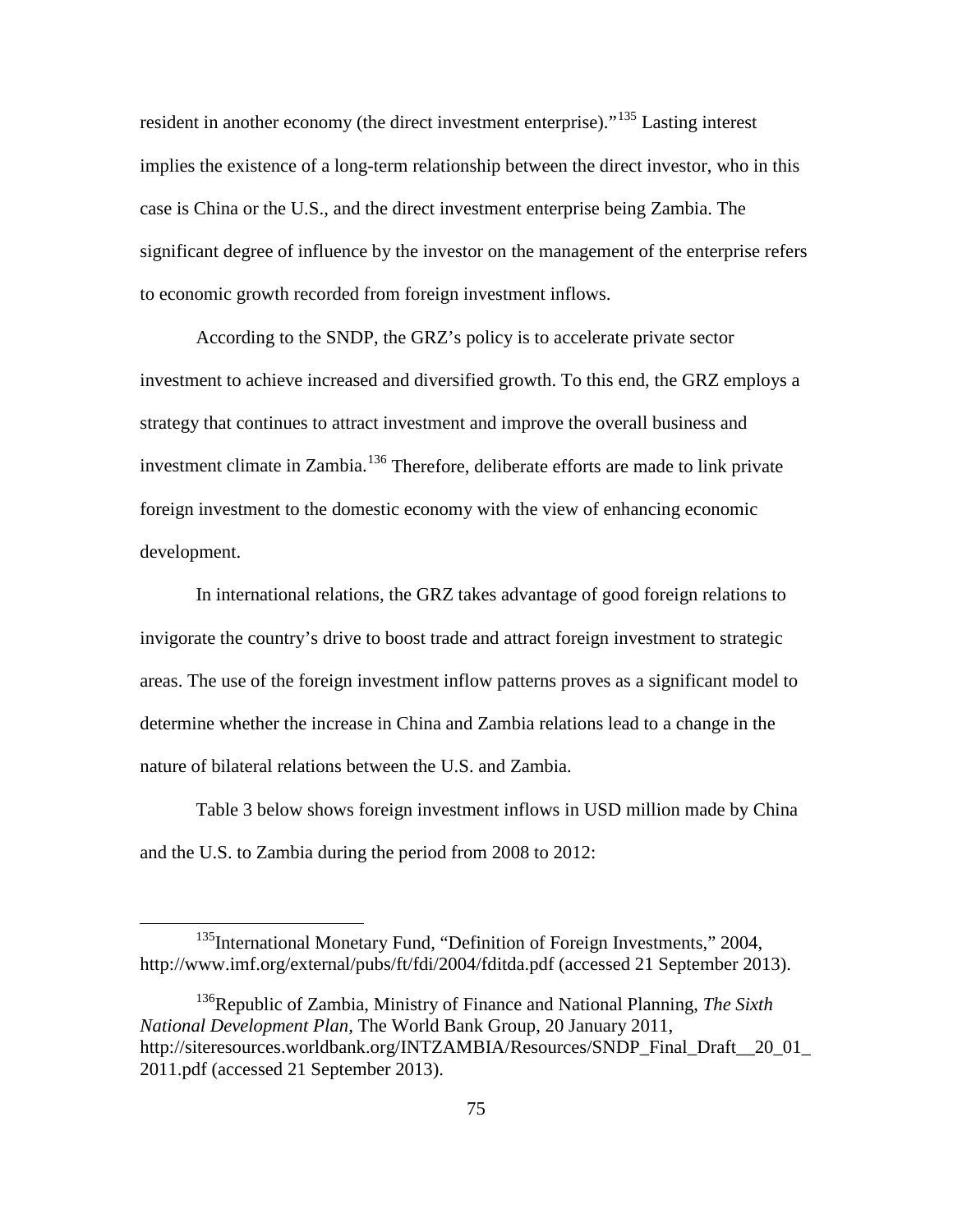|       | 2008  | 2009  | 2010  | 2011  | 2012   |
|-------|-------|-------|-------|-------|--------|
| China | 540.1 | 595.5 | 520.8 | 332.6 | 108.4  |
| U.S.  | 100.8 | 93.0  | 62.1  | 6.0   | $-9.0$ |

Table 3. Foreign Investment Inflows to Zambia by Country (USD million) 2008-2012

*Source:* Created by author using data from Bank of Zambia Website, "Foreign Investments Inflows to Zambia by Country," 2012, http://www.boz.zm/ PrivateCapital2012/10%20-%20conclusion%20reference (accessed 20 September 2013).

From table 3, Chinese foreign investment in Zambia increased during the period 2008 and 2009, while that of the U.S. decreased. On the other hand, from 2009 to 2012, foreign investment by both China and the U.S. decreased. Statistics show that the total Chinese foreign investment between 2008 and 2012 is 8.29 times more than that of the U.S. Below is the graphical representation of the trends: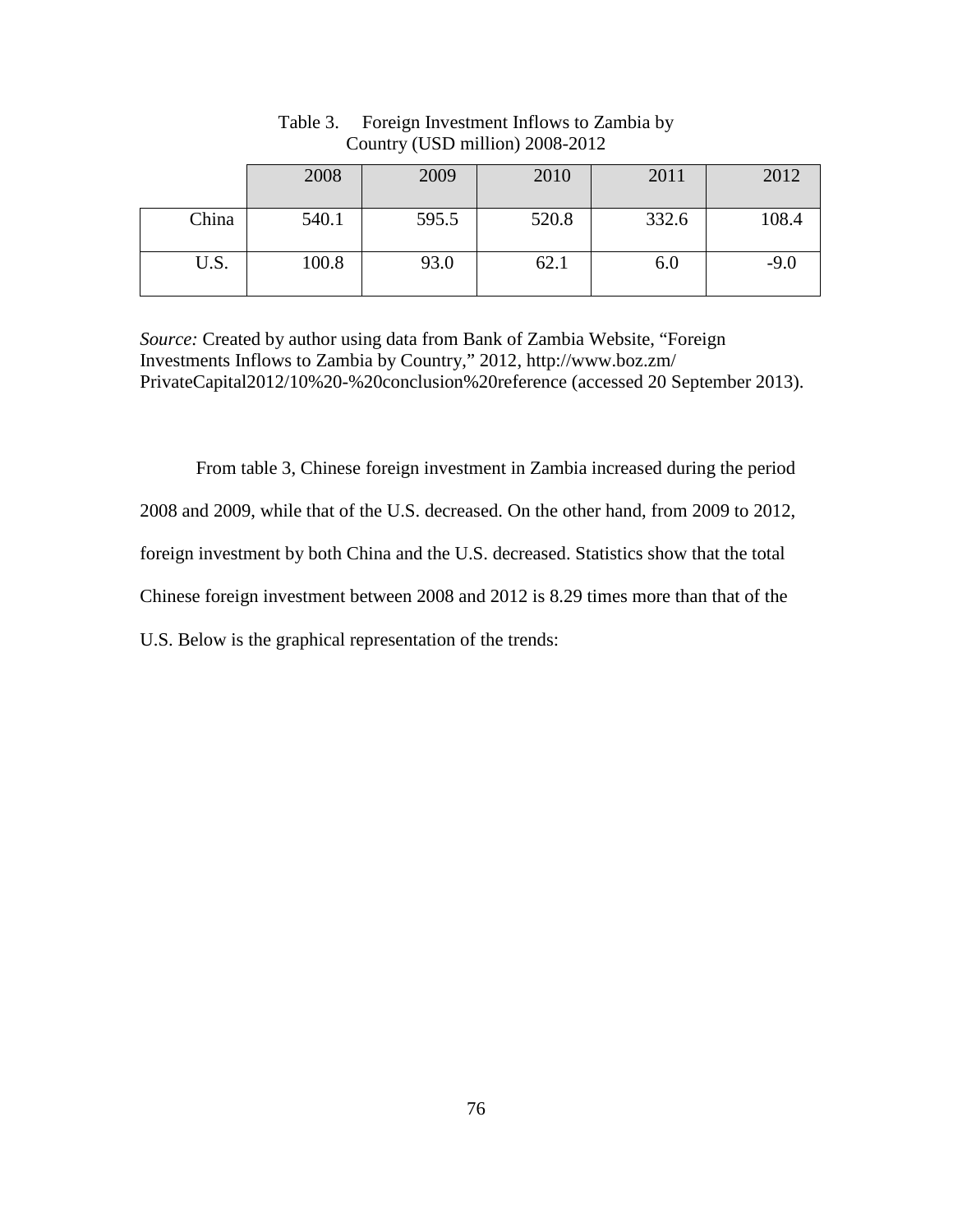

Table 4. Private Foreign Investment Inflow Trends to Zambia by China and the U.S. 2008-2012

*Source:* Created by author using data from table 3.

 $\overline{a}$ 

Table 4 shows an increase in Chinese foreign investment inflows to Zambia, while the U.S. inflows decreased during the period 2008 and 2009. On the other hand, between from 2009 to 2012, the trends indicate a decrease in both China and the U.S. foreign investment inflow to Zambia. This could be attributed to the global recession that did not spare even smaller economies like that of Zambia.

Having analyzed the trends in terms of foreign investment, it is equally important to evaluate Zambia's debt to China and the U.S. The SNDP states that both external and domestic debt borrowing will remain relatively conservative in order to maintain debt sustainability.<sup>[137](#page-85-0)</sup> This means that in external debt management, the GRZ will continue

<span id="page-85-0"></span><sup>137</sup>Republic of Zambia, Ministry of Finance and National Planning, *The Sixth National Development Plan,* The World Bank Group.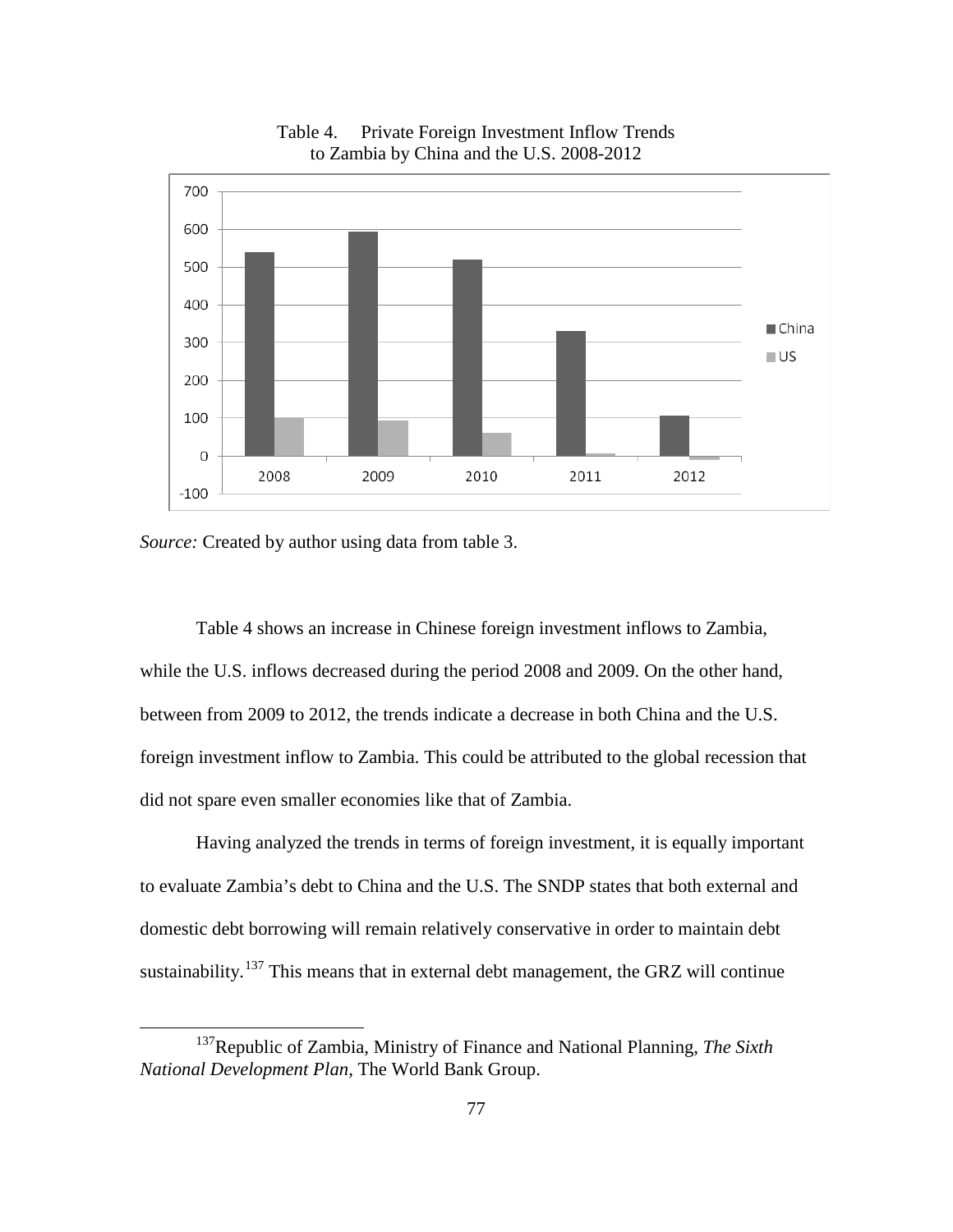contracting a mix of concessional and non-concessional debt to finance projects with high economic return, especially in infrastructure, such as roads and electricity generation and transmission, in line with its priorities to achieve economic development. Table 5, shows the debt Zambia contracted from China and the U.S. from 2008 to 2012:

Table 5. Stock of Zambia's External Debt by Country (USD million) 2008-2012

|       | 2008  | 2009  | 2010  | 2011   | 2012   |
|-------|-------|-------|-------|--------|--------|
| China | 385.6 | 662.6 | 785.2 | 1059.2 | 1106.3 |
| U.S.  | 21.1  | 23.8  | 38.9  | 37.4   | 38.1   |

*Source:* Created by author using data from Bank of Zambia Website, "Foreign Investments Inflows to Zambia by Country," 2012, http://www.boz.zm/Private Capital2012/10%20-%20conclusion%20reference (accessed 20 September 2013).



Table 6. Trends of Zambia's External Debt to China and the U.S. (USD million) 2008-2012

*Source:* Created by author using data from table 5.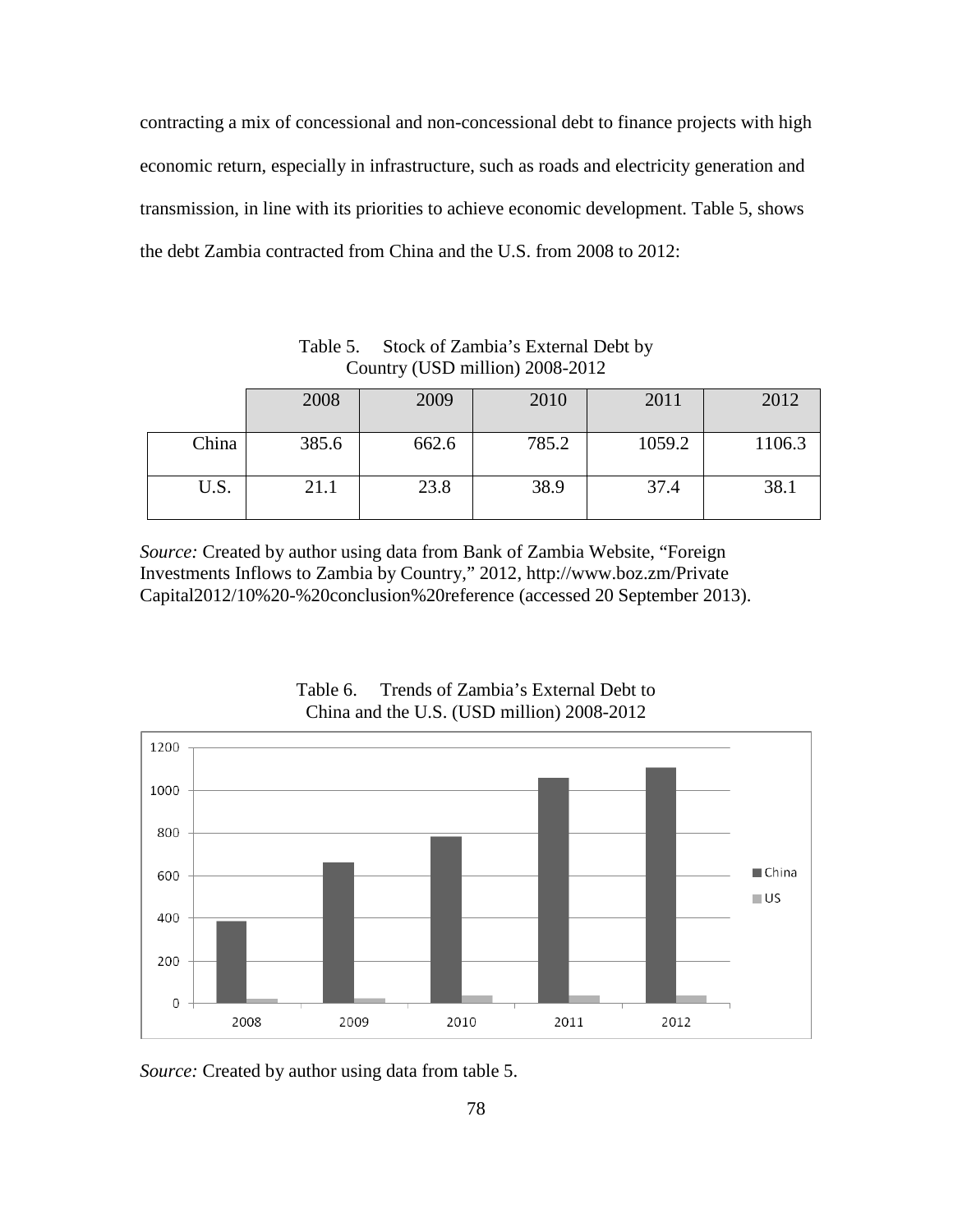Table 6 shows a general increase in Zambia's borrowing from China. Regarding the U.S., there was a steady increase from 2008 to 2010, a decrease in 2011 and an increase in 2012. From the figures in table 5 and the trends in table 6, it can be deduced that while the Chinese foreign investment inflows to Zambia was 8.29 times that of the U.S. Zambia's debt to China was 25.1 times larger than that owed to the U.S. during 2008 to 2012.

Following from the study of the trends in the foreign investment inflows and debt, the hypothesis: The increase in Chinese and Zambian economic relations will change the nature of the relationship between the U.S. and Zambia, cannot be proved. A general rise in Chinese foreign investment inflows reflected a decrease in U.S. foreign investment inflows over the same period. This means an increase in economic relations between China and Zambia translated into a decrease in the U.S. and Zambia's economic relations.

Accordingly, when debt was used to test the hypothesis, it translated into a general increase in Zambia's debt to China which meant a very marginal increase in Zambia's debt contracted from the U.S. It can be deduced that an increase in Zambia's economic relations with China has not in any way influenced an increase in the U.S. and Zambia economic relations over the last decade.

According to Lord Palmerston, "Nations have no permanent friends or allies, they only have permanent interests."[138](#page-87-0) To employ Lord Palmerston's theory, it can be translated that China and the U.S. have different interests in Zambia. China has economic

<span id="page-87-0"></span><sup>&</sup>lt;sup>138</sup>Brigham Young University Department of Political Science, "Nations Act in Their Interests," https://politicalscience.byu.edu/Syllabi/Sp08/Champion\_170\_Sp08.pdf (accessed 6 October 2013).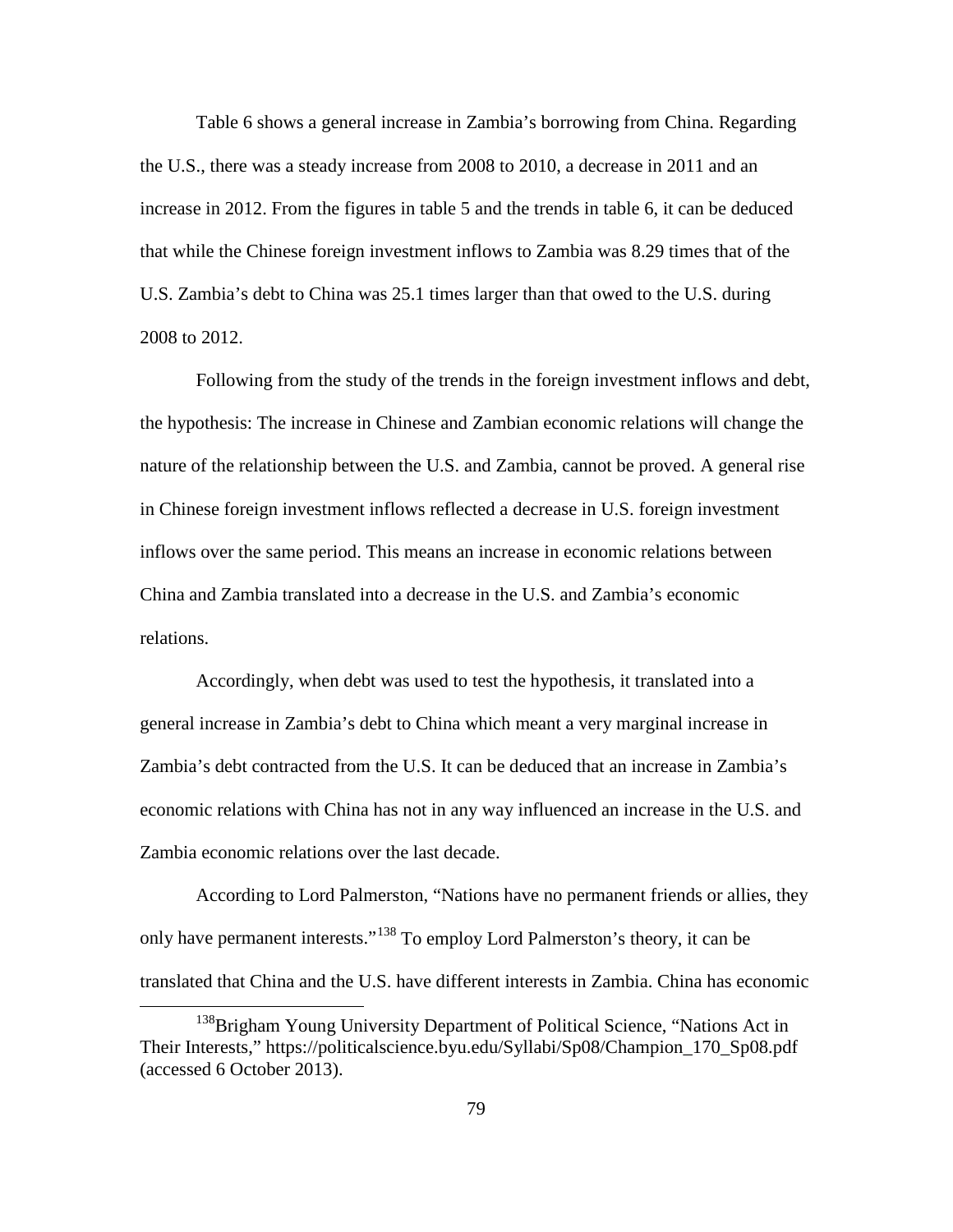interests and the U.S. has varied interests. If both countries had similar interests, a rise in private foreign investment inflows or debt contracted by Zambia from any of them would have indicated a relative substantial rise in the other. Therefore, an increase in Chinese economic relations with Zambia does not necessarily mean a change in the U.S. and Zambia's bilateral economic relations.

The study critically analyzed Chinese and the U.S. investments in Zambia's economic sectors before identifying potential areas of overlap in the increased China and Zambia relations which may have a direct or indirect impact on U.S. interests in Zambia. Thereafter, the study determined whether Zambia, in its relationship with China, stood to gain, lose or if indeed the relationship was a zero-sum game.

The study found out that both China and the U.S. have interests in Zambia. The nature of their relationships with Zambia indicated that they both impact on the country's economic development. Tabulated below are the governmental contributions that China and the U.S. made in the various sectors of Zambia's economy: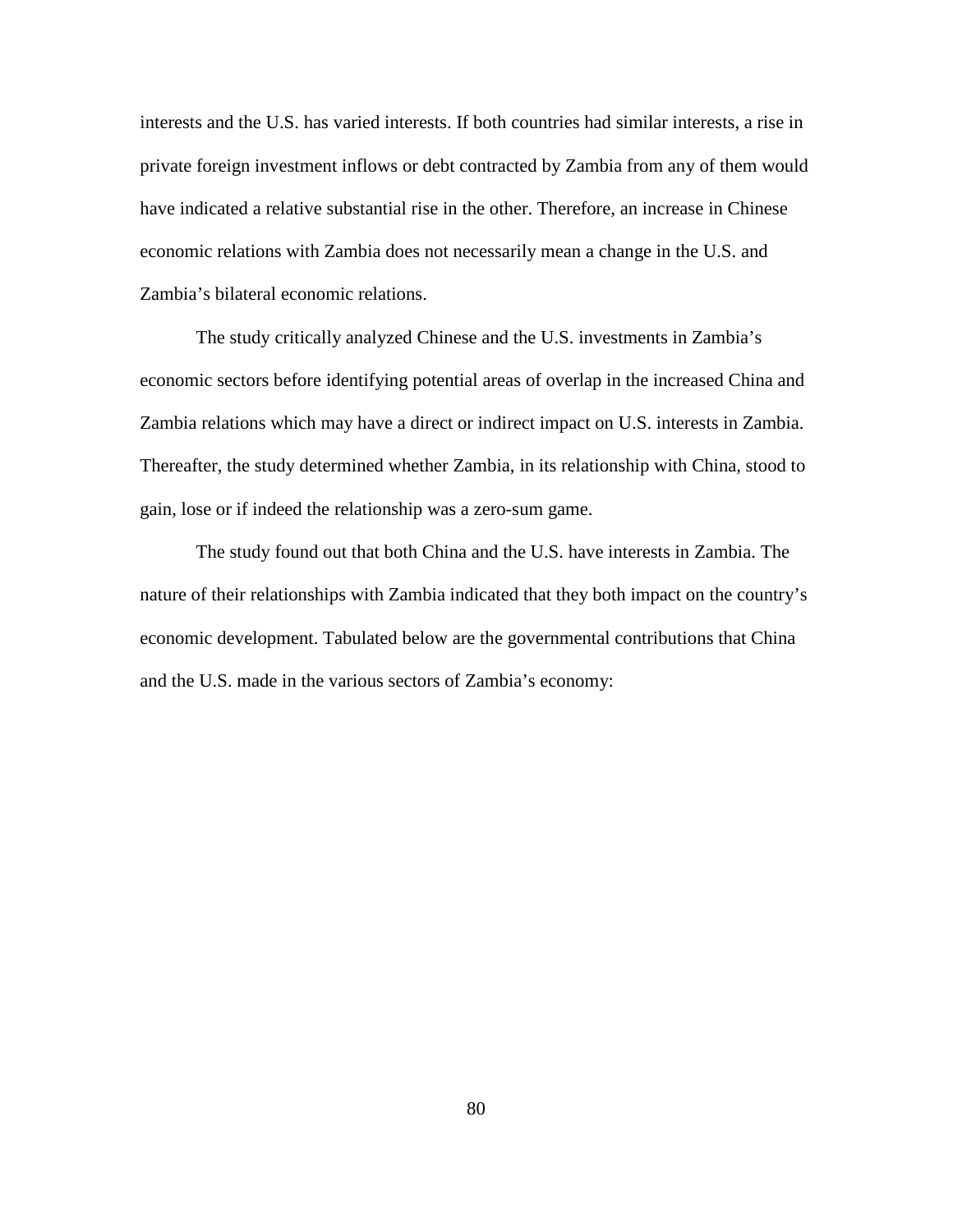| Country | Sector         | 2007  | 2008     | 2009                     | 2010     | 2011                     |
|---------|----------------|-------|----------|--------------------------|----------|--------------------------|
|         |                |       |          |                          |          |                          |
| U.S.    | Mining         | 441.5 | 66.4     |                          | $\theta$ | 25.0                     |
| China   |                | 9     | ?        | ?                        | 477.9    | ?                        |
| U.S.    | Manufacturing  | 843.2 | 1054.0   | 1.8                      | 32.0     | 6.3                      |
| China   |                | 9     | $\gamma$ | 9                        | 628.4    | ?                        |
| U.S.    | Infrastructure | 39.0  | 1377.0   | 3.4                      | 2.5      | 0.5                      |
| China   |                | ?     | 140.0    | 370.0                    | 20.4     | ?                        |
| U.S.    | Agriculture    | 66.8  | 47.4     | 251.1                    | 194.3    | 482.6                    |
| China   |                | 9     | $\gamma$ | $\overline{\mathcal{L}}$ | $\gamma$ | $\gamma$                 |
| U.S.    | Tourism        | 78.8  | 161.3    | 0.5                      | 1.0      | 0.6                      |
| China   |                | 9     | $\gamma$ | ?                        | 0.5      | $\gamma$                 |
| U.S.    | Education      | 4.1   | 4.2      | 2.5                      | 215.0    | 3.4                      |
| China   |                | ?     | $\gamma$ | ?                        | 9        | ?                        |
| U.S.    | Health         | 1.2   | 38.0     | 0.5                      | 127.2    | 13.3                     |
| China   |                | 9     | 9        | $\overline{\mathcal{L}}$ | ?        | $\overline{\mathcal{L}}$ |

Table 7. Contributions by U.S. and China by Sector (USD million) 2007-2011

*Source*: Created by author using data from IIP Digital, "U.S. Investments to Zambia by Sector," U.S. Department of State, 2011, http://photos.state.gov/libraries/Zambia/ 231771/PDFs/2011countrycommercialguidezambia.pdf (accessed 13 October 2013); Embassy of the People's Republic of China in the Republic of Zambia, "Chinese Investments in Zambia," http://zm.chineseembassy.org/eng/sbgx/jm/t1058615.htm (accessed 10 November 2013).

Statistics that are available from the various organizations that compile data on investments in Zambia have been indicated in table 7. Where the data is not available a question mark (?) is used. Therefore, in analyzing the U.S. and Chinese involvement in Zambia's sectors of the economy, the researcher integrates both available statistics and observations to draw the findings. The study takes into consideration the relative dissimilar economic models that both the U.S. and China employ in investing in Zambia. The Chinese private investments are highly contested because of their government's involvement.

According to table 7, the U.S. and China have made significant efforts in helping Zambia achieve economic development by supporting a number of sectors. At the same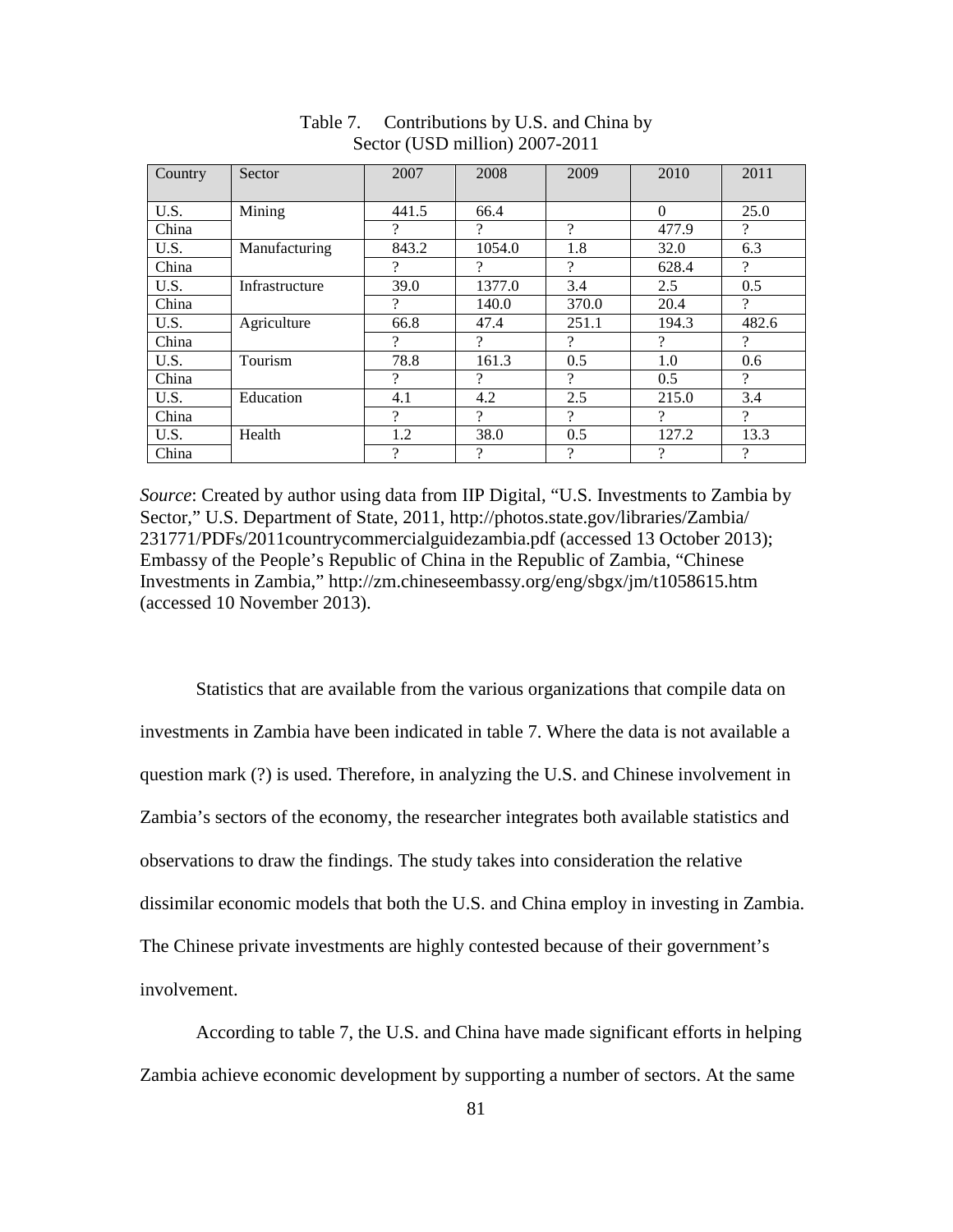time, the GRZ recognizes that growth in mining, manufacturing, infrastructure, agriculture, tourism, education, health sectors is vital in achieving economic development.

#### Mining

The rising prices of metals on the international commodity markets spurred by an increased demand for metals from Asia, especially China, has led to Zambia's copper production surpassing its peak recorded in 1972 of 700,000 tons. The country continues to attract private foreign investment in the mining sector leading to an increase in the production of copper and other metals. Copper production has increased from 572,793 tons in 2008 to over 800,000 tons in 2012. By 2016, it is projected that production will reach 1,500,000 tons if new mining projects currently under development commence operations.[139](#page-90-0)

The mining sector has attracted investment in excess of USD 8 billion since the year 2000 and created 74,000 jobs by the year 2012. In this sector, China has made significant contributions in terms of investments. According to the Zambia Development Agency, China runs five mining companies and continues to prospect for more investments in the sector.<sup>[140](#page-90-1)</sup> On the other hand, the records indicate that the U.S. is not directly involved in mining, but do make a contribution through building Zambia's human capacity through its educational programs in the U.S. and sensitizing citizens on

<span id="page-90-1"></span><span id="page-90-0"></span><sup>&</sup>lt;sup>139</sup>Zambia Development Agency, "Chinese Investments in Zambia," http://www.zda.org.zm/sites/default/files/Zambia%20Mining%20Sector%20Profile%20- %20June%202013\_0.pdf (accessed 10 November 2013).

<sup>&</sup>lt;sup>140</sup>Zambia Development Agency, "Chinese Investments in Zambia."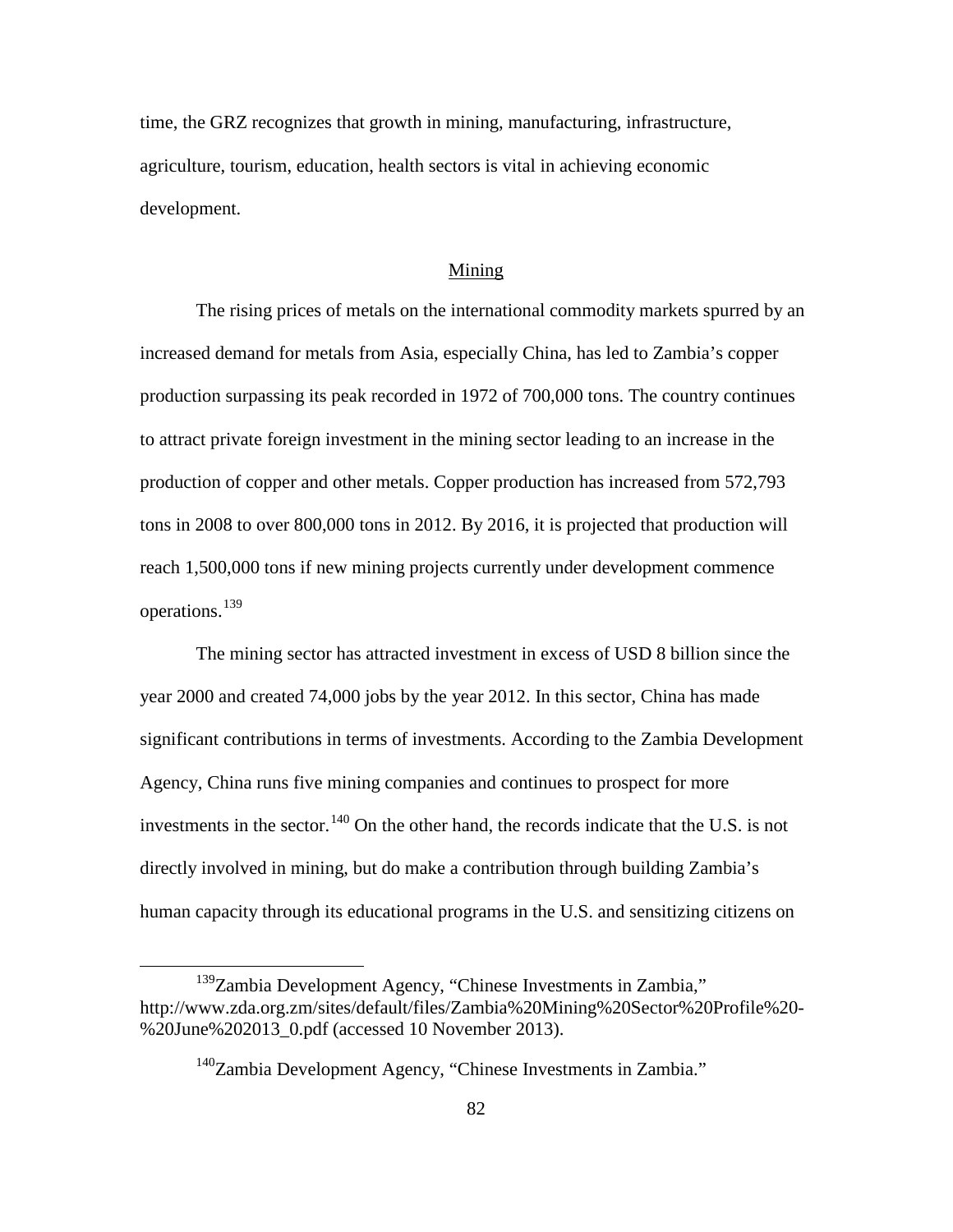the impact of environmental pollution and occupational safety. Additionally, an American metal fabrication company in Zambia, Metal Fabricators of Zambia owned by Phelps Dolge International depends on the copper mines for its manufacturing needs.<sup>[141](#page-91-0)</sup>

According to table 7, there are few statistics for China in the mining sector because most of the data is not readily available from the Zambia Development Agency, the Chinese embassy and other organizations who compile statistics on Zambian investments. However, the study found that China has made substantial investments in the mining sector. Although statistics are not readily available, Chinese investment in the mining sector is a significant source of private foreign investment in Zambia.

In relation to the U.S. activities, the study identified environmental pollution and occupational safety as potential areas where the increased Chinese involvement in the Zambian mining sector is likely to overlap with the U.S. interests. The U.S. is committed to preserving the environment and occupational safety. With an increase in reports on the two aspects emanating from Chinese mines, there are likely to impact on the U.S. and Zambia relations.

#### Manufacturing

The GRZ recognizes the significant role manufacturing plays in achieving economic growth. It has worked on its regulatory framework with the view to attract investment and link the private foreign investment to the needs of the domestic economy. In this regard, the need for value added cannot be over emphasized.

<span id="page-91-0"></span><sup>&</sup>lt;sup>141</sup>Metal Fabricators of Zambia Limited, "Ownership and Operations of ZAMEFA," http://sadcbiz.com/countries/zambia/categories/manufacturing/adverts/ zamefa/zamefa.htm (accessed 6 November 2013).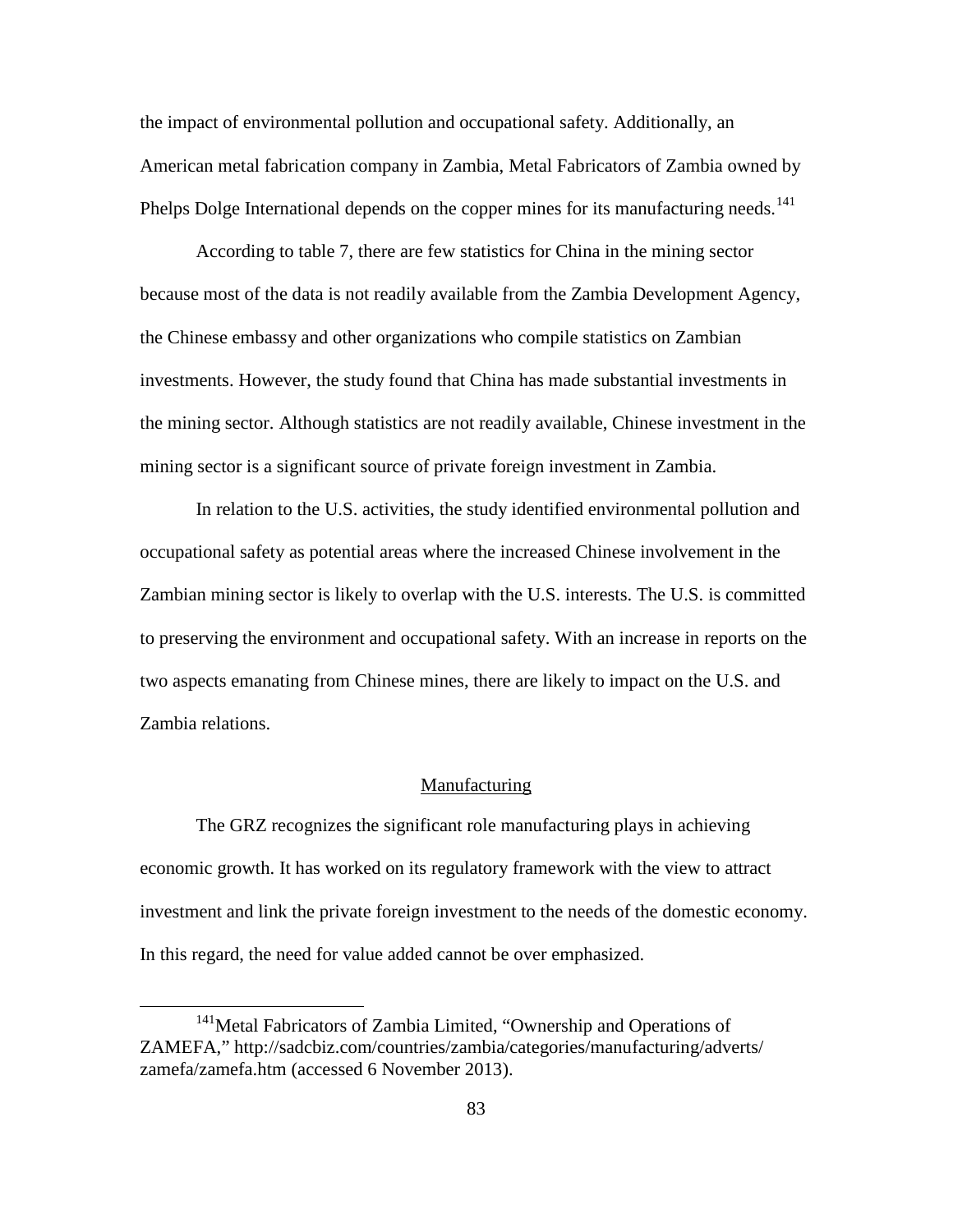Table 7 indicates consistency in terms of the U.S. contribution to the manufacturing sector and a marginal contribution on the part of China. Given the findings that Chinese interests are focused on extracting raw materials from Zambia, the statistics in table 7, confirm that Chinese involvement in the sector is very low. On the other hand, statistics about the U.S. confirm the involvement of U.S. companies like Metal Fabricators, Dunavant Cotton, Cargill Cotton and National Milling. From this, Zambia stands to benefit from the U.S. investments in the manufacturing sector.

# Infrastructure Development

Infrastructure development is another sector Zambia considers significant in achieving economic development. Infrastructure serves as an essential driver of any economy. It covers construction and rehabilitation of airports, road networks, railway lines, energy generation and transmission installations, telecommunication infrastructure, and housing. According to table 7, both the U.S. and China have made significant contributions in this sector. China has been involved in construction and rehabilitation of airports, roads, railway, housing, market places, and sports facilities, while the U.S. has made an impact in real estate through housing projects as shown in  $2008$ <sup>[142](#page-92-0)</sup>

A critical analysis of this sector indicates that China is involved in a relatively larger number of projects compared to the U.S. and, given the volume of Chinese involvement, there are no areas that directly overlap Chinese and U.S. interests in this sector. However, there are concerns that there can be implications on U.S. and Zambian

<span id="page-92-0"></span><sup>&</sup>lt;sup>142</sup>Zambia Development Agency, "Foreign Investments by Sector," http://www.zda.org.zm/sites/default/files/Zambia%20Mining%20Sector%20Profile%20- %20June%202013\_0.pdf (accessed 10 November 2013).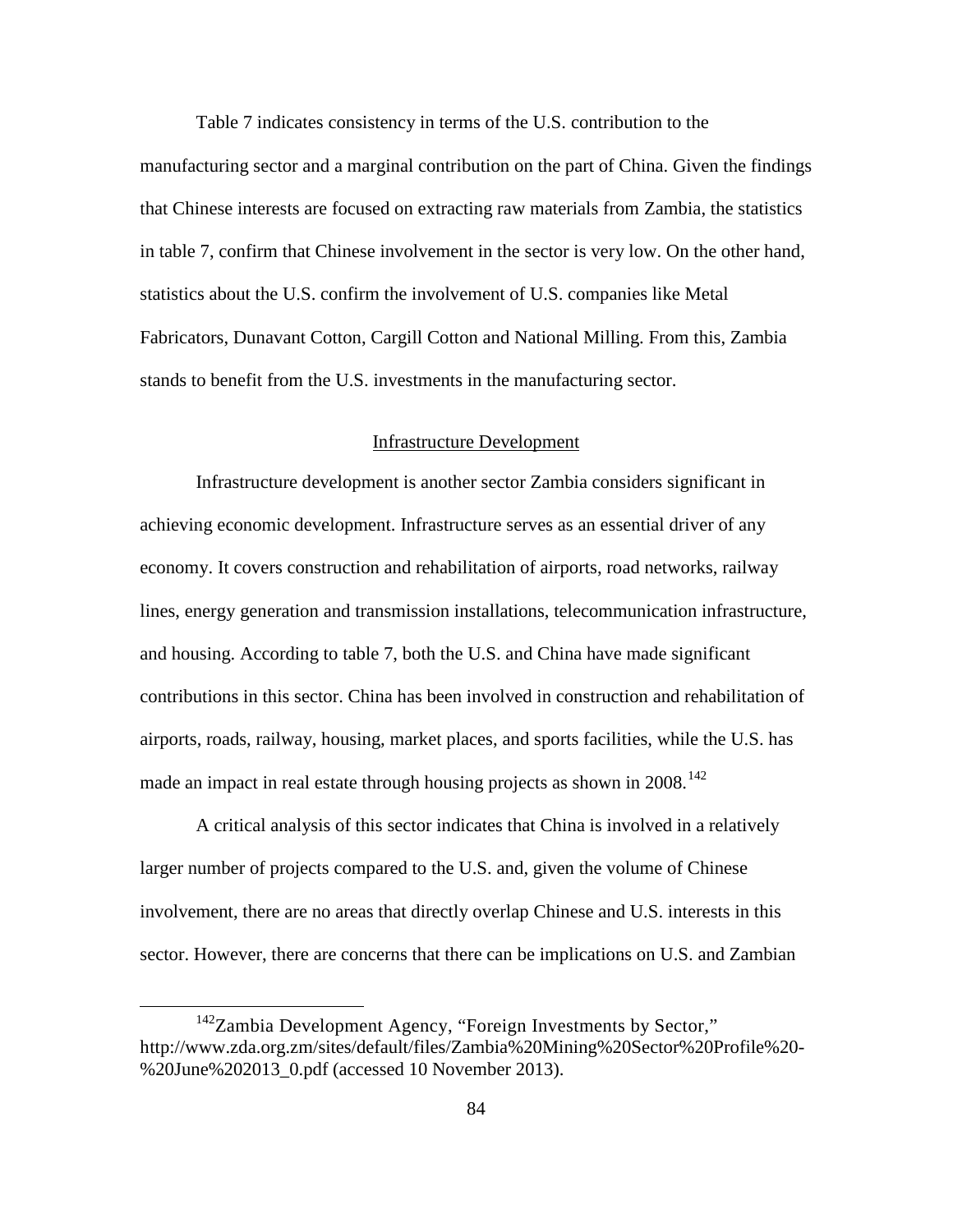relations if the bilateral agreements entered into by China and Zambia impact on the sound democratic governance which is one of the U.S. priority areas in Zambia. This is considering the political embeddedness that exists in Chinese engagements with Zambia.

#### **Agriculture**

Zambia has a large land resource base of 42 million hectares, and only 1.5 million hectares are cultivated annually. It has abundant water resources for irrigation and the country constitutes 40 percent of the water in central and southern Africa. Agricultural output in Zambia increased from 18 percent of the gross domestic product in 2008 to about 20 percent of gross domestic product in 2009. This was as a result of increased area planted, good rainfall patterns in the country, favorable agriculture policies by the government, and better farming methods introduced by other partners like the U.S. This has also been evidenced by the increased production of major crops during the 2009-2010 agricultural season compared to the 2008-2009 season.<sup>[143](#page-93-0)</sup>

The agricultural sector is the backbone of the Zambian economy. It contributes about 35 percent of the country's total non-traditional exports (all the country's exports excluding copper and cobalt) and about 10 percent of the total export earnings. The sector also employs 70 percent of the labor force.<sup>[144](#page-93-1)</sup> This sector continues to receive priority attention from the government through increased budgetary support aimed at increasing productivity, food security, income, employment opportunities and reducing poverty.

<span id="page-93-0"></span> $143$ Ibid.

<span id="page-93-1"></span><sup>&</sup>lt;sup>144</sup>Zambia Development Agency, "Foreign Investments by Sector."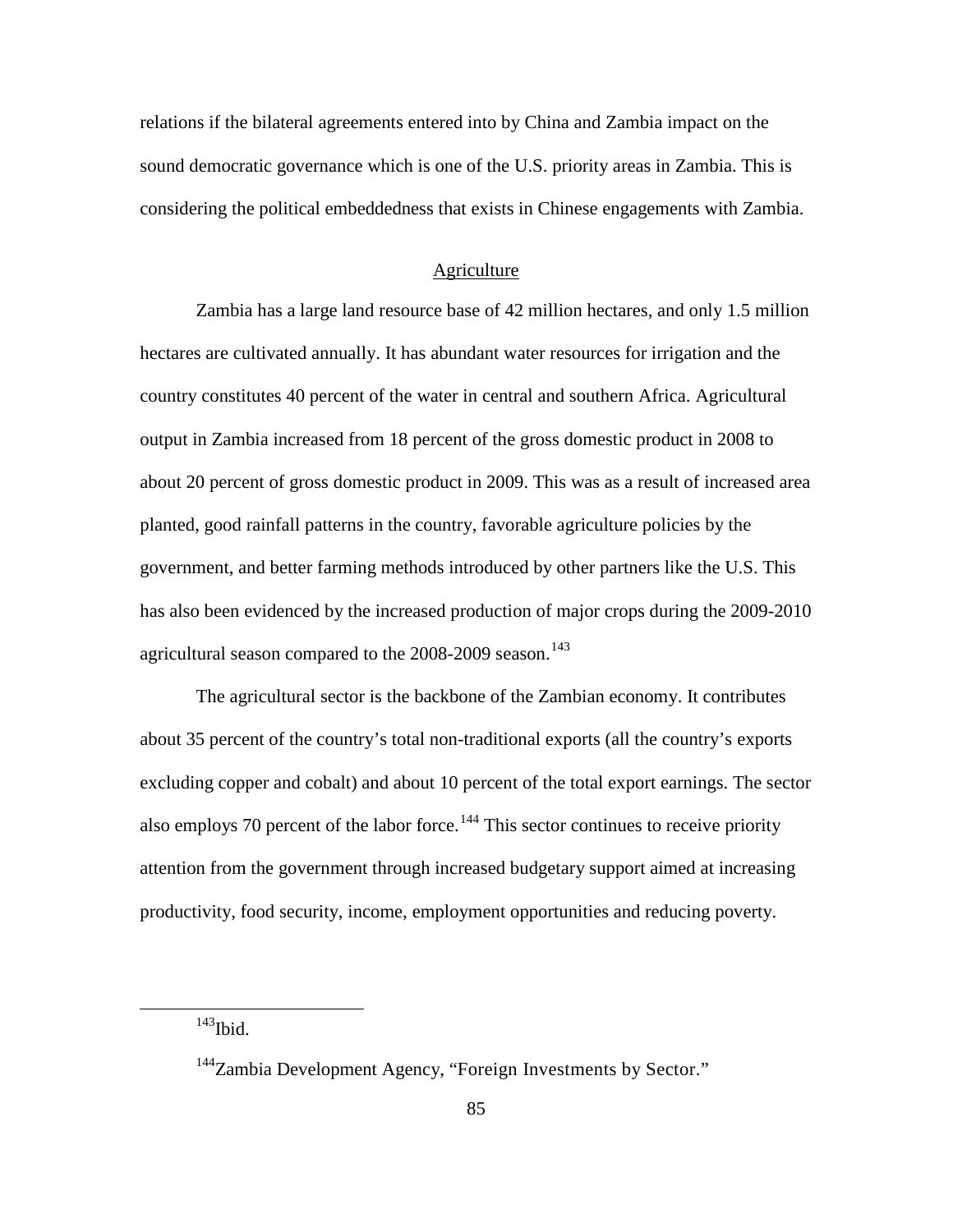Table 7 shows a substantial contribution to this sector by the U.S., while on the part of China there is no indication of any sort in agriculture. The study found that the U.S., through various programs coordinated by the U.S. Agency for International Development, has supported subsistence farmers at village level by providing farming implements and sharing better farming practices to alleviate poverty.<sup>[145](#page-94-0)</sup> In the agricultural sector, the contribution made by the U.S. is far greater when compared to China's involvement. Therefore, any efforts by China in this sector have not impacted U.S. activities.

## Tourism

In tourism, the Zambian government has concentrated on making the sector viable and competitive by improving infrastructure to increase access to tourism sites. To determine the levels of involvement by investors this study looks at contributions made in the form of cash inflows through visits or investments.

According to table 7, the contribution made by the U.S. surpasses that of China. This also is true for the number of tourists who visit Zambia. In this sector, Zambia has had more tourists from the U.S. compared to China. Therefore, from the statistics, it can be concluded that the U.S. is more involved in the tourism sector than China.

## Education

The education sector has a very significant impact on Zambia's economic development agenda. The government recognizes that without education, the country

<span id="page-94-0"></span><sup>145</sup>U.S. Agency for International Development, "Our Work," http://www.usaid. gov/zambia/our-work (accessed 6 October 2013).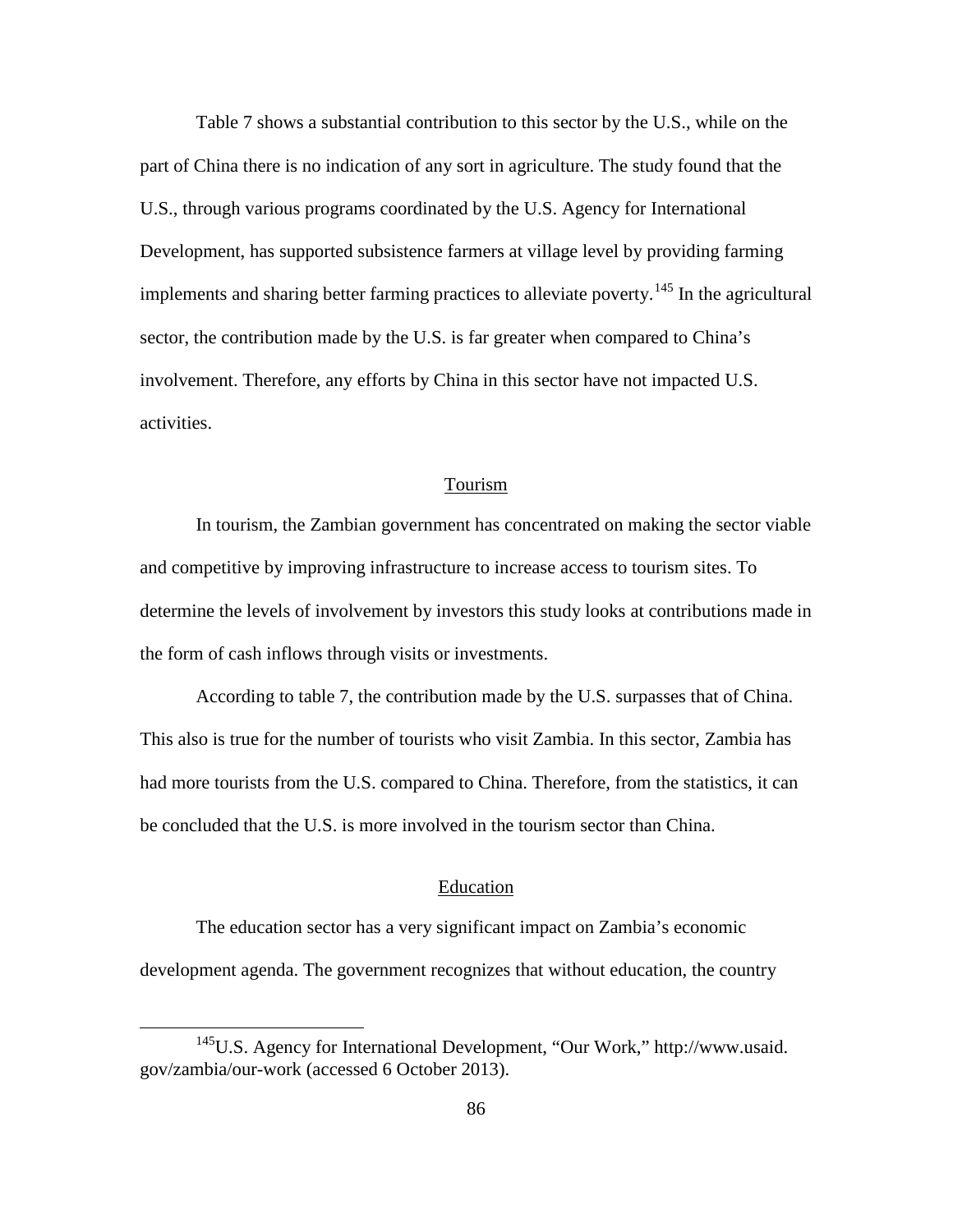cannot achieve sustainable economic growth. To demonstrate the importance the GRZ attaches to education, it has continued to allot financial resources and partner with other players in the sector.

Table 7 shows a steady and substantial contribution by the U.S. in this sector. In the last decade the U.S. government, in line with its interests in Zambia, has supported numerous programs that help build the capacity of Zambians in almost all sectors. The U.S., through its educational programs, has emphasized the long-term benefits that come from education and the importance of education to attaining sustainable economic development.

In the case of China, despite there being no statistics among various organizations that handle economic details, China has equally made a meaningful contribution to the educational sector. By 2012, 1,500 students had been awarded scholarships to attend universities in China and in 2013, 32 scholarships had been awarded to various students to study in China as well.<sup>[146](#page-95-0)</sup> To support the sector, China has also been instrumental in rehabilitating and constructing new schools.

The statistics indicate that the U.S. has made a greater contribution in the education sector than China. It is also clear that most of the contributions made by China in this sector account for a contribution in the infrastructure development sector. Given the statistics and the U.S. interests in Zambia, it is clear that the U.S. makes a significant contribution to this sector.

<span id="page-95-0"></span><sup>&</sup>lt;sup>146</sup>Ministry of Commerce People's Republic of China, "China-Zambia Bilateral Relations," http://zm2.mofcom.gov.cn/article/padxa/english (accessed 10 November 2013).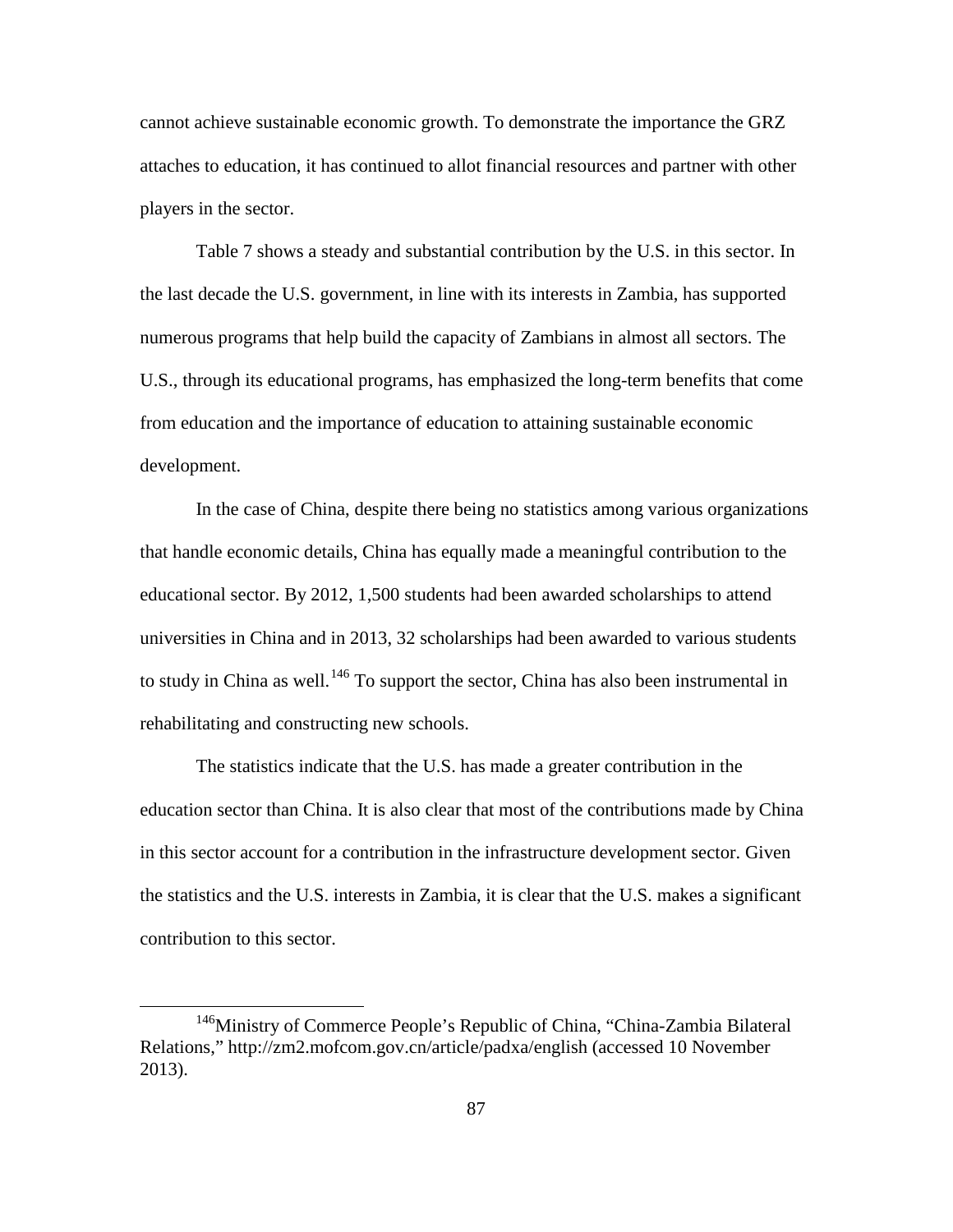#### Health

According to table 7, the U.S. continued to make positive contributions to Zambia's health sector. In the case of China, no details are shown due to non-availability of statistics. The U.S. continues to work closely with the GRZ to reform its health sector. The U.S. has supported the national health strategic plan and employed proven approaches to combat disease, promote reproductive health and prevent new HIV infections. The U.S. has been very active in this sector through a number of government funded programs and initiatives.

China has also made a significant effort in this sector, through the provision of infrastructure and medical equipment. The contributions made by China in the health sector are difficult to quantify because of the different way it engages the government and because its contribution is mainly in construction which is addressed under infrastructure in this study. The study found that the Chinese government, other than construction, contributes 28 civilian and 11 military doctors to Zambia, who rotate over a period of three years. China provides 30 doctors serving with mobile hospitals in the rural areas.<sup>[147](#page-96-0)</sup>

The study found that both the U.S. and China have been contributing to Zambia's health sector. Chinese efforts in the sector have been through infrastructure. China's other programs are substantial but not beyond the U.S. programs in Zambia. Therefore, it is understandable that the U.S. contributes more than China in this sector.

<span id="page-96-0"></span><sup>&</sup>lt;sup>147</sup>Embassy of the People's Republic of China in the Republic of Zambia, "Chinese Investments in Zambia," http://zm.chineseembassy.org/eng/sbgx/jm/ t1058615.htm (accessed 10 November 2013).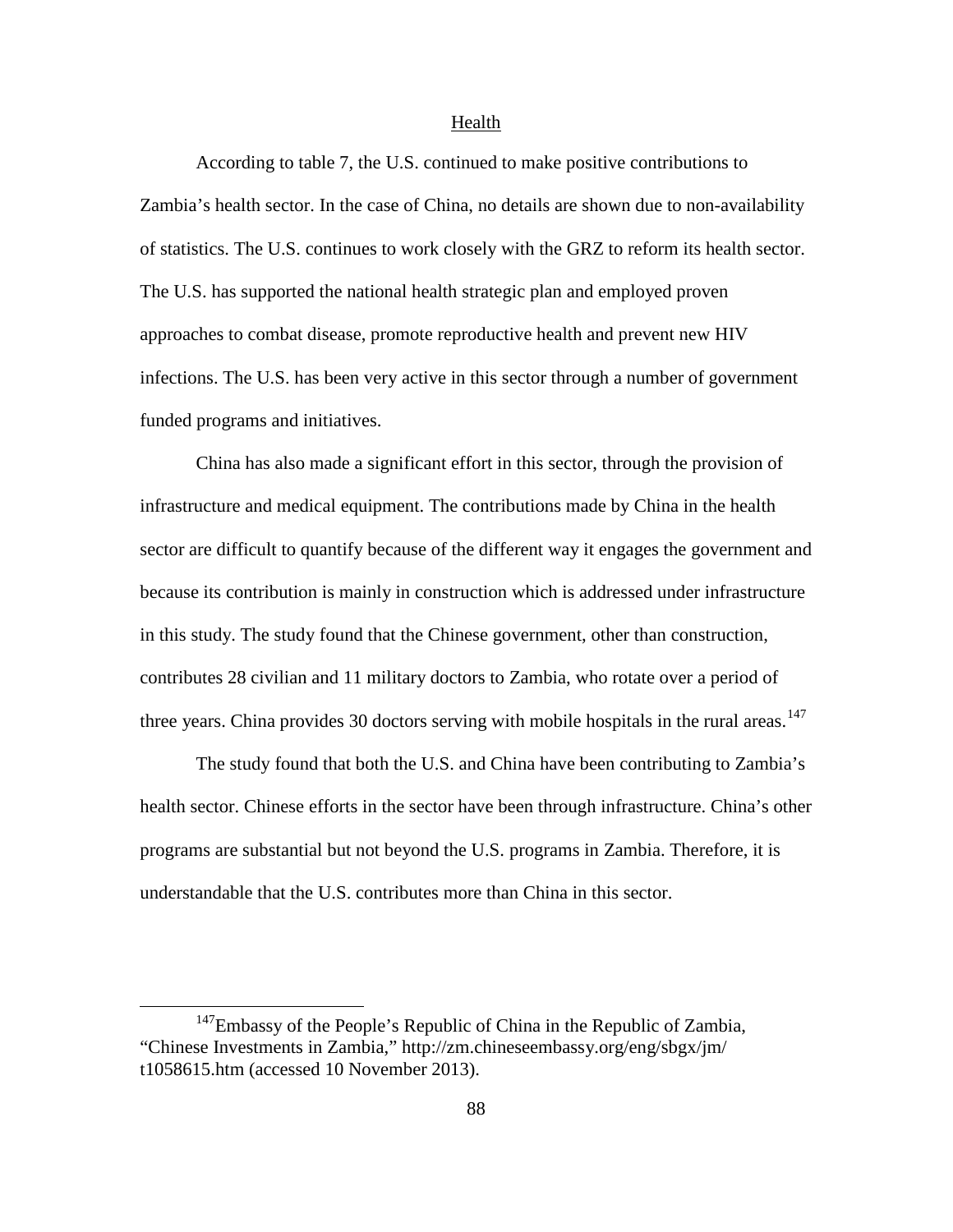# Trilateral Relations between the U.S., China and Zambia: Gain, Loss or Zero-Sum

Having analyzed the trilateral economic relations that exist among the U.S., China and Zambia in terms of the nature of the relations, interests, and involvement with Zambia's economic sectors, it is now possible to quantify the benefits drawn from the economic relations based on the level of involvement in a specific sector. The analysis is based on whether the relationship is parasitic, symbiotic or synergistic. To do this, the study looked at the sectors in which both China and the U.S. are involved in Zambia based on statistics in table 7 and judgment to form a basis to determine the level of economic benefits to China, the U.S. and Zambia.

A parasitic relation occurs when, based on statistics and the analysis on the level of involvement in a sector, either Chinese or the U.S. economic benefits outweighs those drawn by Zambia as a host nation. A value of "3" or "High" was assigned to a country whose level of involvement in a sector was high and the benefits were high, a value of "2" or "Medium," in the case where the level was not high or low, and the economic benefits drawn were equally not high or low. Otherwise, a value of "1" or "Low" was assigned.

In symbiotic economic benefits, the study looked at those sectors where the investor, in this case China or the U.S. based on the level of involvement in the sector draws mutual economic benefits in relation to Zambia as a host nation. Where the level of involvement was high and both Zambia and the country involved drew high benefits, a value of "3" or "High" was assigned, where the level of involvement was not high or low, a value of "2" or "Medium" was assigned, and a value of "1" or "Low" assigned for low involvement and low benefits.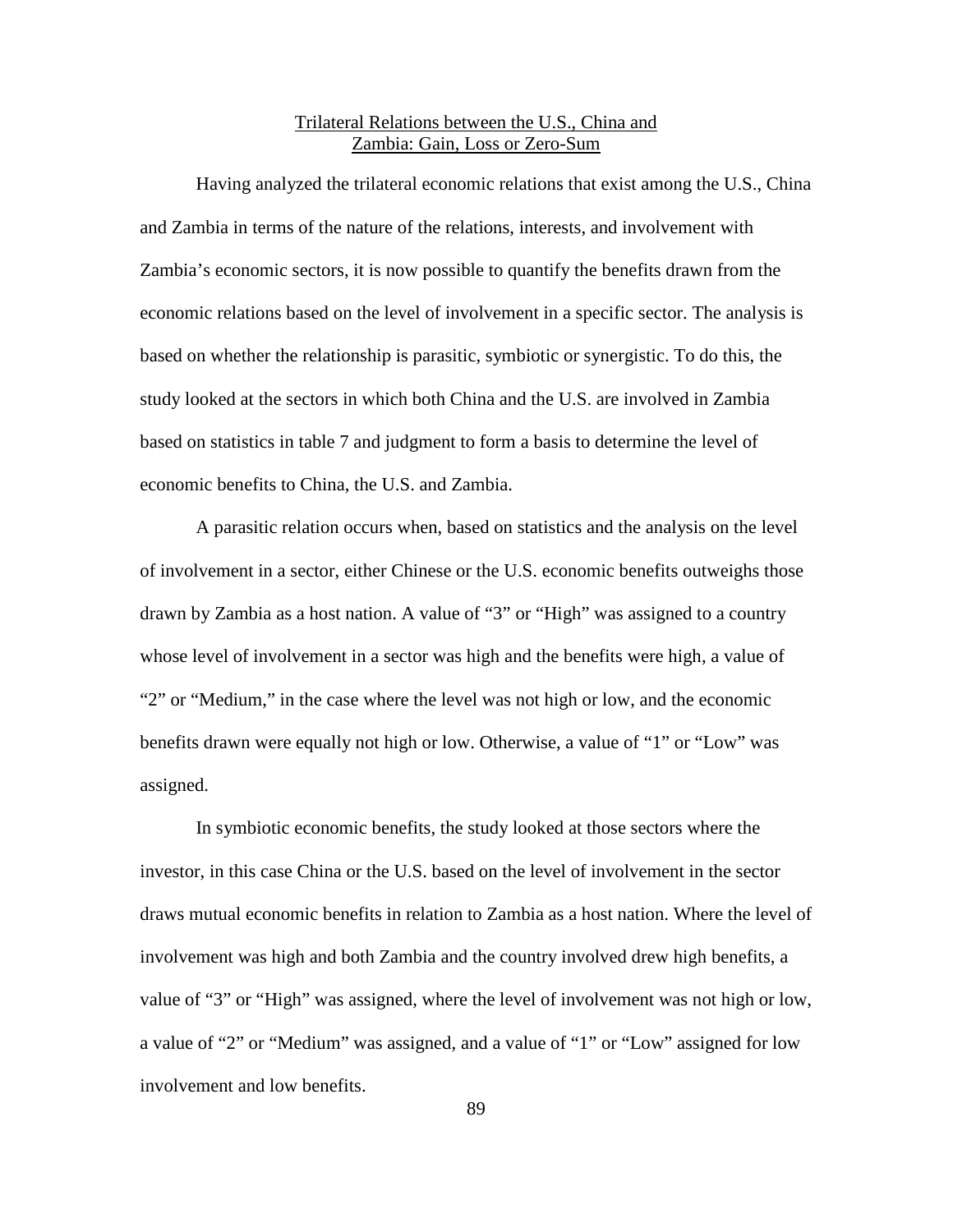A synergistic relation in this study applies to the economic benefits drawn by Zambia as a host country as a result of the investments from either the U.S. or China in a specific sector. Based on the statistics and level of involvement in a sector, the benefits are evaluated. A value of "3" or "High" is assigned when the level of involvement by either the U.S. or China is high and Zambia draws maximum economic benefits, a value of "2" or "Medium" where both the level of investment is not high or low, and a value of "1" or "Low" in the case where there is low involvement by either the U.S. or China and Zambia draws low economic benefits.

The results, based on the statistics in table 7, analysis of the sectors and the model explained above, are the represented in table 8 below. Subsequent evaluation of the figures indicated in table 8 formed the basis for a conclusion and recommendations of the study. This is necessary to determine whether Zambia, in its increased economic relations with China, stands to gain, lose or it is a zero-sum game as it relates to the U.S.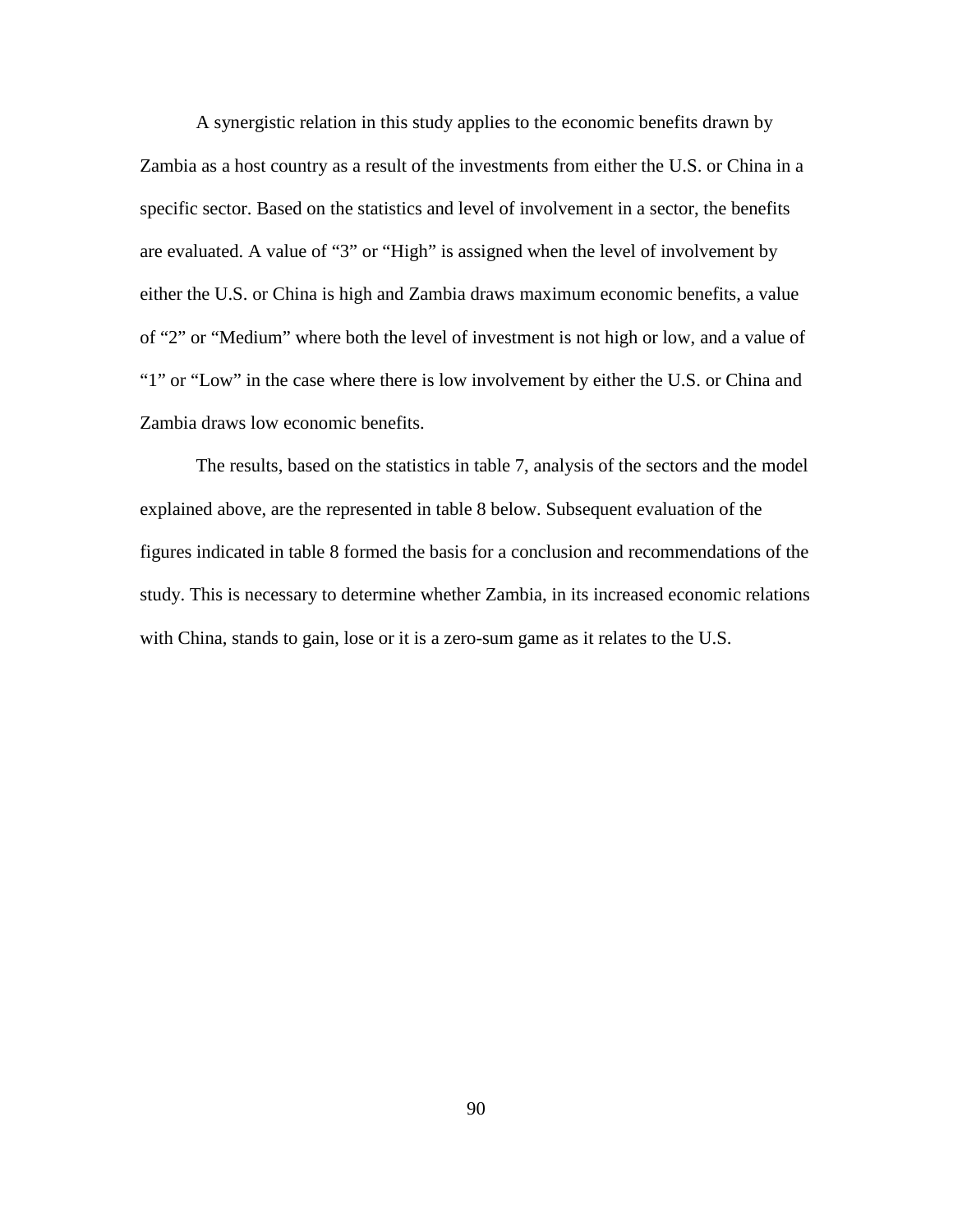|                |       | Parasitic      | Symbiotic      | Synergistic    |
|----------------|-------|----------------|----------------|----------------|
| Mining         | U.S.  |                | $\overline{2}$ | 3              |
|                | China | 3              | 3              | 3              |
| Manufacturing  | U.S.  | $\overline{2}$ | 3              | 3              |
|                | China | 3              | $\overline{2}$ | 3              |
| Infrastructure | U.S.  |                | $\overline{2}$ | 3              |
| development    |       |                |                |                |
|                | China | $\overline{2}$ | 3              | 3              |
| Agriculture    | U.S.  |                | $\overline{2}$ | 3              |
|                | China |                |                |                |
| Tourism        | U.S.  | $\overline{2}$ | $\overline{2}$ | 3              |
|                | China |                |                |                |
| Education      | U.S.  |                | $\overline{2}$ | 3              |
|                | China |                | $\overline{2}$ | 3              |
| Health         | U.S.  |                |                | 3              |
|                | China |                |                | $\overline{2}$ |
| Totals         | U.S.  | 9              | 14             | 21             |
|                | China | 12             | 13             | 15             |

Table 8. The U.S., China and Zambia Economic Relations

Key: High Benefits  $-3$ , Medium Benefits  $-2$ , Low Benefits  $-1$ 

*Source*: Created by author based on the data reviewed.

Table 8 shows the various economic sectors in which both China and the U.S. are involved in Zambia. The values in table 8 represent the level of economic benefits in relation to the level of involvement in a particular sector as defined by the nature of relationship, whether parasitic, symbiotic or synergistic. Parasitic applies to benefits drawn by either China or the U.S. in the sector in which they are involved, symbiotic refers to mutual benefits by the country involved and Zambia, and synergistic refers to benefits drawn purely by Zambia from the investments.

Table 8 shows that China is actively involved in mining and infrastructure development. China is highly parasitic on Zambia's mining sector as indicated by "3," and the relationship is equally symbiotic as shown by "3." A "3" assigned to synergistic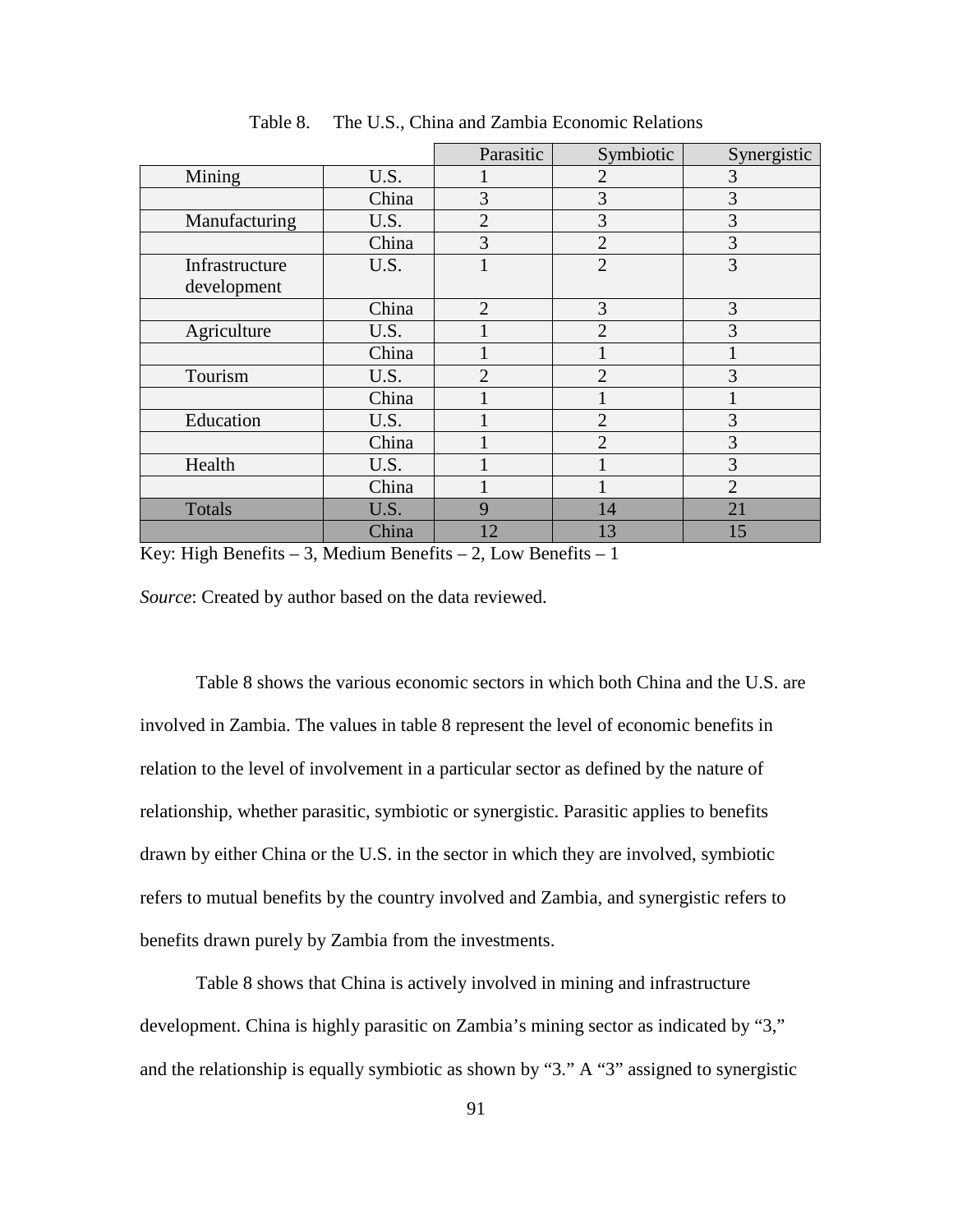also means that Zambia draws a lot of benefits from Chinese investments in mining. On the part of the U.S., its relationship with Zambia in the mining sector is not as parasitic as China but the two countries benefit from each other as shown under symbiotic. U.S. active involvement in manufacturing, which relies on the mining sector and the various capacity building programs, makes this sector symbiotic and synergistic to Zambia.

In infrastructure development, Zambia draws maximum benefits from both the U.S. and China as shown by "3" under synergy and there is a symbiotic relationship that exists as shown by "3" and "2" for China and U.S. respectively. In this sector, it shows that China is more parasitic, "2" than the U.S. "1" because of the various rail and roads that it also uses to convey base metals from the mines to the sea ports. As for the U.S., in this sector, it is only involved in home development projects but not to the level of Chinese investments.

The U.S. is actively involved in the manufacturing sector, primarily adding value to mining products at Zambia Metal Fabricators. China has also been dependent on the U.S. plant based in Zambia. Therefore, a "2" under parasitic for the U.S. indicates some level dependence on raw materials, and a "3" for China shows complete dependence for manufacturing. A "3" for U.S. under symbiotic and synergistic means mutual benefits and greater benefits for Zambia, respectively.

The Chinese investments in the agricultural and tourism sectors have been very negligible. The U.S. investments outnumber those of the Chinese in the two sectors. Therefore, a "3" under synergetic in respect of the U.S. indicates that Zambia draws more economic benefits from the two sectors in its relationship with the U.S. and a "2" under symbiotic represents the level of mutual benefits in respect of the U.S. and Zambia in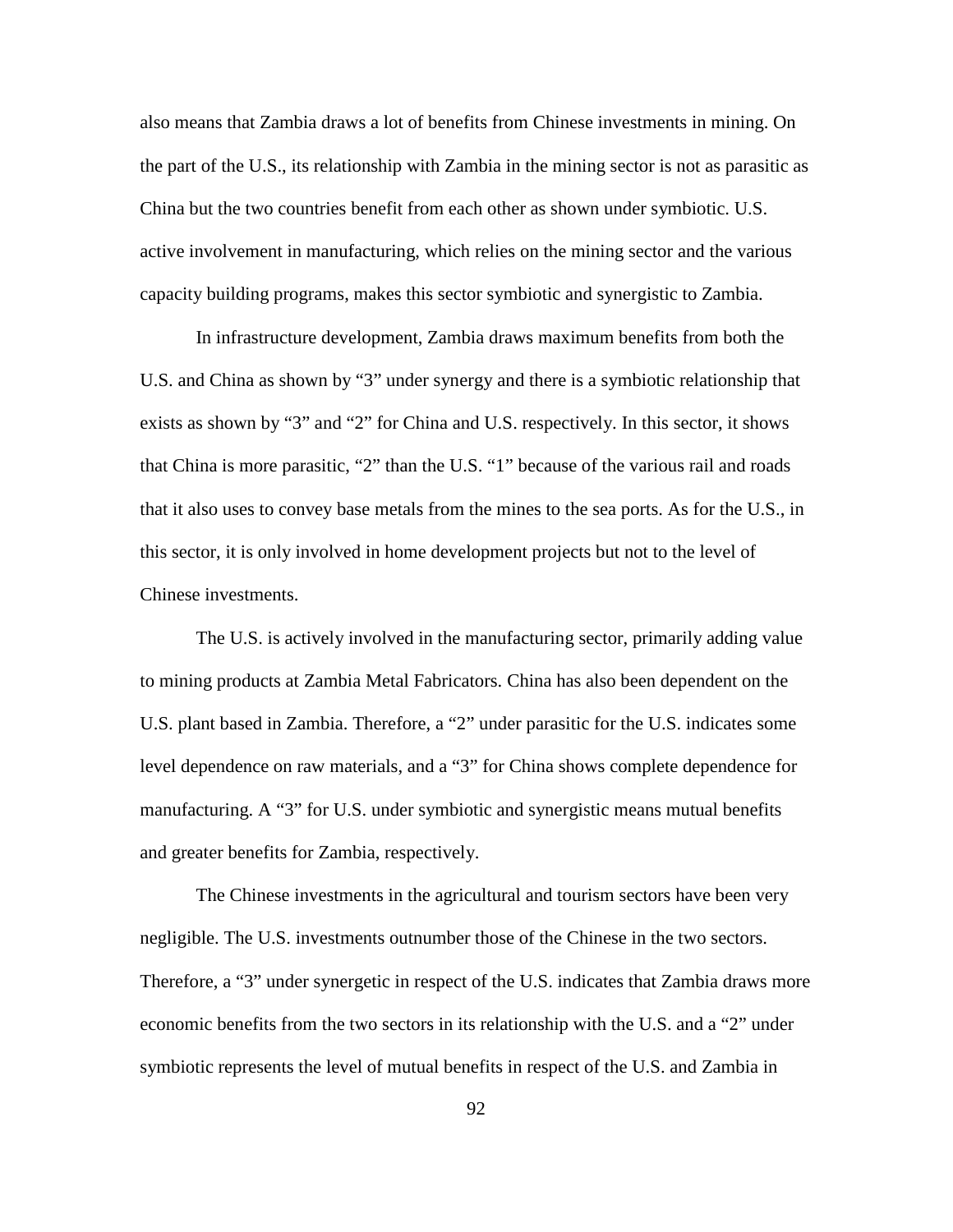relation to the U.S. involvement in the sectors. The Chinese investment in the sectors is very low that only a "1" is assigned in the two sectors.

In the education and health sectors, both the U.S. and China have made significant investments and Zambia has been able to draw maximum benefits from the two countries in education. However, according to table 8, Zambia benefits more from the U.S. in the health sector than it does from China because of the various health programs the U.S. runs in Zambia. This is indicated by a "3" and"2" in respect of the U.S. and China under synergistic. For parasitic, a "1" is assigned in both cases because neither the U.S. nor China relies on Zambia's education and health sectors.

Following from above, the totals at the bottom of the table depict the nature of relationships in all the sectors under parasitic, symbiotic, and synergistic. Under parasitic, a "12" for China and a "9" for the U.S. indicates that China is more parasitic on Zambia than the U.S. On symbiotic a "13" for China and a "14" for the U.S. also mean that there are more mutual benefits in Zambia's economic relationship with the U.S. than with China, and a "21" for the U.S. and a "15" for China shows that Zambia benefits more from the U.S. investments than it does from China. Therefore, Zambia's relationship with the U.S. in relation to China can be said to be 25 percent less parasitic, eight percent symbiotic and 40 percent synergistic.

An evaluation of both Chinese and the U.S. interests in Zambia, coupled with a detailed examination of their involvement in Zambia's economic sectors, was significant in determining the potential areas of overlap in the U.S., Chinese, and Zambian trilateral relations. The study found out that Chinese interests in increased economic relations in Zambia during the last decade were based on extracting mineral resources primarily in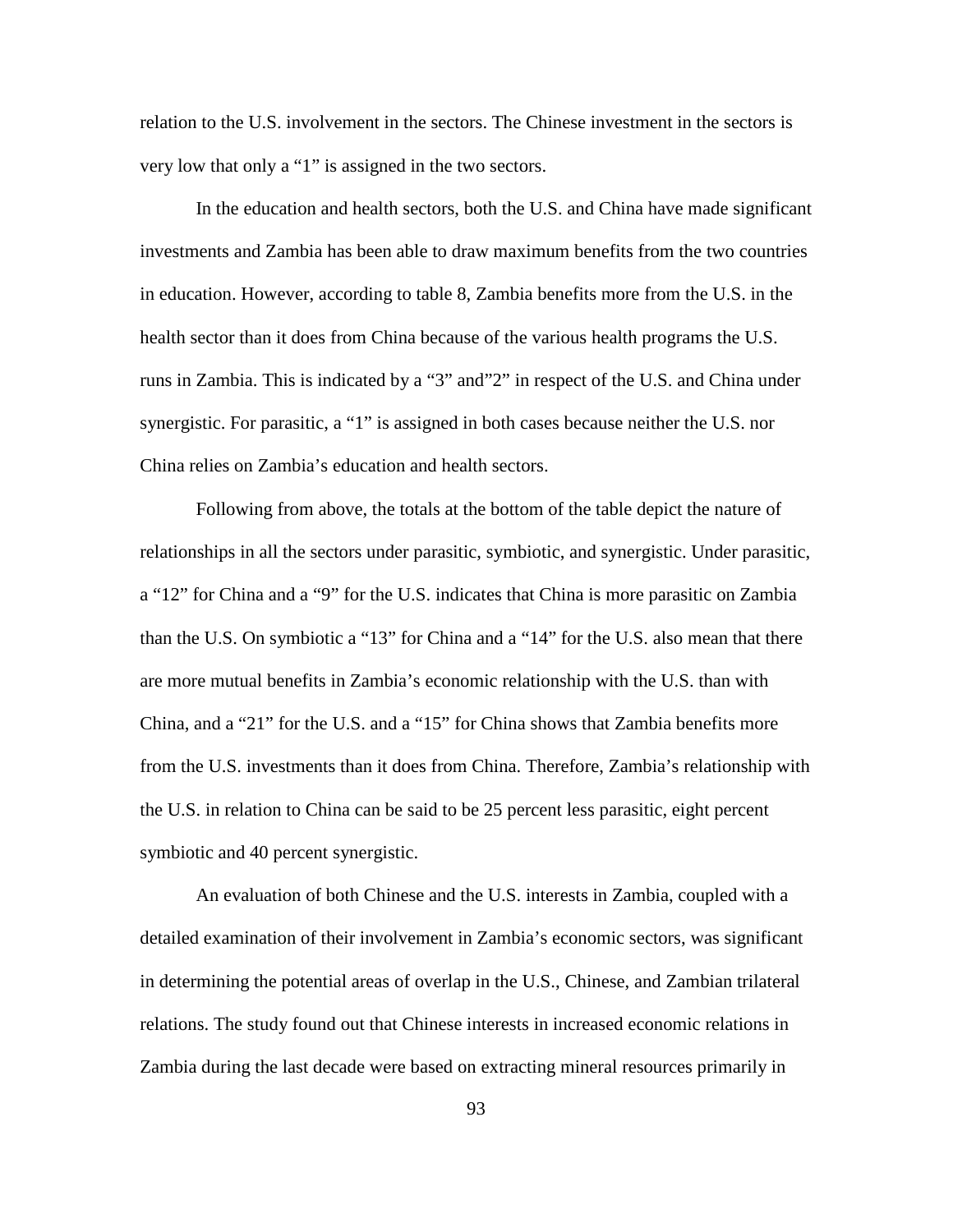the copper mines. Chinese investments extended to infrastructure development to facilitate transportation and support Zambia in its development agenda. An examination of economic sectors also indicates that a larger portion of Chinese private foreign investment inflow to Zambia goes to mining and infrastructure development.

On the other hand, an examination of the U.S. interests in Zambia revealed that, the U.S. is interested in supporting Zambia to achieve sustainable economic growth and reduce poverty. The U.S. promotes a sound democratic governance system a healthy environment conducive for achieving economic development. Therefore, the U.S. government supports programs that promote democratic governance in areas of electoral process, rule of law, human rights, and fighting corruption. Regarding environmental protection, the U.S. government builds Zambian capacity to carry out environment impact assessments, reduce pollution, implement occupational health and safety, and fight disease. The U.S. is interested in supporting a political and safe environment that promotes sustainable economic growth in Zambia.

The U.S. and China practice different forms of governance. At the same time, the U.S. investments in Zambia are attached to conditions that conform with their political interests while Chinese investments do not. According to FOCAC 2000, China will not interfere with national politics in its economic relations in Africa, but there is provision for China to engage individual countries at the bilateral level in its relationship. However, this study found that China and Zambia have had economic relations that extended to their political systems dating back to the days of independence. In the last decade, the increased economic relations between China and Zambia, primarily in the mining and infrastructure sectors, have had direct or indirect influences. Unlike other countries, most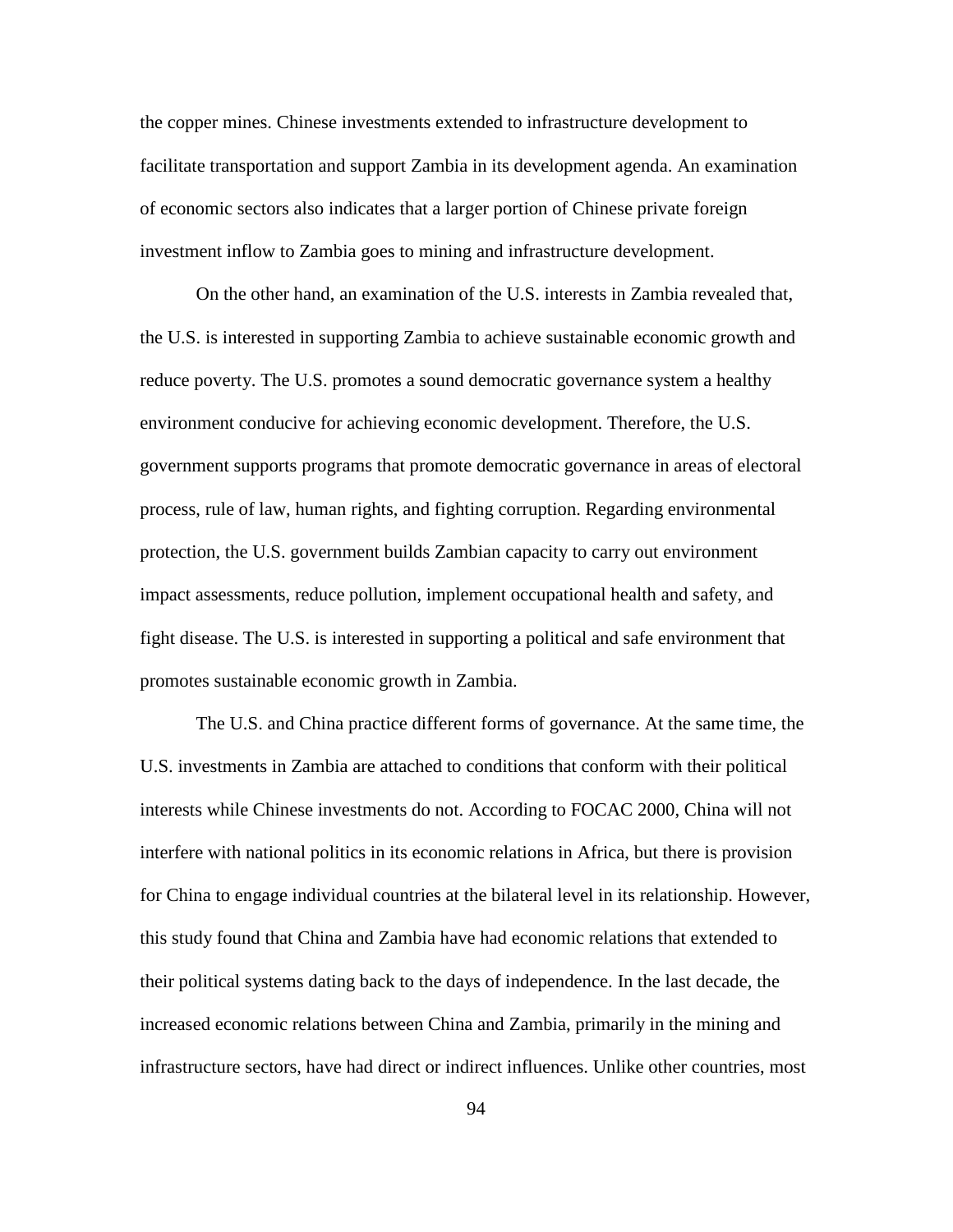of Chinese investments in Zambia are sponsored by their government and are negotiated directly with the Zambian government who act as state brokers.

Given that most Chinese investments are designed to achieve the Chinese Communist Party's vision, there is a likelihood that the political embeddedness that exists in the economic relations between China and Zambia is likely to be influenced by political ideals that compromise the democratic tenets sponsored by the U.S. It is evident that China has been sponsoring political parties in Zambia's elections<sup>[148](#page-103-0)</sup> and political visits<sup>[149](#page-103-1)</sup> have been exchanged between ruling parties in Zambia and the Chinese communist party.

In terms of environmental protection, most of the mining companies are required to meet environmental regulatory requirements before commencing operations in Zambia. Accordingly, they need to respect the national labor laws, occupational safety rules, and protect the communities from pollution.<sup>[150](#page-103-2)</sup> However, the last decade has witnessed cases of pollution and a disregard of the regulation framework on labor laws and safety by Chinese companies.<sup>[151](#page-103-3)</sup> Considering the political embeddedness in Chinese investments and the Zambian government's failure to strengthen environmental

<sup>148</sup>Redvers.

<span id="page-103-1"></span><span id="page-103-0"></span><sup>&</sup>lt;sup>149</sup>Embassy of the People's Republic of China in the Republic of Zambia, "China-Zambia Political Cooperation," http://zm.chineseembassy.org/eng/sbgx/zz/t938251.htm (accessed 12 October 2013).

<span id="page-103-2"></span><sup>&</sup>lt;sup>150</sup>Agness Changala, "Government Admits Inadequacy of Anti-pollution Law," *Post Newspapers*, 1 February 2011, http://www.postzambia.com/post-read\_article. php?articleId=17831(accessed 12 October 2013).

<span id="page-103-3"></span><sup>151</sup>Voice of America, "Chinese and Local Regulations," *VOA News*, http://www.voanews.com/content/a-13-2007-06-12-voa39/332536.htm l (accessed 12 October 2013).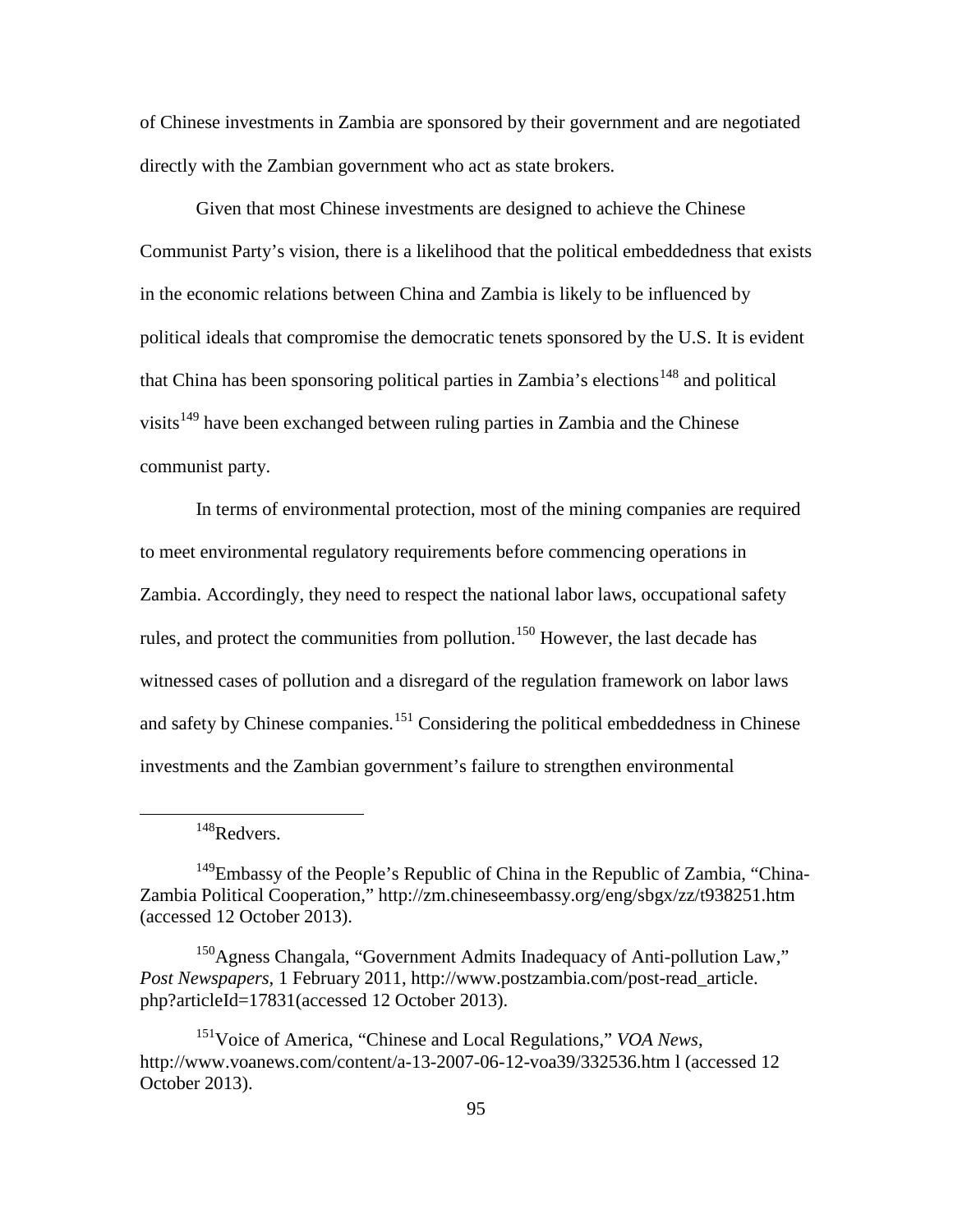regulations, this is likely to impact negatively on the U.S. interests to safeguard the environment in Zambia.

This study found that the potential areas of overlap in the increased Chinese and Zambian economic relations in relation to the U.S. interests in Zambia are in the areas of governance and environmental protection. The political influences in Chinese investments can potentially impact on U.S. programs that support sound democratic governance in Zambia. Accordingly, the laxity in the Zambian environmental regulatory framework, when it comes to Chinese investments, can negatively affect the U.S. efforts in preserving Zambia's environment. Therefore, there is need for Zambia to leverage its relations taking note of these potential overlapping areas to draw benefits from both China and the U.S without conflicting their interests in Zambia.

### Summary

In chapter 3, the study analyzed the nature of Chinese and Zambian relations from the historic, policy, and scholarly perspectives. The study found that Chinese interests in Zambia in the last decade are based on extracting natural resources primarily base metals. Likewise, the nature of the U.S. and Zambian relations, including interests were analyzed. The U.S. stands to help Zambia achieve sustainable economic development by promoting sound democratic governance that support economic activities which build capacity in Zambians and reduce poverty.

The study also analyzed the trends in the U.S. and Chinese foreign investment inflows to Zambia and found that an increase in Chinese foreign investment inflows to Zambia does not necessarily mean an increase in the U.S. foreign investment inflows. The study also notes the different views that exist on Chinese foreign investment inflows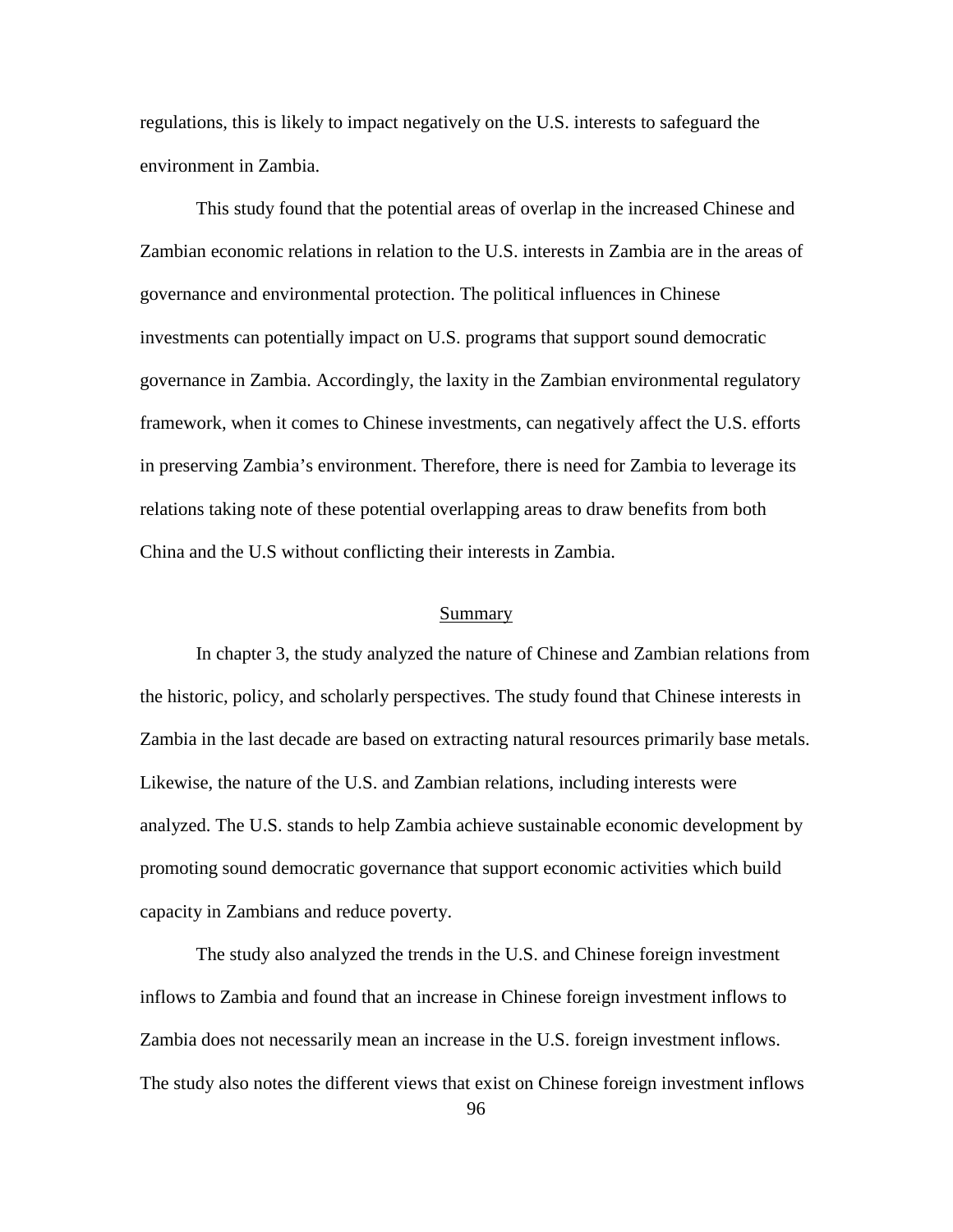whose details are beyond the scope of this study. The various statistics on both Chinese and U.S. contributions in Zambian economic sectors were also analyzed. Most statistics on Chinese investments, even in sectors where they are known to have excelled, were missing. However, based on the available statistics and judgment, the U.S. investments remained steady in the sectors they were involved in, and China was found to be primarily involved in mining and infrastructure development. The findings on sector involvement were sufficient to provide a basis to determine Zambia's benefits.

Lastly, the study identified areas of potential overlap in the increased Chinese and Zambian economic relations. With the increase in the volume of economic relations particularly in mining and infrastructure development, sound democratic principles and environmental protection are likely to be compromised. The political embeddedness in the economic agreements signed by China and Zambia, coupled with the government's non-regulatory framework on environmental concerns emanating from Chinese-run mines have the potential to negatively impact on U.S. interests in Zambia.

The findings on the nature, interests, foreign investment trends, sector investments, and areas of potential overlap were significant in addressing the research. The outcomes drawn from chapter 3 set a good foundation for the interpretations necessary to draw conclusions based on the study. Chapter 4 is dedicated to the interpretations of the findings and a conclusion based on the theme.

97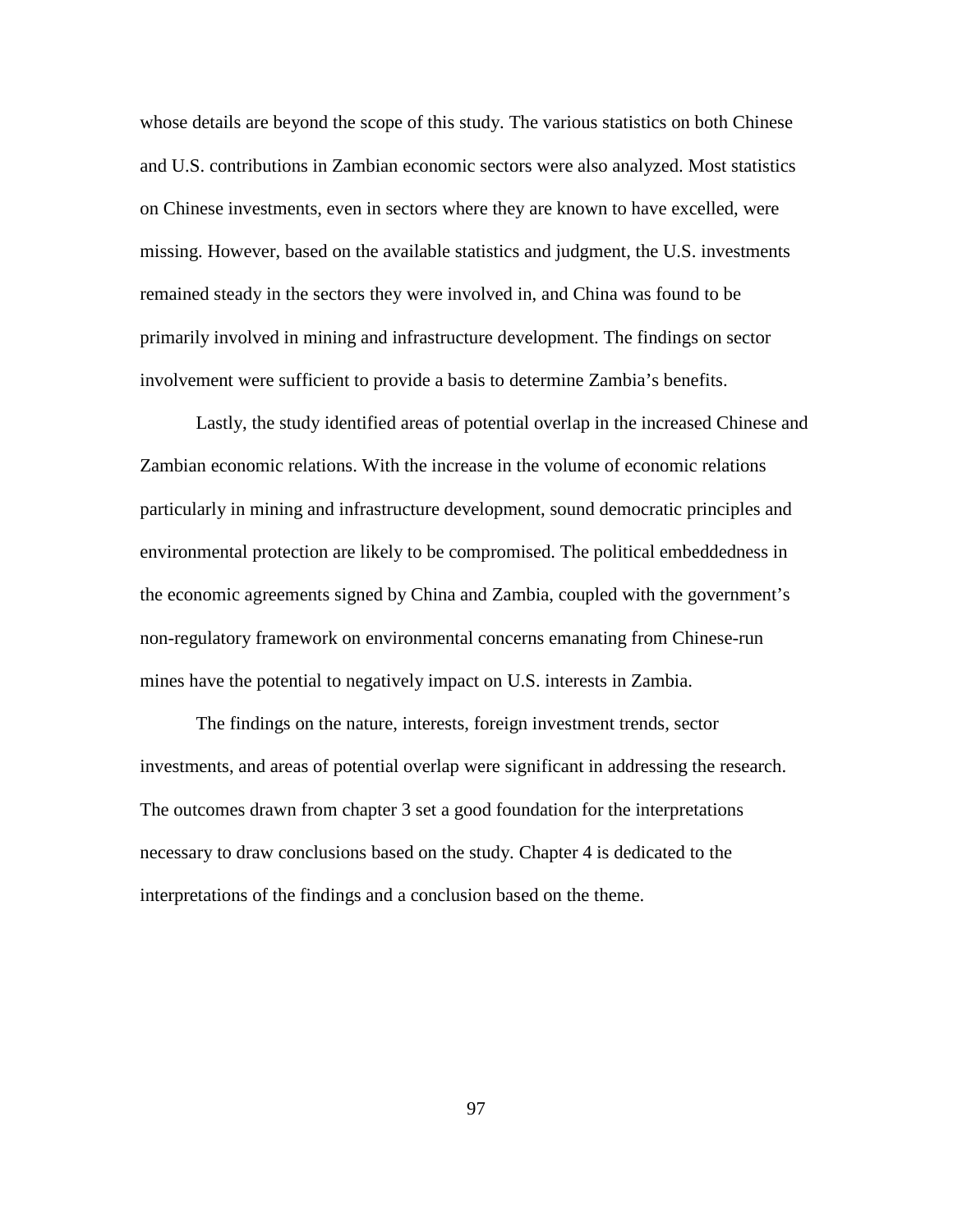# CHAPTER 4

# CONCLUSIONS AND RECOMMENDATIONS

Chapter 4 provides conclusions and recommendations for the study: "Increased economic relations between China and Zambia in the last decade: What are the implications on Zambian's bilateral relations with the United States?" The research was at aimed evaluating the increased China-Zambia economic relations with the view to determine the implications on the existing bilateral economic relations between the U.S. and Zambia. The study proposes a strategy that Zambia could adopt to draw synergy in a trilateral relationship involving China and the U.S. Therefore, the study recommends the best way Zambia as a developing country can interact with the two major economic powers without creating a conflict of interests between and among the actors, given their profiles in the global arena.

The study first evaluated the nature of Chinese and Zambian relationships in the context of the research. It found that historically, China and Zambia's relationship was based on political support in the struggle for independence and infrastructure development in the post-independence era. In the last decade, the nature of relations has been based on economic cooperation and development, primarily in the mining and infrastructure development sectors. The study also revealed that the relationship between China and Zambia was based on historic ties, implying that the increased economic relations, particularly in mining and infrastructure development, have an influence on Zambian politics.

In reference to the U.S. and Zambian relationship, the study traces it to 1964, the year Zambia gained its independence from Britain. Since then, the U.S. has been helping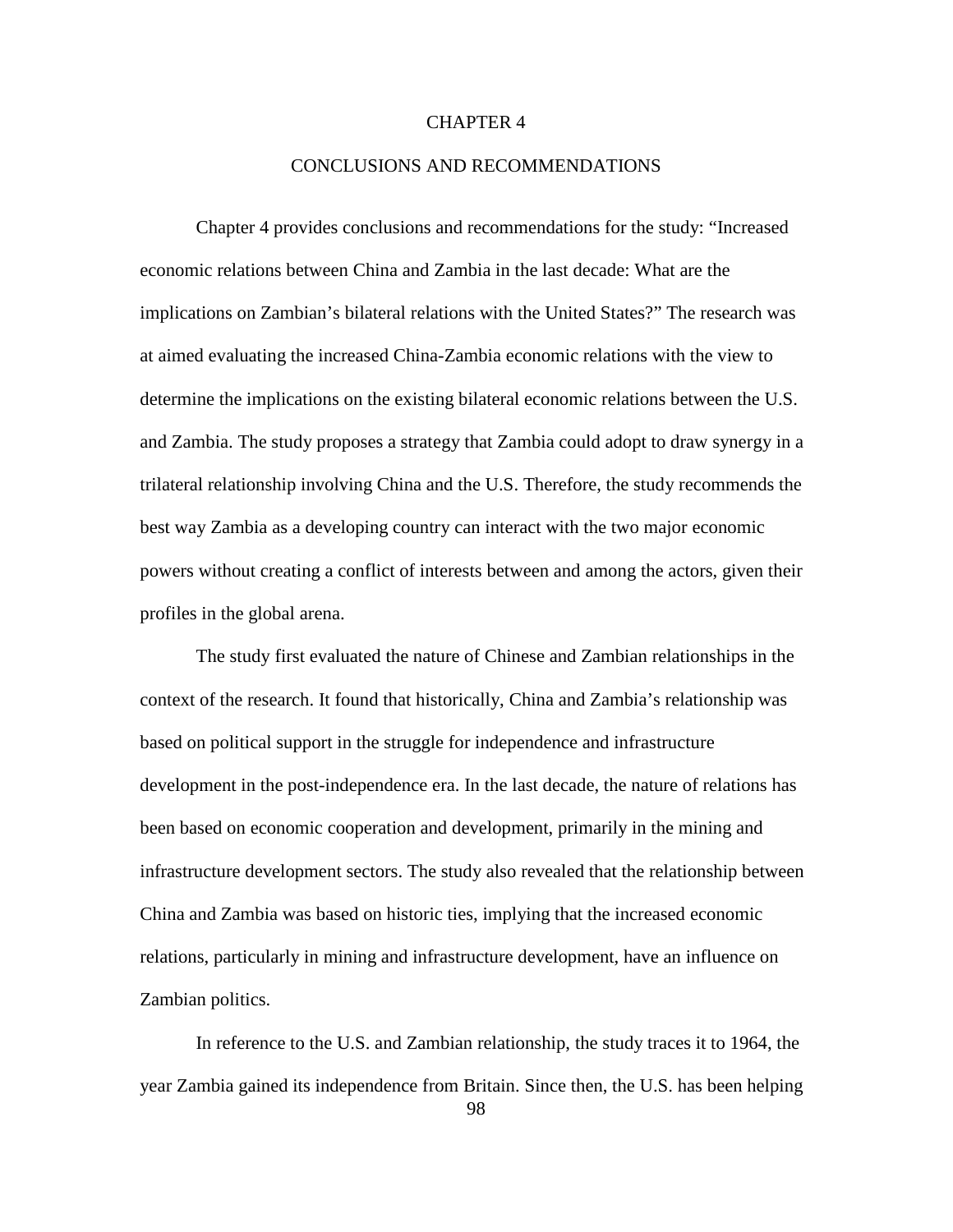Zambia achieve sustainable economic development and alleviate poverty through programs that create a climate that is conducive for economic growth. In the last decade, the U.S. has been supporting programs in the areas of democratic governance and human rights, electoral process, corruption reduction, environmental safety, health and general institutional capacity building.

The study further evaluated the nature of relationships of both China and the U.S. with Zambia to determine their core strategic interests in Zambia. According to the study, Chinese interests in Zambia are based on the extraction of the natural resources, primarily base metals in the mining industry. To facilitate this, the Chinese are also heavily involved in infrastructure developmental projects for easy access to the sea ports. The TAZARA is a good example that provides China easy access to the sea port on the Indian Ocean. As for the U.S., the study found that its interests were mainly to help Zambia improve its climate for sustainable economic growth by promoting sound democratic governance that respects human rights, alleviating poverty and building capacity in many sectors of the economy.

The other aspect the study looked at was the U.S. position on China in Africa. The study found that the U.S. is not adverse to the continued peaceful rise of China in Africa and has vested interests in its growing prosperity and partnership on the continent. It recognizes Chinese presence in Africa and wants to see it as a responsible partner in its trade with African countries. The U.S. also views the increase in the volume of Chinese trade with Africa in relation to the U.S. as due to the large Chinese imports of energy and base metals. From these findings, it is clear that the U.S. does not view China as a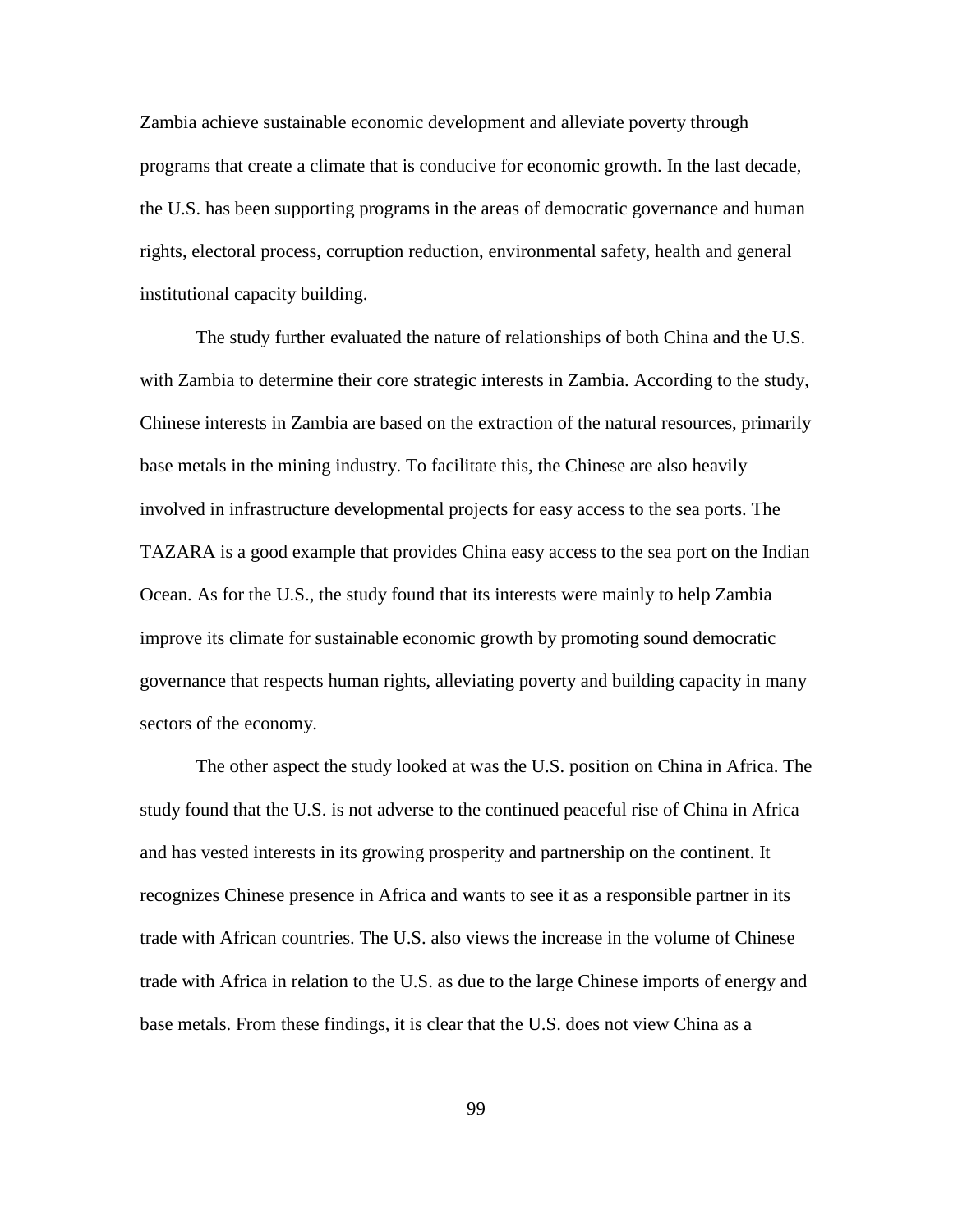strategic rival in Africa, but desires that there be fair trade between China and African countries.

To determine the implications of increased economic relations between China and Zambia in the last decade on the bilateral relations between the U.S. and Zambia, the study analyzed the trends of the U.S. and Chinese economic interactions with Zambia. The hypothesis driving the study being: The increase in Chinese and Zambian economic relations will change the nature of the relationship between the U.S. and Zambia. The research employed statistics on foreign investment inflows and external debt stock to determine the trends. In both cases, the pattern showed that an increase in Chinese economic interactions with Zambia, and a steady interaction of the U.S. and Zambia indicated by a gradual decrease in foreign investment inflows and a marginal increase in the external debt stock to the U.S. Therefore, based on foreign investment inflows, an increase in economic relations between China and Zambia does not imply an increase in economic relations between the U.S. and Zambia.

The study also analyzed the Chinese and U.S. investments in Zambia by sector, looking at the principle sectors of the economy as stipulated by the SNDP. Statistics obtained from the U.S. State Department, the Chinese embassy in Zambia, and the Zambia development agency were compared. Although there are minor differences in the statistics obtained, the trends indicate that the U.S. has made significant investments in manufacturing, agriculture, tourism, health, and education, compared to China whose investments are primarily in mining and construction. The study also found out that Chinese statistics are not easily accessible and their foreign investment inflows to Zambia are mainly in mining and infrastructure development. There is also a debate that Chinese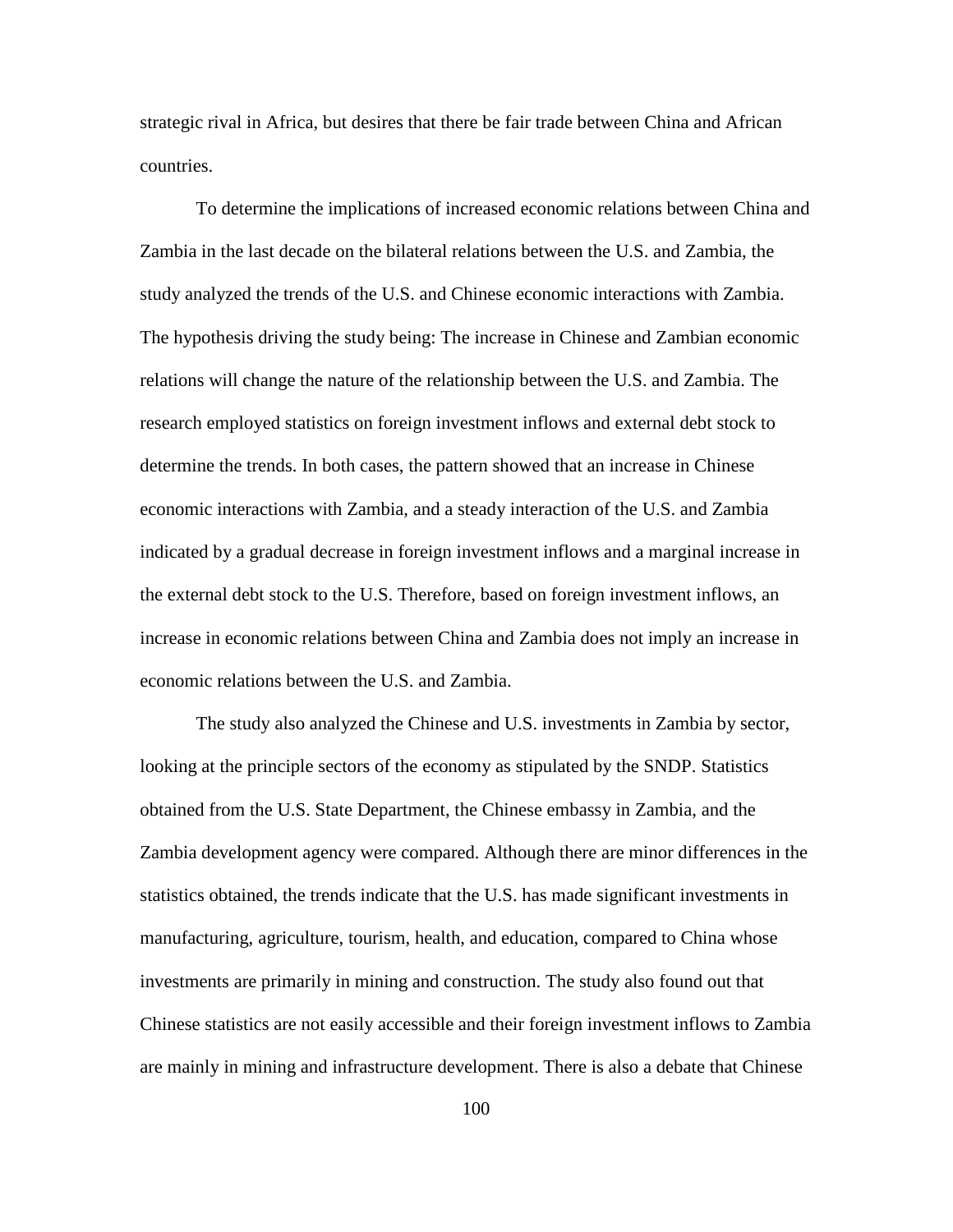foreign investment inflows to most African countries are not a true reflection of private sector investment because of the greater Chinese government involvement in their corporations. The study did not venture in this research considering its limitations and scope. However, it suggests that another study could be done on implications of Chinese private foreign investment inflows on other investors in Africa.

After analyzing both China and the U.S. involvement in sectors that contribute to Zambia's economic growth, the study identified areas of potential overlap in the trilateral relationship involving the U.S., China, and Zambia. The areas of potential overlap are mainly in the mining and construction sectors. Given the U.S. interests and position on China in Africa, any unfair or irresponsible actions that negatively influences Zambia's democratic governance, human rights, environmental protection, including other U.S. interests in Zambia has implications on bilateral relations between the U.S. and Zambia.

## Interpretation of Findings

China has concentrated on the extraction of base metals and infrastructure development, mainly rehabilitating roads, railway, power stations including constructing health facilities, schools, sports facilities and housing units. According to the nature of relations between China and Zambia, historically the two countries have had political relations which played a very influential role in their bilateral relations. FOCAC 2000 provides for China to engage countries in Africa at bilateral level, implying that increased economic relations between China and Zambia have had political influences. Most of the economic agreements entered into are not in the public domain and the Chinese government has always worked with the Zambian government who act as brokers for their corporation's investments. Accordingly, it is difficult to obtain statistics on Chinese 101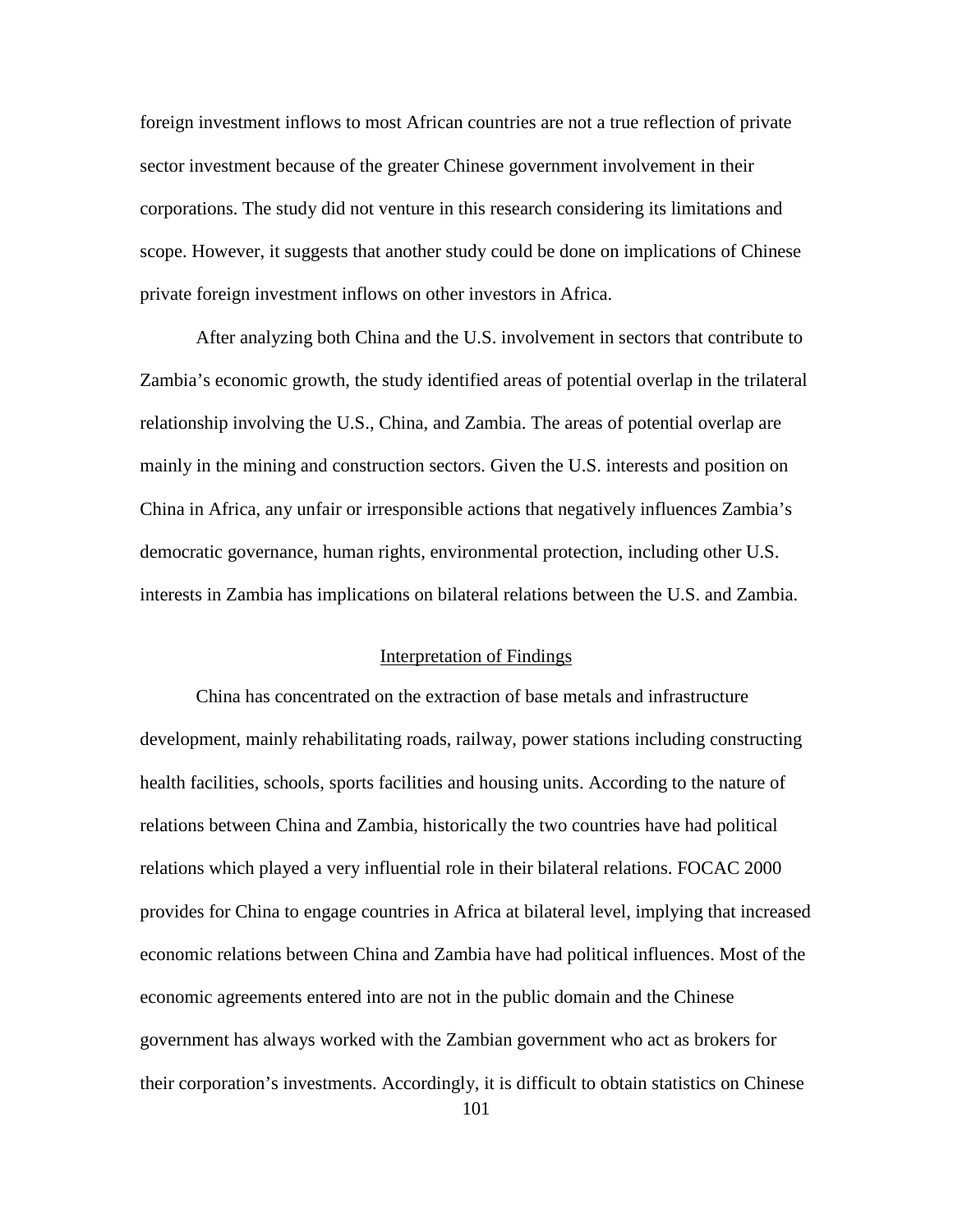investments in Zambia. Most of the information is only obtained from political speeches, which emphasize private foreign investment inflows as opposed to investments by sector. This raises a lot of questions regarding the transparency and accountability of the investments. Furthermore, China's political influence on its investments also raises many questions on its capacity to follow regulations on environmental protection, occupational safety and labor. This compromises the fight against corruption which has been on top of the GRZ's agenda.

The other aspect of great concern on the nature of economic relations and interests in Zambia, apart from political influences, is the manner by which the country contracts loans from China. Given the lack of transparency surrounding the Chinese investment agreements, many questions have been raised on how much is exactly involved, modes of payment and over what period. The TAZARA project serves as a good example of an agreement that lacked transparency. In 2008 the Zambian public raised questions over how much China was owed for the project and the repayment period, but to date no answers have been given. This again raises questions on how fair and reasonable Chinese investments in Zambia are.

Despite the lack of transparency observed above, Chinese investments have been significant given the status of Zambia as a developing country. China has been able to help Zambia develop its infrastructure and achieve meaningful economic growth through private foreign investment inflows in mining and construction. In the mining sector, China has been able to import over 70 percent of Zambia's copper and this has helped improve the GDP over the last decade. However, the question that needs to be answered is how long Zambia is going to depend on copper to sustain its economy? Given that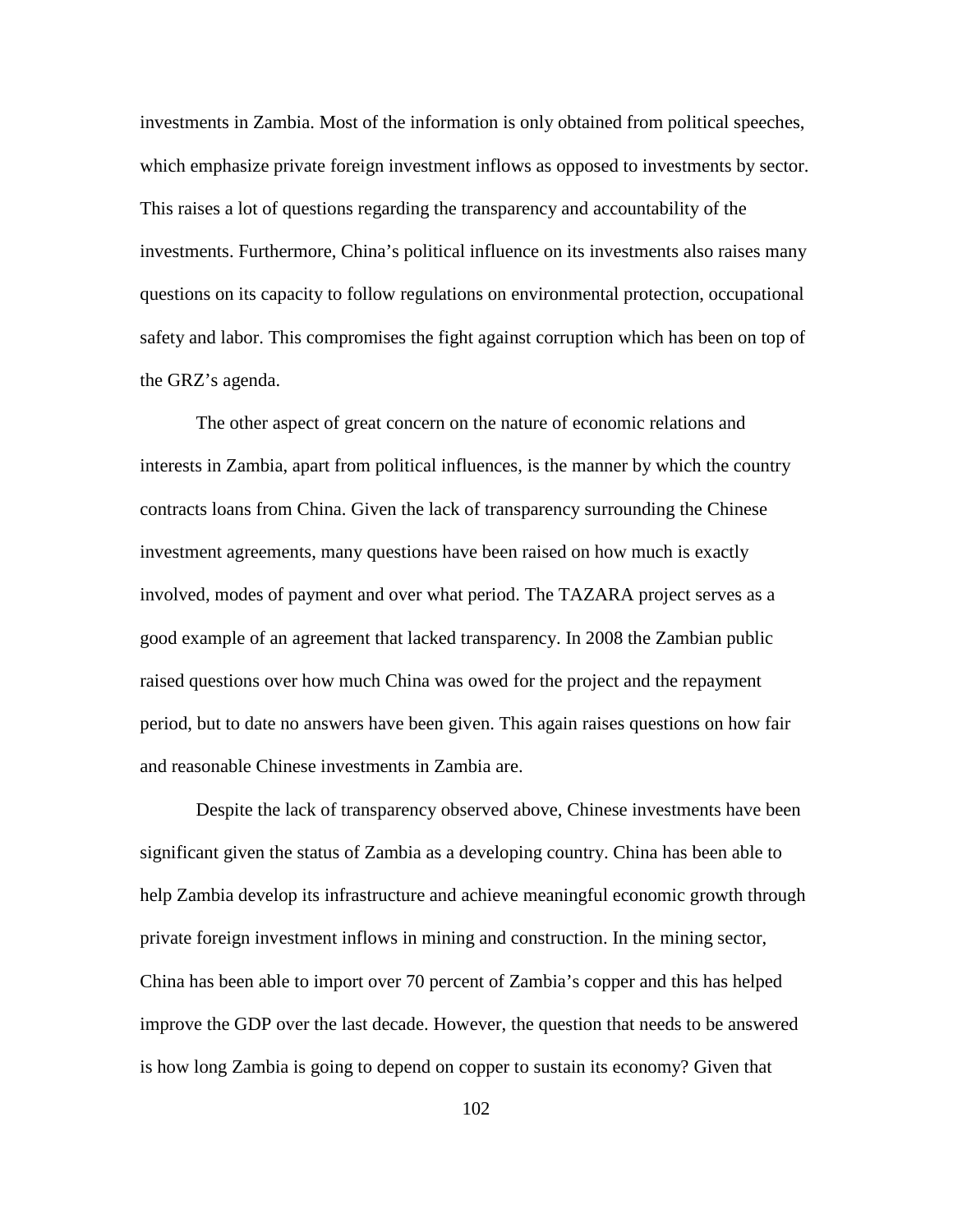copper is a finite resource and its prices fluctuate on the world market, Zambia needs to learn from its experiences of the late 1980s, when copper prices slumped, to diversify its economic growth to other sectors. Increased economic relations between China and Zambia in the last decade are based on short-term benefits primarily driven by China's interests to access natural resources for its industries at home. Zambia needs a strong regulatory framework that regulates Chinese investments while at the same time draw maximum benefits to support other sectors of the economy for equitable growth.

In the case of the U.S. relations with Zambia, the two countries have enjoyed cordial relations since Zambia's independence in 1964. The relationship is based on a partnership that is aimed at helping Zambia achieve sustainable economic development and reduce poverty. The U.S. has been instrumental in helping Zambia improve its investment climate by promoting democratic governance institutions in the country that respects human rights and is capable of alleviating poverty. In addition, the U.S. government also runs programs that promote environmental protection, health care, agricultural development and education. In all these cases, the U.S. works to build capacity in Zambians so that they can develop their country. This means that the U.S. projects in Zambia produce long-term benefits in the long term as opposed to those from Chinese investments, which have short-term benefits.

According to the U.S. position on China in Zambia, the U.S. desires that China engages in a fair and responsible economic relationship that promotes mutual benefits and cooperation. This means that any actions in that Chinese relationship with Zambia that compromise a fair and responsible engagement are likely to impact negatively on the U.S. bilateral relations with Zambia. The U.S. places its programs on the priority list of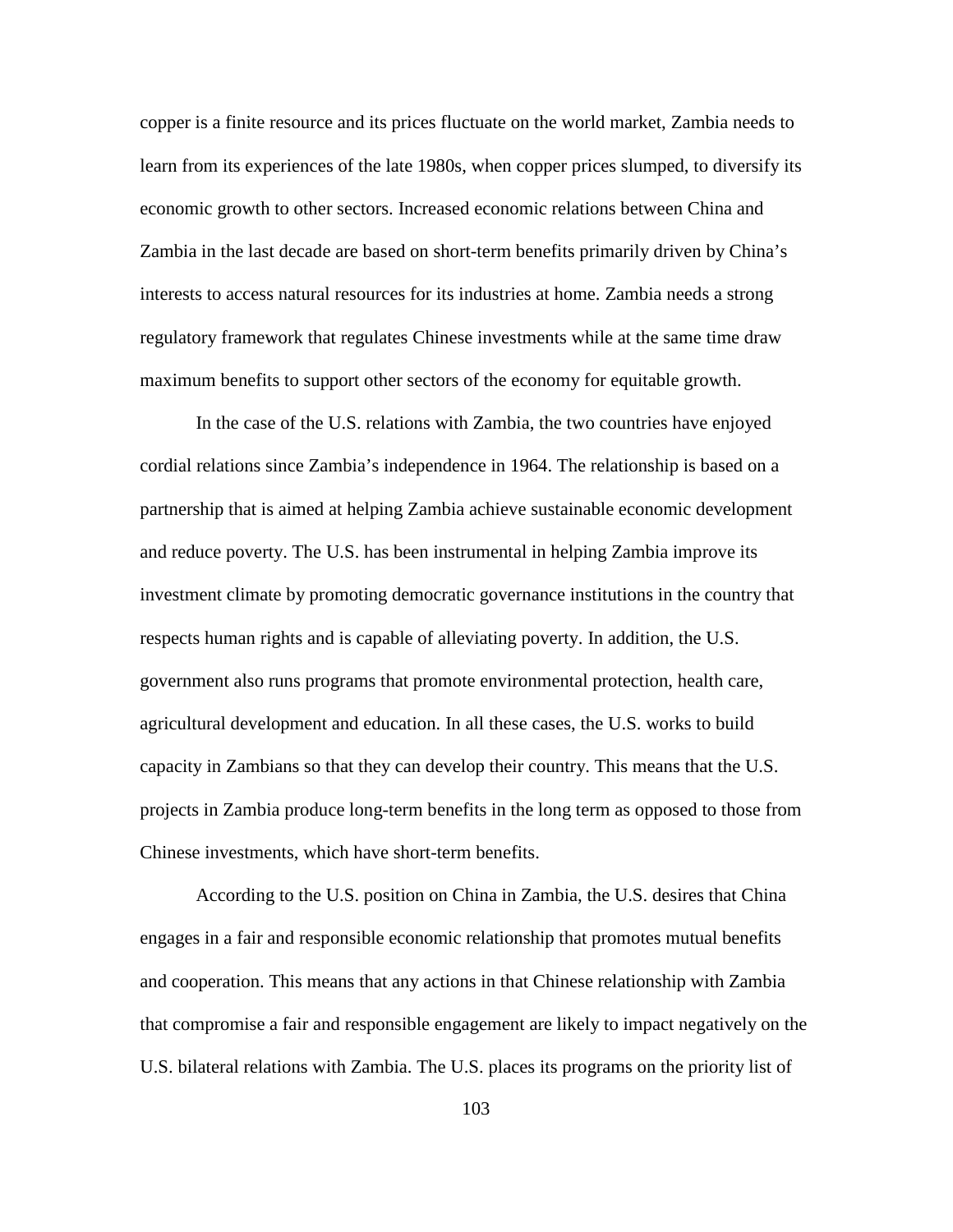activities within its core strategic interests in Zambia. On top of the list is promoting democratic governance that facilitates economic growth in Zambia. This again implies that the political influences found to be driving the increased economic relations between China and Zambia can negatively impact on the U.S. and Zambian bilateral relations if they alter the complexion of governance in Zambia. Accordingly, this can affect other U.S. programs that facilitate sustainable economic development in Zambia.

The study also evaluated U.S. and Chinese investments in Zambia's primary economic sectors to determine the nature of their relations and interests in Zambia. The sectors considered, according to the SNDP, included mining, manufacturing, infrastructure development, agriculture, tourism, education, and health. A comparative analysis of sector involvement was able to provide results on the nature of relations in the form of parasitic, symbiotic, and synergistic. Parasitic refers to an economic relationship where either country is dependent on the other for economic benefits; symbiotic implies both the country investing and Zambia draw mutual benefits from the relation, and synergistic, in the case where Zambia draws maximum benefits. Values of "1," "2," and "3" were used to denote levels of benefits from "Low," "Medium," and "High" respectively. At the end the totals in the respective columns were calculated to determine whether Zambia in its trilateral relationship involving the U.S. and China stood to gain or lose. Table 9 depicts the meaning of the economic relations by sector.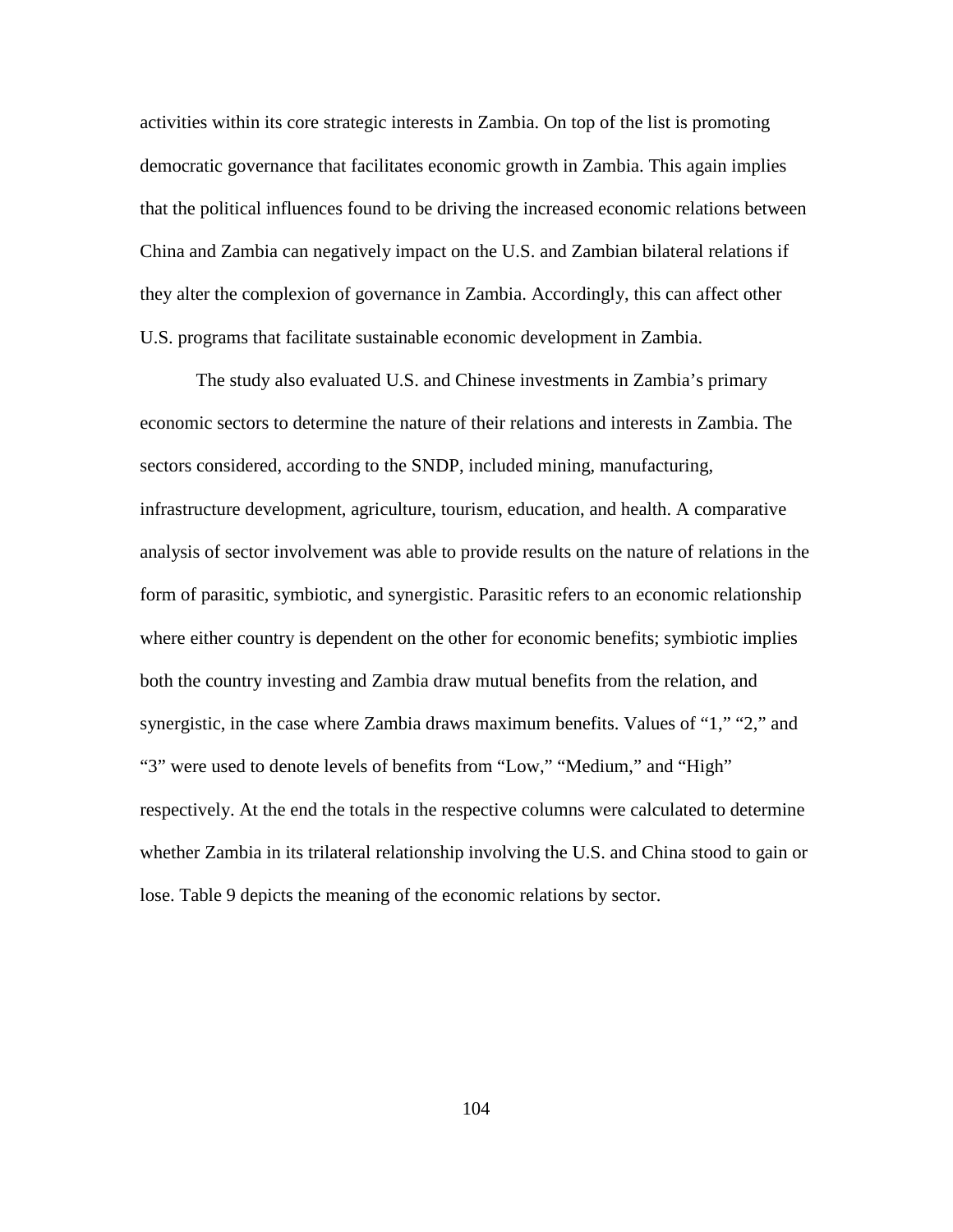|                     |       | Parasitic      | Symbiotic      | Synergistic    |
|---------------------|-------|----------------|----------------|----------------|
| Mining              | U.S.  | I              | $\overline{2}$ | 3              |
|                     | China | 3              | 3              | 3              |
| Manufacturing       | U.S.  | $\overline{2}$ | 3              | 3              |
|                     | China | 3              | $\overline{2}$ | 3              |
| Infrastructure      | U.S.  | $\mathbf{1}$   | $\overline{2}$ | 3              |
| development         |       |                |                |                |
|                     | China | $\overline{2}$ | 3              | 3              |
| Agriculture         | U.S.  |                | $\overline{2}$ | 3              |
|                     | China |                |                |                |
| Tourism             | U.S.  | $\overline{2}$ | $\overline{2}$ | 3              |
|                     | China |                | 1              |                |
| Education           | U.S.  |                | $\overline{2}$ | 3              |
|                     | China |                | $\overline{2}$ | 3              |
| Health              | U.S.  |                | 1              | 3              |
|                     | China |                |                | $\overline{2}$ |
| <b>Totals</b>       | U.S.  | 9              | 14             | 21             |
|                     | China | 12             | 13             | 15             |
| <b>Grand Totals</b> |       | 21             | 27             | 36             |

Table 9. The U.S., China and Zambia Economic Relations Findings

Key: High Benefits – 3, Medium Benefits – 2, Low Benefits – 1

*Source*: Created by author based on the data reviewed.

#### What Do the Results Mean?

Zambia draws benefits from both the U.S. and China. China is involved in the extraction of its natural resources while the U.S. builds the country's capacity to develop its mining industry. The country has been able to achieve a synergistic and symbiotic relationship in some cases, though it needs to leverage the relations with China to change the parasitic nature to synergistic. In infrastructure development, again China has made significant investments and Zambia has been able to draw maximum benefits to achieve synergy. The U.S. equally has made meaningful investments in the sector especially in housing, though not at the level of China.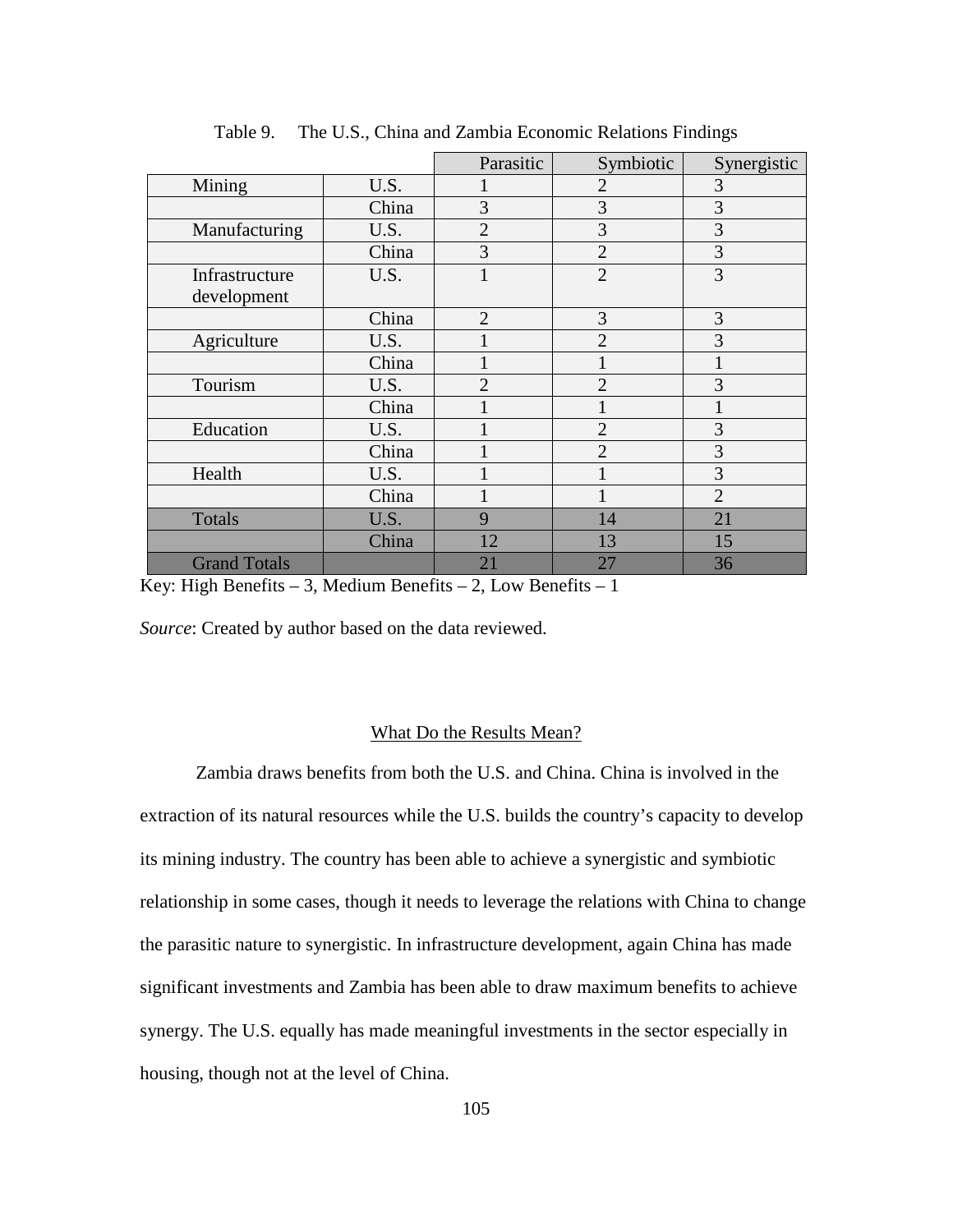In the manufacturing sector, the U.S. has dominated with various companies promoting value addition to raw materials as opposed to China. Zambia in this sector has recorded growth through the U.S. investments and achieved synergy. Other than manufacturing, the other sector where the U.S. has equally made greater investments is agriculture. The U.S. has been instrumental in developing Zambia's agriculture sector with the view to diversify from a copper dependent economy. In this sector, Chinese investments did not measure to the U.S. initiatives. Therefore, Zambia has been able to draw enough benefits from the U.S. in agriculture.

According to table 9, the U.S. invests more in tourism than China does. This again can be attributed to Chinese interests in Zambia, as determined by the study. For education and health, both the U.S. and China has been instrumental. The U.S has concentrated in building capacity of Zambians through its programs, while China has been offering scholarships and providing medical personnel to the major hospitals. This is a sector where Zambia has been able to draw synergy from both countries. In most cases, the Chinese would build schools and hospitals, while the U.S. would help in the curriculum and help in fighting disease. This is an area where Zambia can leverage its interactions to continue to benefit.

Based on table 9, Zambia has been able to draw maximum benefits from the U.S. investments in manufacturing, agriculture, tourism, education, and health. At the same time, it has equally benefited more from Chinese investments in mining, infrastructure development, education, and health. The totals according to the analysis in table 9, show parasitic a score of 21, symbiotic 27, and synergetic 36. This means that Zambia draws more benefits from the trilateral relationship. On the other hand, considering the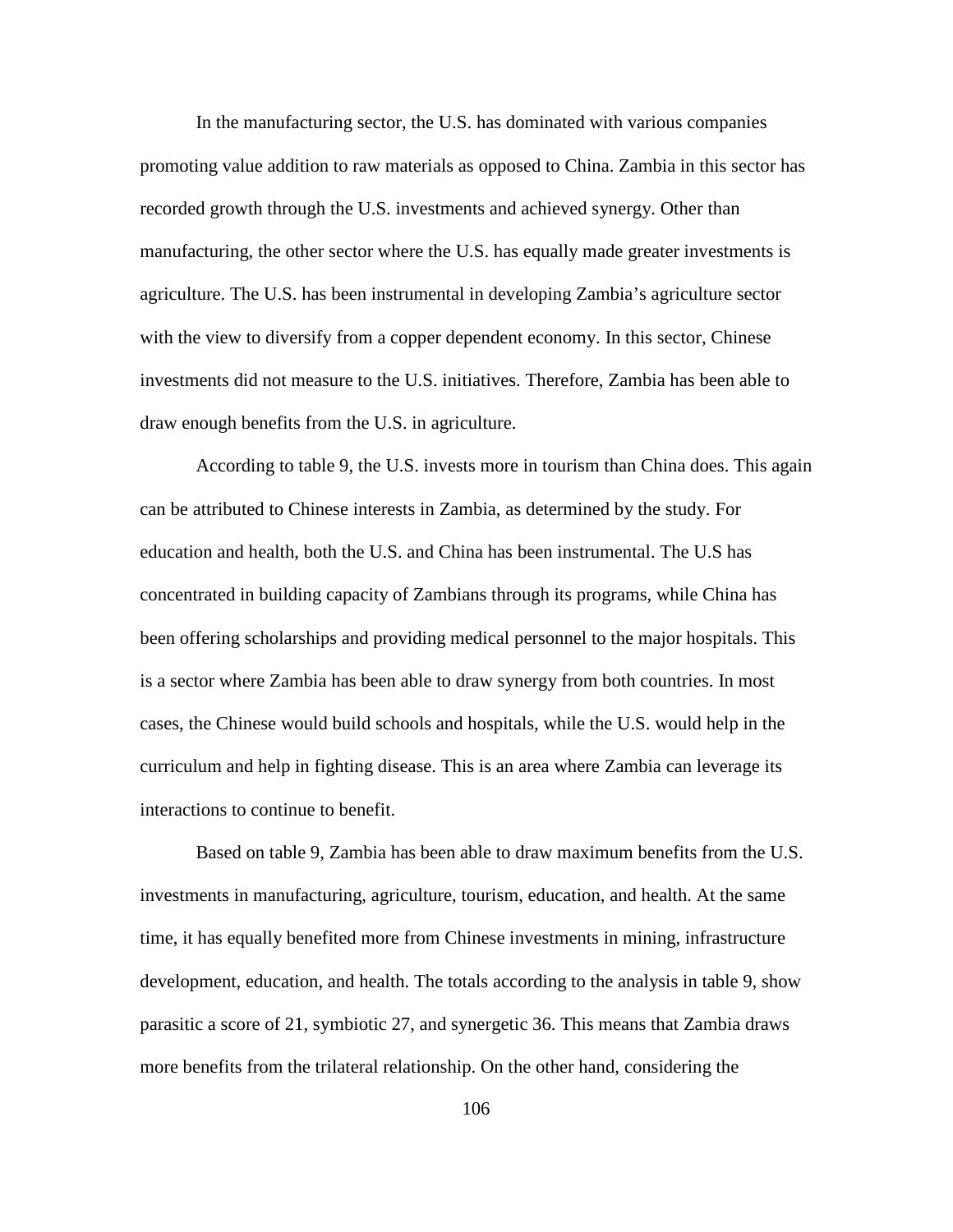differences in the total scores for parasitic, symbiotic, and synergetic which is a uniform "6." The benefits can be interpreted as average, implying that the country would need to adopt a good economic strategy that shifts scores from parasitic to symbiotic or synergistic.

From the conclusions above, it can be seen that Zambia's relationship with China in the last decade is not zero-sum. The country has been able to draw maximum benefits from its interaction with both the U.S. and China. According to the study the only aspects found to have the likelihood of impacting on Zambia's bilateral relations with the U.S. is if the Chinese political influences behind the increased economic relations alters the democratic governance and other programs which are at the core of the U.S. strategic interests in Zambia. Therefore, given the findings in this study, the GRZ should formulate a strategy that leverages the relations of both the U.S. and China to draw synergy that is significant for economic growth.

## What Are the Implications?

The study found that increased economic relations between China and Zambia in the last decade have had no significant implications on Zambia's bilateral relations with the U.S. China has been interested in Zambia's base metals while the U.S. has been working hard to promote democratic governance that facilitates economic growth in Zambia. The U.S. supports programs in Zambia's economic sectors aimed at building capacity in Zambians to build their country and China through its investments has managed to help Zambia stabilize its growth and develop infrastructure in the last decade. The study also found that the U.S. desires a fair and responsible economic relationship that is based on cooperation and mutual benefits. This in itself implies that a good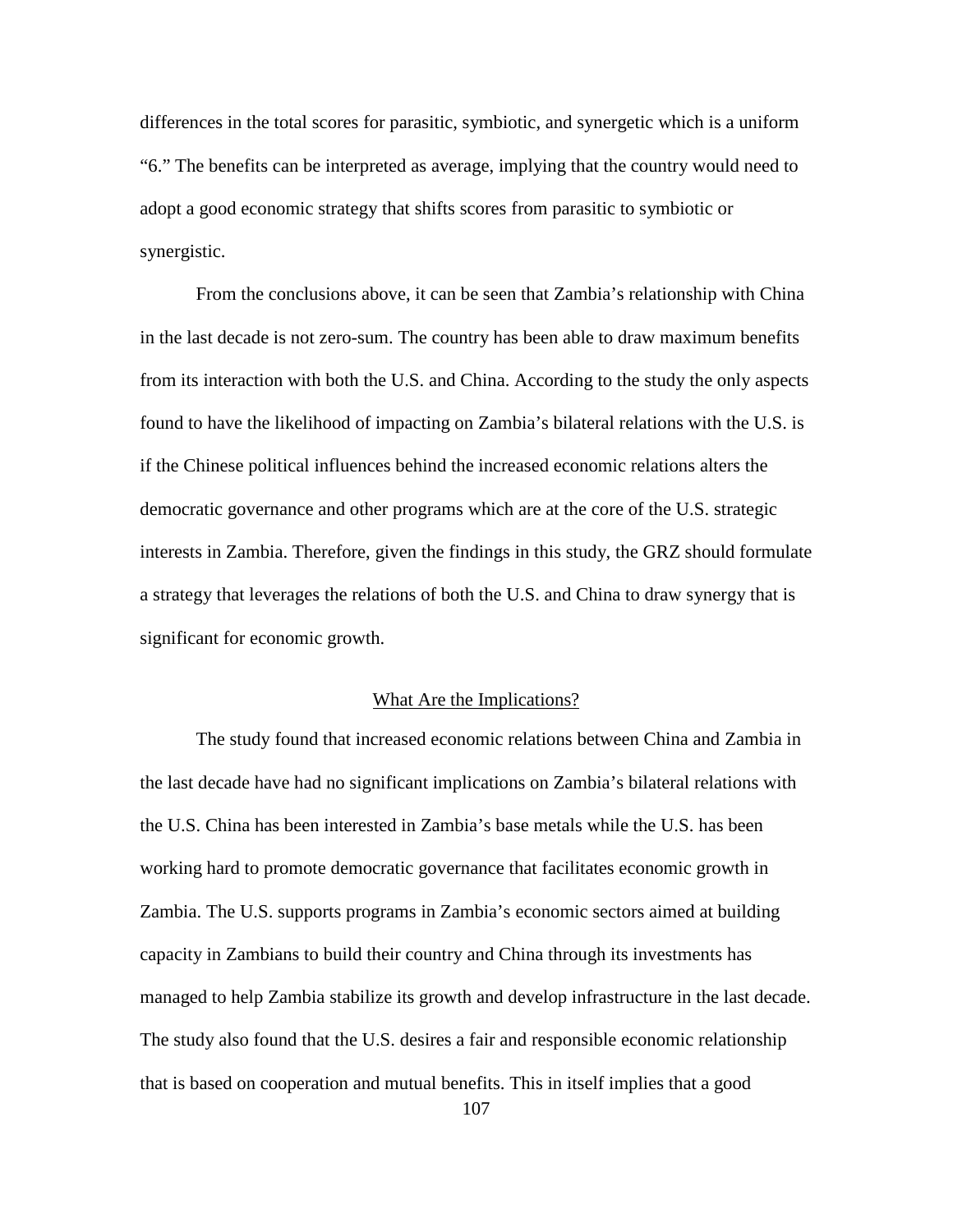economic relationship between China and Zambia should be one that does not impact negatively on U.S. interests and programs in Zambia. Accordingly, a fair and responsible economic cooperation between China and Zambia will be instrumental in sustaining Zambia's bilateral relations with the U.S.

## Recommendations

In this respect, the study recommends that Zambia should harness its efforts, particularly diplomatic and economic instruments, to leverage its relations with the U.S. and China to draw synergy. The GRZ should clearly state its vision and end state within the framework of this trilateral relationship, cautiously engage both the U.S. and China at political and economic levels using the necessary channels to spearhead a relationship that brings up benefits in the framework of its vision. Accordingly, the GRZ needs to address the issues of transparency and accountability through a strong regulatory framework that is implemented at all levels while drawing benefits from the trilateral relationship. If China helps stabilize Zambia's economy through private foreign investments and improve its infrastructure, while the U.S. is creating an environment favorable for economic growth and building the capacity of Zambians to manage their development, then Zambia stands to benefit from both the U.S. and China with a sound strategy.

This study was significant in determining the implications that can arise in a relationship where a developing country finds itself interacting with comparative super powers in the economic realm. The findings can serve as a model in countries with similar features and given the circumstances. The last decade has seen China step up its economic activities on the continent and there is need that Chinese economic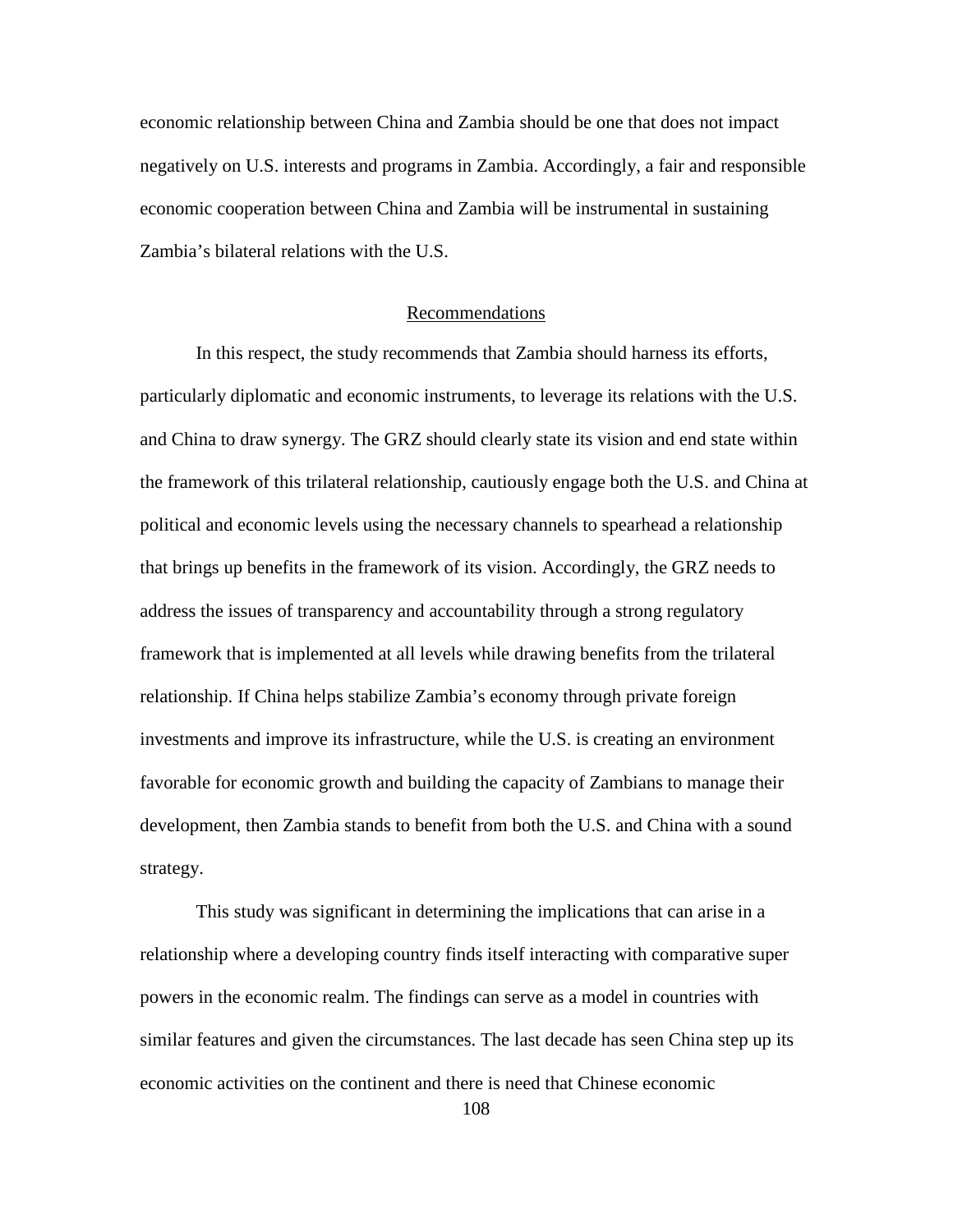proliferation in any given country is properly managed together with other bilateral relations for the benefit of the country. Given the time and latitude, it is recommended that a study of this nature is subsequently conducted in Zambia using a quantitative approach and that a further study is done to determine the implications of Chinese private foreign investment inflows to Zambia on other private foreign investment inflows from other countries.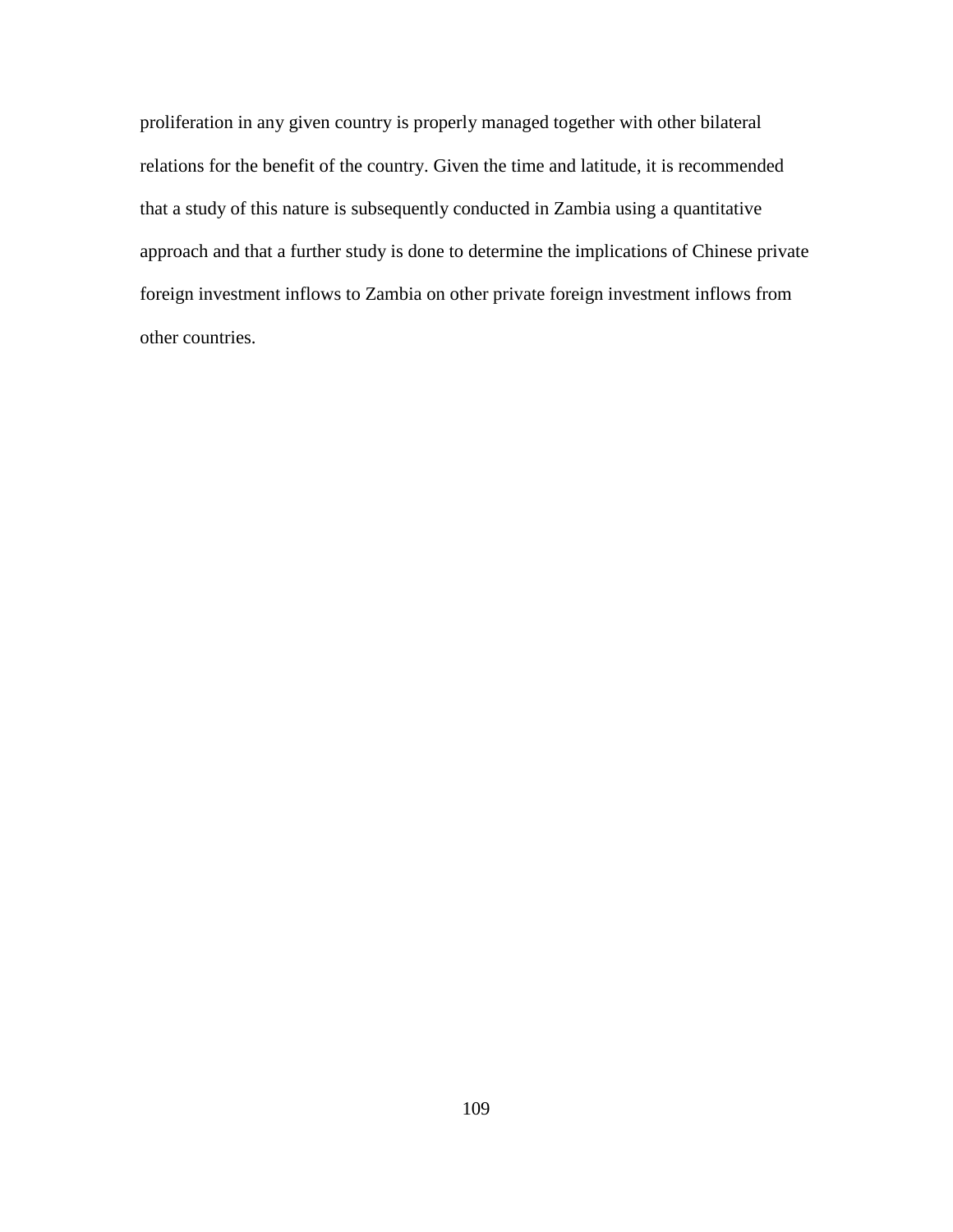### BIBLIOGRAPHY

#### Books

- Ambert, Anne-Marie. *Qualitative Research Methods.* Toronto, Canada: York University– Sociology, 1995.
- Brown, David. *Palmerston and Politics of Foreign Policy, 1846-1855*. Manchester, UK: Manchester University Press, 2002.
- Haglund, Dan. "Chinese Investors in Zambia; Is it for a Long Term?" *Chinese Investors in Zambia; Is it for a Long Term*? Cambridge, UK: Cambridge University Press, 2007.
- Moyo, Dambisa. *Winner Take It All: China's Race for Resources and What it Means for the World.* New York, NY: Basic Books, 2012.
- Taylor, Ian. *China and Africa: Engagement and Compromise, Contemporary China Series, 2007.* New York, NY: Routledge, 2006.
- Taylor-Powell E., and M. Renner. *Analyzing Qualitative Data*. Madison, WI: University of Wisconsin-Extension, 2003.

#### Government Documents

- Obama, Barack. *United States Strategy Towards Sub- Sahara Africa.* Washington, DC: The Whitehouse, 2012.
- Republic of Zambia. Ministry of Finance and National Planning. *The Sixth National Development Plan.* Lusaka, Zambia: Government Printers, 2011.

\_\_\_\_\_\_. Ministry of Foreign Affairs. *Zambia's Foreign Policy.* Lusaka, Zambia: Government Printers, 2009.

## Internet Sources

- Africa-Asia Confidential. "Transparency in Chinese Investments." http://www.africaasia-confidential.com/article (accessed 18 August 2013).
- AllAfrica. "Chambishi Jobs for Citizens–China." *Times of Zambia*, 28 February 2008. http://allafrica.com/stories/200802280057.html (accessed 20 July 2013).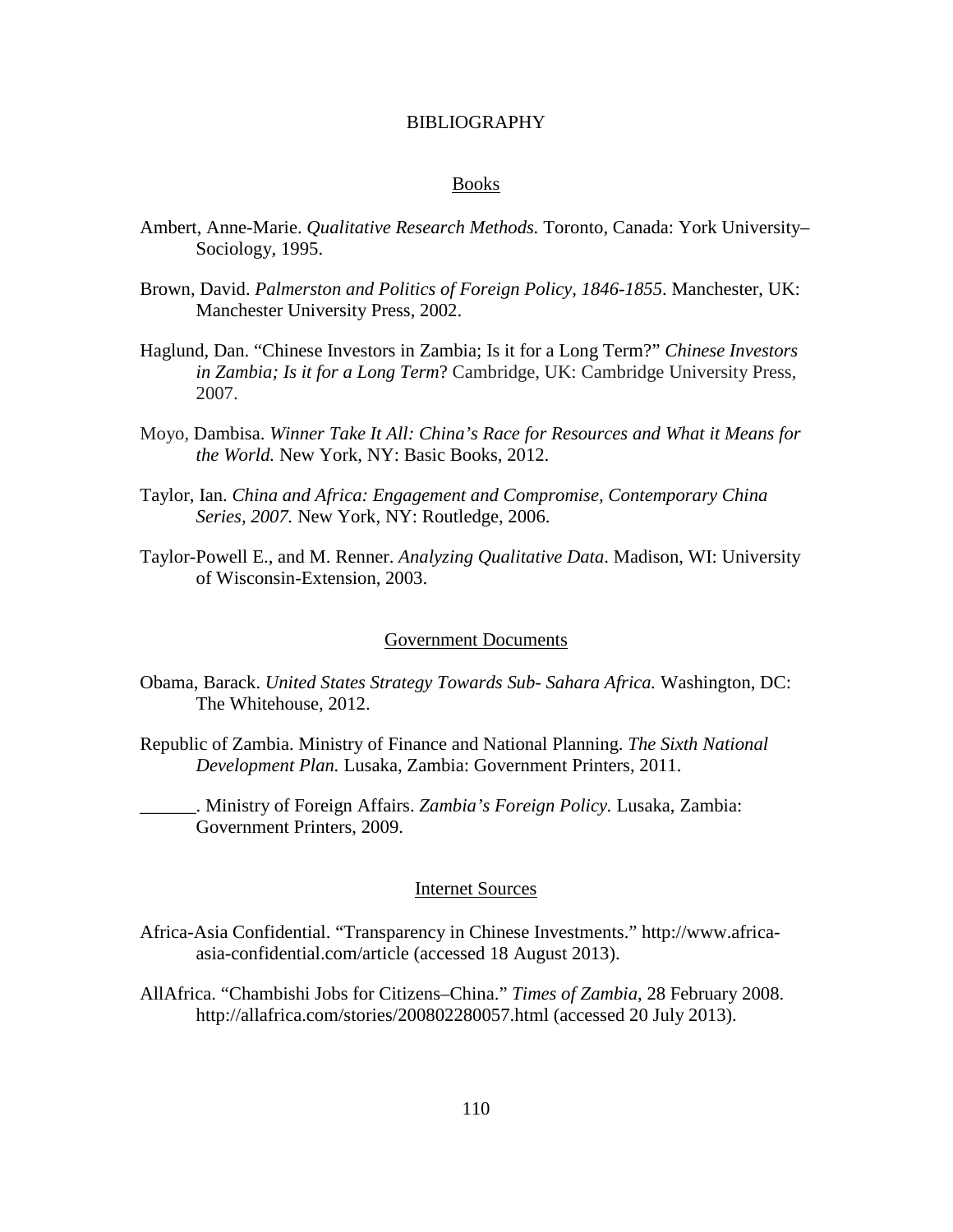- Anthony, Ross. "Obama 'Playing Catch Up' as Africa Looks to China." *Cable News Network*, 26 June 2013. http://www.cnn.com/2013/06/26/opinion/obama-catchafrica-china-anthony/index.html (accessed 10 October 2013).
- Bank of Zambia Website. "Foreign Investments Inflows to Zambia by Country." 2012. http://www.boz.zm/PrivateCapital2012/10%20-%20conclusion%20reference (accessed 20 September 2013).
- BBC News. "Dozens Killed in Zambia Explosion." 21 April 2005. http://news.bbc. co.uk/1/hi/ world/africa/4466321.stm (accessed 20 July 2013).
- Brigham Young University Department of Political Science. "Nations Act in Their Interests." https://politicalscience.byu.edu/Syllabi/Sp08/Champion\_170\_Sp08.pdf (accessed 6 October 2013).
- Changala, Agness. "Government Admits Inadequacy of Anti-pollution Law." *Post Newspapers*, 1 February 2011. http://www.postzambia.com/postread\_article.php?articleId=17831(accessed 12 October 2013).
- China Nonferrous Metal and Mining Group. "China Nonferrous Metal and Mining." http://www.cnmc.com.cn/en/index.asp (accessed 20 July 2013).
- China.org.cn. "The Addis Ababa Action Plan." http://www.china.org.cn/english/ features/focac/ 185197.htm (accessed 9 May 2013).
- The Economist. "The Chinese in Africa, Trying to Pull Together." 20 April 2011. http://www.economist.com/node/18586448/print (accessed 3 August 2013).
- Embassy of the People's Republic of China in the Republic of Zambia. "China-Zambia Political Cooperation." http://zm.chineseembassy.org/eng/sbgx/zz/t938251.htm (accessed 12 October 2013).

\_\_\_\_\_\_. "Chinese Investments in Zambia." http://zm.chineseembassy.org/eng/sbgx/jm/ t1058615.htm (accessed 10 November 2013).

Forum on China-Africa Cooperation. "China's African Policy." Ministry of Foreign Affairs People's Republic of China, January 2006. http://www.focac.org/eng/ zgdfzzc/t463748.htm (accessed 9 May 13).

\_\_\_\_\_\_. "The Creation of FOCAC." Ministry of Foreign Affairs People's Republic of China, 2013. www.focac.org (accessed 9 May 2013).

\_\_\_\_\_\_. "The Fifth Ministerial Conference." Ministry of Foreign Affairs People's Republic of China. http://www.focac.org/eng/ltda/dwjbzjjhys/ (accessed 9 May 2013).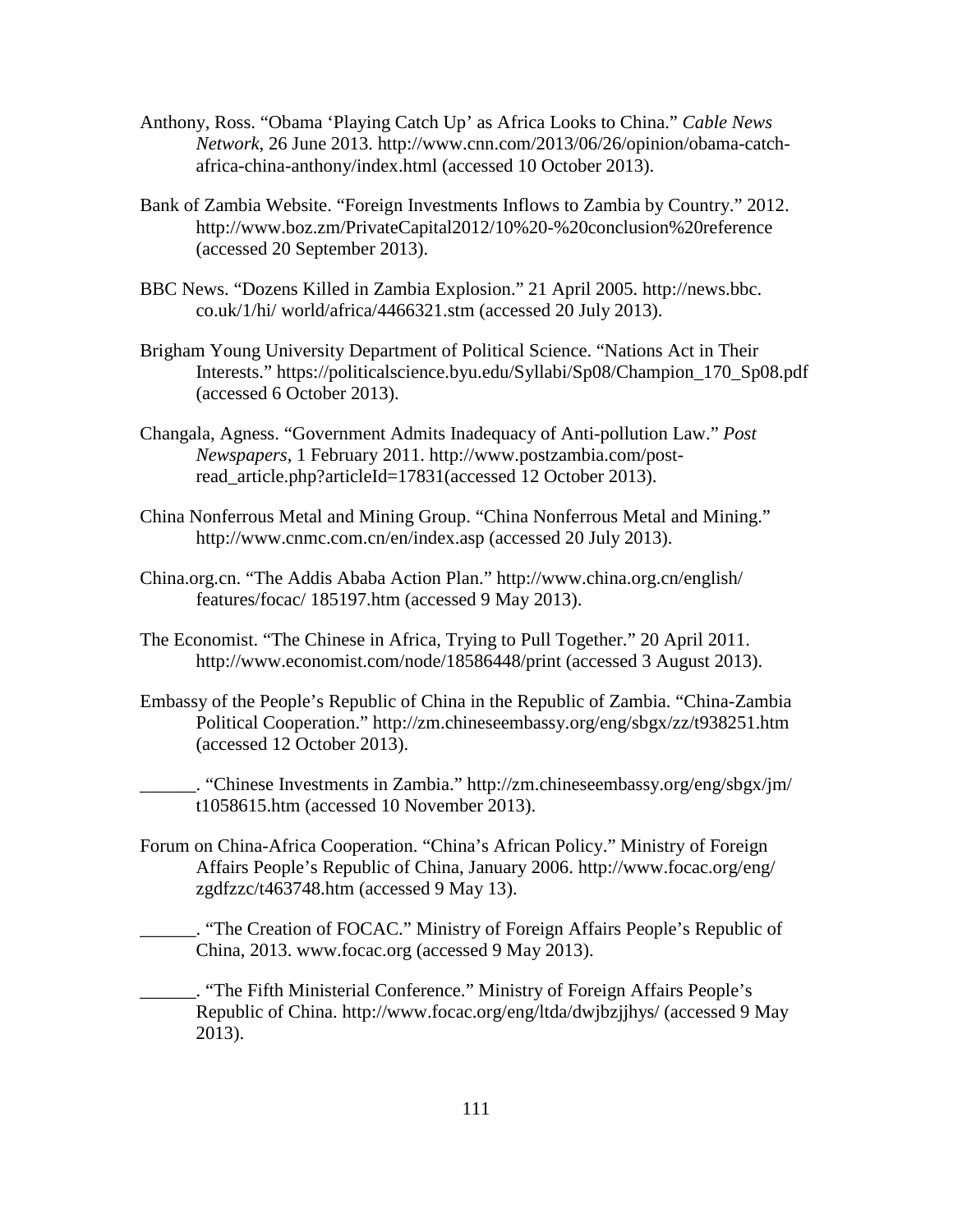- IIP Digital. "Briefing on Secretary Clinton's Africa Trip." U.S. Department of State, 12 June 2011. http://translations.state.gov/st/english/texttrans/2011/06/ 20110612122139su0.7688563.html#axzz2ghwrIcEe (accessed 3 October 2013).
	- \_\_\_\_\_\_. "U.S. Investments to Zambia by Sector." U.S. Department of State, 2011. http://photos.state.gov/libraries/Zambia/231771/PDFs/2011countrycommercialgui dezambia.pdf (accessed 13 October 2013).
- International Monetary Fund. "Definition of Foreign Investments." 2004. http://www.imf.org/external/pubs/ft/fdi/2004/fditda.pdf (accessed 21 September 2013).
- John F. Kennedy School of Government. "The Initiative Defining Corporate Social Responsibility." The President and Fellows of Harvard College, 2008. http://www.hks.harvard.edu/m-rcbg/CSRI/init\_define.html (accessed 20 July 2013).
- Kachingwe, Kelvin. "ZAMBIA: Opposition to Chinese Firm Running Copper Mine." *Global Issues*, 2 June 2009. www.globalissues.org/news/2009/06/02/1690 (accessed 20 August 2013).
- Metal Fabricators of Zambia Limited. "Ownership and Operations of ZAMEFA." http://sadcbiz.com/countries/zambia/categories/manufacturing/adverts/zamefa/za mefa.htm (accessed 6 November 2013).
- Ministry of Commerce People's Republic of China, "China-Zambia Bilateral Relations." http://zm2.mofcom.gov.cn/article/padxa/english (accessed 10 November 2013).
- Ministry of Foreign Affairs of the People's Republic of China. "China's Assistance in the Construction of the Tanzania-Zambia Railway." 17 November 2000. http://www.fmprc.gov.cn/eng/ziliao/3602/3604/t18009.htm (accessed 3 August 2013).

\_\_\_\_\_\_. "The Beijing Action Plan." http://www.fmprc.gov.cn/zfl t/eng/zyzl/hywj/ t280369.htm (accessed 9 May 2013).

- Mwanawina, Inyambo. *China-Africa Economic Relations: The Case of Zambia.* African Economic Research Consortium, 4 February 2008. http://dspace.cigilibrary.org/ jspui/bitstream/123456789/32072/1/Zambia.pdf?1 (accessed 3 August 2013).
- Redvers, Louise. "China's Stake in Zambia's Election." *Reuters*, 18 September 2011. <http://www.bbc.co.uk/news/world-africa-14952240> (accessed 18 August 2013).
- Republic of Zambia. Ministry of Finance and National Planning. *The Sixth National Development Plan*. The World Bank Group, 20 January 2011. http://siteresources. worldbank.org/INTZAMBIA/Resources/SNDP\_Final\_Draft\_\_20\_01\_2011.pdf (accessed 21 September 2013).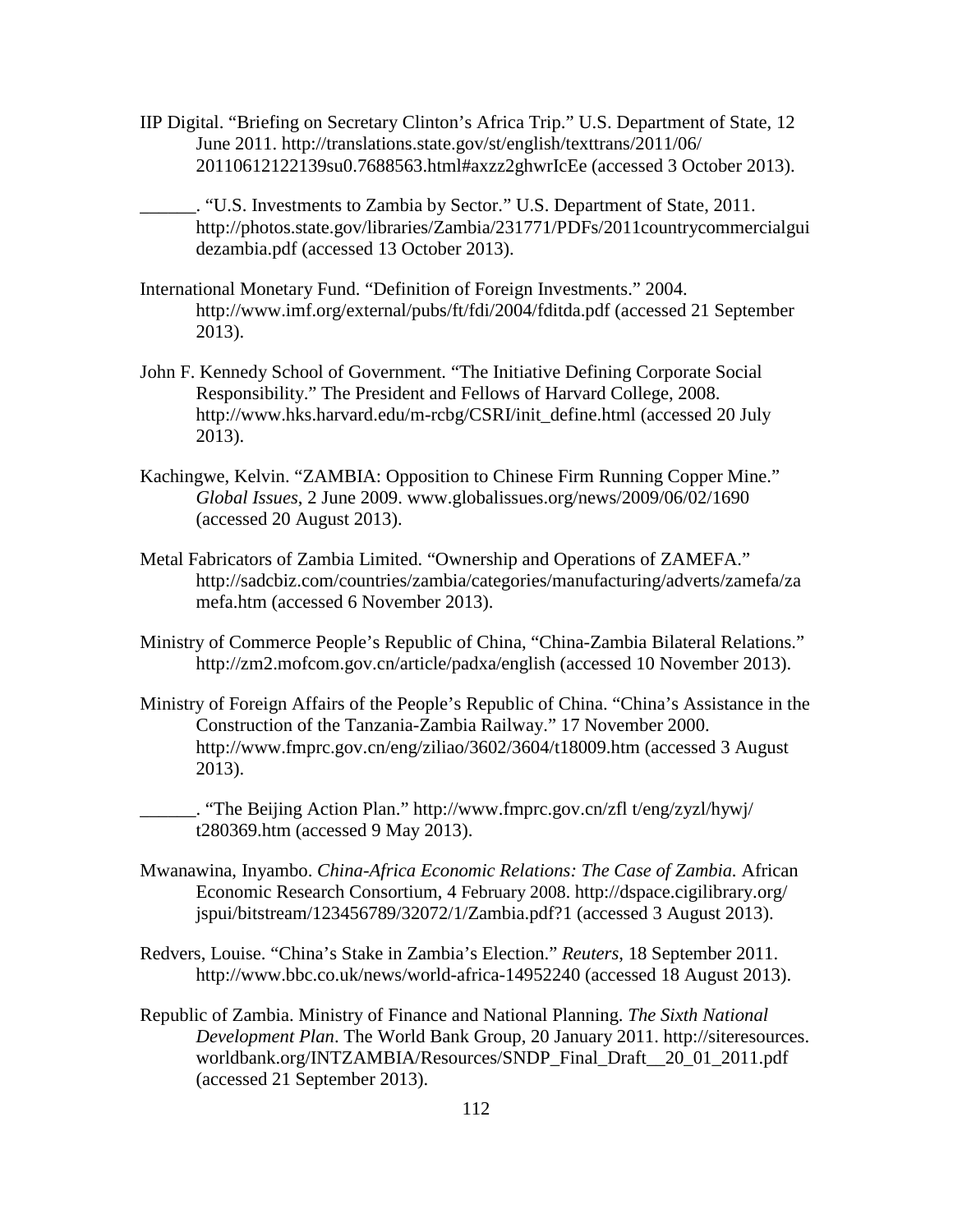- Sage. "Qualitative Research." Sage Publications. http://www.sagepub.com/upmdata/48453 ch 1.pdf (accessed 10 August 2013).
- Tanzania Zambia Railway Authority. "The TAZARA Project." http://tazarasite.com/ (accessed 18 August 2013).
- The Thomas Reuters Foundation. "Zambia Wins Chinese Investment, Opposition Snubbed." *Reuters*, 3 February 2007. http://www.alertnet.org/thenews/ newsdesk/L03330799.htm (accessed 20 July 2013).
- U.S. Africa Command. "2012 Posture Statement: Statement of General Carter Ham Before House Armed Services Committee." 1 March 2012. http://www.africom.mil/Newsroom/Article/8832/2012-posture-statementstatement-of-general-carter (accessed 9 May 2013).
- U.S. Agency for International Development. "Our Work." http://www.usaid.gov/ zambia/our-work (accessed 6 October 2013).
- U.S. Department of State. "Remarks with Chinese Foreign Minister Wang Yi Before Their Meeting." 19 September 2013. http://www.state.gov/secretary/remarks/ 2013/09/214419.htm (accessed 3 October 2013).

\_\_\_\_\_\_. "U.S. Relations with Zambia." Bureau of Public Affairs, 19 June 2013. http://www.state.gov/r/pa/ei/bgn/2359.htm (accessed 3 August 2013).

- Voice of America. "Chinese and Local Regulations." *VOA News*. http://www.voanews. com/content/a-13-2007-06-12-voa39/332536.htm l (accessed 12 October 2013).
- Wang, Jian-Ye Abdoulaye Bio-Tchane. "Africa's Burgeoning Ties with China." International Monetary Fund, March 2008. http://www.imf.org/external/ pubs/ft/fandd/ 2008/03/wang.htm (accessed 3 August 2013).
- Zambia Development Agency. "Chinese Investments in Zambia." http://www.zda.org. zm/sites/default/files/Zambia%20Mining%20Sector%20Profile%20-%20June %202013\_0.pdf (accessed 10 November 2013).

\_\_\_\_\_\_. "Foreign Investments by Sector." http://www.zda.org.zm/sites/default/files/ Sector%20Profile%20-%20Agriculture.pdf (accessed 10 November 2013).

\_\_\_\_\_\_. "Mining." http://www.zda.org.zm/sites/default/files/Zambia%20Mining %20Sector%20Profile%20-%20June%202013\_0.pdf (accessed 20 July 2013).